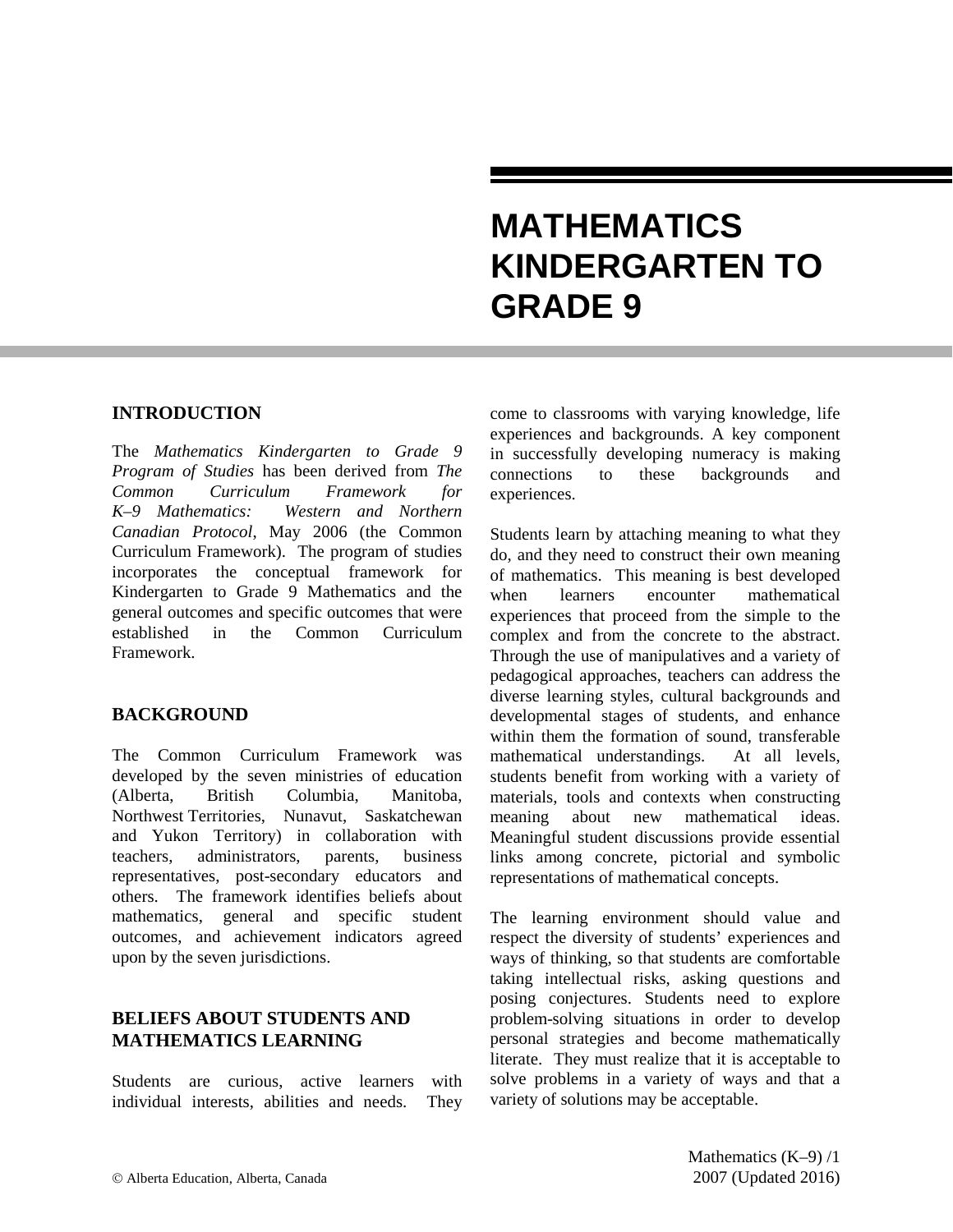### **FIRST NATIONS, MÉTIS AND INUIT PERSPECTIVES**

First Nations, Métis and Inuit students in northern and western Canada come from diverse geographic areas with varied cultural and linguistic backgrounds. Students attend schools in a variety of settings, including urban, rural and isolated communities. Teachers need to understand the diversity of students' cultures and experiences.

First Nations, Métis and Inuit students often have a holistic view of the environment—they look for connections in learning and learn best when mathematics is contextualized. They may come from cultures where learning takes place through active participation. Traditionally, little emphasis was placed upon the written word, so oral communication and practical applications and experiences are important to student learning and understanding. By understanding and responding to nonverbal cues, teachers can optimize student learning and mathematical understanding.

A variety of teaching and assessment strategies help build upon the diverse knowledge, cultures, communication styles, skills, attitudes, experiences and learning styles of students.

Research indicates that when strategies go beyond the incidental inclusion of topics and objects unique to a culture or region, greater levels of understanding can be achieved (Banks and Banks, 1993).

### **AFFECTIVE DOMAIN**

A positive attitude is an important aspect of the affective domain and has a profound impact on learning. Environments that create a sense of belonging, encourage risk taking and provide opportunities for success help develop and maintain positive attitudes and self-confidence within students. Students with positive attitudes toward learning mathematics are likely to be motivated and prepared to learn, participate willingly in classroom activities, persist in challenging situations and engage in reflective practices.

Teachers, students and parents need to recognize the relationship between the affective and cognitive domains, and attempt to nurture those aspects of the affective domain that contribute to positive attitudes. To experience success, students must be taught to set achievable goals and assess themselves as they work toward these goals.

Striving toward success and becoming autonomous and responsible learners are ongoing, reflective processes that involve revisiting the setting and assessing of personal goals.

### **EARLY CHILDHOOD**

Young children are naturally curious and develop a variety of mathematical ideas before they enter Kindergarten. Children make sense of their environment through observations and interactions at home, in daycares, in preschools and in the community. Mathematics learning is embedded in everyday activities, such as playing, reading, beading, baking, storytelling and helping around the home.

Activities can contribute to the development of number and spatial sense in children. Curiosity about mathematics is fostered when children are engaged in, and talking about, such activities as comparing quantities, searching for patterns, sorting objects, ordering objects, creating designs and building with blocks.

Positive early experiences in mathematics are as critical to child development as are early literacy experiences.

### **GOALS FOR STUDENTS**

The main goals of mathematics education are to prepare students to:

- use mathematics confidently to solve problems
- communicate and reason mathematically
- appreciate and value mathematics
- make connections between mathematics and its applications

2/ Mathematics (K–9)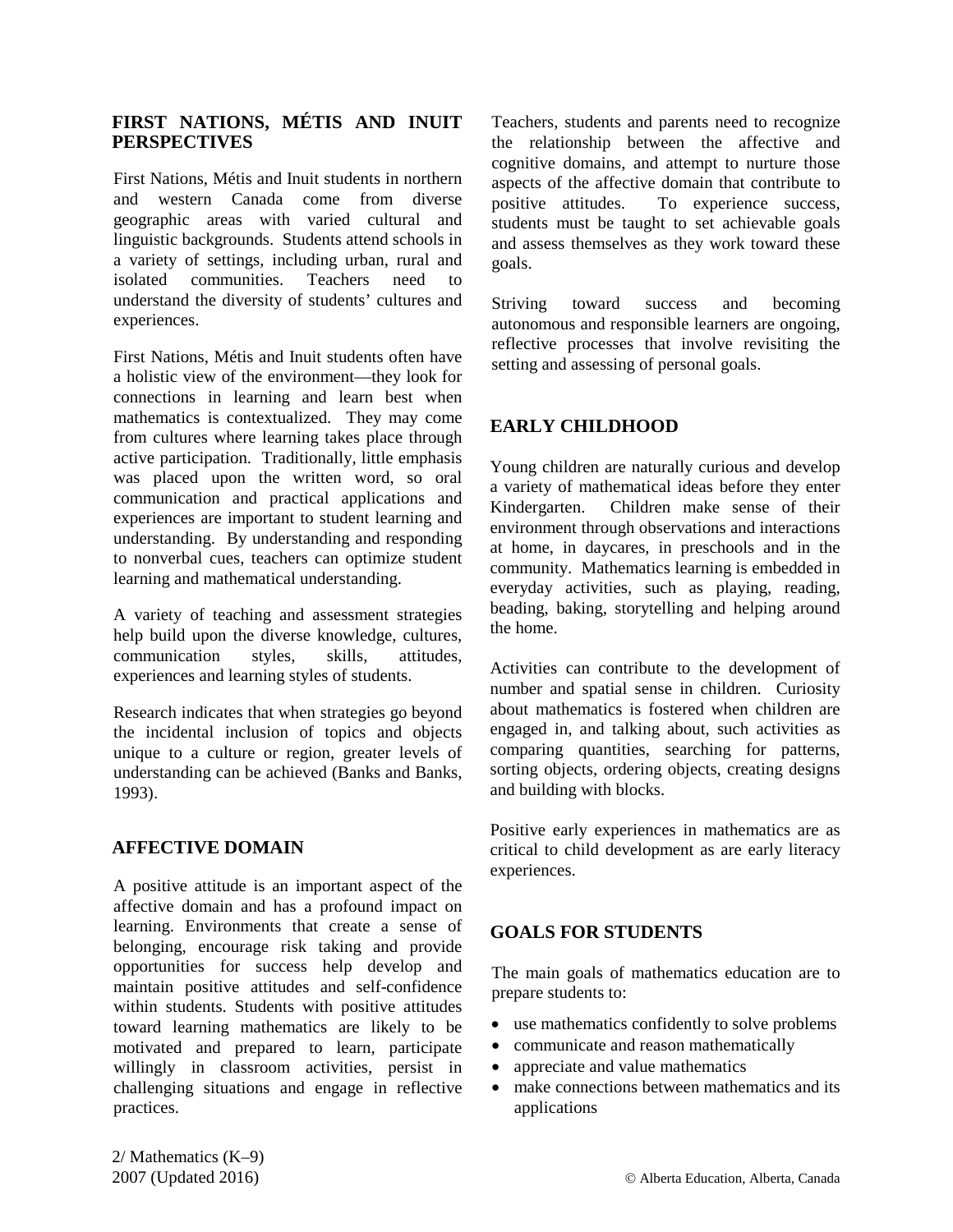- commit themselves to lifelong learning
- become mathematically literate adults, using mathematics to contribute to society.

Students who have met these goals will:

- gain understanding and appreciation of the contributions of mathematics as a science, philosophy and art
- exhibit a positive attitude toward mathematics
- engage and persevere in mathematical tasks and projects
- contribute to mathematical discussions
- take risks in performing mathematical tasks
- exhibit curiosity.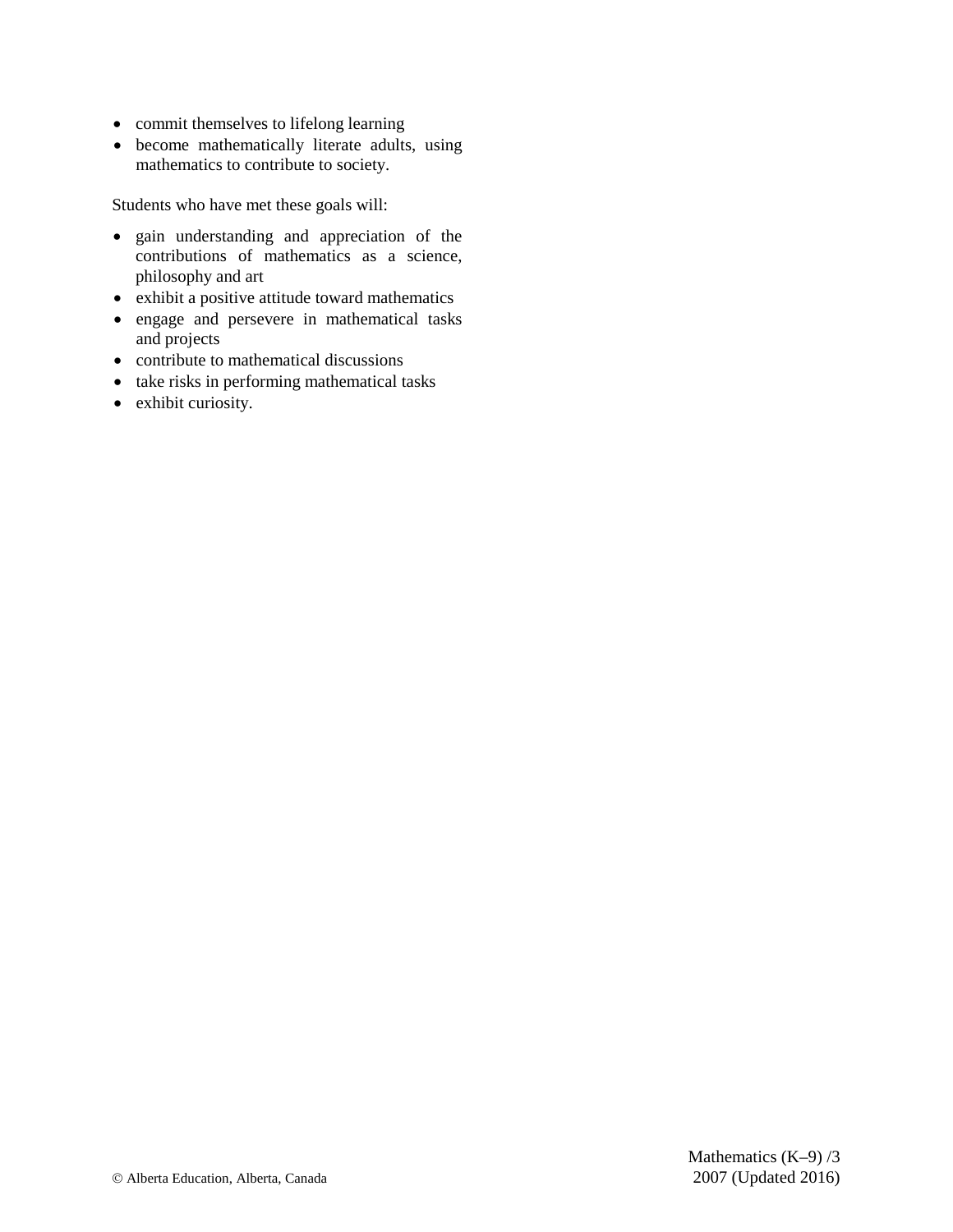### **CONCEPTUAL FRAMEWORK FOR K–9 MATHEMATICS**

The chart below provides an overview of how mathematical processes and the nature of mathematics influence learning outcomes.



 $\star$  Achievement indicators for the prescribed program of studies outcomes are provided in the companion document *Alberta K–9 Mathematics Achievement Indicators*, 2016.

| <b>Mathematical</b><br><b>Processes</b>          | There are critical components that students must encounter in a mathematics<br>program in order to achieve the goals of mathematics education and embrace<br>lifelong learning in mathematics. |
|--------------------------------------------------|------------------------------------------------------------------------------------------------------------------------------------------------------------------------------------------------|
|                                                  | Students are expected to:                                                                                                                                                                      |
| Communication [C]                                | • communicate in order to learn and express their understanding                                                                                                                                |
| Connections [CN]                                 | connect mathematical ideas to other concepts in mathematics, to<br>٠<br>everyday experiences and to other disciplines                                                                          |
| Mental Mathematics and<br><i>Estimation</i> [ME] | • demonstrate fluency with mental mathematics and estimation                                                                                                                                   |
| <b>Problem Solving [PS]</b>                      | develop and apply new mathematical knowledge through problem<br>solving                                                                                                                        |
| <i>Reasoning</i> [R]                             | develop mathematical reasoning                                                                                                                                                                 |
| <i>Technology</i> [T]                            | select and use technologies as tools for learning and for solving problems                                                                                                                     |
| <i>Visualization</i> [V]                         | develop visualization skills to assist in processing information, making<br>$\bullet$<br>connections and solving problems.                                                                     |
|                                                  | The program of studies incorporates these seven interrelated mathematical<br>processes that are intended to permeate teaching and learning.                                                    |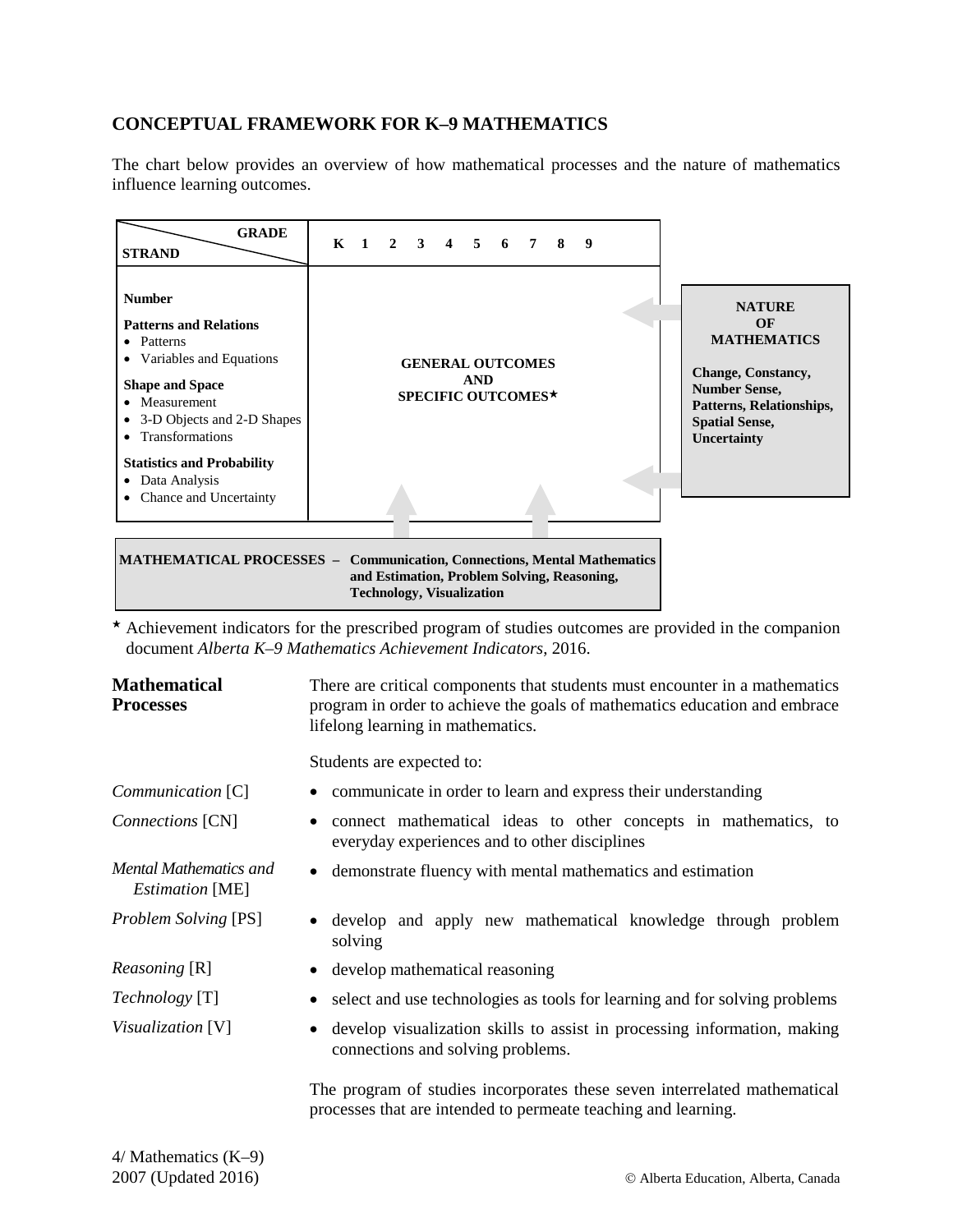#### **COMMUNICATION [C]**

Students need opportunities to read about, represent, view, write about, listen to and discuss mathematical ideas. These opportunities allow students to create links between their own language and ideas, and the formal language and symbols of mathematics.

Communication is important in clarifying, reinforcing and modifying ideas, attitudes and beliefs about mathematics. Students should be encouraged to use a variety of forms of communication while learning mathematics. Students also need to communicate their learning using mathematical terminology.

Communication helps students make connections among concrete, pictorial, symbolic, oral, written and mental representations of mathematical ideas.

#### **CONNECTIONS [CN]**

Contextualization and making connections to the experiences of learners are powerful processes in developing mathematical understanding. This can be particularly true for First Nations, Métis and Inuit learners. When mathematical ideas are connected to each other or to real-world phenomena, students begin to view mathematics as useful, relevant and integrated.

Learning mathematics within contexts and making connections relevant to learners can validate past experiences and increase student willingness to participate and be actively engaged.

The brain is constantly looking for and making connections. "Because the learner is constantly searching for connections on many levels, educators need to *orchestrate the experiences* from which learners extract understanding.… Brain research establishes and confirms that multiple complex and concrete experiences are essential for meaningful learning and teaching" (Caine and Caine, 1991, p. 5).

#### **MENTAL MATHEMATICS AND ESTIMATION [ME]**

Mental mathematics is a combination of cognitive strategies that enhance flexible thinking and number sense. It is calculating mentally without the use of external memory aids.

Mental mathematics enables students to determine answers without paper and pencil. It improves computational fluency by developing efficiency, accuracy and flexibility.

"Even more important than performing computational procedures or using calculators, students need greater facility with estimation and mental math than ever before" (National Council of Teachers of Mathematics, May 2005).

Students proficient with mental mathematics "become liberated from calculator dependence, build confidence in doing mathematics, become more flexible thinkers and are more able to use multiple approaches to problem solving" (Rubenstein, 2001, p. 442).

Mental mathematics "provides the cornerstone for all estimation processes, offering a variety of alternative algorithms and nonstandard techniques for finding answers" (Hope, 1988, p. v).

Estimation is used for determining approximate values or quantities or for determining the reasonableness of calculated values. It often uses benchmarks or referents. Students need to know when to estimate, how to estimate and what strategy to use.

Estimation assists individuals in making mathematical judgements and in developing useful, efficient strategies for dealing with situations in daily life.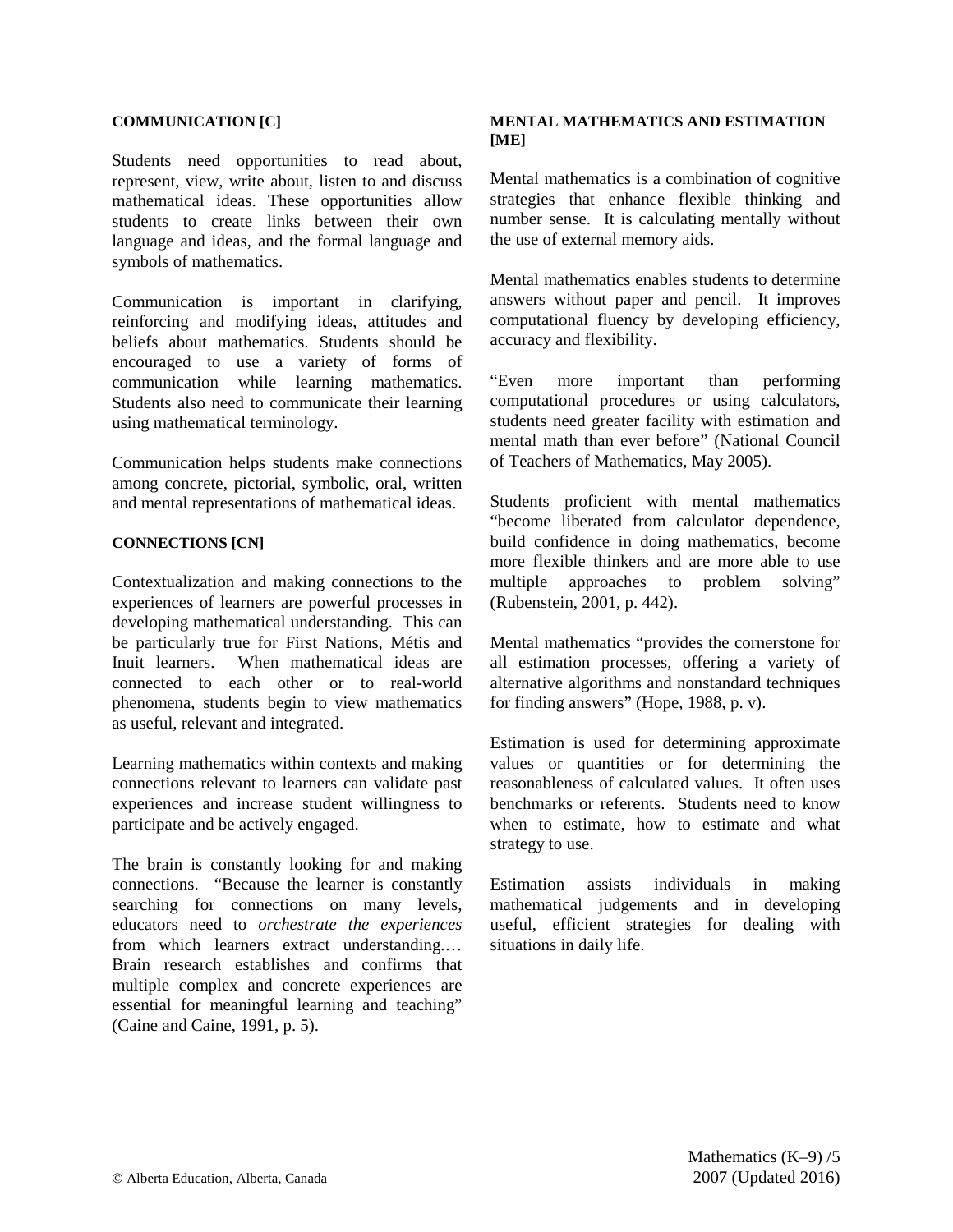#### **PROBLEM SOLVING [PS]**

Learning through problem solving should be the focus of mathematics at all grade levels. When students encounter new situations and respond to questions of the type *How would you* …*?* or *How could you* …*?*, the problem-solving approach is being modelled. Students develop their own problem-solving strategies by listening to, discussing and trying different strategies.

A problem-solving activity must ask students to determine a way to get from what is known to what is sought. If students have already been given ways to solve the problem, it is not a problem, but practice. A true problem requires students to use prior learnings in new ways and contexts. Problem solving requires and builds depth of conceptual understanding and student engagement.

Problem solving is a powerful teaching tool that fosters multiple, creative and innovative solutions. Creating an environment where students openly look for, and engage in, finding a variety of strategies for solving problems empowers students to explore alternatives and develops confident, cognitive mathematical risk takers.

#### **REASONING [R]**

Mathematical reasoning helps students think logically and make sense of mathematics. Students need to develop confidence in their abilities to reason and justify their mathematical thinking. High-order questions challenge students to think and develop a sense of wonder about mathematics.

Mathematical experiences in and out of the classroom provide opportunities for students to develop their ability to reason. Students can explore and record results, analyze observations, make and test generalizations from patterns, and reach new conclusions by building upon what is already known or assumed to be true.

Reasoning skills allow students to use a logical process to analyze a problem, reach a conclusion and justify or defend that conclusion.

### **TECHNOLOGY [T]**

Technology contributes to the learning of a wide range of mathematical outcomes and enables students to explore and create patterns, examine relationships, test conjectures and solve problems.

Calculators and computers can be used to:

- explore and demonstrate mathematical relationships and patterns
- organize and display data
- extrapolate and interpolate
- assist with calculation procedures as part of solving problems
- decrease the time spent on computations when other mathematical learning is the focus
- reinforce the learning of basic facts
- develop personal procedures for mathematical operations
- create geometric patterns
- simulate situations
- develop number sense.

Technology contributes to a learning environment in which the growing curiosity of students can lead to rich mathematical discoveries at all grade levels.

#### **VISUALIZATION [V]**

Visualization "involves thinking in pictures and images, and the ability to perceive, transform and recreate different aspects of the visual-spatial world" (Armstrong, 1993, p. 10). The use of visualization in the study of mathematics provides students with opportunities to understand mathematical concepts and make connections among them.

Visual images and visual reasoning are important components of number, spatial and measurement sense. Number visualization occurs when students create mental representations of numbers.

Being able to create, interpret and describe a visual representation is part of spatial sense and spatial reasoning. Spatial visualization and reasoning enable students to describe the relationships among and between 3-D objects and 2-D shapes.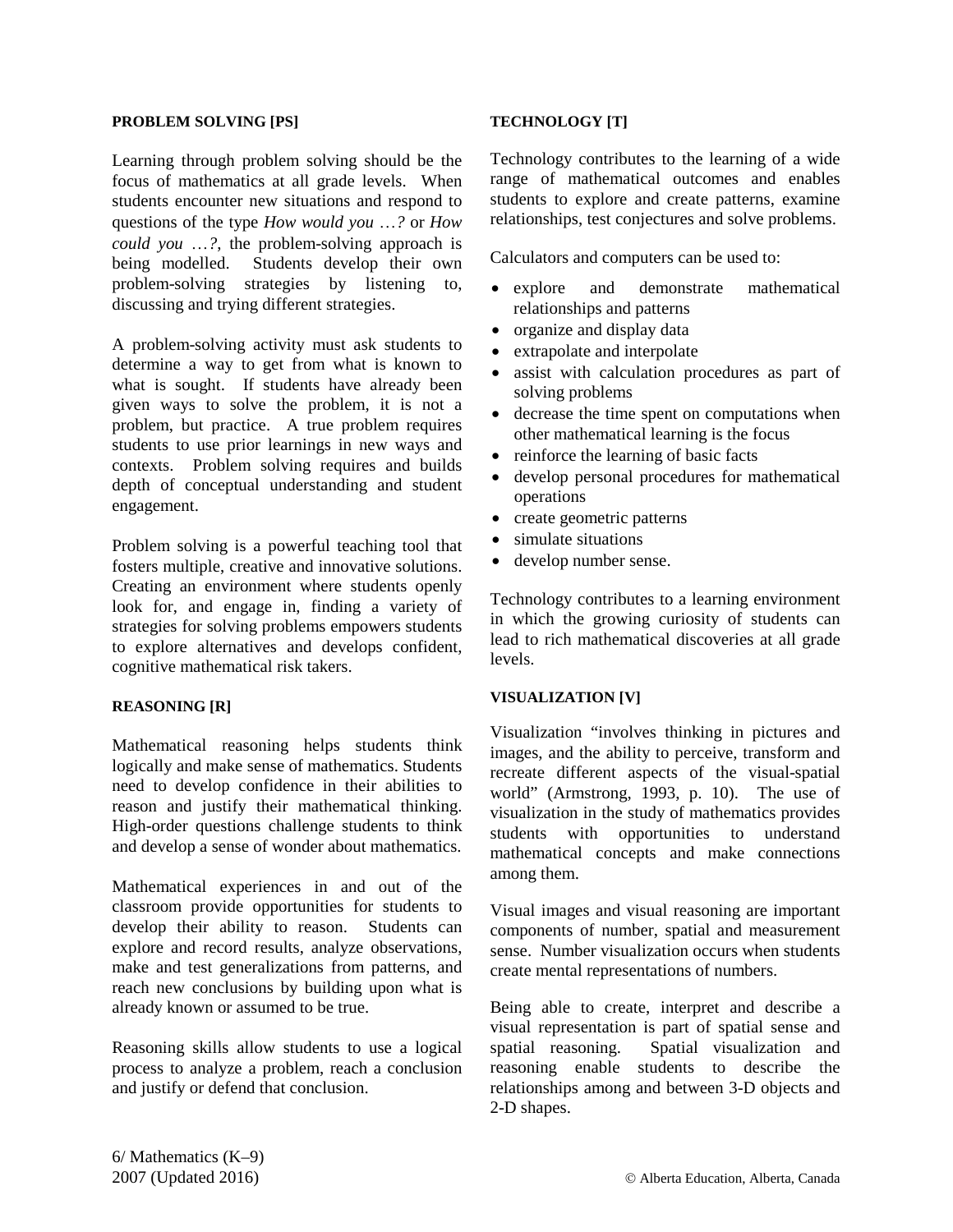Measurement visualization goes beyond the acquisition of specific measurement skills. Measurement sense includes the ability to determine when to measure, when to estimate and which estimation strategies to use (Shaw and Cliatt, 1989).

Visualization is fostered through the use of concrete materials, technology and a variety of visual representations.

### **Nature of Mathematics**

Mathematics is one way of trying to understand, interpret and describe our world. There are a number of components that define the nature of mathematics and these are woven throughout this program of studies. The components are change, constancy, number sense, patterns, relationships, spatial sense and uncertainty.

### **CHANGE**

It is important for students to understand that mathematics is dynamic and not static. As a result, recognizing change is a key component in understanding and developing mathematics.

Within mathematics, students encounter conditions of change and are required to search for explanations of that change. To make predictions, students need to describe and quantify their observations, look for patterns, and describe those quantities that remain fixed and those that change. For example, the sequence 4, 6, 8, 10, 12, … can be described as:

- the number of a specific colour of beads in each row of a beaded design
- skip counting by 2s, starting from 4
- an arithmetic sequence, with first term 4 and a common difference of 2
- a linear function with a discrete domain (Steen, 1990, p. 184).

### **CONSTANCY**

Different aspects of constancy are described by the terms stability, conservation, equilibrium, steady state and symmetry (AAAS–Benchmarks, 1993, p. 270). Many important properties in mathematics and science relate to properties that do not change when outside conditions change. Examples of constancy include the following:

- The ratio of the circumference of a teepee to its diameter is the same regardless of the length of the teepee poles.
- The sum of the interior angles of any triangle is 180°.
- The theoretical probability of flipping a coin and getting heads is 0.5.

Some problems in mathematics require students to focus on properties that remain constant. The recognition of constancy enables students to solve problems involving constant rates of change, lines with constant slope, direct variation situations or the angle sums of polygons.

### **NUMBER SENSE**

Number sense is an intuition about numbers. Number sense develops when students connect numbers to their own real-life experiences and when students use benchmarks and referents. This results in students who are computationally fluent and flexible with numbers.

A true sense of number includes and goes beyond the skills of counting, memorizing facts and the situational rote use of algorithms. Mastery of number facts occurs when students understand and recall facts and is expected to be attained by students as they develop their number sense. This mastery allows for application of number facts and facility with more complex computations.

Number sense can be developed by providing rich mathematical tasks that allow students to make connections to their own experiences and their previous learning.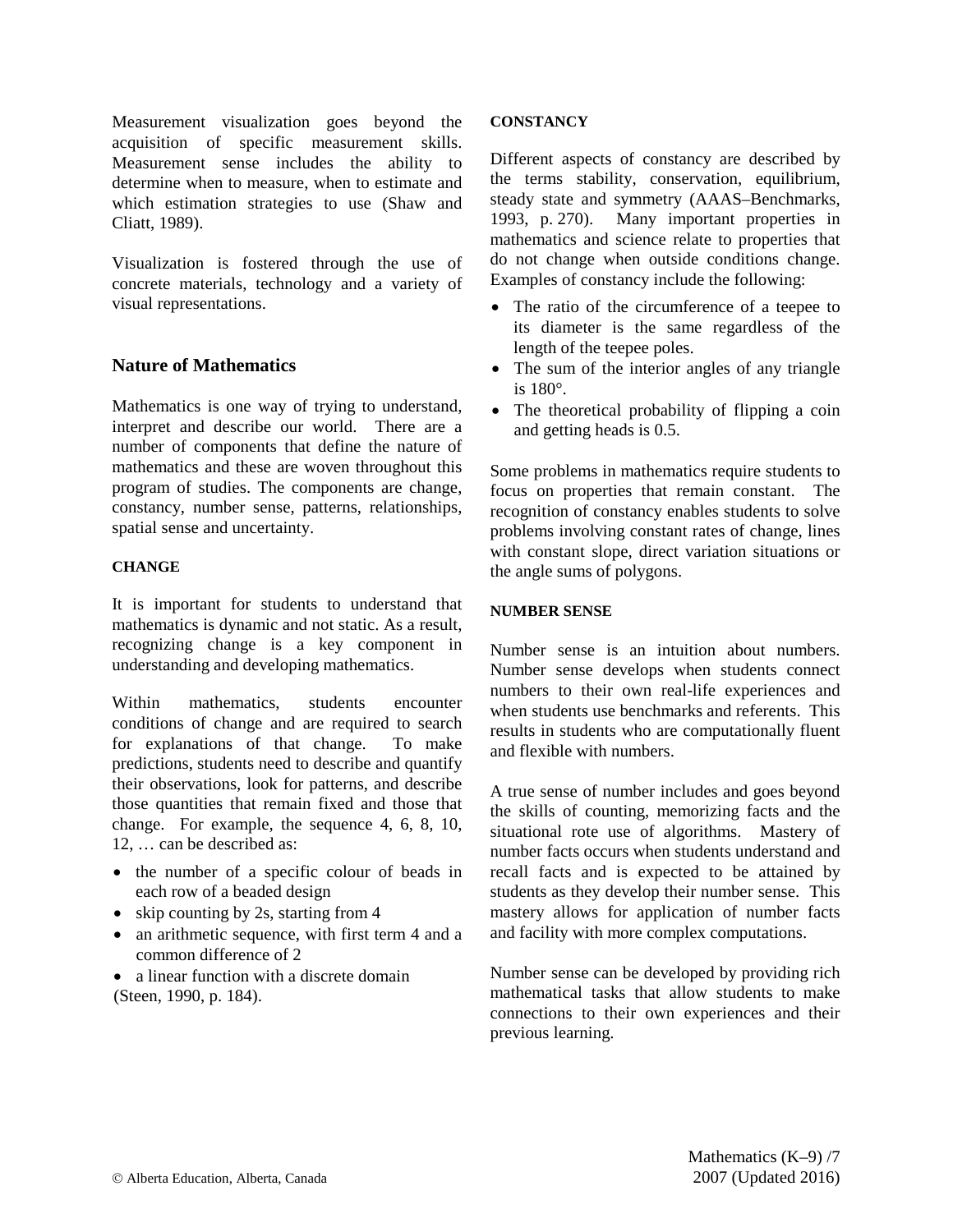#### **PATTERNS**

Mathematics is about recognizing, describing and working with numerical and non-numerical patterns. Patterns exist in all strands of this program of studies.

Working with patterns enables students to make connections within and beyond mathematics. These skills contribute to students' interaction with, and understanding of, their environment.

Patterns may be represented in concrete, visual or symbolic form. Students should develop fluency in moving from one representation to another.

Students must learn to recognize, extend, create and use mathematical patterns. Patterns allow students to make predictions and justify their reasoning when solving routine and nonroutine problems.

Learning to work with patterns in the early grades helps students develop algebraic thinking, which is foundational for working with more abstract mathematics in higher grades.

#### **RELATIONSHIPS**

Mathematics is one way to describe interconnectedness in a holistic worldview. Mathematics is used to describe and explain relationships. As part of the study of mathematics, students look for relationships among numbers, sets, shapes, objects and concepts. The search for possible relationships involves collecting and analyzing data and describing relationships visually, symbolically, orally or in written form.

#### **SPATIAL SENSE**

Spatial sense involves visualization, mental imagery and spatial reasoning. These skills are central to the understanding of mathematics.

Spatial sense is developed through a variety of experiences and interactions within the environment. The development of spatial sense enables students to solve problems involving 3-D objects and 2-D shapes and to interpret and reflect on the physical environment and its 3-D or 2-D representations.

Some problems involve attaching numerals and appropriate units (measurement) to dimensions of shapes and objects. Spatial sense allows students to make predictions about the results of changing these dimensions; e.g., doubling the length of the side of a square increases the area by a factor of four. Ultimately, spatial sense enables students to communicate about shapes and objects and to create their own representations.

#### **UNCERTAINTY**

In mathematics, interpretations of data and the predictions made from data may lack certainty.

Events and experiments generate statistical data that can be used to make predictions. It is important to recognize that these predictions (interpolations and extrapolations) are based upon patterns that have a degree of uncertainty.

The quality of the interpretation is directly related to the quality of the data. An awareness of uncertainty allows students to assess the reliability of data and data interpretation.

Chance addresses the predictability of the occurrence of an outcome. As students develop their understanding of probability, the language of mathematics becomes more specific and describes the degree of uncertainty more accurately.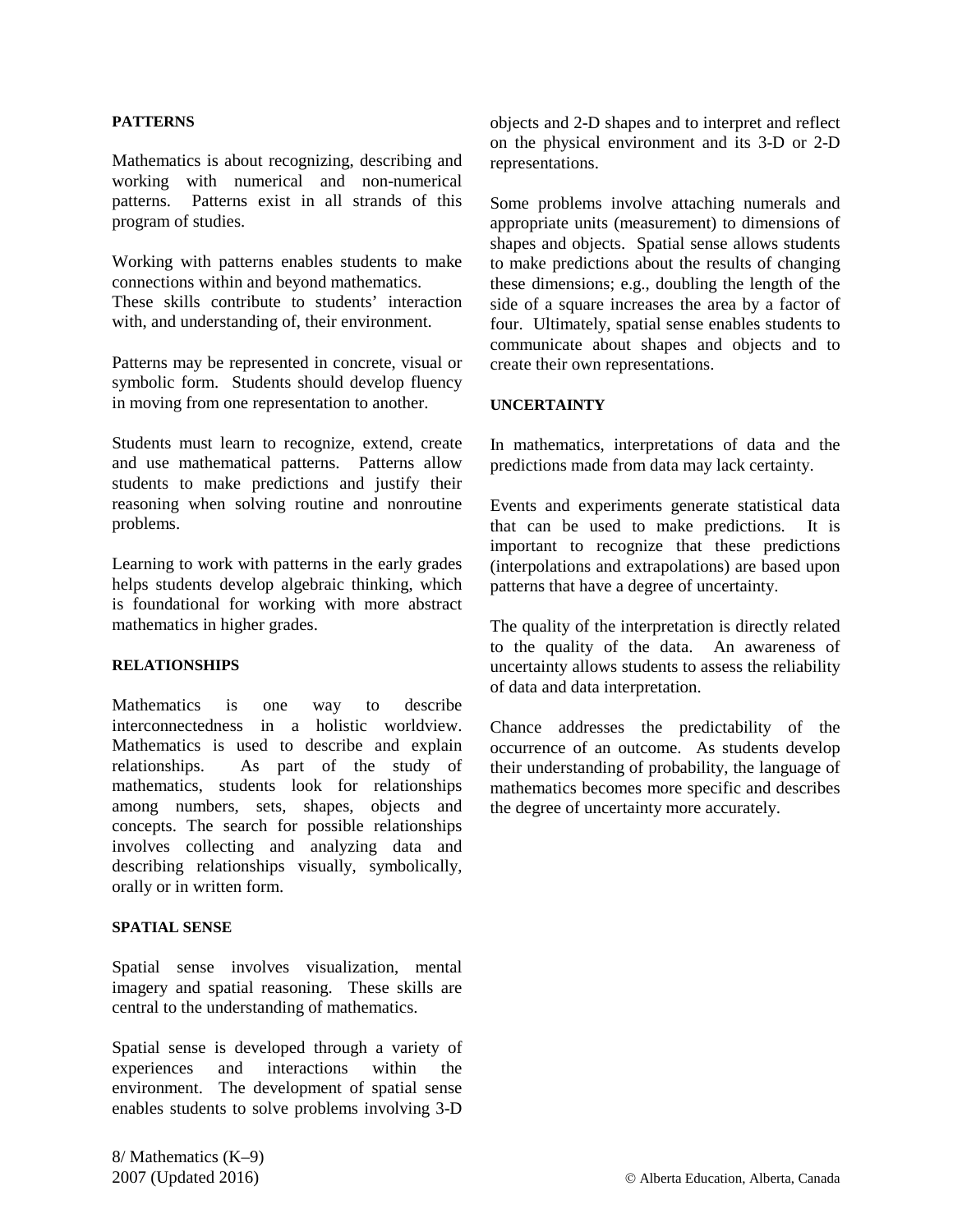### **Strands**

The learning outcomes in the program of studies are organized into four strands across the grades K–9. Some strands are subdivided into substrands. There is one general outcome per substrand across the grades K–9.

The strands and substrands, including the general outcome for each, follow.

### **NUMBER**

• Develop number sense.

### **PATTERNS AND RELATIONS**

Patterns

• Use patterns to describe the world and to solve problems.

Variables and Equations

• Represent algebraic expressions in multiple ways.

### **SHAPE AND SPACE**

Measurement

• Use direct and indirect measurement to solve problems.

3-D Objects and 2-D Shapes

• Describe the characteristics of 3-D objects and 2-D shapes, and analyze the relationships among them.

Transformations

• Describe and analyze position and motion of objects and shapes.

### **STATISTICS AND PROBABILITY**

Data Analysis

• Collect, display and analyze data to solve problems.

Chance and Uncertainty

• Use experimental or theoretical probabilities to represent and solve problems involving uncertainty.

An across-the-grades listing of outcomes by strand is provided in Appendix 1.

### **Outcomes**

The program of studies is stated in terms of general outcomes and specific outcomes.

**General outcomes** are overarching statements about what students are expected to learn in each strand/substrand. The general outcome for each strand/substrand is the same throughout the grades.

**Specific outcomes** are statements that identify the specific skills, understanding and knowledge that students are required to attain by the end of a given grade.

In the specific outcomes, the word *including* indicates that any ensuing items must be addressed to fully meet the learning outcome. The phrase *such as* indicates that the ensuing items are provided for illustrative purposes or clarification and are not requirements that must be addressed to fully meet the learning outcome. Students investigate a variety of strategies, including standard/traditional algorithms, to become proficient in at least one appropriate and efficient strategy that they understand. The teaching professional has the flexibility and responsibility to meet the learning needs of each of his or her students. Over time, students refine their strategies to increase their accuracy and efficiency.

**Notes** are statements that clarify the intent of a learning outcome. Notes guide the teaching professional in making judgements about teaching and learning.

Notes in some Number outcomes for grades 2–5 highlight opportunities for students to investigate standard/traditional algorithms as a strategy for operations with whole numbers. The intent of these notes is to ensure that standard/traditional algorithms are explicitly included in students' learning experiences. Students would then use their preferred strategy to demonstrate understanding of each outcome.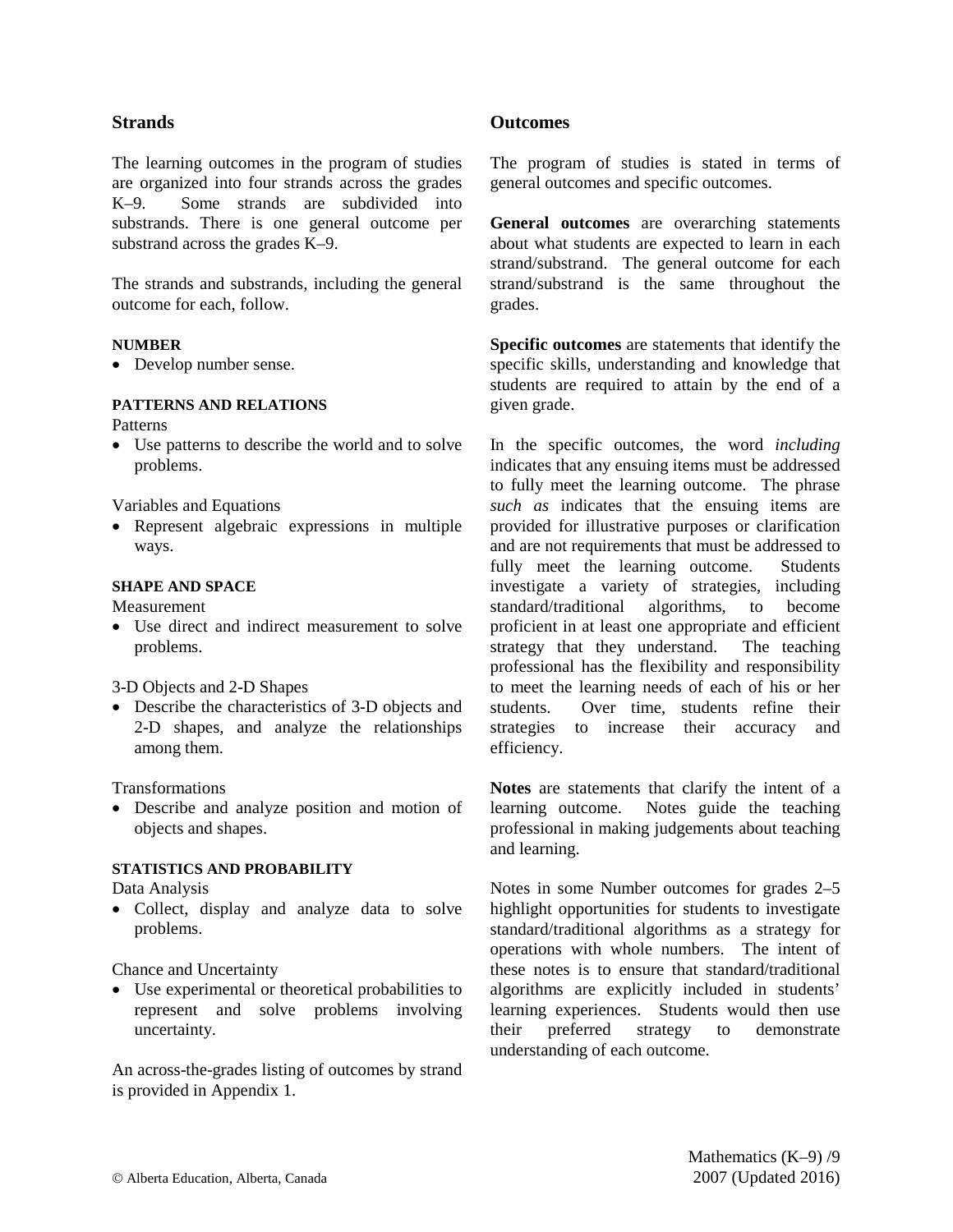Notes in some outcomes for grades 4–9 highlight opportunities for students to maintain and refine previous learnings related to number facts and operations with whole numbers, fractions and integers. The intent of these notes is to indicate that through these outcomes, previous knowledge can be maintained. There may be other outcomes that provide similar opportunities for maintaining previous learning throughout the year.

### **Links to Information and Communication Technology (ICT) Outcomes**

Some curriculum outcomes from Alberta Education's *Information and Communication Technology (ICT) Program of Studies* can be linked to outcomes in the mathematics program so that students will develop a broad perspective on the nature of technology, learn how to use and apply a variety of technologies, and consider the impact of ICT on individuals and society. The connection to ICT outcomes supports and reinforces the understandings and abilities that students are expected to develop through the general and specific outcomes of the mathematics program. Effective, efficient and ethical application of ICT outcomes contributes to the mathematics program vision.

Links to the ICT outcomes have been identified for some specific outcomes. These links appear in square brackets below the process codes for an outcome, where appropriate. The complete wording of the relevant outcomes for ICT is provided in Appendix 2.

### **Summary**

The conceptual framework for K–9 mathematics describes the nature of mathematics, mathematical processes and the mathematical concepts to be addressed in Kindergarten to Grade 9 mathematics. The components are not meant to stand alone. Activities that take place in the mathematics classroom should stem from a problem-solving approach, be based on mathematical processes and lead students to an understanding of the nature of mathematics

through specific knowledge, skills and attitudes among and between strands.

### **INSTRUCTIONAL FOCUS**

The program of studies is arranged into four strands. These strands are not intended to be discrete units of instruction. The integration of outcomes across strands makes mathematical experiences meaningful. Students should make the connection between concepts both within and across strands.

Consider the following when planning for instruction:

- Integration of the mathematical processes within each strand is expected.
- Learning mathematics includes a balance between understanding, recalling and applying mathematical concepts.
- Problem solving, reasoning and connections are vital to increasing mathematical fluency and must be integrated throughout the program.
- There is to be a balance among mental mathematics and estimation, paper and pencil exercises, and the use of technology, including calculators and computers. Concepts should be introduced using manipulatives and be developed concretely, pictorially and symbolically.
- Students bring a diversity of learning styles and cultural backgrounds to the classroom. They will be at varying developmental stages.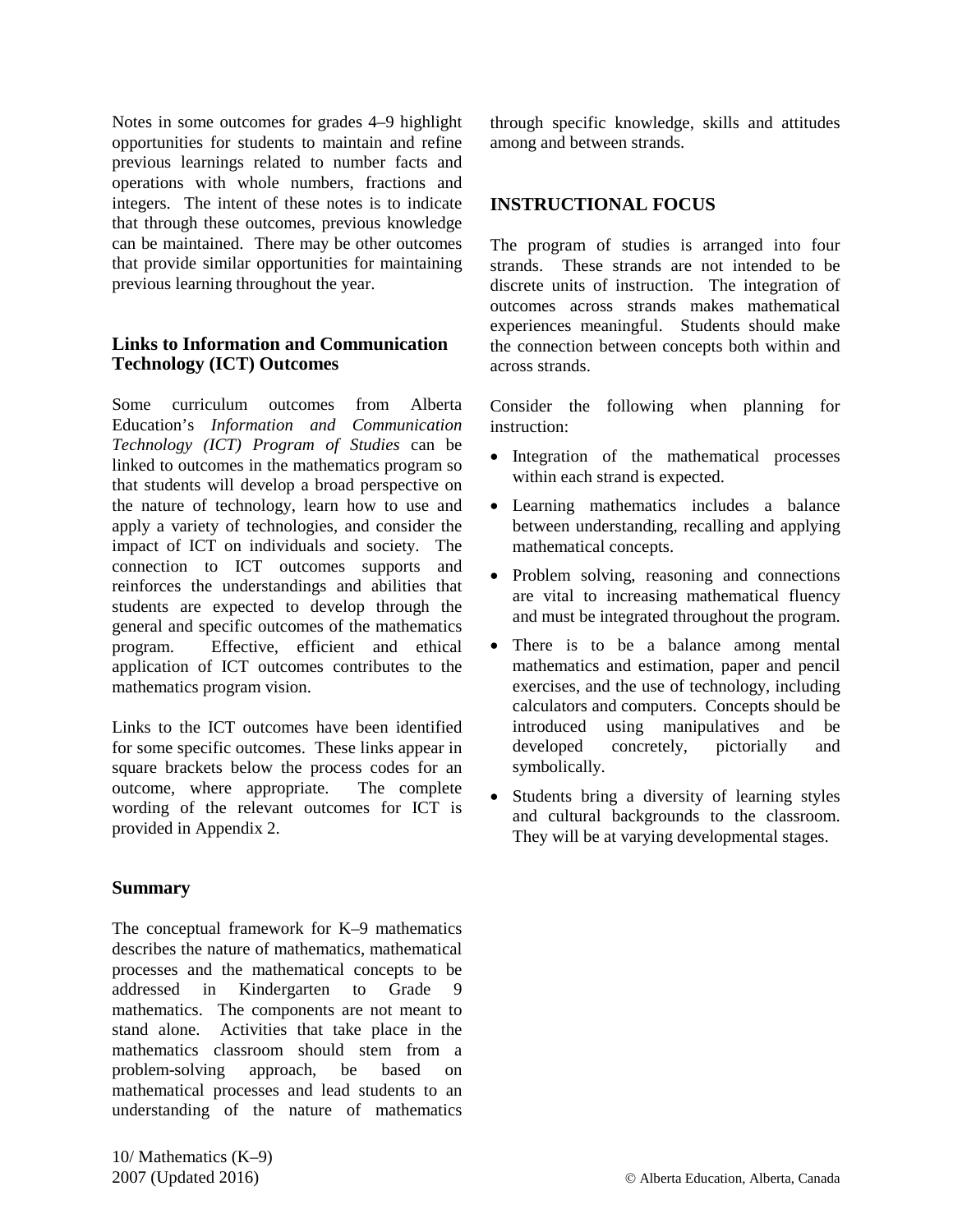## **KINDERGARTEN**

#### **[C]** Communication **[PS]** Problem Solving

**[CN]** Connections **[R]** Reasoning

**[ME]** Mental Mathematics **[T]** Technology

[V] Visualization

### **NUMBER**

### **General Outcome**

Develop number sense.

### **Specific Outcomes**

- 1. Say the number sequence 1 to 10 by 1s, starting anywhere from 1 to 10 and from 10 to 1. [C, CN, V]
- 2. Subitize (recognize at a glance) and name familiar arrangements of 1 to 5 objects or dots.  $[C, CN, ME, V]$
- 3. Relate a numeral, 1 to 10, to its respective quantity. [CN, R, V]
- 4. Represent and describe numbers 2 to 10, concretely and pictorially. [C, CN, ME, R, V]
- 5. Compare quantities 1 to 10, using one-to-one correspondence.  $[C, CN, V]$

### **PATTERNS AND RELATIONS (Patterns)**

### **General Outcome**

Use patterns to describe the world and to solve problems.

### **Specific Outcomes**

- 1. Demonstrate an understanding of repeating patterns (two or three elements) by:
	- identifying
	- reproducing
	- extending
	- creating

patterns using manipulatives, sounds and actions. [C, CN, PS, V]  $[ICT: P2-1.1]$ 

2. Sort a set of objects based on a single attribute, and explain the sorting rule. [C, CN, PS, R, V]

### **SHAPE AND SPACE (Measurement)**

### **General Outcome**

Use direct and indirect measurement to solve problems.

### **Specific Outcomes**

1. Use direct comparison to compare two objects based on a single attribute, such as length (height), mass (weight) and volume (capacity). [C, CN, PS, R, V]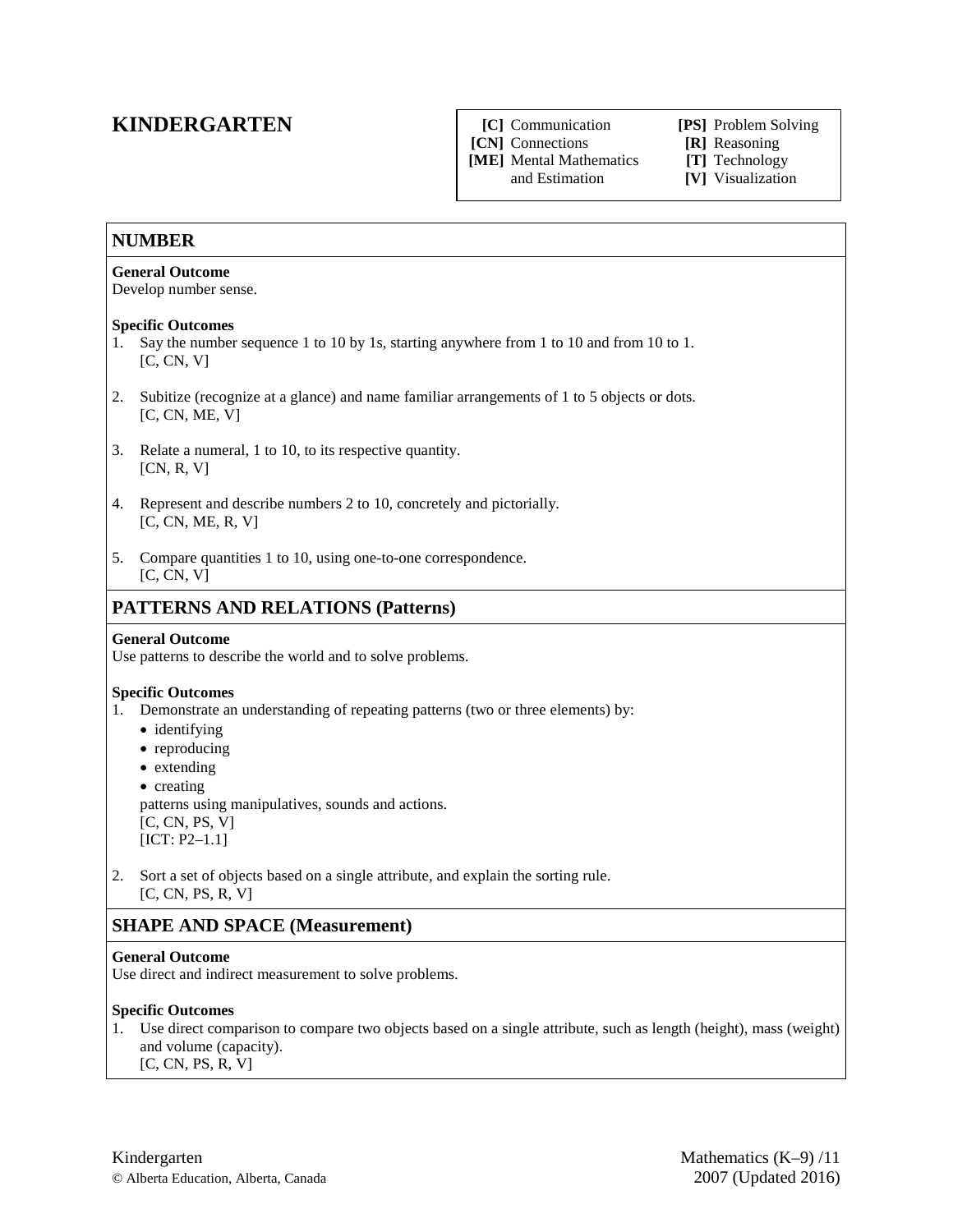### **SHAPE AND SPACE (3-D Objects and 2-D Shapes)**

### **General Outcome**

Describe the characteristics of 3-D objects and 2-D shapes, and analyze the relationships among them.

- 2. Sort 3-D objects, using a single attribute. [C, CN, PS, R, V]
- 3. Build and describe 3-D objects.
- [CN, PS, V]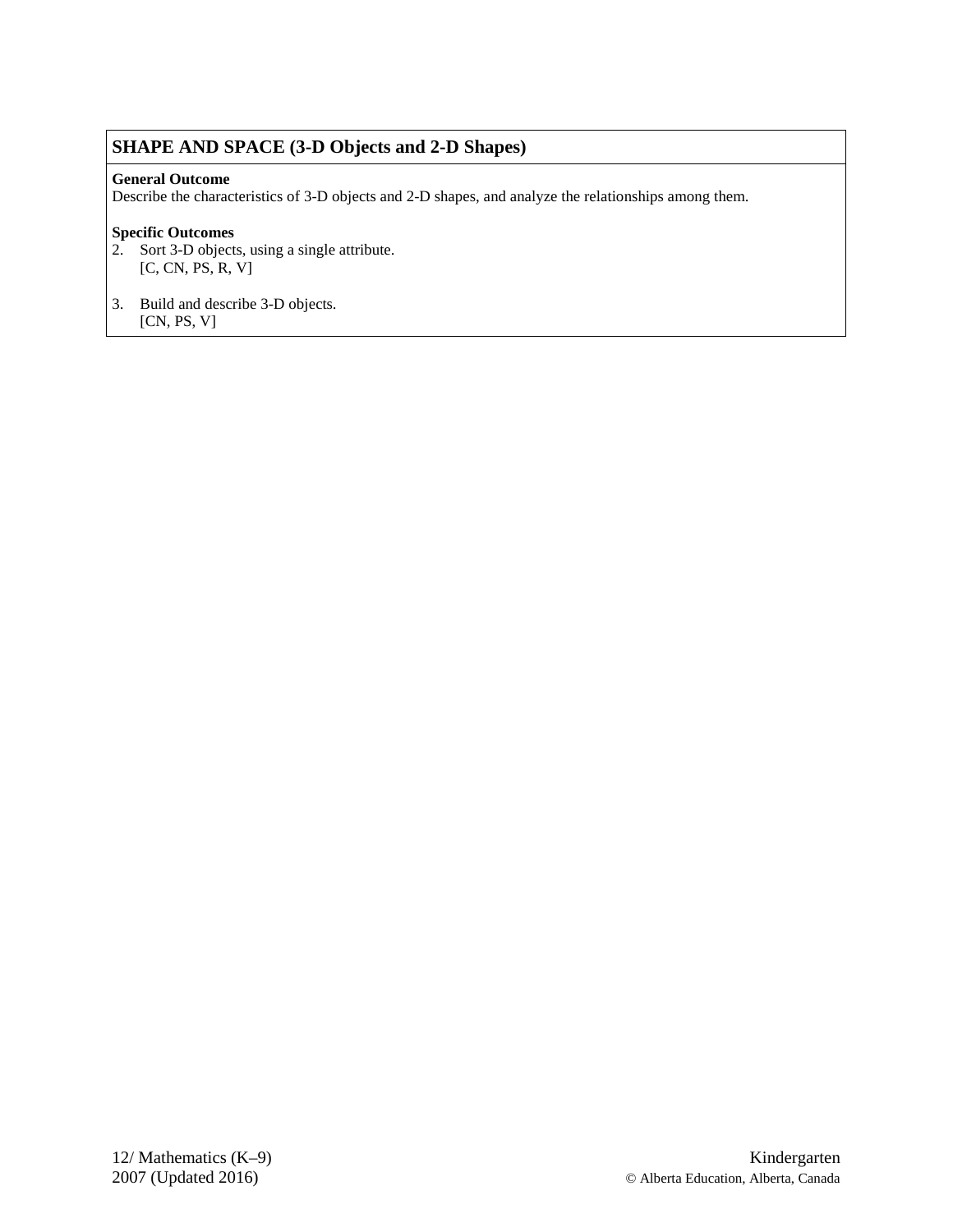### **GRADE 1**

**[C]** Communication **[PS]** Problem Solving

**[CN]** Connections **[R]** Reasoning

**[ME]** Mental Mathematics **[T]** Technology

[V] Visualization

### **NUMBER**

#### **General Outcome**

Develop number sense.

#### **Specific Outcomes**

- 1. Say the number sequence 0 to 100 by:
	- 1s forward between any two given numbers
	- 1s backward from 20 to 0
	- 2s forward from 0 to 20
	- 5s and 10s forward from 0 to 100.
	- [C, CN, ME, V]
- 2. Subitize (recognize at a glance) and name familiar arrangements of 1 to 10 objects or dots. [C, CN, ME, V]
- 3. Demonstrate an understanding of counting by:
	- indicating that the last number said identifies "how many"
	- showing that any set has only one count
	- using counting-on
	- using parts or equal groups to count sets. [C, CN, ME, R, V]
- 4. Represent and describe numbers to 20, concretely, pictorially and symbolically. [C, CN, V]
- 5. Compare sets containing up to 20 elements, using:

#### • referents • one-to-one correspondence to solve problems.

[C, CN, ME, PS, R, V]

- 6. Estimate quantities to 20 by using referents. [C, CN, ME, PS, R, V]
- 7. Demonstrate an understanding of conservation of number.  $[C, R, V]$
- 8. Identify the number, up to 20, that is:
	- one more
	- two more
	- one less
	- two less
	- than a given number.
	- [C, CN, ME, R, V]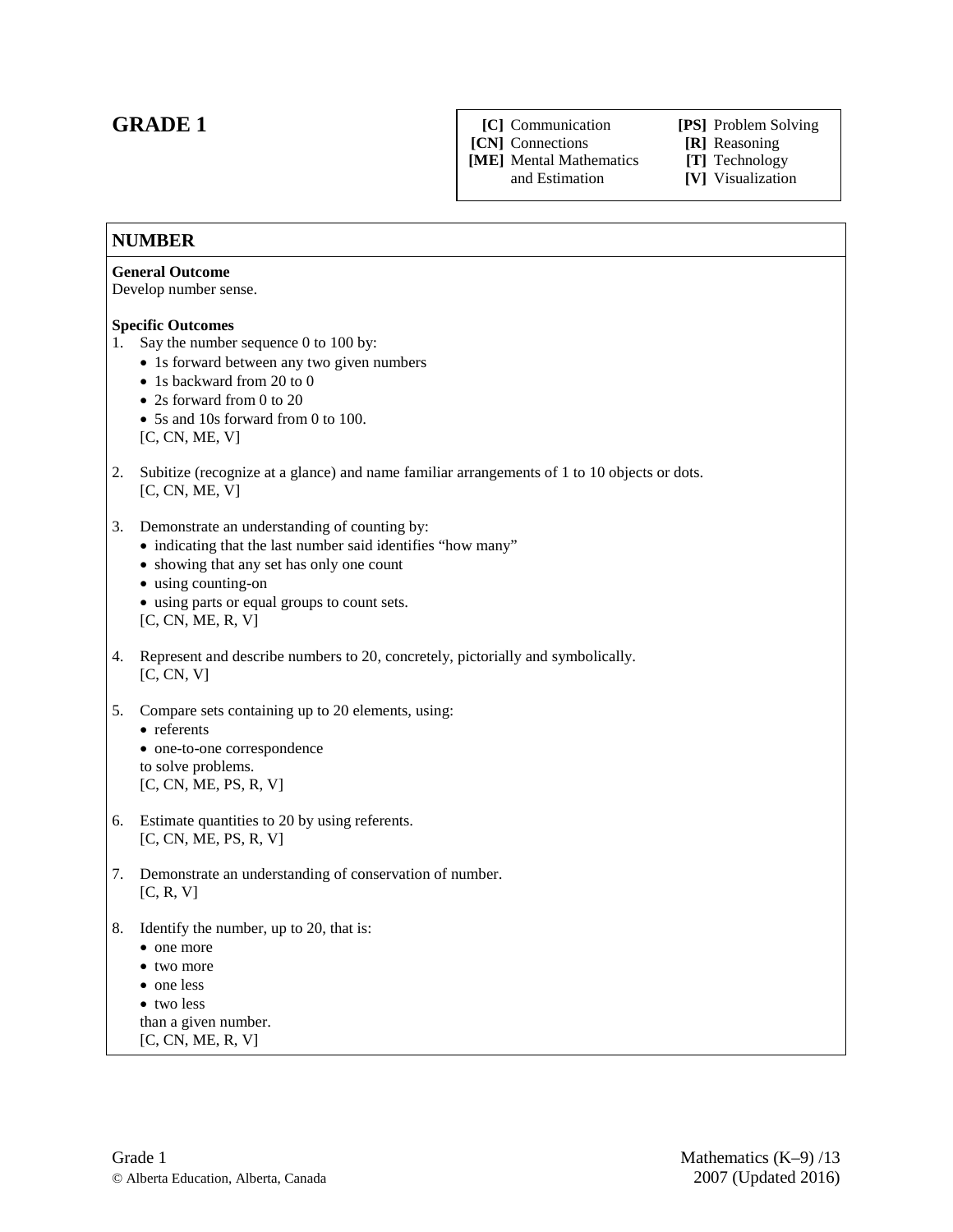- 9. Demonstrate an understanding of addition of numbers with answers to 20 and their corresponding subtraction facts, concretely, pictorially and symbolically, by:
	- using familiar mathematical language to describe additive and subtractive actions
	- creating and solving problems in context that involve addition and subtraction
	- modelling addition and subtraction, using a variety of concrete and visual representations, and recording the process symbolically.
	- [C, CN, ME, PS, R, V]
- 10. Describe and use mental mathematics strategies for basic addition facts and related subtraction facts to 18. [C, CN, ME, PS, R, V]

Understand and apply strategies for addition facts up to and including  $9 + 9$  and related subtraction facts. Recall addition facts to a sum of 5 and related subtraction facts.

### **PATTERNS AND RELATIONS (Patterns)**

#### **General Outcome**

Use patterns to describe the world and to solve problems.

### **Specific Outcomes**

- 1. Demonstrate an understanding of repeating patterns (two to four elements) by:
	- describing
	- reproducing
	- extending
	- creating patterns using manipulatives, diagrams, sounds and actions.  $[C, PS, R, V]$ [ICT: P2-1.1]
- 2. Translate repeating patterns from one representation to another. [C, CN, R, V]
- 3. Sort objects, using one attribute, and explain the sorting rule. [C, CN, R, V]

### **PATTERNS AND RELATIONS (Variables and Equations)**

### **General Outcome**

Represent algebraic expressions in multiple ways.

- 4. Describe equality as a balance and inequality as an imbalance, concretely and pictorially (0 to 20). [C, CN, R, V]
- 5. Record equalities, using the equal symbol.  $[C, CN, PS, V]$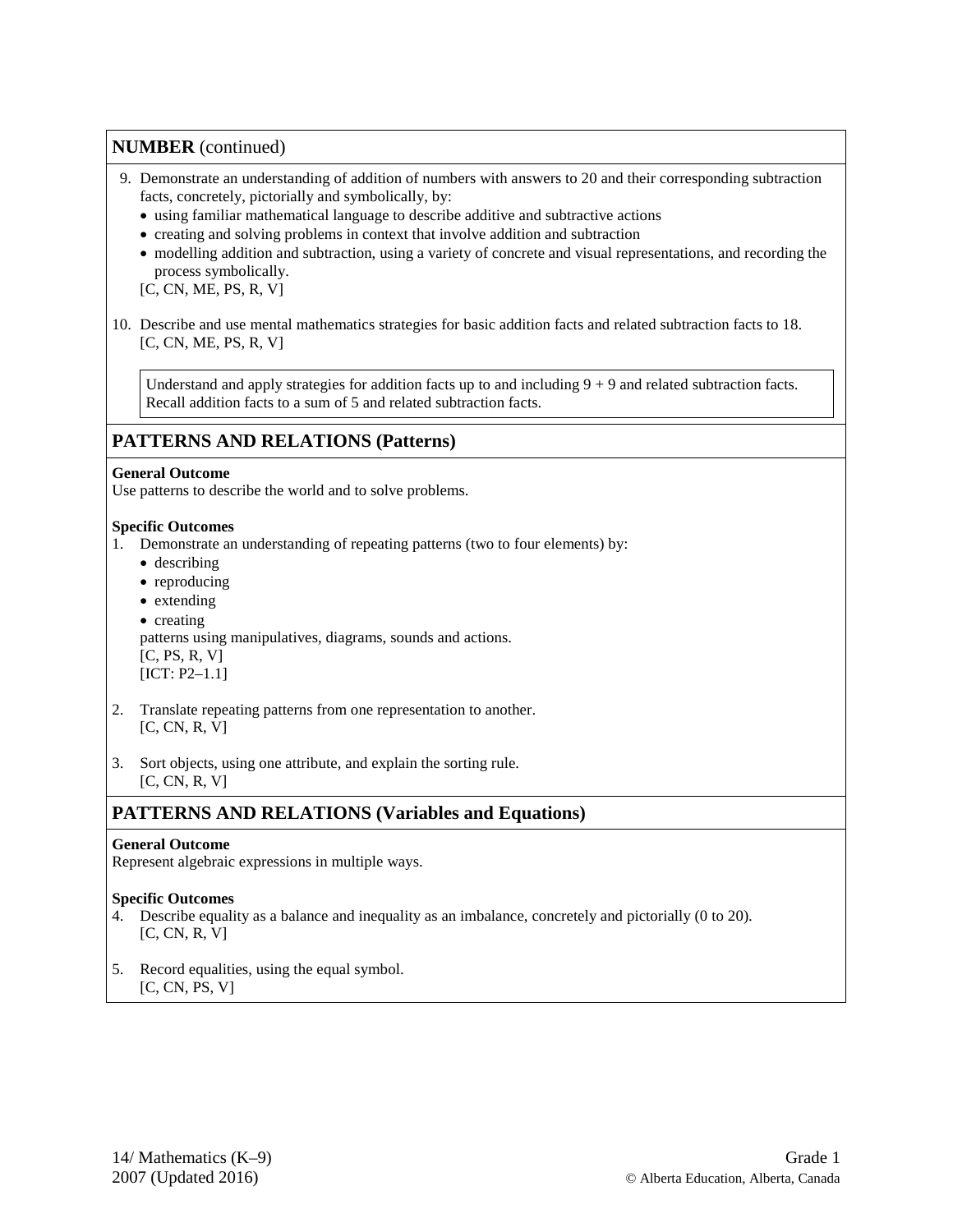### **SHAPE AND SPACE (Measurement)**

### **General Outcome**

Use direct and indirect measurement to solve problems.

### **Specific Outcomes**

- 1. Demonstrate an understanding of measurement as a process of comparing by:
	- identifying attributes that can be compared
	- ordering objects
	- making statements of comparison
	- filling, covering or matching.
	- [C, CN, PS, R, V]

### **SHAPE AND SPACE (3-D Objects and 2-D Shapes)**

### **General Outcome**

Describe the characteristics of 3-D objects and 2-D shapes, and analyze the relationships among them.

- 2. Sort 3-D objects and 2-D shapes, using one attribute, and explain the sorting rule. [C, CN, R, V]
- 3. Replicate composite 2-D shapes and 3-D objects. [CN, PS, V]
- 4. Compare 2-D shapes to parts of 3-D objects in the environment.  $[C, CN, V]$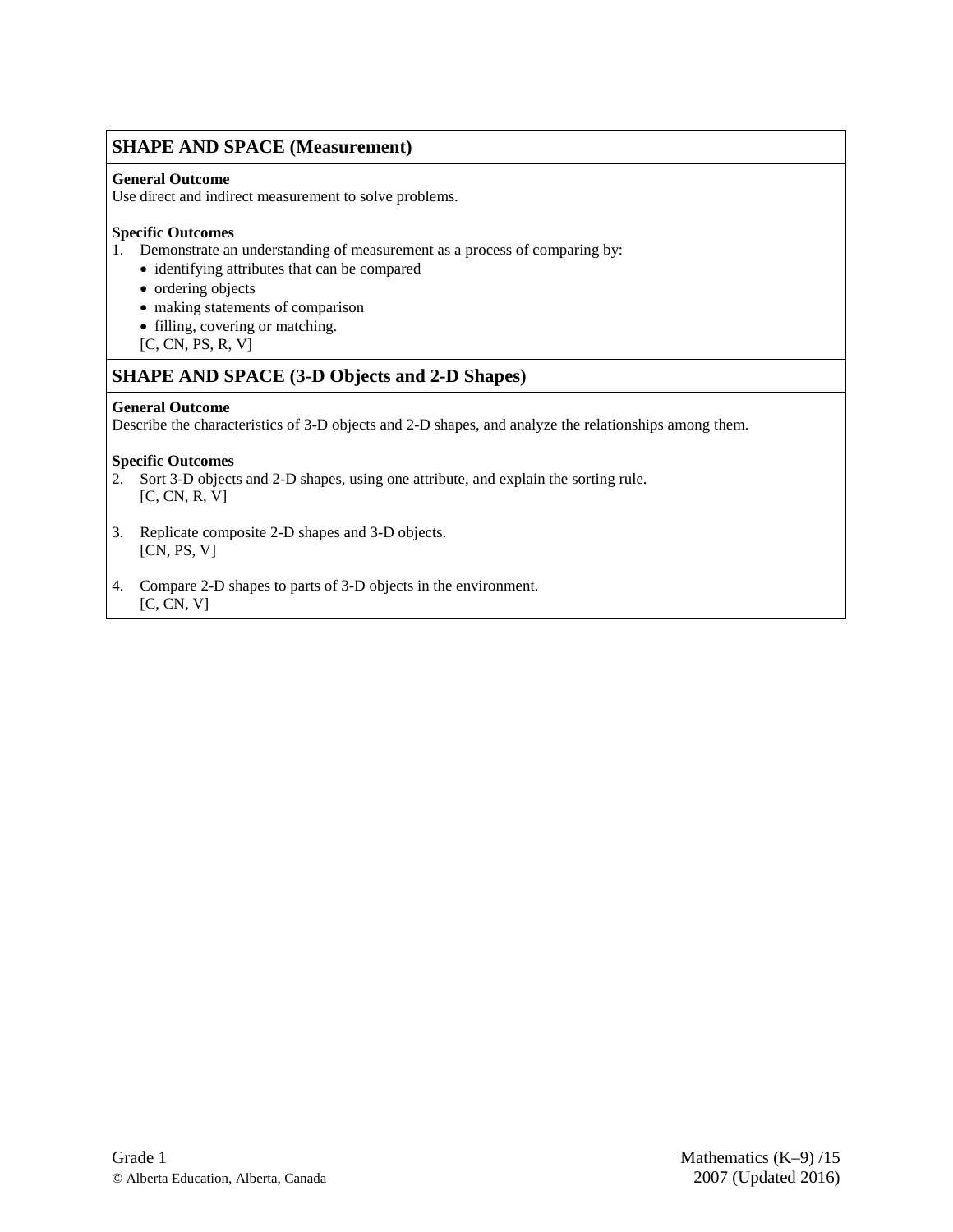### **GRADE 2**

**[C]** Communication **[PS]** Problem Solving **[CN]** Connections **[R]** Reasoning

**[ME]** Mental Mathematics **[T]** Technology

[V] Visualization

### **NUMBER**

#### **General Outcome**

Develop number sense.

### **Specific Outcomes**

- 1. Say the number sequence 0 to 100 by:
	- 2s, 5s and 10s, forward and backward, using starting points that are multiples of 2, 5 and 10 respectively
	- 10s, using starting points from 1 to 9
	- 2s, starting from 1.
	- [C, CN, ME, R]
- 2. Demonstrate if a number (up to 100) is even or odd.  $[C, CN, PS, R]$
- 3. Describe order or relative position, using ordinal numbers (up to tenth).  $[C, CN, R]$
- 4. Represent and describe numbers to 100, concretely, pictorially and symbolically.  $[C, CN, V]$
- 5. Compare and order numbers up to 100.  $[C, CN, ME, R, V]$
- 6. Estimate quantities to 100, using referents.  $[C, ME, PS, R]$
- 7. Illustrate, concretely and pictorially, the meaning of place value for numerals to 100.  $[C, CN, R, V]$
- 8. Demonstrate and explain the effect of adding zero to, or subtracting zero from, any number. [C, R]
- 9. Demonstrate an understanding of addition (limited to 1- and 2-digit numerals) with answers to 100 and the corresponding subtraction by:
	- using personal strategies for adding and subtracting with and without the support of manipulatives
	- creating and solving problems that involve addition and subtraction
	- using the commutative property of addition (the order in which numbers are added does not affect the sum)
	- using the associative property of addition (grouping a set of numbers in different ways does not affect the sum)
	- explaining that the order in which numbers are subtracted may affect the difference.

[C, CN, ME, PS, R, V]

*Note:* 

*Students investigate a variety of strategies, including standard/traditional algorithms, to become proficient in at least one appropriate and efficient strategy that they understand.*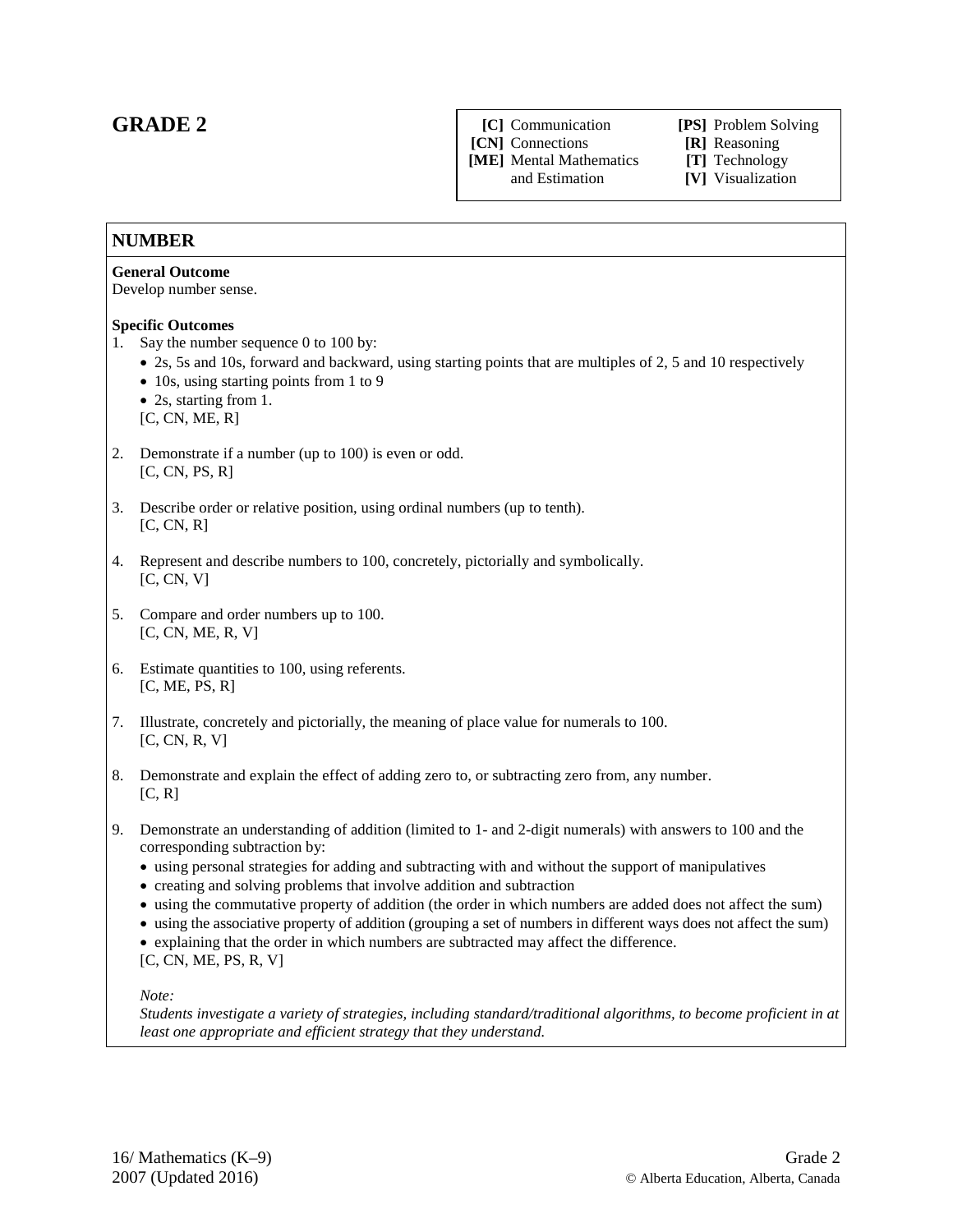10. Apply mental mathematics strategies for basic addition facts and related subtraction facts to 18. [C, CN, ME, PS, R, V]

Understand and apply strategies for addition facts up to and including  $9 + 9$  and related subtraction facts. Recall addition facts up to and including  $5 + 5$  and related subtraction facts.

### **PATTERNS AND RELATIONS (Patterns)**

#### **General Outcome**

Use patterns to describe the world and to solve problems.

#### **Specific Outcomes**

- 1. Demonstrate an understanding of repeating patterns (three to five elements) by:
	- describing
	- extending
	- comparing
	- creating

patterns using manipulatives, diagrams, sounds and actions.

[C, CN, PS, R, V]

2. Demonstrate an understanding of increasing patterns by:

- describing
- reproducing
- extending
- creating

numerical (numbers to 100) and non-numerical patterns using manipulatives, diagrams, sounds and actions. [C, CN, PS, R, V]

3. Sort a set of objects, using two attributes, and explain the sorting rule. [C, CN, R, V]

### **PATTERNS AND RELATIONS (Variables and Equations)**

#### **General Outcome**

Represent algebraic expressions in multiple ways.

- 4. Demonstrate and explain the meaning of equality and inequality, concretely and pictorially. [C, CN, R, V]
- 5. Record equalities and inequalities symbolically, using the equal symbol or the not equal symbol. [C, CN, R, V]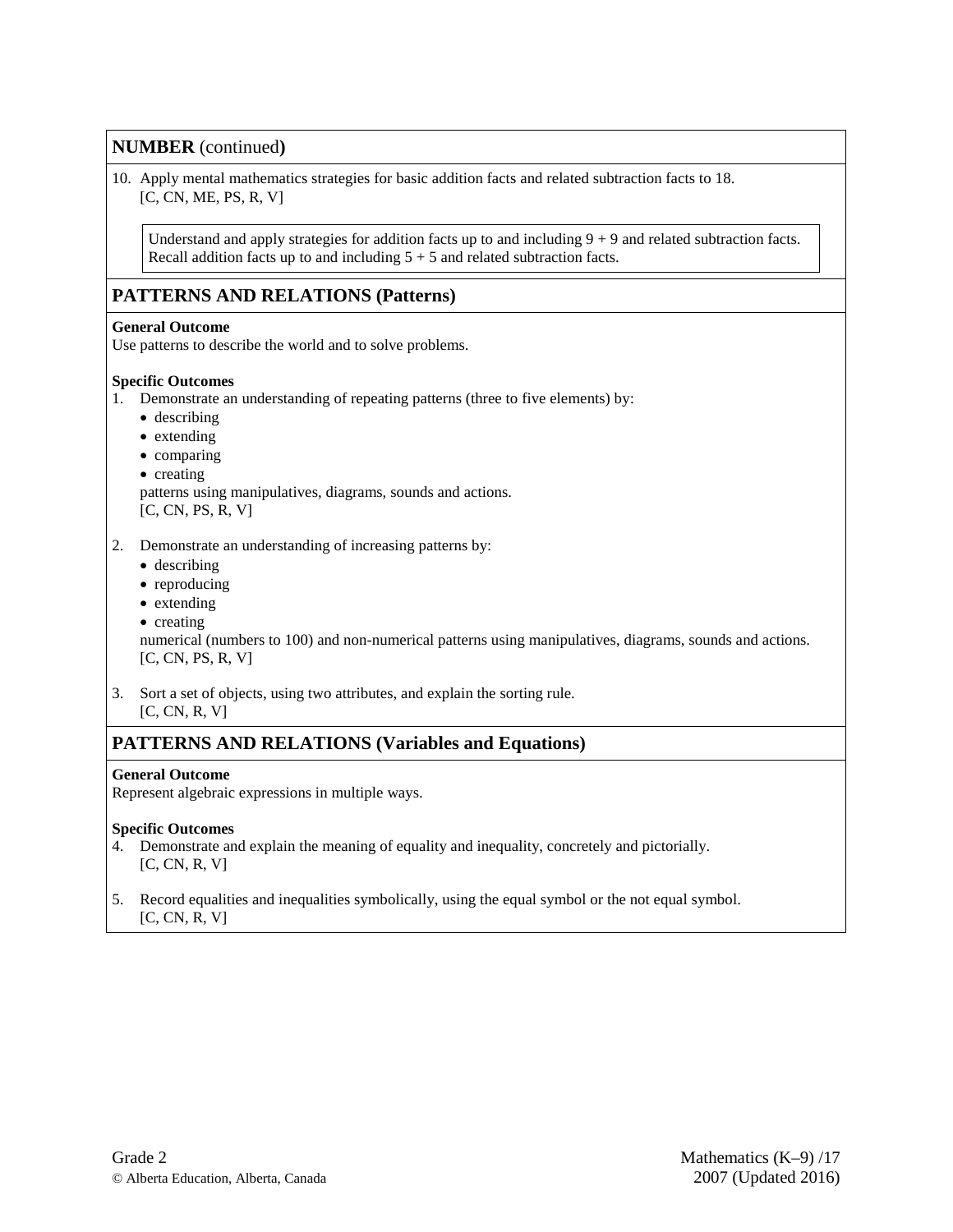### **SHAPE AND SPACE (Measurement)**

#### **General Outcome**

Use direct and indirect measurement to solve problems.

#### **Specific Outcomes**

- 1. Relate the number of days to a week and the number of months to a year in a problem-solving context.  $[C, CN, PS, R]$
- 2. Relate the size of a unit of measure to the number of units (limited to nonstandard units) used to measure length and mass (weight).  $[C, CN, ME, R, V]$
- 3. Compare and order objects by length, height, distance around and mass (weight), using nonstandard units, and make statements of comparison. [C, CN, ME, R, V]
- 4. Measure length to the nearest nonstandard unit by:
	- using multiple copies of a unit
	- using a single copy of a unit (iteration process).  $[C, ME, R, V]$
- 5. Demonstrate that changing the orientation of an object does not alter the measurements of its attributes. [C, R, V]

### **SHAPE AND SPACE (3-D Objects and 2-D Shapes)**

#### **General Outcome**

Describe the characteristics of 3-D objects and 2-D shapes, and analyze the relationships among them.

- 6. Sort 2-D shapes and 3-D objects, using two attributes, and explain the sorting rule. [C, CN, R, V]
- 7. Describe, compare and construct 3-D objects, including:
	- cubes
	- spheres
	- cones
	- cylinders
	- pyramids.
	- $[C, CN, R, V]$
- 8. Describe, compare and construct 2-D shapes, including:
	- triangles
	- squares
	- rectangles
	- circles.
	- [C, CN, R, V]
- 9. Identify 2-D shapes as parts of 3-D objects in the environment. [C, CN, R, V]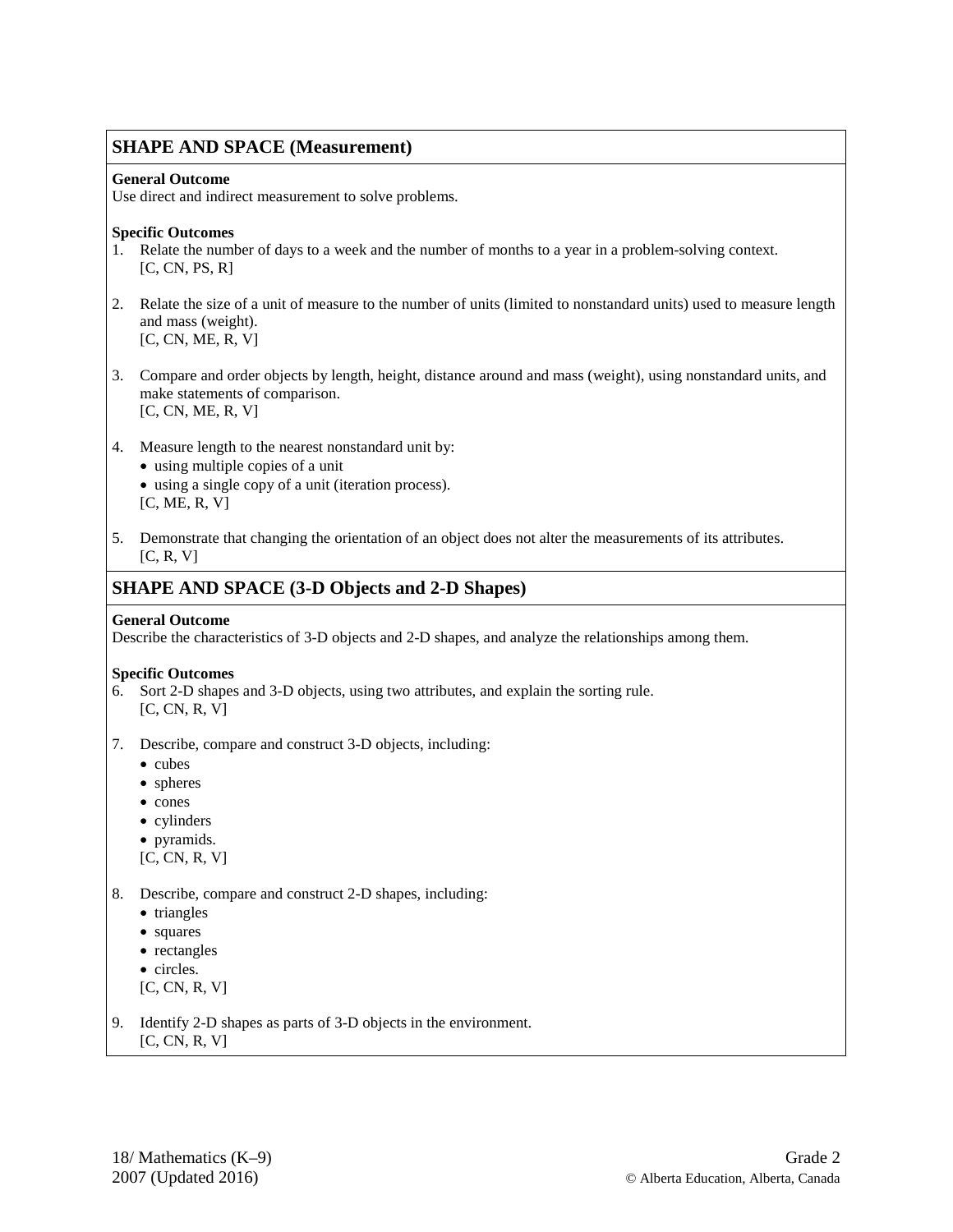### **STATISTICS AND PROBABILITY (Data Analysis)**

### **General Outcome**

Collect, display and analyze data to solve problems.

- 1. Gather and record data about self and others to answer questions. [C, CN, PS, V] [ICT: C4–1.3, C7–1.1]
- 2. Construct and interpret concrete graphs and pictographs to solve problems. [C, CN, PS, R, V] [ICT: C7–1.3]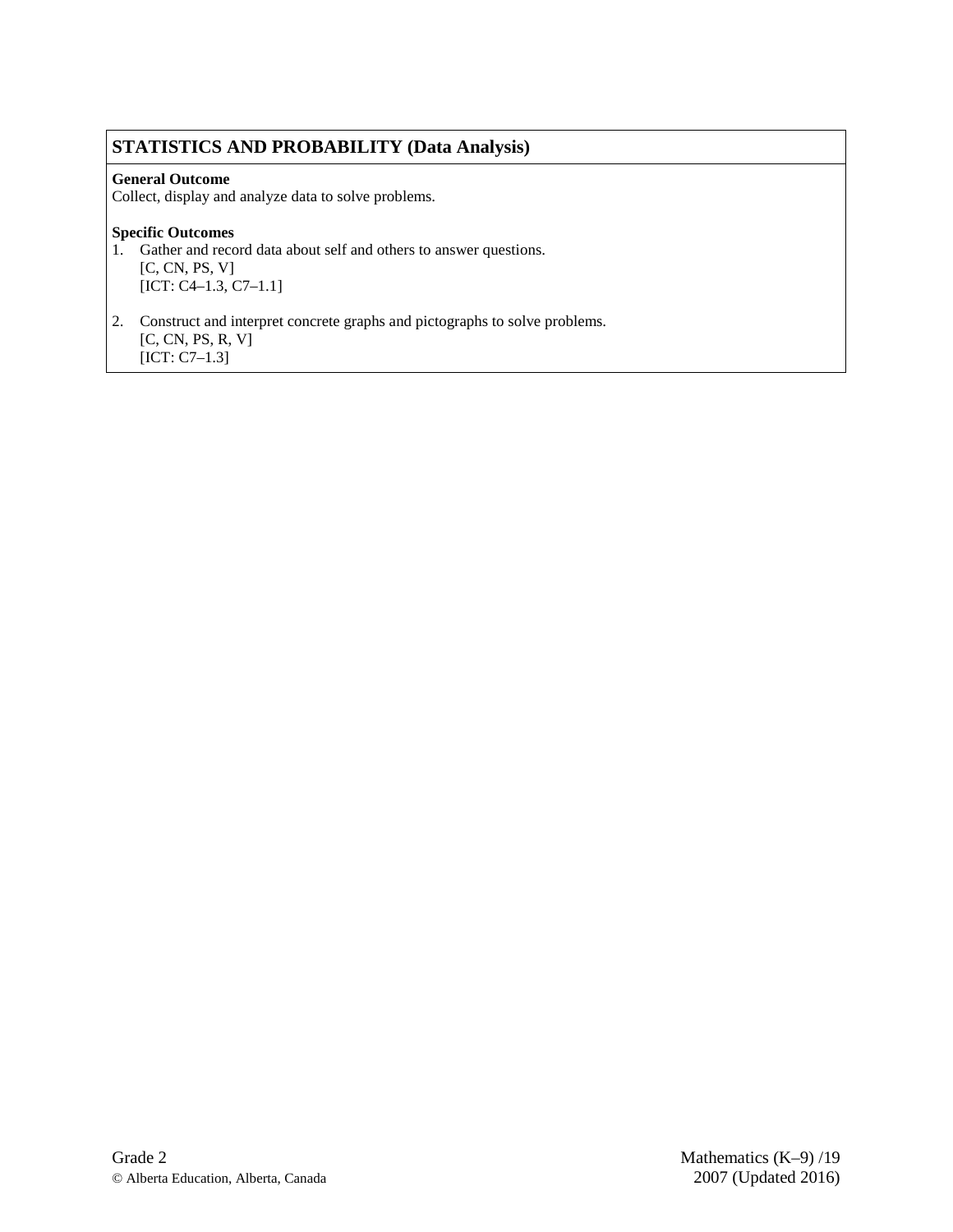### **GRADE 3**

**[C]** Communication **[PS]** Problem Solving

**[CN]** Connections **[R]** Reasoning

**[ME]** Mental Mathematics **[T]** Technology

[V] Visualization

### **NUMBER**

#### **General Outcome**

Develop number sense.

#### **Specific Outcomes**

- 1. Say the number sequence 0 to 1000 forward and backward by:
	- 5s, 10s or 100s, using any starting point
	- 3s, using starting points that are multiples of 3
	- 4s, using starting points that are multiples of 4
	- 25s, using starting points that are multiples of 25. [C, CN, ME]
- 2. Represent and describe numbers to 1000, concretely, pictorially and symbolically. [C, CN, V]
- 3. Compare and order numbers to 1000. [C, CN, R, V]
- 4. Estimate quantities less than 1000, using referents. [ME, PS, R, V]
- 5. Illustrate, concretely and pictorially, the meaning of place value for numerals to 1000.  $[C, CN, R, V]$
- 6. Describe and apply mental mathematics strategies for adding two 2-digit numerals. [C, CN, ME, PS, R, V]
- 7. Describe and apply mental mathematics strategies for subtracting two 2-digit numerals. [C, CN, ME, PS, R, V]
- 8. Apply estimation strategies to predict sums and differences of two 2-digit numerals in a problem-solving context. [C, ME, PS, R]
- 9. Demonstrate an understanding of addition and subtraction of numbers with answers to 1000 (limited to 1-, 2 and 3-digit numerals), concretely, pictorially and symbolically, by:
	- using personal strategies for adding and subtracting with and without the support of manipulatives • creating and solving problems in context that involve addition and subtraction of numbers. [C, CN, ME, PS, R, V]

*Note:*

*Students investigate a variety of strategies, including standard/traditional algorithms, to become proficient in at least one appropriate and efficient strategy that they understand.*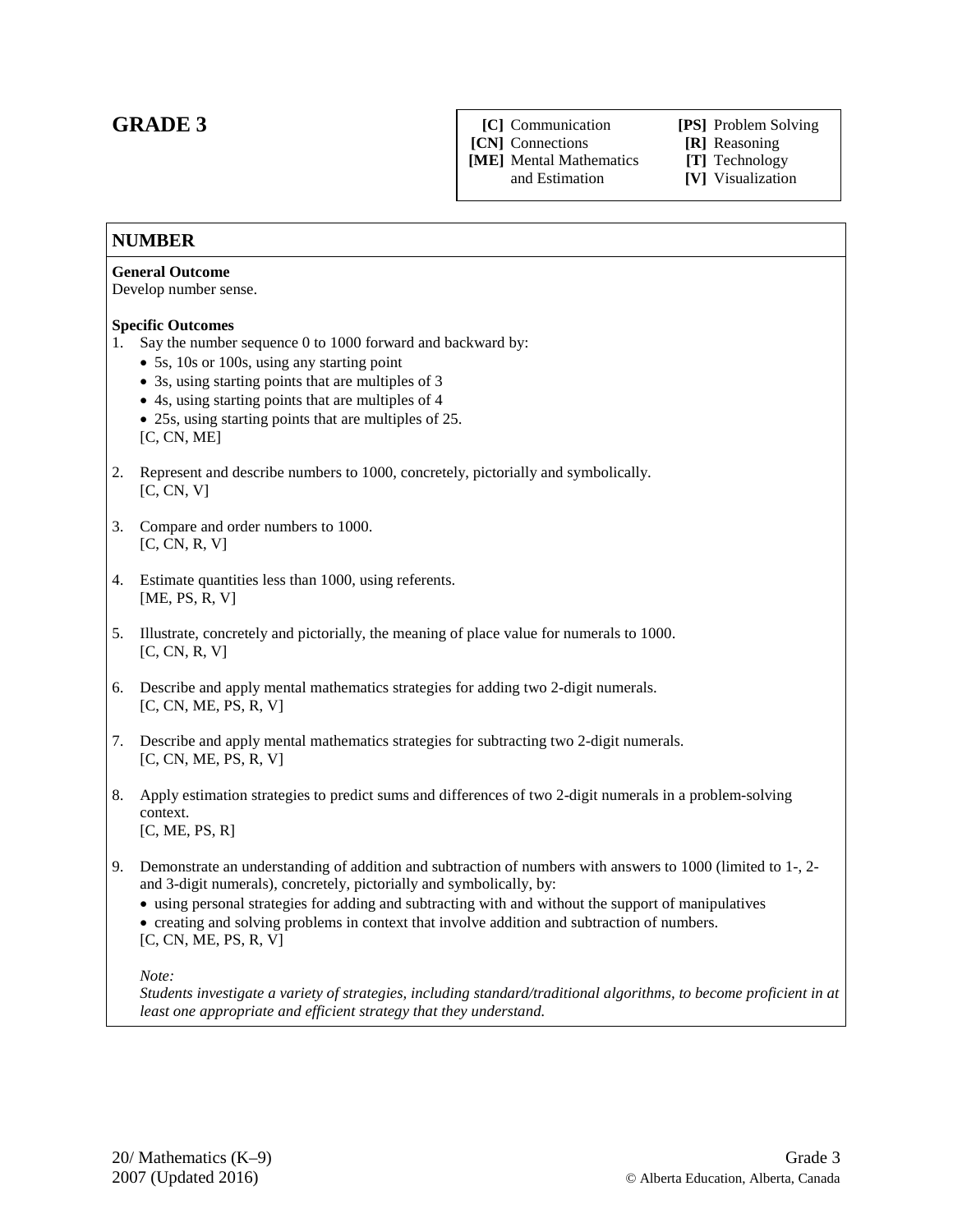10. Apply mental mathematics strategies and number properties in order to understand and recall basic addition facts and related subtraction facts to 18. [C, CN, ME, PS, R, V]

Understand, recall and apply addition facts up to and including  $9 + 9$  and related subtraction facts.

- 11. Demonstrate an understanding of multiplication to  $5 \times 5$  by:
	- representing and explaining multiplication using equal grouping and arrays
	- creating and solving problems in context that involve multiplication
	- modelling multiplication using concrete and visual representations, and recording the process symbolically
	- relating multiplication to repeated addition
	- relating multiplication to division.

 $[C, CN, PS, R]$ 

Understand and recall multiplication facts to  $5 \times 5$ .

### 12. Demonstrate an understanding of division (limited to division related to multiplication facts up to  $5 \times 5$ ) by:

- representing and explaining division using equal sharing and equal grouping
- creating and solving problems in context that involve equal sharing and equal grouping
- modelling equal sharing and equal grouping using concrete and visual representations, and recording the process symbolically
- relating division to repeated subtraction
- relating division to multiplication.
- $[C, CN, PS, R]$

Understand and recall division facts related to multiplication facts to  $5 \times 5$ .

#### 13. Demonstrate an understanding of fractions by:

- explaining that a fraction represents a part of a whole
- describing situations in which fractions are used
- comparing fractions of the same whole that have like denominators.
- $[C, CN, ME, R, V]$

### **PATTERNS AND RELATIONS (Patterns)**

#### **General Outcome**

Use patterns to describe the world and to solve problems.

- 1. Demonstrate an understanding of increasing patterns by:
	- describing
	- extending
	- comparing
	- creating
	- numerical (numbers to 1000) and non-numerical patterns using manipulatives, diagrams, sounds and actions. [C, CN, PS, R, V]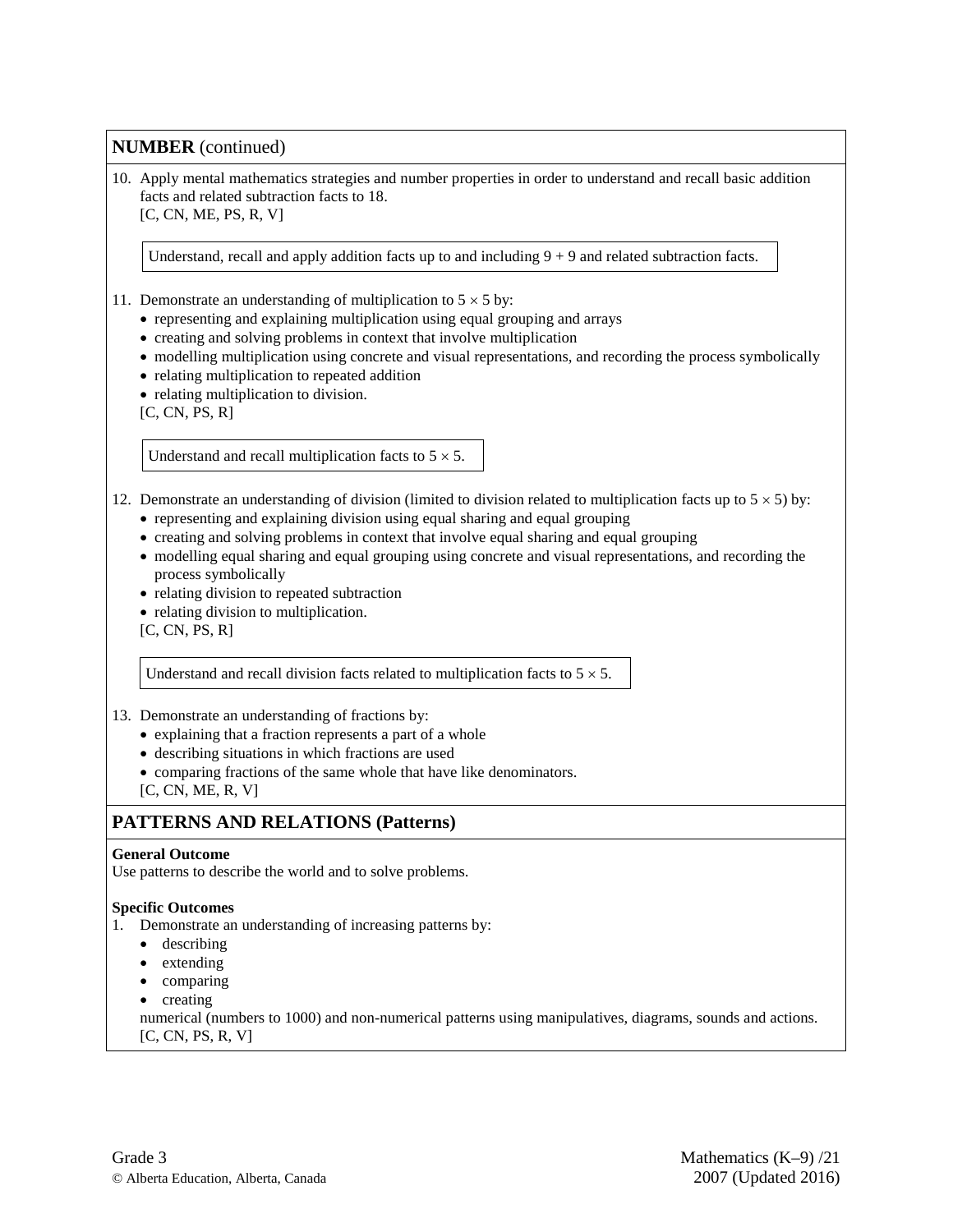### **PATTERNS AND RELATIONS (Patterns)** (continued)

- 2. Demonstrate an understanding of decreasing patterns by:
	- describing
	- extending
	- comparing
	- creating

numerical (numbers to 1000) and non-numerical patterns using manipulatives, diagrams, sounds and actions. [C, CN, PS, R, V]

3. Sort objects or numbers, using one or more than one attribute. [C, CN, R, V]

### **PATTERNS AND RELATIONS (Variables and Equations)**

#### **General Outcome**

Represent algebraic expressions in multiple ways.

#### **Specific Outcomes**

4. Solve one-step addition and subtraction equations involving a symbol to represent an unknown number. [C, CN, PS, R, V]

### **SHAPE AND SPACE (Measurement)**

#### **General Outcome**

Use direct and indirect measurement to solve problems.

#### **Specific Outcomes**

- 1. Relate the passage of time to common activities, using nonstandard and standard units (minutes, hours, days, weeks, months, years).  $[CN, ME, R]$
- 2. Relate the number of seconds to a minute, the number of minutes to an hour and the number of days to a month in a problem-solving context. [C, CN, PS, R, V]
- 3. Demonstrate an understanding of measuring length (cm, m) by:
	- selecting and justifying referents for the units cm and m
	- modelling and describing the relationship between the units cm and m
	- estimating length, using referents
	- measuring and recording length, width and height.
	- [C, CN, ME, PS, R, V]
- 4. Demonstrate an understanding of measuring mass (g, kg) by:
	- selecting and justifying referents for the units g and kg
	- modelling and describing the relationship between the units g and kg
	- estimating mass, using referents
	- measuring and recording mass.
	- [C, CN, ME, PS, R, V]
- 5. Demonstrate an understanding of perimeter of regular and irregular shapes by:
	- estimating perimeter, using referents for cm or m
	- measuring and recording perimeter (cm, m)
	- constructing different shapes for a given perimeter (cm, m) to demonstrate that many shapes are possible for a perimeter.

### [C, ME, PS, R, V]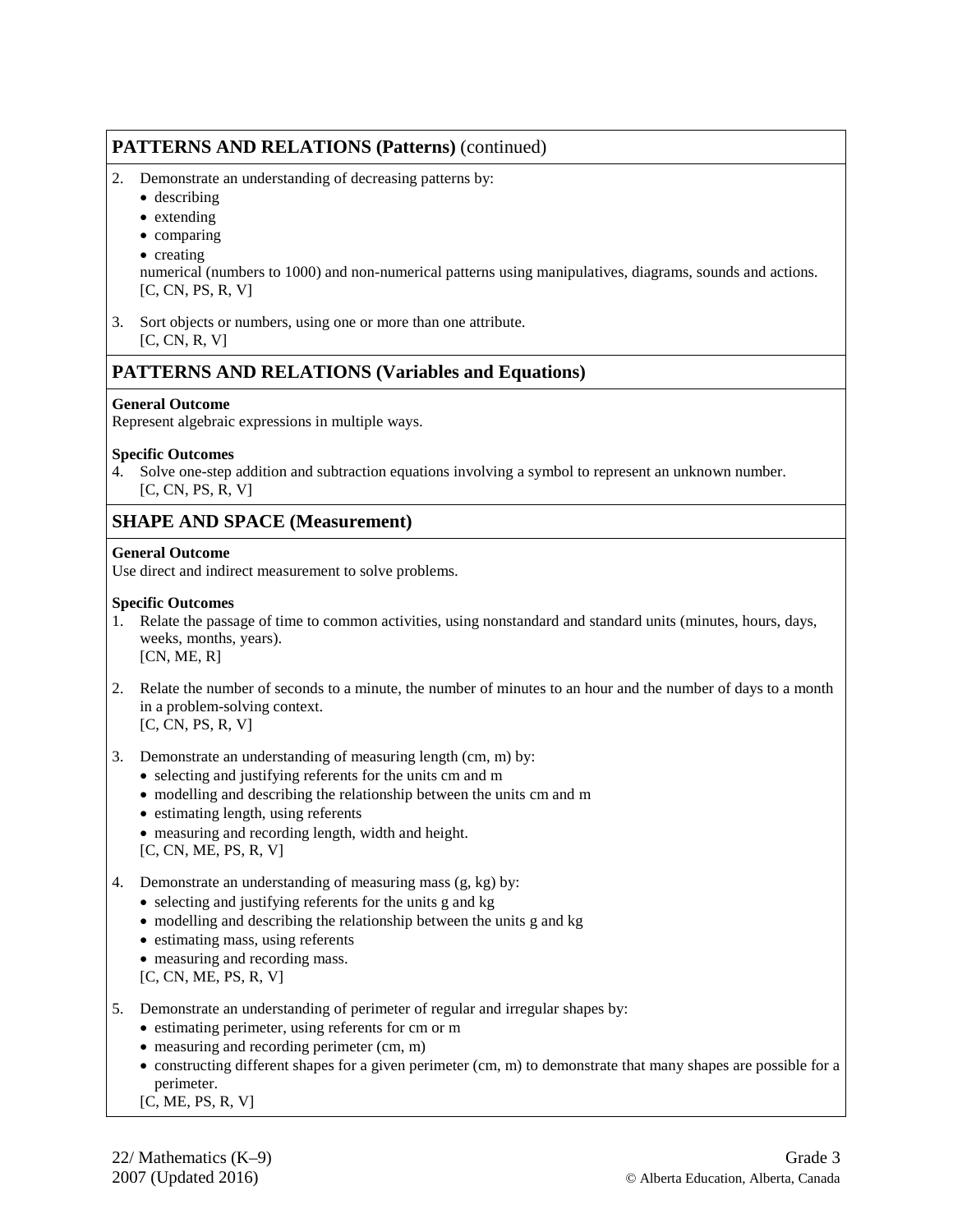### **SHAPE AND SPACE (3-D Objects and 2-D Shapes)**

#### **General Outcome**

Describe the characteristics of 3-D objects and 2-D shapes, and analyze the relationships among them.

### **Specific Outcomes**

6. Describe 3-D objects according to the shape of the faces and the number of edges and vertices. [C, CN, PS, R, V]

### 7. Sort regular and irregular polygons, including:

- triangles
- quadrilaterals
- pentagons
- hexagons
- octagons

according to the number of sides.

[C, CN, R, V]

### **STATISTICS AND PROBABILITY (Data Analysis)**

### **General Outcome**

Collect, display and analyze data to solve problems.

### **Specific Outcomes**

- 1. Collect first-hand data and organize it using:
	- tally marks
	- line plots
	- charts
	- lists

to answer questions.  $[C, CN, PS, V]$ [ICT: C4–1.3]

2. Construct, label and interpret bar graphs to solve problems. [C, PS, R, V] [ICT: C4–1.3, C7–1.3, C7–1.4]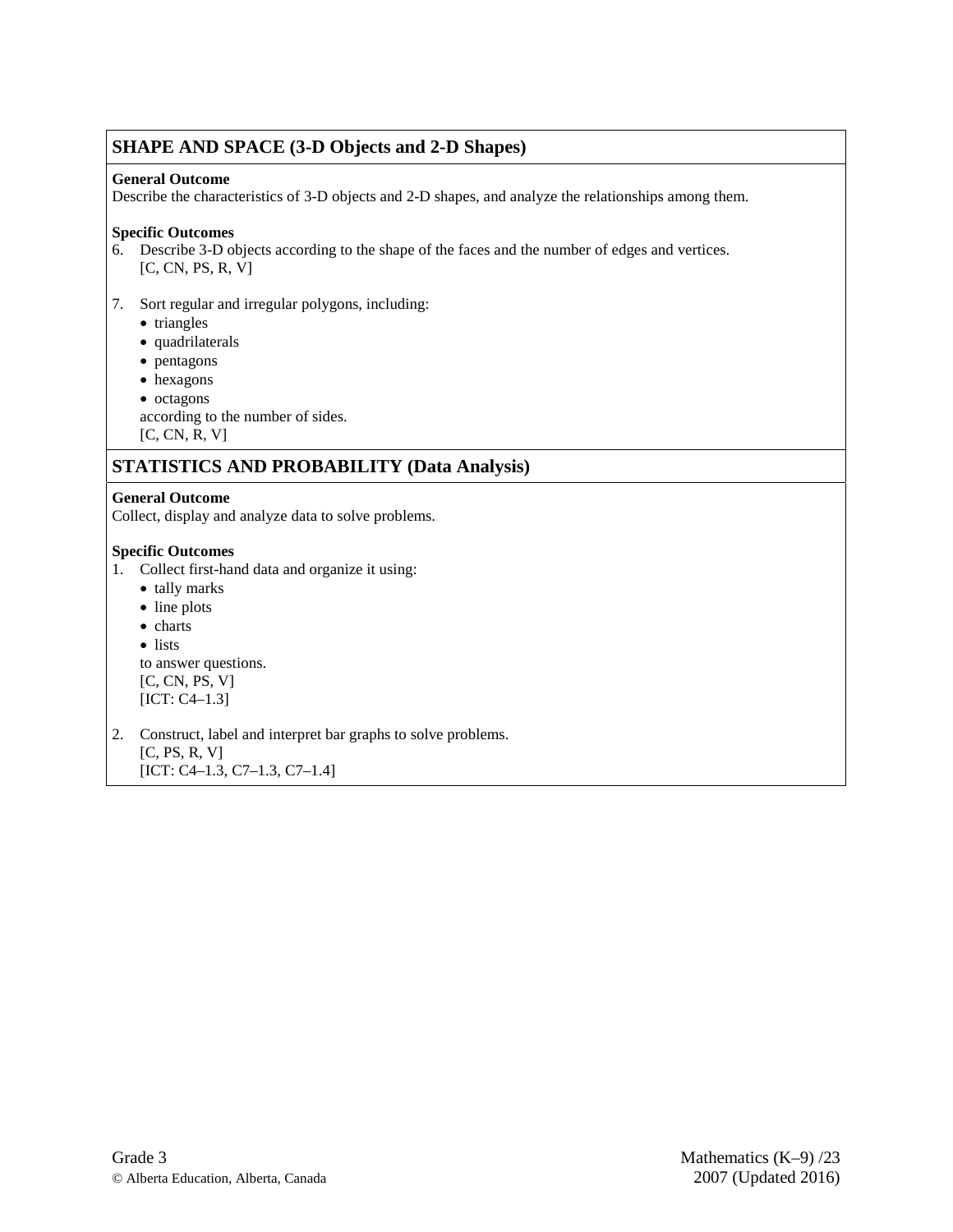### **GRADE 4**

**[C]** Communication **[PS]** Problem Solving **[CN]** Connections **[R]** Reasoning

**[ME]** Mental Mathematics and Estimation

[V] Visualization

### **NUMBER**

### **General Outcome**

Develop number sense.

### **Specific Outcomes**

- 1. Represent and describe whole numbers to 10 000, pictorially and symbolically. [C, CN, V]
- 2. Compare and order numbers to 10 000.  $[C, CN, V]$
- 3. Demonstrate an understanding of addition of numbers with answers to 10 000 and their corresponding subtractions (limited to 3- and 4-digit numerals) by:
	- using personal strategies for adding and subtracting
	- estimating sums and differences
	- solving problems involving addition and subtraction. [C, CN, ME, PS, R]

#### *Note:*

*Students investigate a variety of strategies, including standard/traditional algorithms, to become proficient in at least one appropriate and efficient strategy that they understand.*

*Note:*

*Through this outcome, students have the opportunity to maintain and refine previously learned addition and subtraction number facts:* 

*Grade 3, Number SO 10 – Apply mental mathematics strategies and number properties in order to understand and recall basic addition facts and related subtraction facts to 18. [C, CN, ME, PS, R, V]*

*Understand, recall and apply addition facts up to and including 9 + 9 and related subtraction facts.*

- 4. Apply the properties of 0 and 1 for multiplication and the property of 1 for division. [C, CN, R]
- 5. Describe and apply mental mathematics strategies to determine basic multiplication facts to  $9 \times 9$  and related division facts. [C, CN, ME, R]

Understand and apply strategies for multiplication and related division facts to  $9 \times 9$ . Recall multiplication and related division facts to  $7 \times 7$ .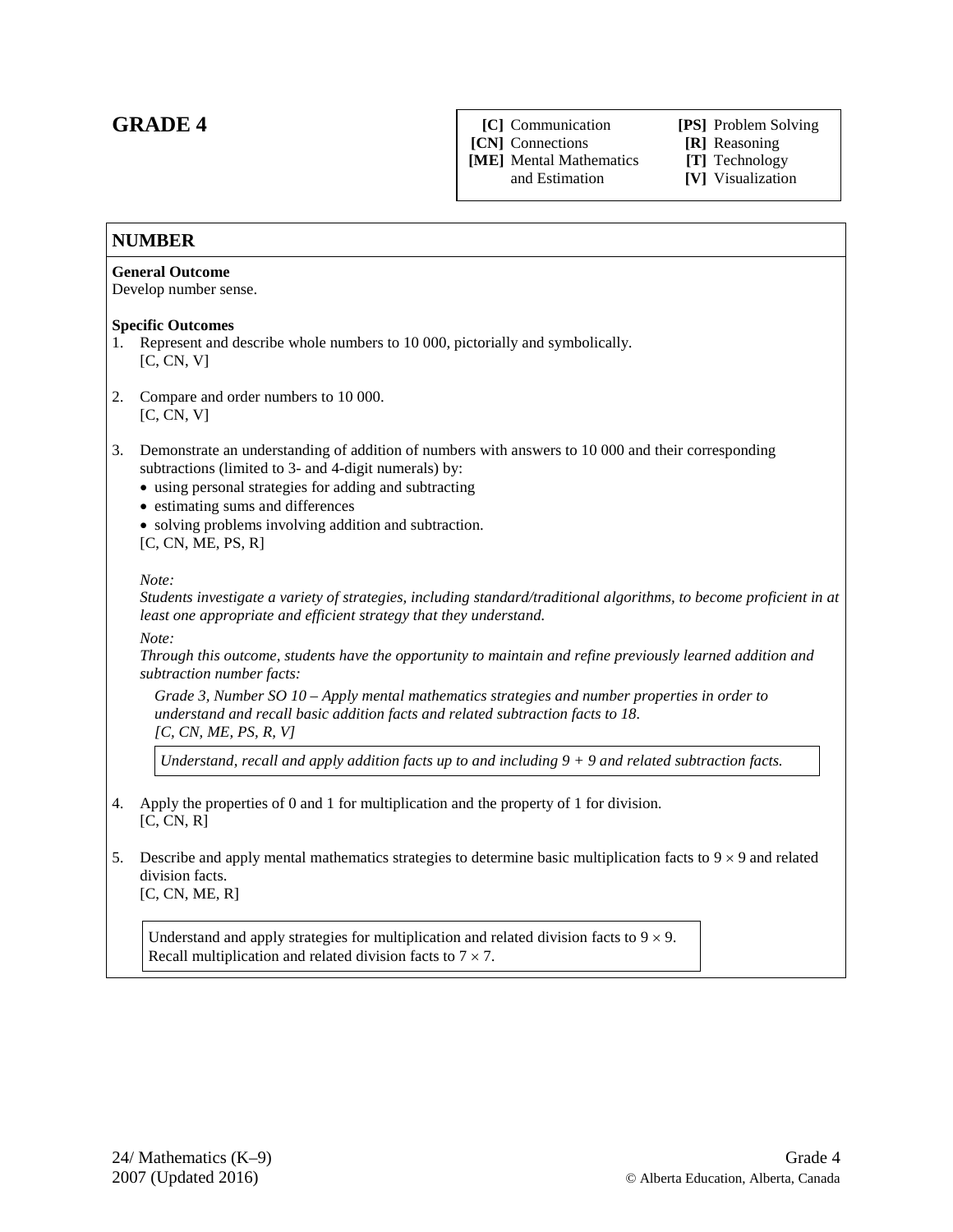6. Demonstrate an understanding of multiplication (2- or 3-digit by 1-digit) to solve problems by:

- using personal strategies for multiplication with and without concrete materials
- using arrays to represent multiplication
- connecting concrete representations to symbolic representations
- estimating products
- applying the distributive property.
- [C, CN, ME, PS, R, V]

#### *Note:*

*Students investigate a variety of strategies, including standard/traditional algorithms, to become proficient in at least one appropriate and efficient strategy that they understand.*

#### *Note:*

*Through this outcome, students have the opportunity to maintain and refine previously learned addition and subtraction number facts:* 

*Grade 3, Number SO 10 – Apply mental mathematics strategies and number properties in order to understand and recall basic addition facts and related subtraction facts to 18. [C, CN, ME, PS, R, V]*

*Understand, recall and apply addition facts up to and including 9 + 9 and related subtraction facts.*

### 7. Demonstrate an understanding of division (1-digit divisor and up to 2-digit dividend) to solve problems by:

- using personal strategies for dividing with and without concrete materials
- estimating quotients
- relating division to multiplication.

[C, CN, ME, PS, R, V]

#### *Note:*

*Students investigate a variety of strategies, including standard/traditional algorithms, to become proficient in at least one appropriate and efficient strategy that they understand.*

*Note:*

*Through this outcome, students have the opportunity to maintain and refine previously learned addition and subtraction number facts:* 

*Grade 3, Number SO 10 – Apply mental mathematics strategies and number properties in order to understand and recall basic addition facts and related subtraction facts to 18. [C, CN, ME, PS, R, V]*

*Understand, recall and apply addition facts up to and including 9 + 9 and related subtraction facts.*

- 8. Demonstrate an understanding of fractions less than or equal to one by using concrete, pictorial and symbolic representations to:
	- name and record fractions for the parts of a whole or a set
	- compare and order fractions
	- model and explain that for different wholes, two identical fractions may not represent the same quantity • provide examples of where fractions are used.
	- [C, CN, PS, R, V]
- 9. Represent and describe decimals (tenths and hundredths), concretely, pictorially and symbolically.  $[C, CN, R, V]$
- 10. Relate decimals to fractions and fractions to decimals (to hundredths). [C, CN, R, V]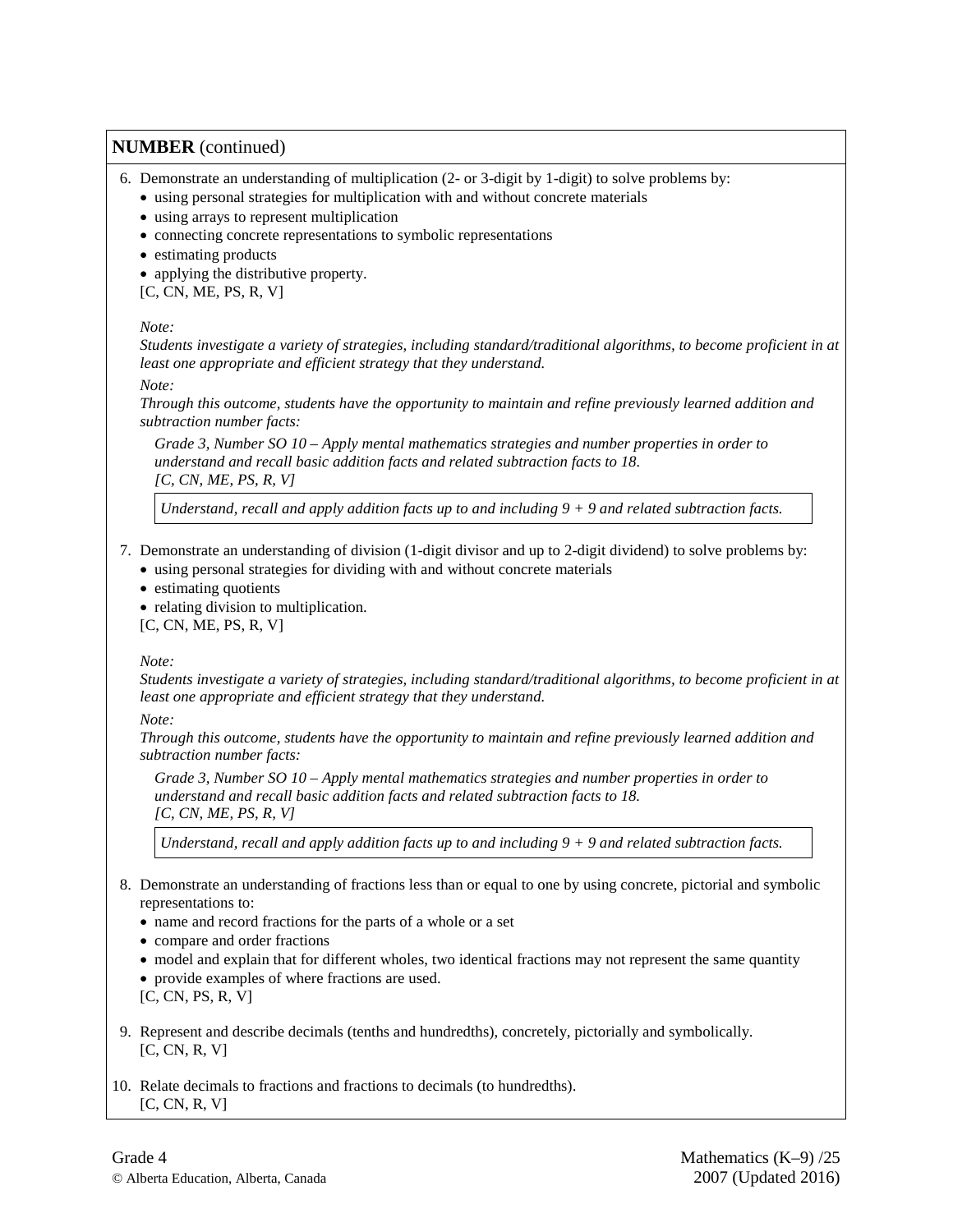### 11. Demonstrate an understanding of addition and subtraction of decimals (limited to hundredths) by:

• using personal strategies to determine sums and differences

- estimating sums and differences
- using mental mathematics strategies

to solve problems.

 $[C, ME, PS, R, V]$ 

#### *Note:*

*Through this outcome, students have the opportunity to maintain and refine previously learned addition and subtraction number facts:* 

*Grade 3, Number SO 10 – Apply mental mathematics strategies and number properties in order to understand and recall basic addition facts and related subtraction facts to 18. [C, CN, ME, PS, R, V]*

*Understand, recall and apply addition facts up to and including 9 + 9 and related subtraction facts.*

### **PATTERNS AND RELATIONS (Patterns)**

#### **General Outcome**

Use patterns to describe the world and to solve problems.

#### **Specific Outcomes**

- 1. Identify and describe patterns found in tables and charts.  $[C, CN, PS, V]$ [ICT: C6–2.3]
- 2. Translate among different representations of a pattern, such as a table, a chart or concrete materials.  $[C, CN, V]$
- 3. Represent, describe and extend patterns and relationships, using charts and tables, to solve problems.  $[C, CN, PS, R, V]$ [ICT: C6–2.3]
- 4. Identify and explain mathematical relationships, using charts and diagrams, to solve problems. [CN, PS, R, V] [ICT: C6–2.3]

### **PATTERNS AND RELATIONS (Variables and Equations)**

### **General Outcome**

Represent algebraic expressions in multiple ways.

#### **Specific Outcomes**

 5. Express a given problem as an equation in which a symbol is used to represent an unknown number.  $[CN, PS, R]$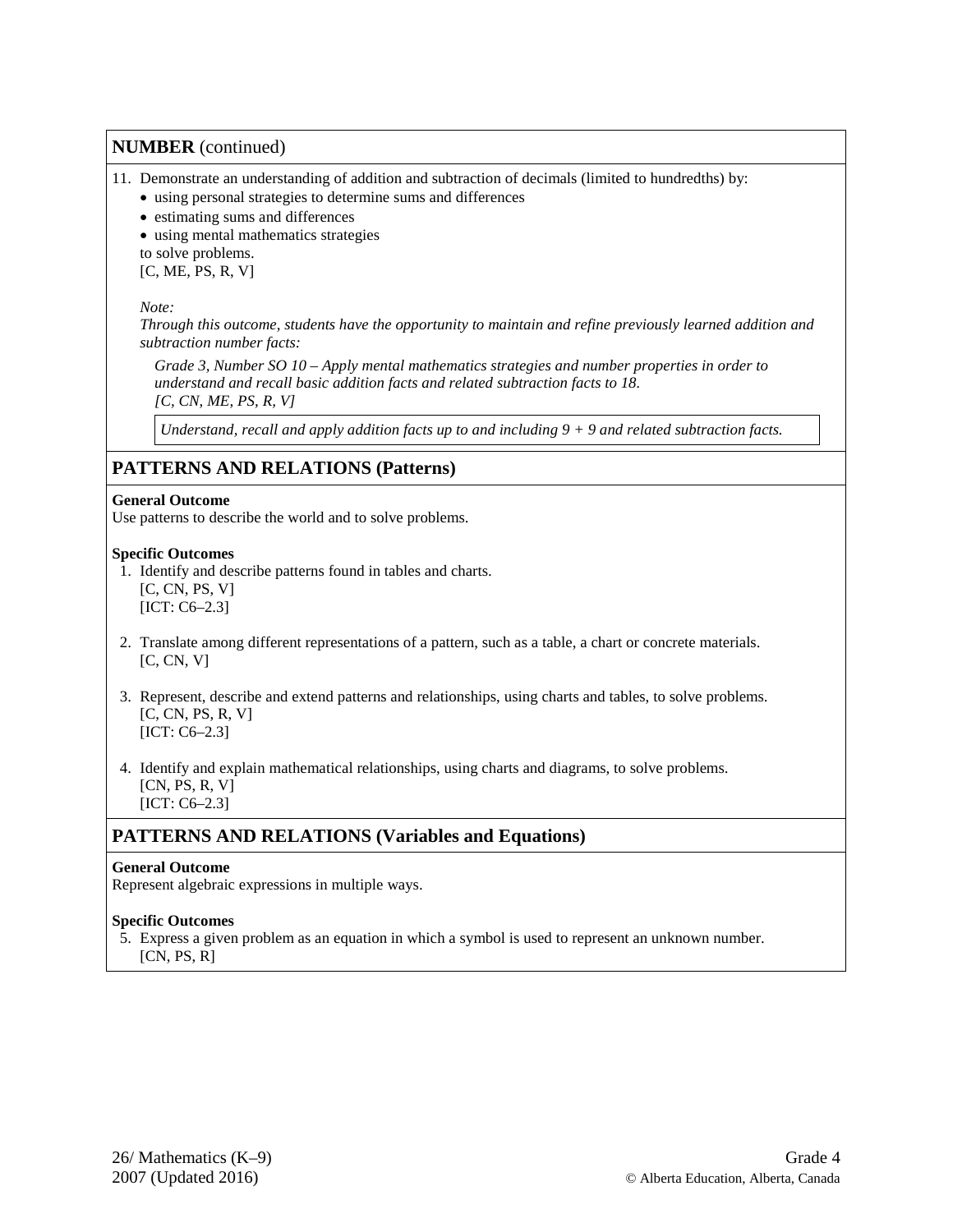### **PATTERNS AND RELATIONS (Variables and Equations)** (continued)

6. Solve one-step equations involving a symbol to represent an unknown number. [C, CN, PS, R, V]

#### *Note:*

*Through this outcome, students have the opportunity to maintain and refine previously learned addition and subtraction number facts:* 

*Grade 3, Number SO 10 – Apply mental mathematics strategies and number properties in order to understand and recall basic addition facts and related subtraction facts to 18. [C, CN, ME, PS, R, V]*

*Understand, recall and apply addition facts up to and including 9 + 9 and related subtraction facts.*

### **SHAPE AND SPACE (Measurement)**

#### **General Outcome**

Use direct and indirect measurement to solve problems.

#### **Specific Outcomes**

- 1. Read and record time, using digital and analog clocks, including 24-hour clocks. [C, CN, V]
- 2. Read and record calendar dates in a variety of formats.  $[C, V]$
- 3. Demonstrate an understanding of area of regular and irregular 2-D shapes by:
	- recognizing that area is measured in square units
	- selecting and justifying referents for the units  $cm<sup>2</sup>$  or  $m<sup>2</sup>$
	- estimating area, using referents for  $cm<sup>2</sup>$  or  $m<sup>2</sup>$
	- determining and recording area  $\text{ (cm}^2 \text{ or m}^2\text{)}$
	- constructing different rectangles for a given area (cm<sup>2</sup> or m<sup>2</sup>) in order to demonstrate that many different rectangles may have the same area.
	- [C, CN, ME, PS, R, V]

### **SHAPE AND SPACE (3-D Objects and 2-D Shapes)**

#### **General Outcome**

Describe the characteristics of 3-D objects and 2-D shapes, and analyze the relationships among them.

#### **Specific Outcomes**

4. Describe and construct right rectangular and right triangular prisms.  $[C, CN, R, V]$ 

### **SHAPE AND SPACE (Transformations)**

#### **General Outcome**

Describe and analyze position and motion of objects and shapes.

- 5. Demonstrate an understanding of congruency, concretely and pictorially. [CN, R, V]
- 6. Demonstrate an understanding of line symmetry by:
	- identifying symmetrical 2-D shapes
	- creating symmetrical 2-D shapes
	- drawing one or more lines of symmetry in a 2-D shape.
	- [C, CN, V]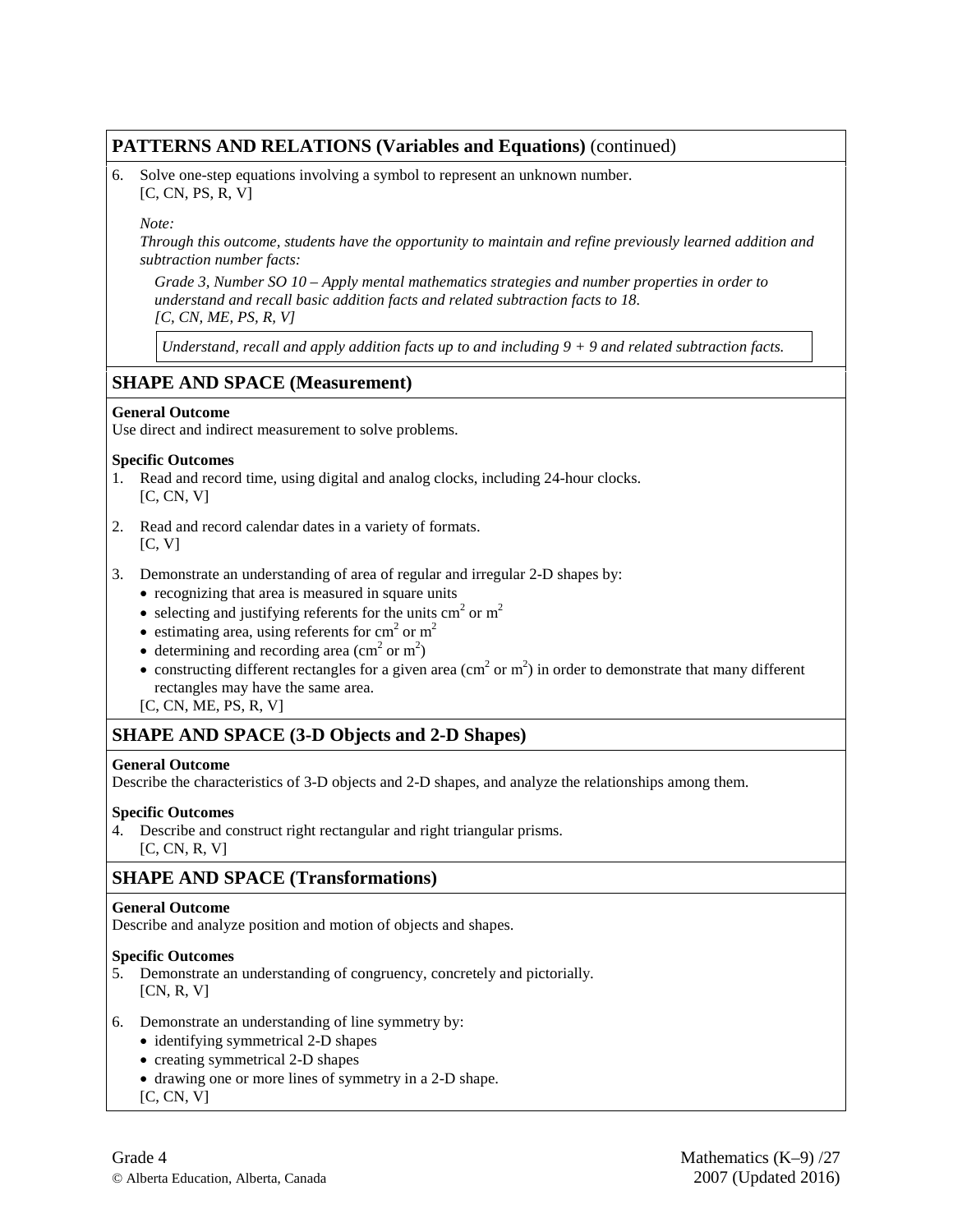### **STATISTICS AND PROBABILITY (Data Analysis)**

### **General Outcome**

Collect, display and analyze data to solve problems.

### **Specific Outcomes**

1. Demonstrate an understanding of many-to-one correspondence.

- [C, R, T, V] [ICT: C6–2.2, C6–2.3]
- 2. Construct and interpret pictographs and bar graphs involving many-to-one correspondence to draw conclusions.  $[C, PS, R, V]$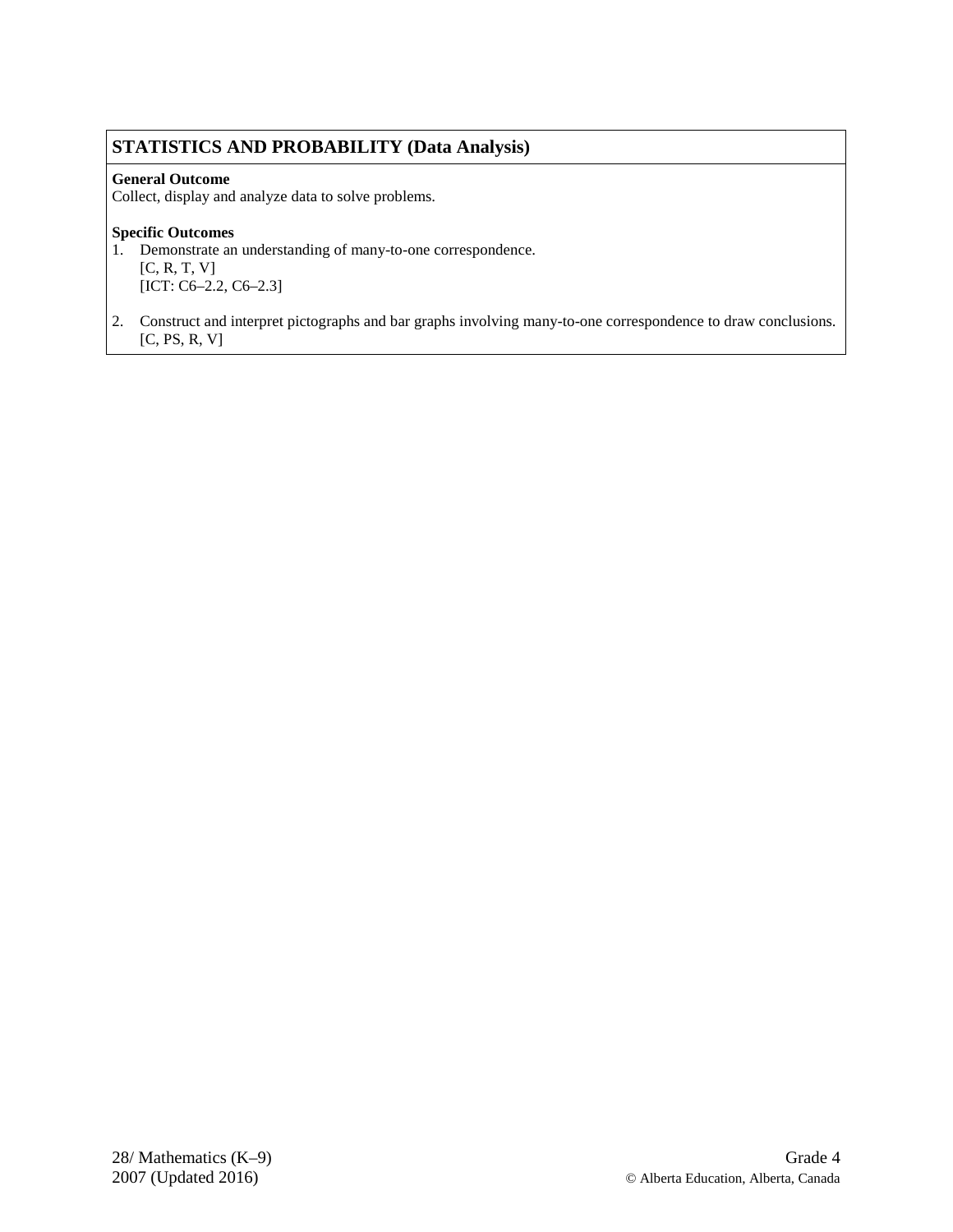### **GRADE 5**

**[C]** Communication **[PS]** Problem Solving

**[CN]** Connections **[R]** Reasoning

**[ME]** Mental Mathematics **[T]** Technology

[V] Visualization

### **NUMBER**

#### **General Outcome**

Develop number sense.

#### **Specific Outcomes**

- 1. Represent and describe whole numbers to 1 000 000. [C, CN, V, T] [ICT: C6–2.2]
- 2. Use estimation strategies in problem-solving contexts. [C, CN, ME, PS, R, V]
- 3. Apply mental mathematics strategies and number properties in order to understand and recall basic multiplication facts (multiplication tables) to 81 and related division facts.  $[C, CN, ME, R, V]$

Understand, recall and apply multiplication and related division facts to  $9 \times 9$ .

- 4. Apply mental mathematics strategies for multiplication. [C, CN, ME, R, V]
- 5. Demonstrate, with and without concrete materials, an understanding of multiplication (2-digit by 2-digit) to solve problems. [C, CN, PS, V]

*Note:*

*Students investigate a variety of strategies, including standard/traditional algorithms, to become proficient in at least one appropriate and efficient strategy that they understand.*

*Note:*

*Through this outcome, students have the opportunity to maintain and refine previously learned operations of addition and subtraction with whole numbers:*

*Grade 4, Number SO 3 – Demonstrate an understanding of addition of numbers with answers to 10 000 and their corresponding subtractions (limited to 3- and 4-digit numerals) by:*

- *using personal strategies for adding and subtracting*
- *estimating sums and differences*
- *solving problems involving addition and subtraction.*
- *[C, CN, ME, PS, R]*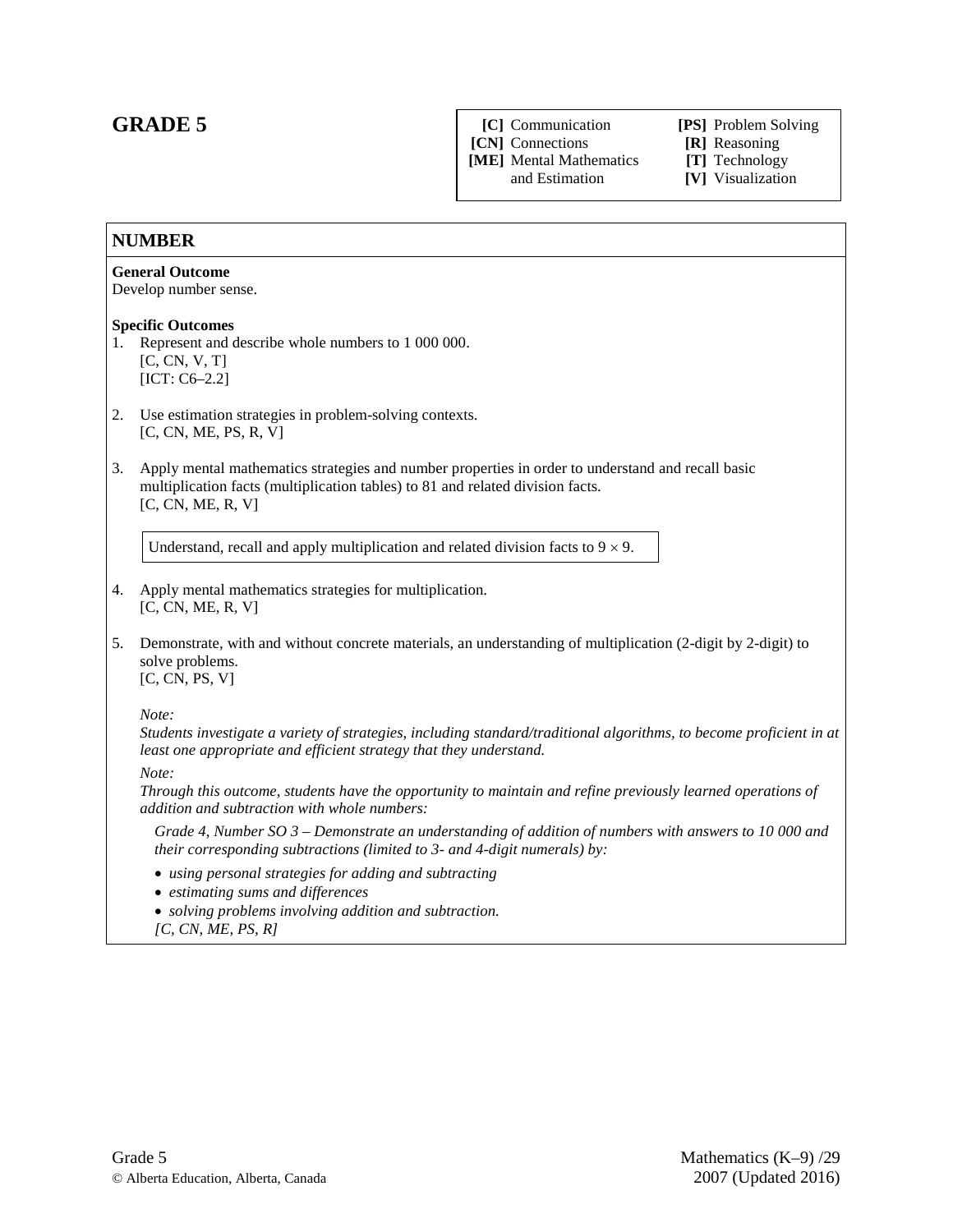6. Demonstrate, with and without concrete materials, an understanding of division (3-digit by 1-digit), and interpret remainders to solve problems. [C, CN, ME, PS, R, V]

*Note:*

*Students investigate a variety of strategies, including standard/traditional algorithms, to become proficient in at least one appropriate and efficient strategy that they understand.*

*Note:*

*Through this outcome, students have the opportunity to maintain and refine previously learned operations of addition and subtraction with whole numbers:*

*Grade 4, Number SO 3 – Demonstrate an understanding of addition of numbers with answers to 10 000 and their corresponding subtractions (limited to 3- and 4-digit numerals) by:*

- *using personal strategies for adding and subtracting*
- *estimating sums and differences*
- *solving problems involving addition and subtraction.*
- *[C, CN, ME, PS, R]*
- 7. Demonstrate an understanding of fractions by using concrete, pictorial and symbolic representations to: • create sets of equivalent fractions
	- compare fractions with like and unlike denominators.

[C, CN, PS, R, V]

- 8. Describe and represent decimals (tenths, hundredths, thousandths), concretely, pictorially and symbolically. [C, CN, R, V]
- 9. Relate decimals to fractions and fractions to decimals (to thousandths).  $[CN, R, V]$
- 10. Compare and order decimals (to thousandths) by using:
	- benchmarks
	- place value
	- equivalent decimals.

[C, CN, R, V]

11. Demonstrate an understanding of addition and subtraction of decimals (limited to thousandths). [C, CN, PS, R, V]

#### *Note:*

*Through this outcome, students have the opportunity to maintain and refine previously learned operations of addition and subtraction with whole numbers:*

*Grade 4, Number SO 3 – Demonstrate an understanding of addition of numbers with answers to 10 000 and their corresponding subtractions (limited to 3- and 4-digit numerals) by:*

- *using personal strategies for adding and subtracting*
- *estimating sums and differences*
- *solving problems involving addition and subtraction.*
- *[C, CN, ME, PS, R]*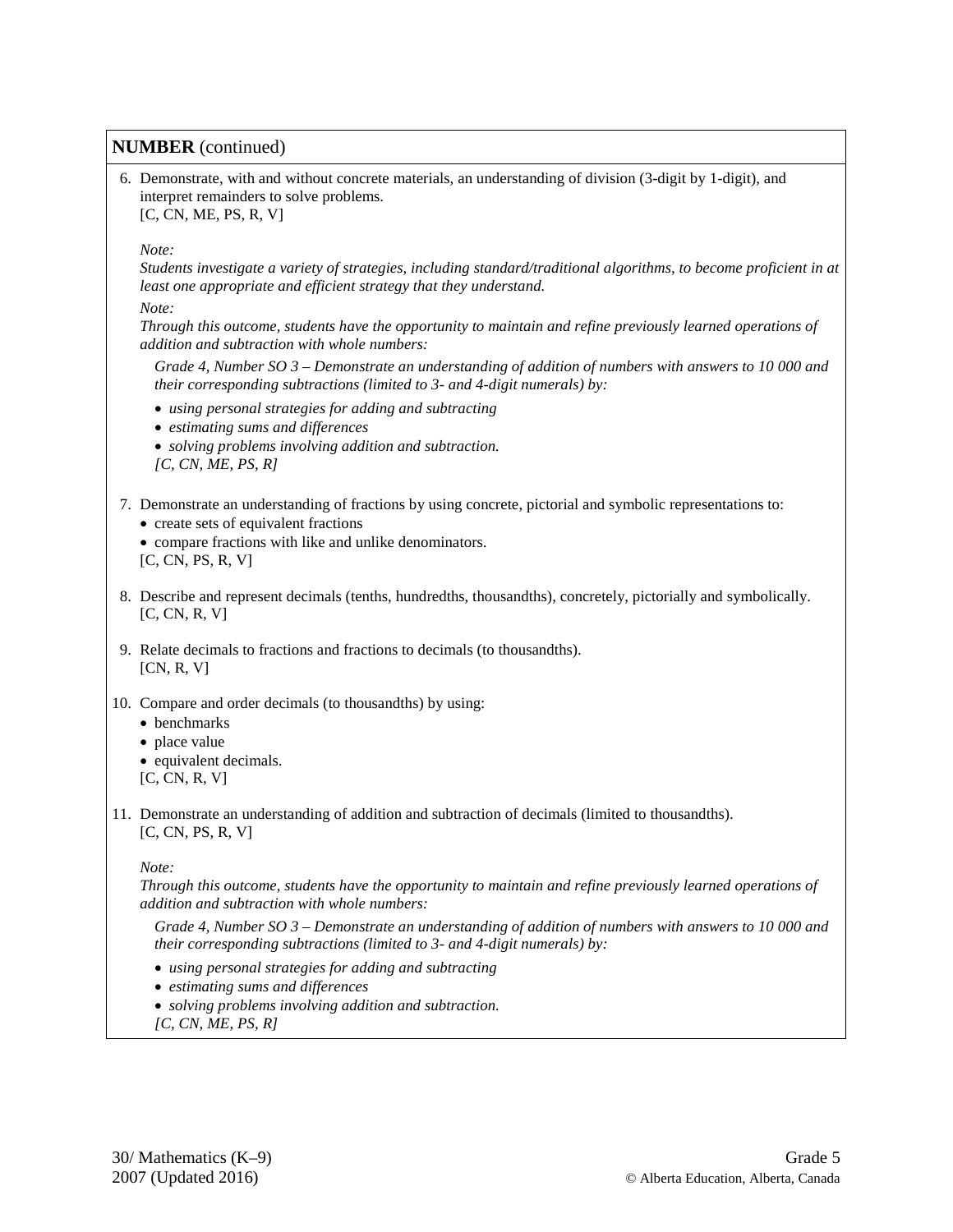### **PATTERNS AND RELATIONS (Patterns)**

#### **General Outcome**

Use patterns to describe the world and to solve problems.

#### **Specific Outcomes**

1. Determine the pattern rule to make predictions about subsequent elements. [C, CN, PS, R, V]

### **PATTERNS AND RELATIONS (Variables and Equations)**

### **General Outcome**

Represent algebraic expressions in multiple ways.

### **Specific Outcomes**

- 2. Express a given problem as an equation in which a letter variable is used to represent an unknown number (limited to whole numbers). [C, CN, PS, R]
- 3. Solve problems involving single-variable, one-step equations with whole number coefficients and whole number solutions.

 $[C, CN, PS, R]$ 

### **SHAPE AND SPACE (Measurement)**

### **General Outcome**

Use direct and indirect measurement to solve problems.

- 1. Identify 90º angles. [ME, V]
- 2. Design and construct different rectangles, given either perimeter or area, or both (whole numbers), and make generalizations. [C, CN, PS, R, V]
- 3. Demonstrate an understanding of measuring length (mm) by:
	- selecting and justifying referents for the unit mm
	- modelling and describing the relationship between mm and cm units, and between mm and m units. [C, CN, ME, PS, R, V]
- 4. Demonstrate an understanding of volume by:
	- selecting and justifying referents for  $cm<sup>3</sup>$  or  $m<sup>3</sup>$  units
	- estimating volume, using referents for  $cm<sup>3</sup>$  or  $m<sup>3</sup>$
	- measuring and recording volume  $(cm<sup>3</sup> or m<sup>3</sup>)$
	- constructing right rectangular prisms for a given volume. [C, CN, ME, PS, R, V]
- 5. Demonstrate an understanding of capacity by:
	- describing the relationship between mL and L
	- selecting and justifying referents for mL or L units
	- estimating capacity, using referents for mL or L
	- measuring and recording capacity (mL or L).
	- [C, CN, ME, PS, R, V]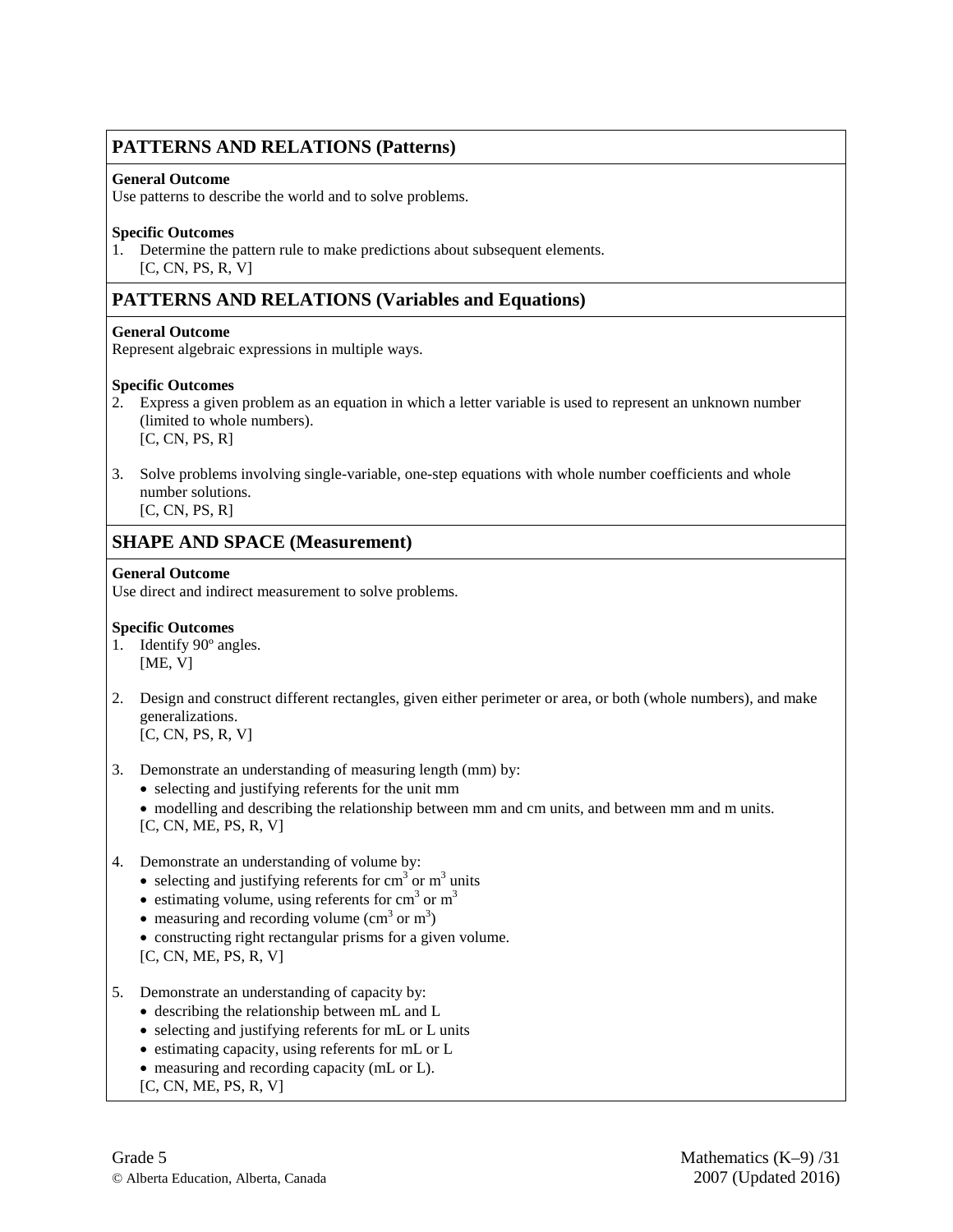### **SHAPE AND SPACE (3-D Objects and 2-D Shapes)**

#### **General Outcome**

Describe the characteristics of 3-D objects and 2-D shapes, and analyze the relationships among them.

#### **Specific Outcomes**

6. Describe and provide examples of edges and faces of 3-D objects, and sides of 2-D shapes that are:

- parallel
- intersecting
- perpendicular
- vertical
- horizontal.

[C, CN, R, T, V] [ICT: C6–2.2, P5–2.3]

- 7. Identify and sort quadrilaterals, including:
	- rectangles
	- squares
	- trapezoids
	- parallelograms
	- rhombuses
	- according to their attributes.
	- [C, R, V]

### **SHAPE AND SPACE (Transformations)**

#### **General Outcome**

Describe and analyze position and motion of objects and shapes.

#### **Specific Outcomes**

- 8. Identify and describe a single transformation, including a translation, rotation and reflection of 2-D shapes.  $[C, T, V]$ [ICT: C6–2.1]
- 9. Perform, concretely, a single transformation (translation, rotation or reflection) of a 2-D shape, and draw the image.
	- [C, CN, T, V] [ICT: C6–2.1]

### **STATISTICS AND PROBABILITY (Data Analysis)**

#### **General Outcome**

Collect, display and analyze data to solve problems.

- 1. Differentiate between first-hand and second-hand data.  $[C, R, T, V]$ [ICT: C1–2.2, P5–2.3]
- 2. Construct and interpret double bar graphs to draw conclusions. [C, PS, R, T, V] [ICT: C6–2.2, P5–2.3]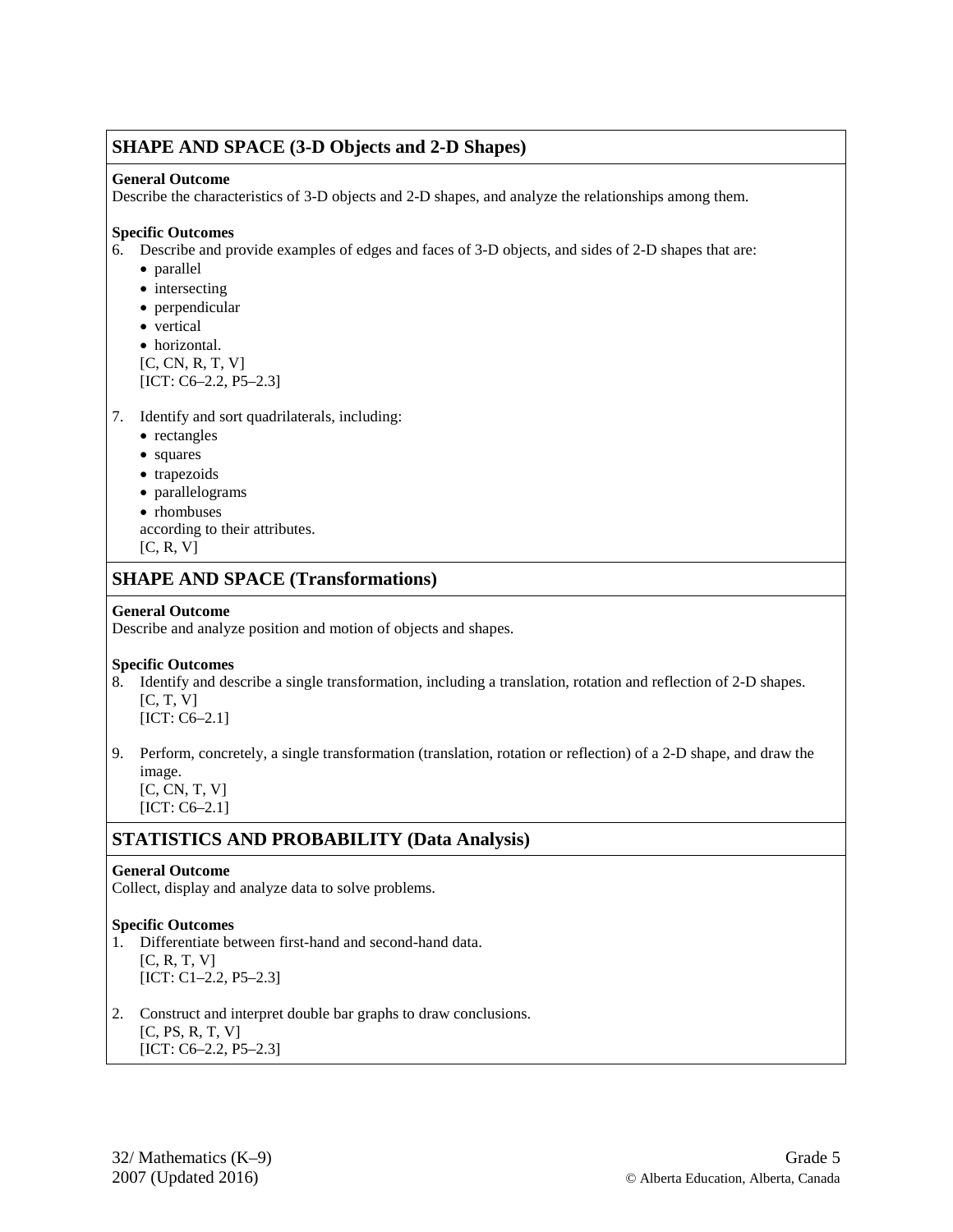### **STATISTICS AND PROBABILITY (Chance and Uncertainty)**

### **General Outcome**

Use experimental or theoretical probabilities to represent and solve problems involving uncertainty.

### **Specific Outcomes**

3. Describe the likelihood of a single outcome occurring, using words such as:

- impossible
- possible
- certain.

[C, CN, PS, R]

4. Compare the likelihood of two possible outcomes occurring, using words such as:

- less likely
- equally likely
- more likely.
- [C, CN, PS, R]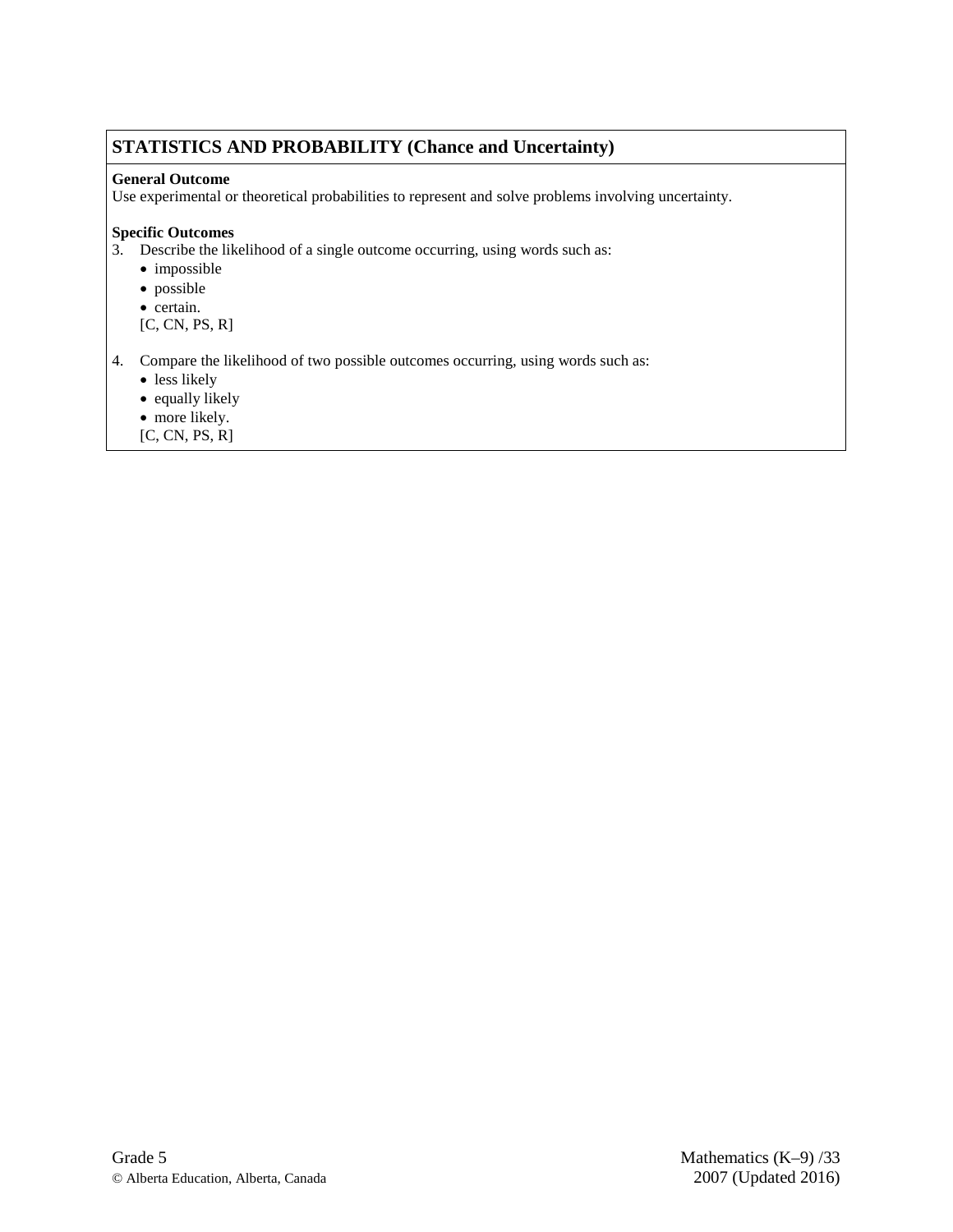### **GRADE 6**

**[C]** Communication **[PS]** Problem Solving

**[CN]** Connections **[R]** Reasoning

**[ME]** Mental Mathematics **[T]** Technology

[V] Visualization

### **NUMBER General Outcome** Develop number sense. **Specific Outcomes** 1. Demonstrate an understanding of place value, including numbers that are: • greater than one million • less than one thousandth. [C, CN, R, T] 2. Solve problems involving whole numbers and decimal numbers. [ME, PS, T] [ICT: C6–2.4] *Note: Through this outcome, students have the opportunity to maintain and refine previously learned: multiplication and division number facts: Grade 5, Number SO 3 – Apply mental mathematics strategies and number properties in order to understand and recall basic multiplication facts (multiplication tables) to 81 and related division facts. [C, CN, ME, R, V] Understand, recall and apply multiplication and related division facts to*  $9 \times 9$ . *operations with whole numbers: Grade 4, Number SO 3 – Demonstrate an understanding of addition of numbers with answers to 10 000 and their corresponding subtractions (limited to 3- and 4-digit numerals) by:* • *using personal strategies for adding and subtracting* • *estimating sums and differences*  • *solving problems involving addition and subtraction. [C, CN, ME, PS, R] Grade 5, Number SO 5 – Demonstrate, with and without concrete materials, an understanding of multiplication (2-digit by 2-digit) to solve problems. [C, CN, PS, V] Grade 5, Number SO 6 – Demonstrate, with and without concrete materials, an understanding of division (3-digit by 1-digit), and interpret remainders to solve problems. [C, CN, ME, PS, R, V]*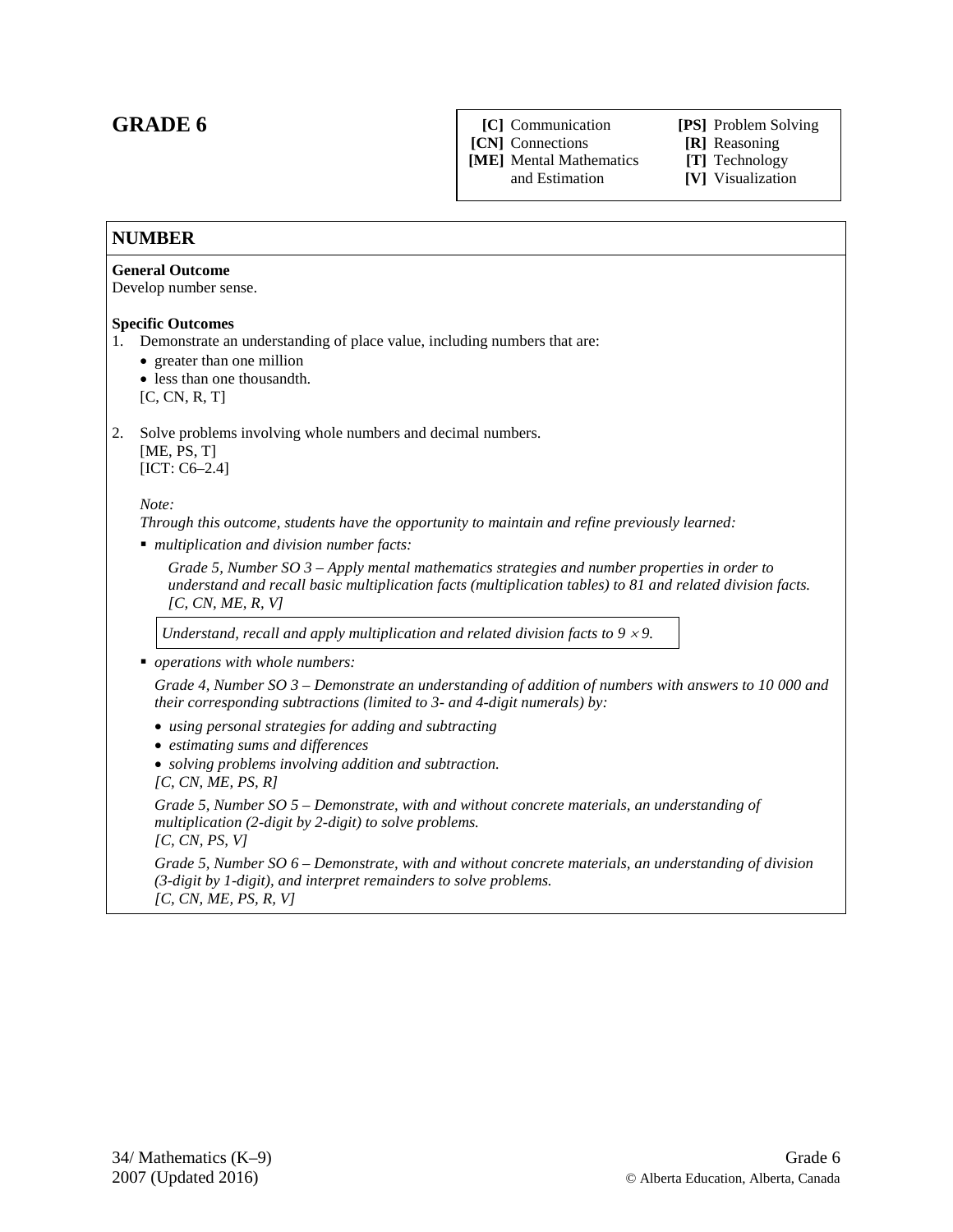- 3. Demonstrate an understanding of factors and multiples by:
	- determining multiples and factors of numbers less than 100
	- identifying prime and composite numbers
	- solving problems using multiples and factors. [CN, PS, R, V]

*Note:* 

*Through this outcome, students have the opportunity to maintain and refine previously learned multiplication and division number facts:* 

*Grade 5, Number SO 3 – Apply mental mathematics strategies and number properties in order to understand and recall basic multiplication facts (multiplication tables) to 81 and related division facts. [C, CN, ME, R, V]*

*Understand, recall and apply multiplication and related division facts to 9*  $\times$  *9.* 

- 4. Relate improper fractions to mixed numbers and mixed numbers to improper fractions. [CN, ME, R, V]
- 5. Demonstrate an understanding of ratio, concretely, pictorially and symbolically. [C, CN, PS, R, V]
- 6. Demonstrate an understanding of percent (limited to whole numbers), concretely, pictorially and symbolically. [C, CN, PS, R, V]
- 7. Demonstrate an understanding of integers, concretely, pictorially and symbolically. [C, CN, R, V]
- 8. Demonstrate an understanding of multiplication and division of decimals (1-digit whole number multipliers and 1-digit natural number divisors). [C, CN, ME, PS, R, V]

*Note:* 

*Through this outcome, students have the opportunity to maintain and refine previously learned:*

*multiplication and division number facts:* 

*Grade 5, Number SO 3 – Apply mental mathematics strategies and number properties in order to understand and recall basic multiplication facts (multiplication tables) to 81 and related division facts. [C, CN, ME, R, V]*

*Understand, recall and apply multiplication and related division facts to 9*  $\times$  *9.* 

*operations with whole numbers:* 

*Grade 4, Number SO 6 – Demonstrate an understanding of multiplication (2- or 3-digit by 1-digit) to solve problems by:*

- *using personal strategies for multiplication with and without concrete materials*
- *using arrays to represent multiplication*
- *connecting concrete representations to symbolic representations*
- *estimating products*
- *applying the distributive property.*

*[C, CN, ME, PS, R, V]*

*Grade 5, Number SO 6 – Demonstrate, with and without concrete materials, an understanding of division (3 digit by 1-digit), and interpret remainders to solve problems. [C, CN, ME, PS, R, V]*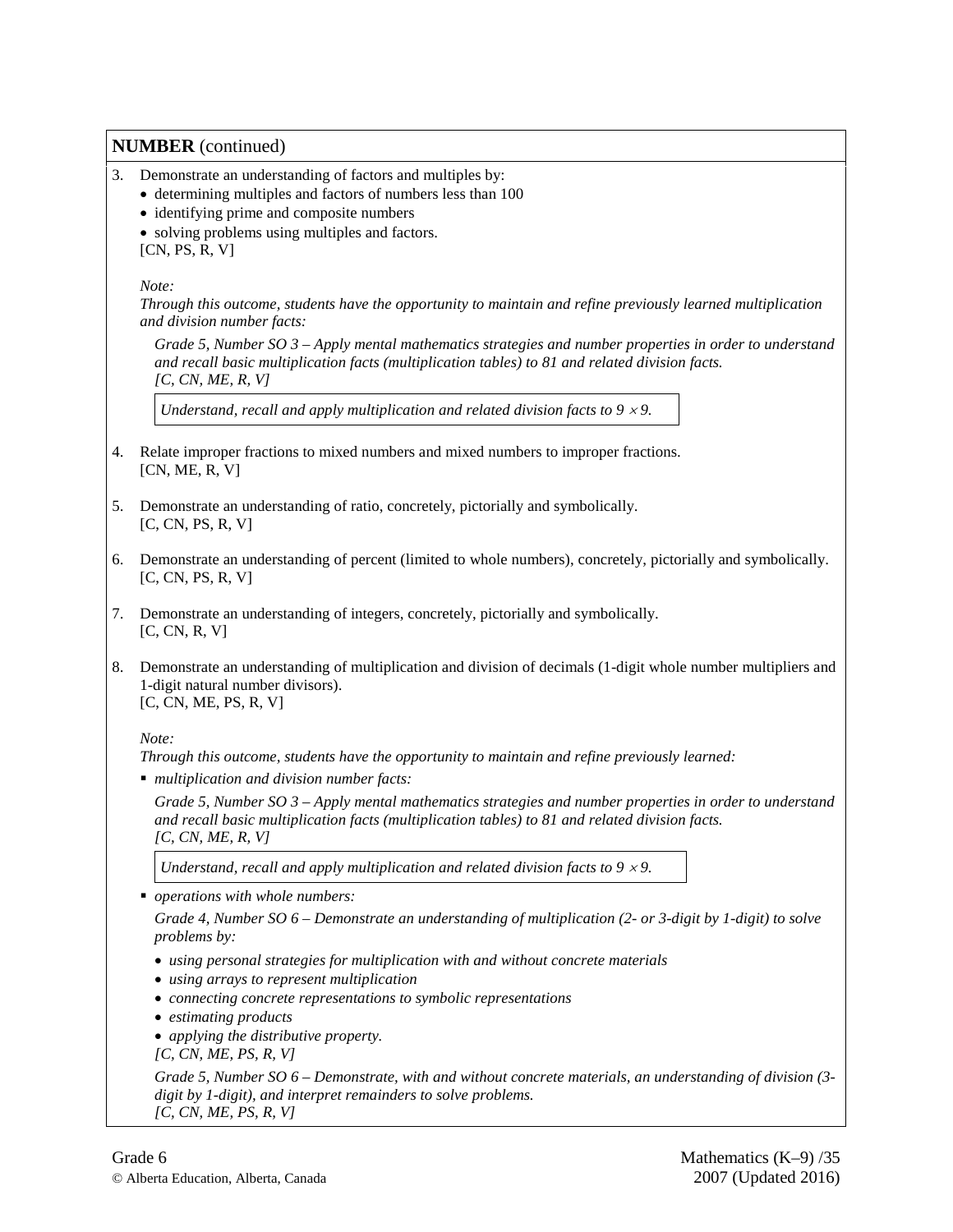9. Explain and apply the order of operations, excluding exponents, with and without technology (limited to whole numbers). [C, CN, ME, PS, T]

[ICT: C6–2.4, C6–2.7]

*Note:* 

*Through this outcome, students have the opportunity to maintain and refine previously learned:*

*multiplication and division number facts:* 

*Grade 5, Number SO 3 – Apply mental mathematics strategies and number properties in order to understand and recall basic multiplication facts (multiplication tables) to 81 and related division facts. [C, CN, ME, R, V]*

*Understand, recall and apply multiplication and related division facts to 9*  $\times$  *9.* 

*operations with whole numbers:* 

*Grade 4, Number SO 3 – Demonstrate an understanding of addition of numbers with answers to 10 000 and their corresponding subtractions (limited to 3- and 4-digit numerals) by:*

- *using personal strategies for adding and subtracting*
- *estimating sums and differences*
- *solving problems involving addition and subtraction.*
- *[C, CN, ME, PS, R]*

*Grade 5, Number SO 5 – Demonstrate, with and without concrete materials, an understanding of multiplication (2-digit by 2-digit) to solve problems.*

*[C, CN, PS, V]*

*Grade 5, Number SO 6 – Demonstrate, with and without concrete materials, an understanding of division (3-digit by 1-digit), and interpret remainders to solve problems. [C, CN, ME, PS, R, V]*

### **PATTERNS AND RELATIONS (Patterns)**

#### **General Outcome**

Use patterns to describe the world and to solve problems.

- 1. Represent and describe patterns and relationships, using graphs and tables. [C, CN, ME, PS, R, V] [ICT: C6–2.3]
- 2. Demonstrate an understanding of the relationships within tables of values to solve problems. [C, CN, PS, R]
	- [ICT: C6–2.3]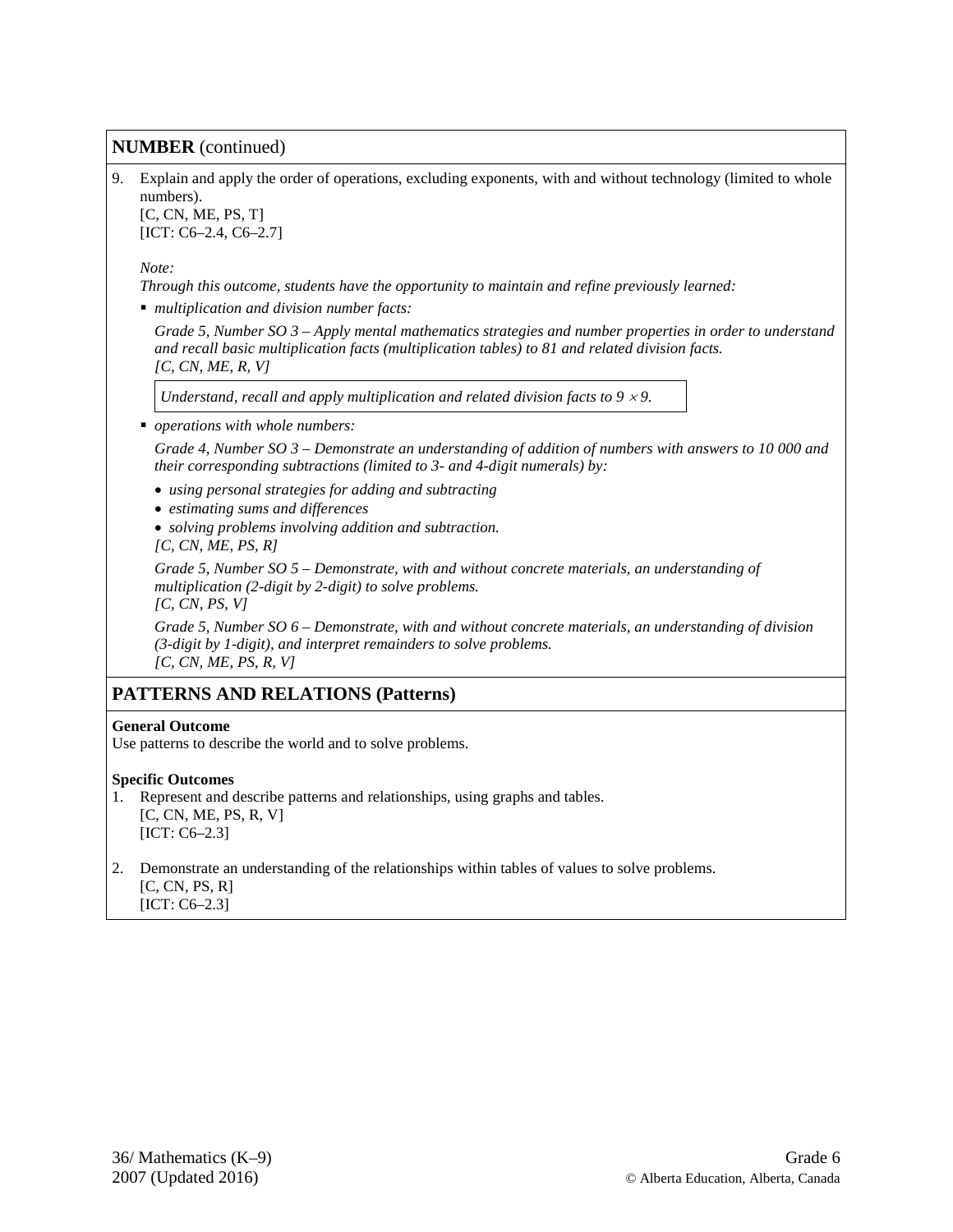# **PATTERNS AND RELATIONS (Variables and Equations)**

### **General Outcome**

Represent algebraic expressions in multiple ways.

### **Specific Outcomes**

- 3. Represent generalizations arising from number relationships, using equations with letter variables. [C, CN, PS, R, V]
- 4. Express a given problem as an equation in which a letter variable is used to represent an unknown number. [C, CN, PS, R]
- 5. Demonstrate and explain the meaning of preservation of equality, concretely and pictorially. [C, CN, PS, R, V]

## **SHAPE AND SPACE (Measurement)**

### **General Outcome**

Use direct and indirect measurement to solve problems.

### **Specific Outcomes**

- 1. Demonstrate an understanding of angles by:
	- identifying examples of angles in the environment
	- classifying angles according to their measure
	- estimating the measure of angles, using  $45^{\circ}$ ,  $90^{\circ}$  and  $180^{\circ}$  as reference angles
	- determining angle measures in degrees
	- drawing and labelling angles when the measure is specified. [C, CN, ME, V]
- 2. Demonstrate that the sum of interior angles is:
	- $180^\circ$  in a triangle
	- 360° in a quadrilateral.
	- [C, R]
- 3. Develop and apply a formula for determining the:
	- perimeter of polygons
	- area of rectangles
	- volume of right rectangular prisms.
	- [C, CN, PS, R, V]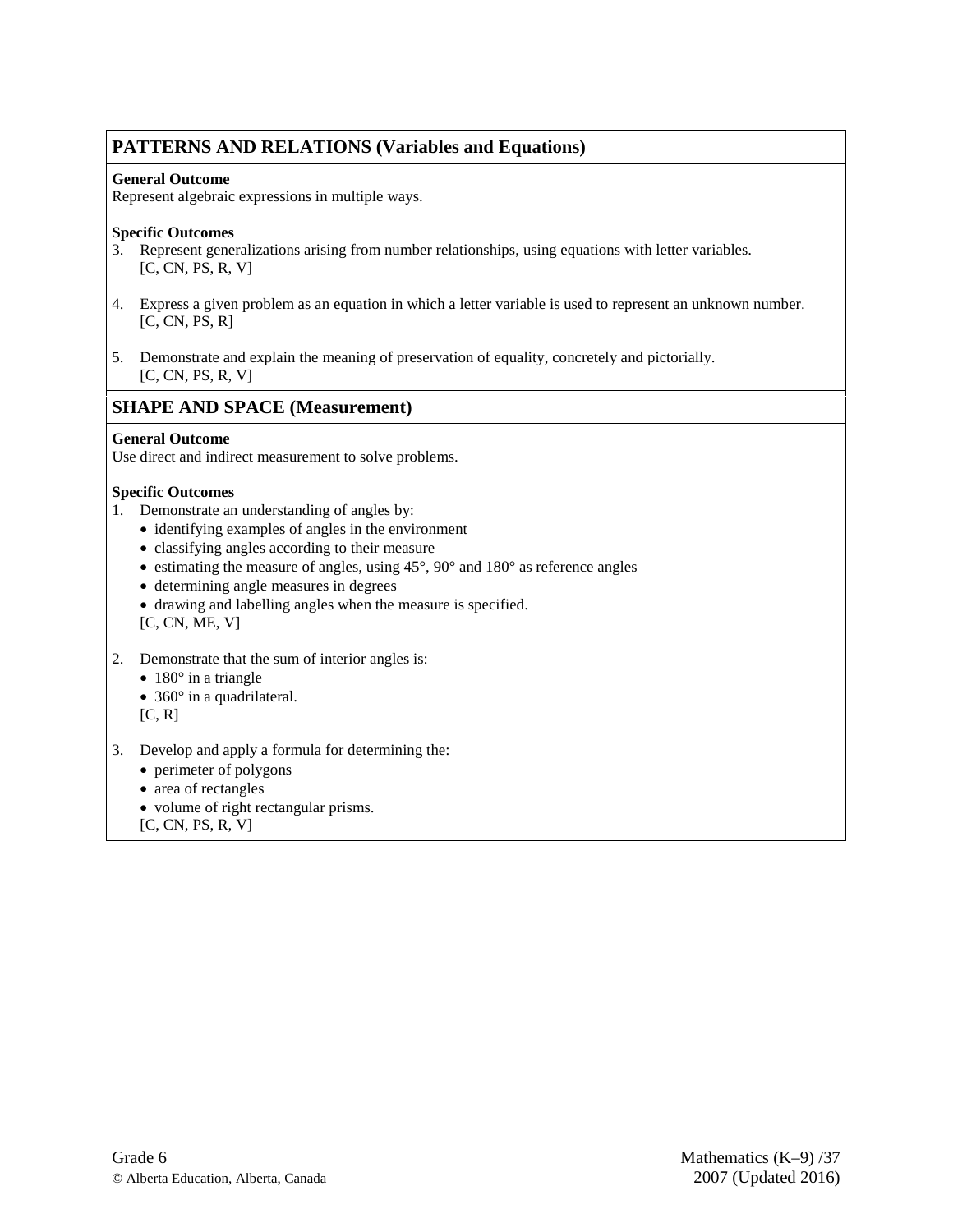### **SHAPE AND SPACE (3-D Objects and 2-D Shapes)**

### **General Outcome**

Describe the characteristics of 3-D objects and 2-D shapes, and analyze the relationships among them.

### **Specific Outcomes**

- 4. Construct and compare triangles, including:
	- scalene
	- isosceles
	- equilateral
	- right
	- obtuse
	- acute

in different orientations.

- $[C, PS, R, V]$
- 5. Describe and compare the sides and angles of regular and irregular polygons.  $[C, PS, R, V]$

# **SHAPE AND SPACE (Transformations)**

### **General Outcome**

Describe and analyze position and motion of objects and shapes.

### **Specific Outcomes**

- 6. Perform a combination of translations, rotations and/or reflections on a single 2-D shape, with and without technology, and draw and describe the image. [C, CN, PS, T, V]
- 7. Perform a combination of successive transformations of 2-D shapes to create a design, and identify and describe the transformations. [C, CN, T, V]
- 8. Identify and plot points in the first quadrant of a Cartesian plane, using whole number ordered pairs. [C, CN, V]
- 9. Perform and describe single transformations of a 2-D shape in the first quadrant of a Cartesian plane (limited to whole number vertices). [C, CN, PS, T, V]

[ICT: C6–2.1]

# **STATISTICS AND PROBABILITY (Data Analysis)**

### **General Outcome**

Collect, display and analyze data to solve problems.

### **Specific Outcomes**

- 1. Create, label and interpret line graphs to draw conclusions. [C, CN, PS, R, V]
- 2. Select, justify and use appropriate methods of collecting data, including:
	- questionnaires
	- experiments
	- databases
	- electronic media.
	- [C, CN, PS, R, T]

```
[ICT: C4–2.2, C6–2.2, C7–2.1, P2–2.1, P2–2.2]
```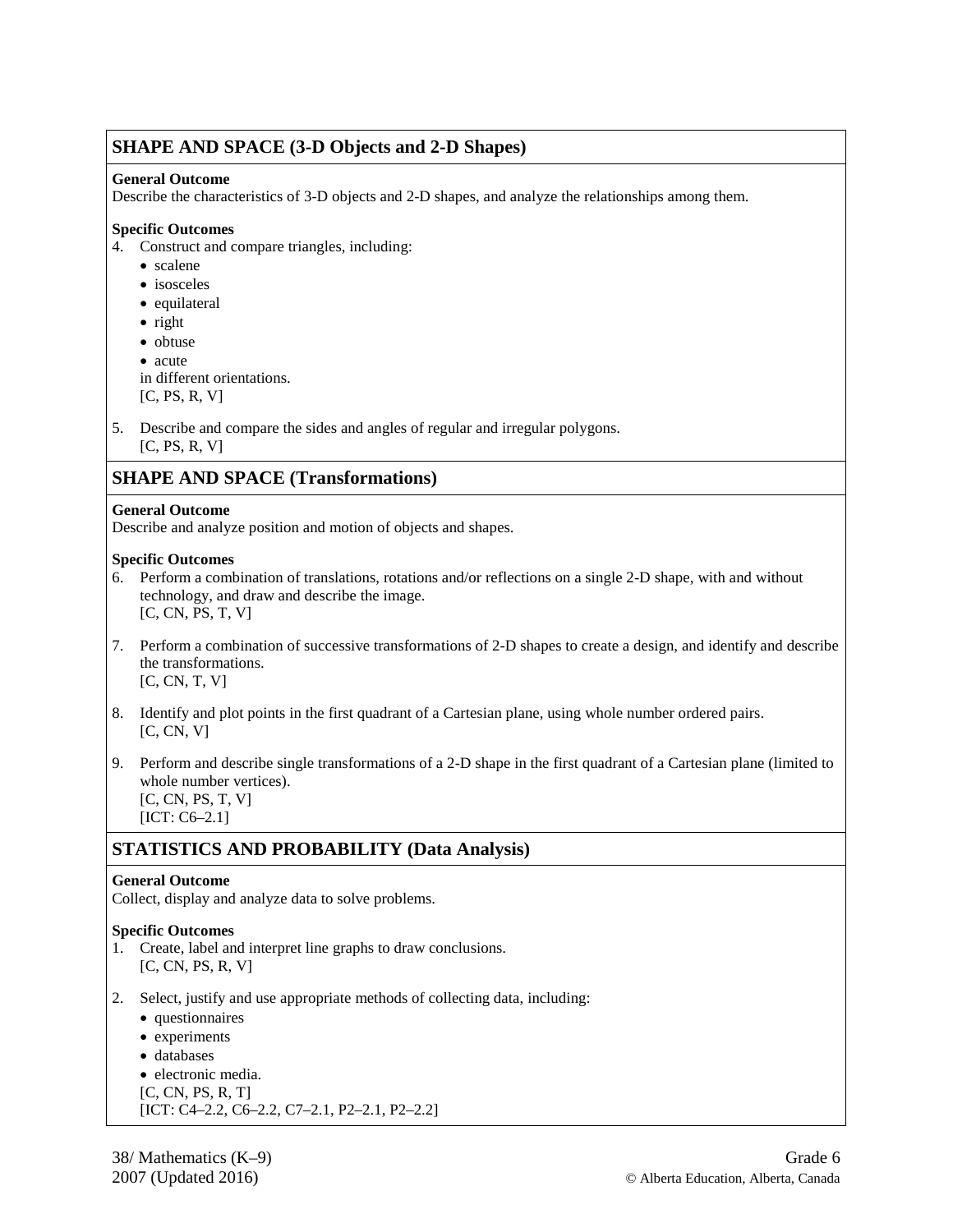# **STATISTICS AND PROBABILITY (Data Analysis)** (continued)

3. Graph collected data, and analyze the graph to solve problems. [C, CN, PS, R, T] [ICT: C6-2.5, C7-2.1, P2-2.1, P2-2.2]

# **STATISTICS AND PROBABILITY (Chance and Uncertainty)**

### **General Outcome**

Use experimental or theoretical probabilities to represent and solve problems involving uncertainty.

### **Specific Outcomes**

- 4. Demonstrate an understanding of probability by:
	- identifying all possible outcomes of a probability experiment
	- differentiating between experimental and theoretical probability
	- determining the theoretical probability of outcomes in a probability experiment
	- determining the experimental probability of outcomes in a probability experiment
	- comparing experimental results with the theoretical probability for an experiment.

[C, ME, PS, T]

[ICT: C6–2.1, C6–2.4]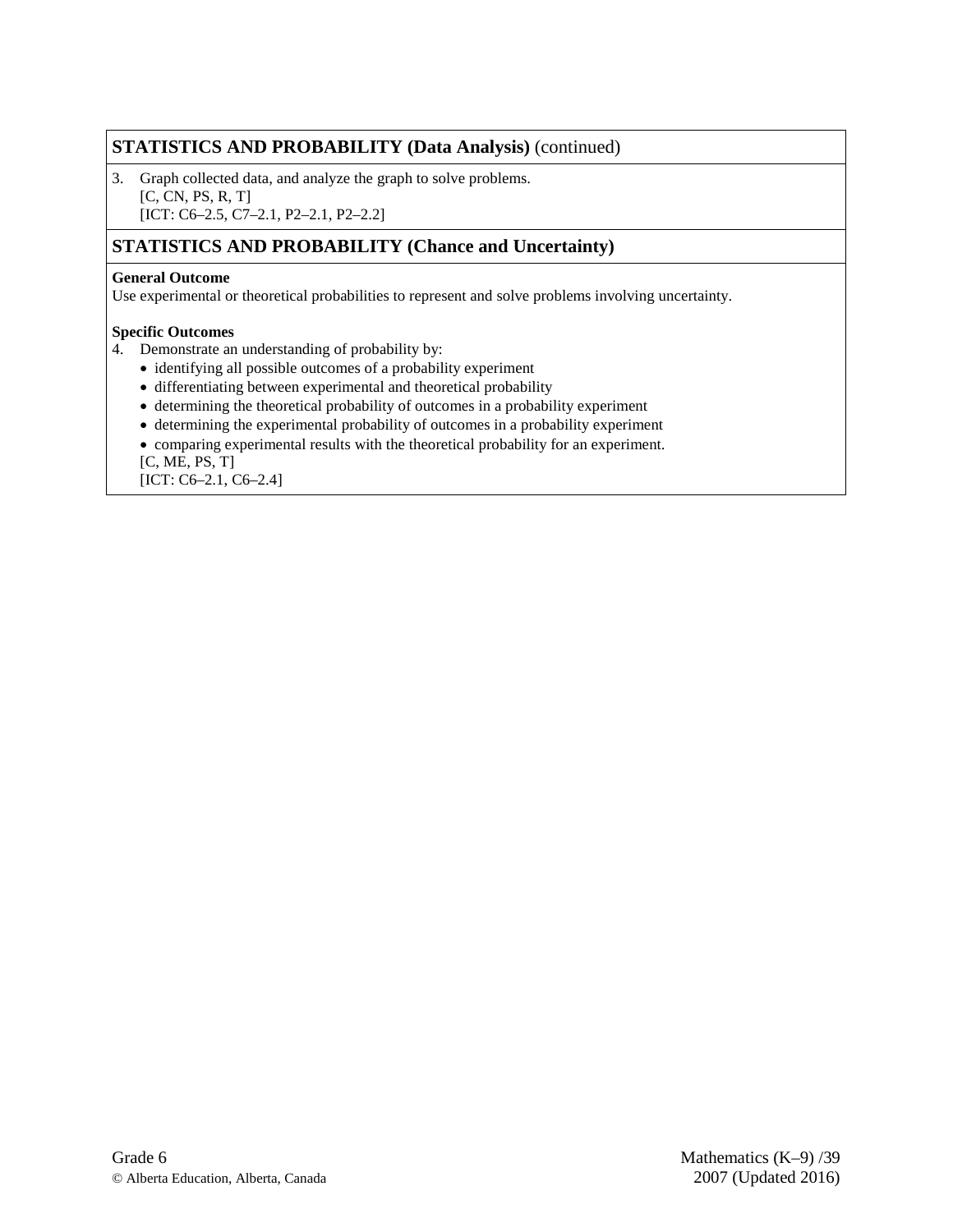# **GRADE 7**

**[CN]** Connections **[R]** Reasoning **[ME]** Mental Mathematics **[T]** Technology

**[C]** Communication **[PS]** Problem Solving

[V] Visualization

### **NUMBER**

#### **General Outcome**

Develop number sense.

#### **Specific Outcomes**

- 1. Determine and explain why a number is divisible by 2, 3, 4, 5, 6, 8, 9 or 10, and why a number cannot be divided by 0.
	- $[C, R]$
- 2. Demonstrate an understanding of the addition, subtraction, multiplication and division of decimals to solve problems (for more than 1-digit divisors or 2-digit multipliers, the use of technology is expected). [ME, PS, T]

[ICT: P2**–**3.4]

#### *Note:*

*Through this outcome, students have the opportunity to maintain and refine previously learned operations with whole numbers:* 

*Grade 4, Number SO 3 – Demonstrate an understanding of addition of numbers with answers to 10 000 and their corresponding subtractions (limited to 3- and 4-digit numerals) by:*

- *using personal strategies for adding and subtracting*
- *estimating sums and differences*
- *solving problems involving addition and subtraction.*

*[C, CN, ME, PS, R]* 

*Grade 5, Number SO 5 – Demonstrate, with and without concrete materials, an understanding of multiplication (2-digit by 2-digit) to solve problems.*

*[C, CN, PS, V]*

*Grade 5, Number SO 6 – Demonstrate, with and without concrete materials, an understanding of division (3-digit by 1-digit), and interpret remainders to solve problems. [C, CN, ME, PS, R, V]*

- 3. Solve problems involving percents from 1% to 100%. [C, CN, PS, R, T] [ICT: P2**–**3.4]
- 4. Demonstrate an understanding of the relationship between positive terminating decimals and positive fractions and between positive repeating decimals and positive fractions. [C, CN, R, T] [ICT: P2**–**3.4]
- 5. Demonstrate an understanding of adding and subtracting positive fractions and mixed numbers, with like and unlike denominators, concretely, pictorially and symbolically (limited to positive sums and differences). [C, CN, ME, PS, R, V]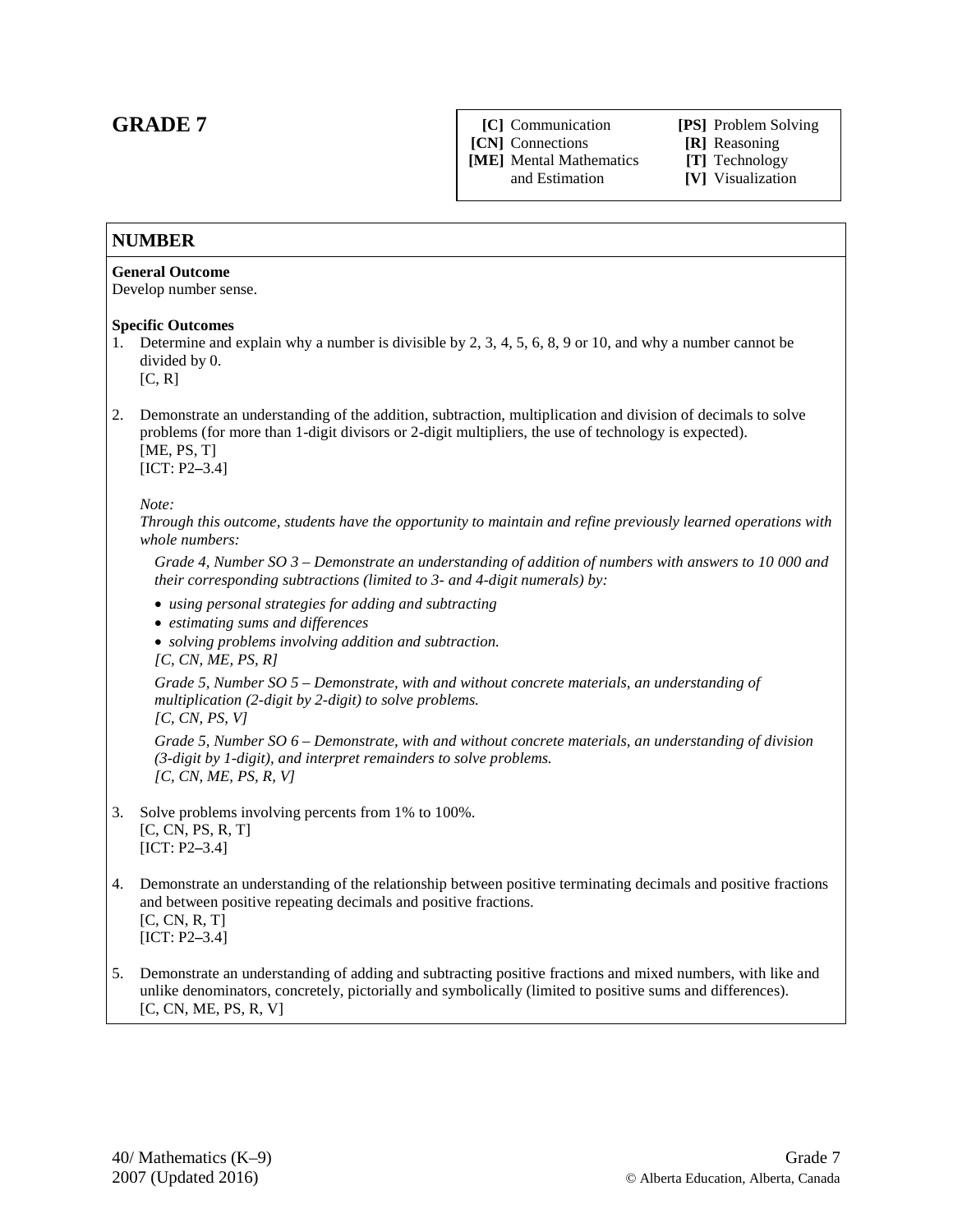### **NUMBER** (continued)

6. Demonstrate an understanding of addition and subtraction of integers, concretely, pictorially and symbolically. [C, CN, PS, R, V]

#### *Note:*

*Through this outcome, students have the opportunity to maintain and refine previously learned operations of addition and subtraction with whole numbers:* 

*Grade 4, Number SO 3 – Demonstrate an understanding of addition of numbers with answers to 10 000 and their corresponding subtractions (limited to 3- and 4-digit numerals) by:*

- *using personal strategies for adding and subtracting*
- *estimating sums and differences*
- *solving problems involving addition and subtraction.*
- *[C, CN, ME, PS, R]*
- 7. Compare and order positive fractions, positive decimals (to thousandths) and whole numbers by using:
	- benchmarks
	- place value
	- equivalent fractions and/or decimals.
	- [CN, R, V]

### **PATTERNS AND RELATIONS (Patterns)**

#### **General Outcome**

Use patterns to describe the world and to solve problems.

#### **Specific Outcomes**

- 1. Demonstrate an understanding of oral and written patterns and their equivalent linear relations.  $[C, CN, R]$
- 2. Create a table of values from a linear relation, graph the table of values, and analyze the graph to draw conclusions and solve problems. [C, CN, PS, R, V]
	- [ICT: C7–3.1]

# **PATTERNS AND RELATIONS (Variables and Equations)**

#### **General Outcome**

Represent algebraic expressions in multiple ways.

#### **Specific Outcomes**

- 3. Demonstrate an understanding of preservation of equality by:
	- modelling preservation of equality, concretely, pictorially and symbolically
	- applying preservation of equality to solve equations.
	- [C, CN, PS, R, V]
- 4. Explain the difference between an expression and an equation.  $[C, CN]$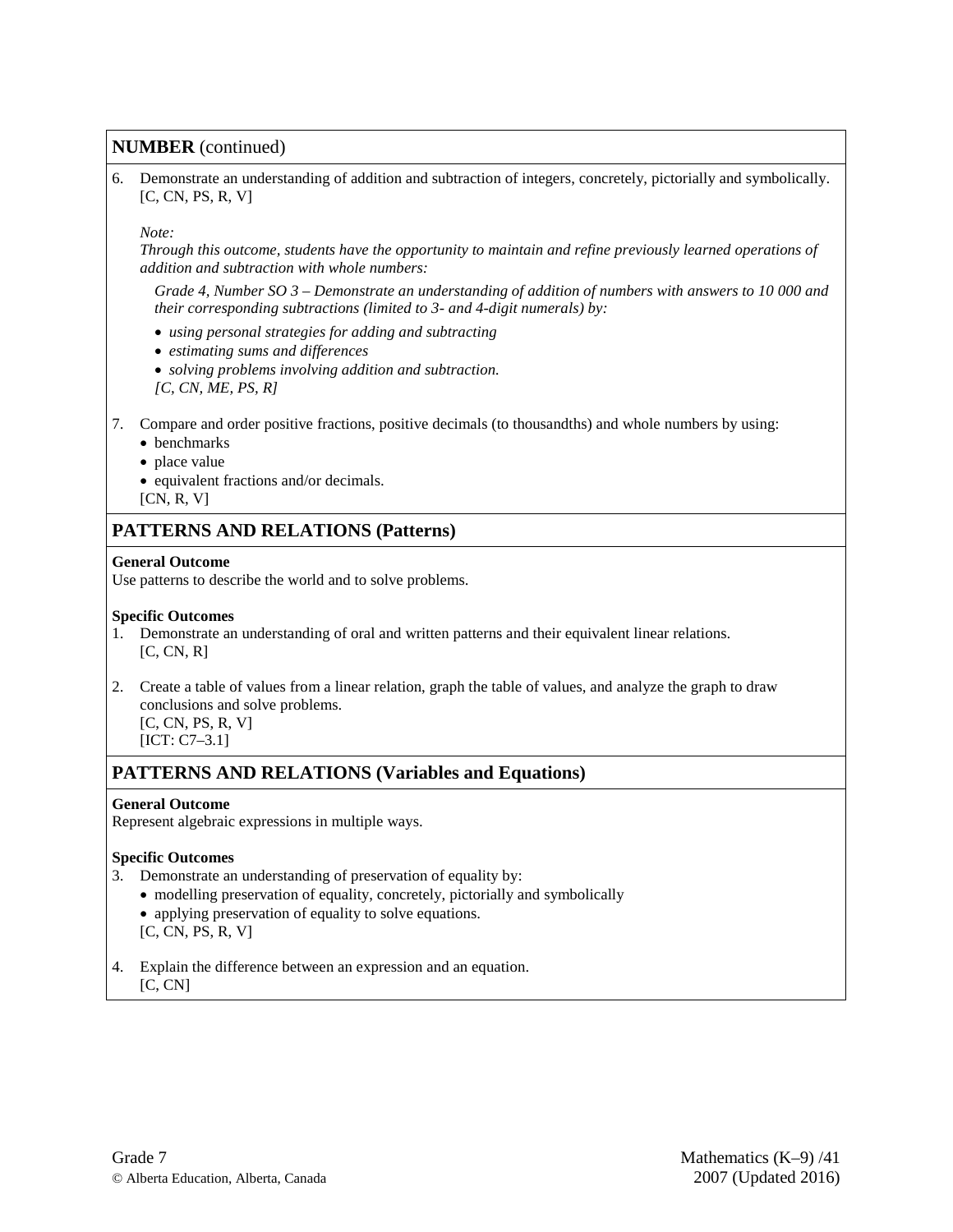## **PATTERNS AND RELATIONS (Variables and Equations)** (continued)

5. Evaluate an expression, given the value of the variable(s).  $[CN, R]$ 

*Note:* 

*Through this outcome, students have the opportunity to maintain and refine previously learned operations with whole numbers:* 

*Grade 4, Number SO 3 – Demonstrate an understanding of addition of numbers with answers to 10 000 and their corresponding subtractions (limited to 3- and 4-digit numerals) by:*

- *using personal strategies for adding and subtracting*
- *estimating sums and differences*
- *solving problems involving addition and subtraction.*

*[C, CN, ME, PS, R]* 

*Grade 5, Number SO 5 – Demonstrate, with and without concrete materials, an understanding of multiplication (2-digit by 2-digit) to solve problems.*

*[C, CN, PS, V]*

*Grade 5, Number SO 6 – Demonstrate, with and without concrete materials, an understanding of division (3-digit by 1-digit), and interpret remainders to solve problems. [C, CN, ME, PS, R, V]*

6. Model and solve, concretely, pictorially and symbolically, problems that can be represented by one-step linear equations of the form  $x + a = b$ , where *a* and *b* are integers. [CN, PS, R, V]

*Note:* 

*Through this outcome, students have the opportunity to maintain and refine previously learned operations of addition and subtraction with whole numbers:* 

*Grade 4, Number SO 3 – Demonstrate an understanding of addition of numbers with answers to 10 000 and their corresponding subtractions (limited to 3- and 4-digit numerals) by:*

- *using personal strategies for adding and subtracting*
- *estimating sums and differences*
- *solving problems involving addition and subtraction.*
- *[C, CN, ME, PS, R]*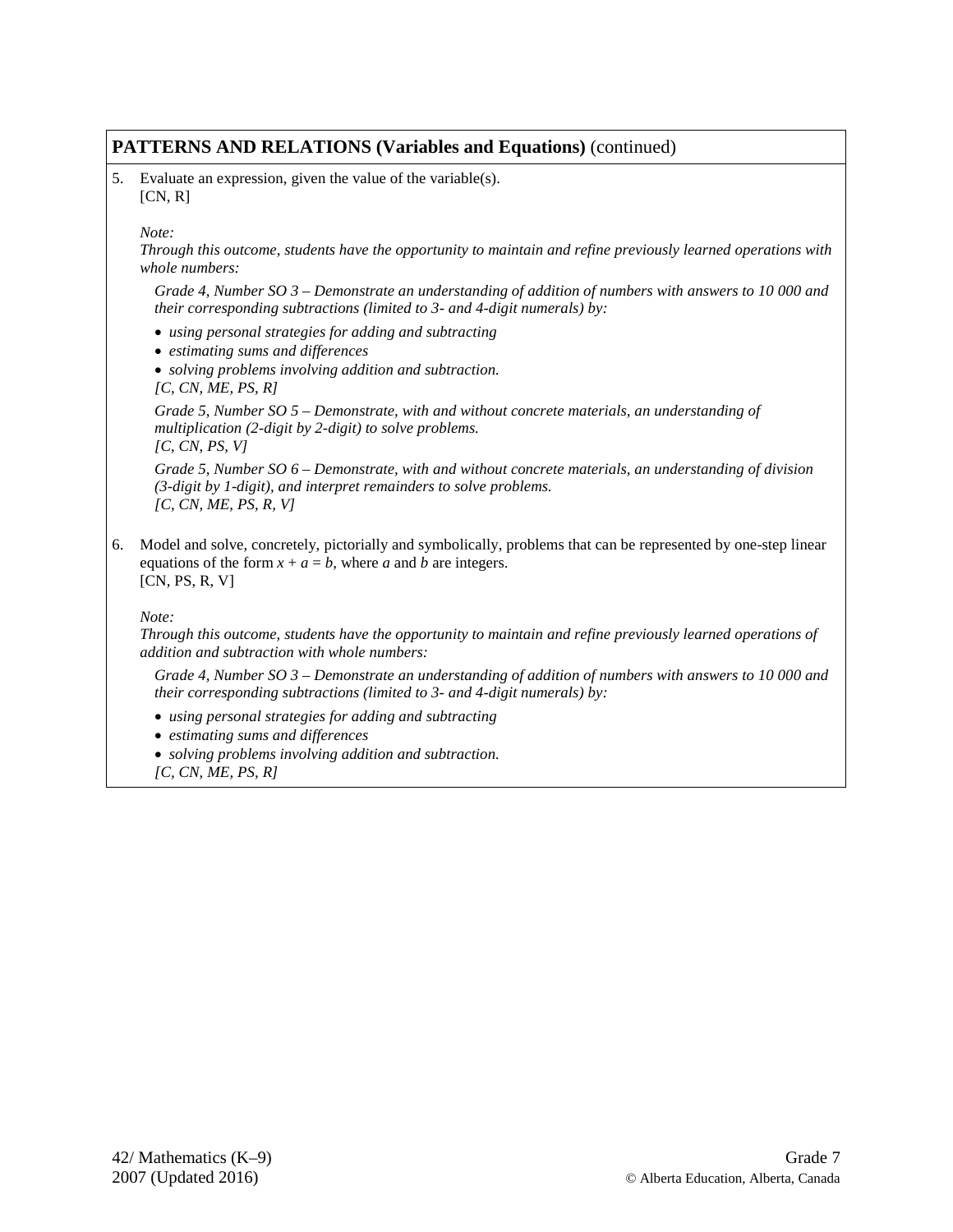## **PATTERNS AND RELATIONS (Variables and Equations)** (continued)

7. Model and solve, concretely, pictorially and symbolically, problems that can be represented by linear equations of the form:

•  $ax + b = c$ 

$$
\bullet \ \ ax = b
$$

$$
\bullet \ \frac{x}{a} = b \ , a \neq 0
$$

where *a*, *b* and *c* are whole numbers. [CN, PS, R, V]

### *Note:*

*Through this outcome, students have the opportunity to maintain and refine previously learned operations with whole numbers:* 

*Grade 4, Number SO 3 – Demonstrate an understanding of addition of numbers with answers to 10 000 and their corresponding subtractions (limited to 3- and 4-digit numerals) by:*

- *using personal strategies for adding and subtracting*
- *estimating sums and differences*
- *solving problems involving addition and subtraction. [C, CN, ME, PS, R]*

*Grade 5, Number SO 5 – Demonstrate, with and without concrete materials, an understanding of multiplication (2-digit by 2-digit) to solve problems.*

*[C, CN, PS, V]*

*Grade 5, Number SO 6 – Demonstrate, with and without concrete materials, an understanding of division (3-digit by 1-digit), and interpret remainders to solve problems. [C, CN, ME, PS, R, V]*

### **SHAPE AND SPACE (Measurement)**

### **General Outcome**

Use direct and indirect measurement to solve problems.

### **Specific Outcomes**

- 1. Demonstrate an understanding of circles by:
	- describing the relationships among radius, diameter and circumference
	- relating circumference to pi
	- determining the sum of the central angles
	- constructing circles with a given radius or diameter
	- solving problems involving the radii, diameters and circumferences of circles.
	- [C, CN, PS, R, V]
- 2. Develop and apply a formula for determining the area of:
	- triangles
	- parallelograms
	- circles.
	- [CN, PS, R, V]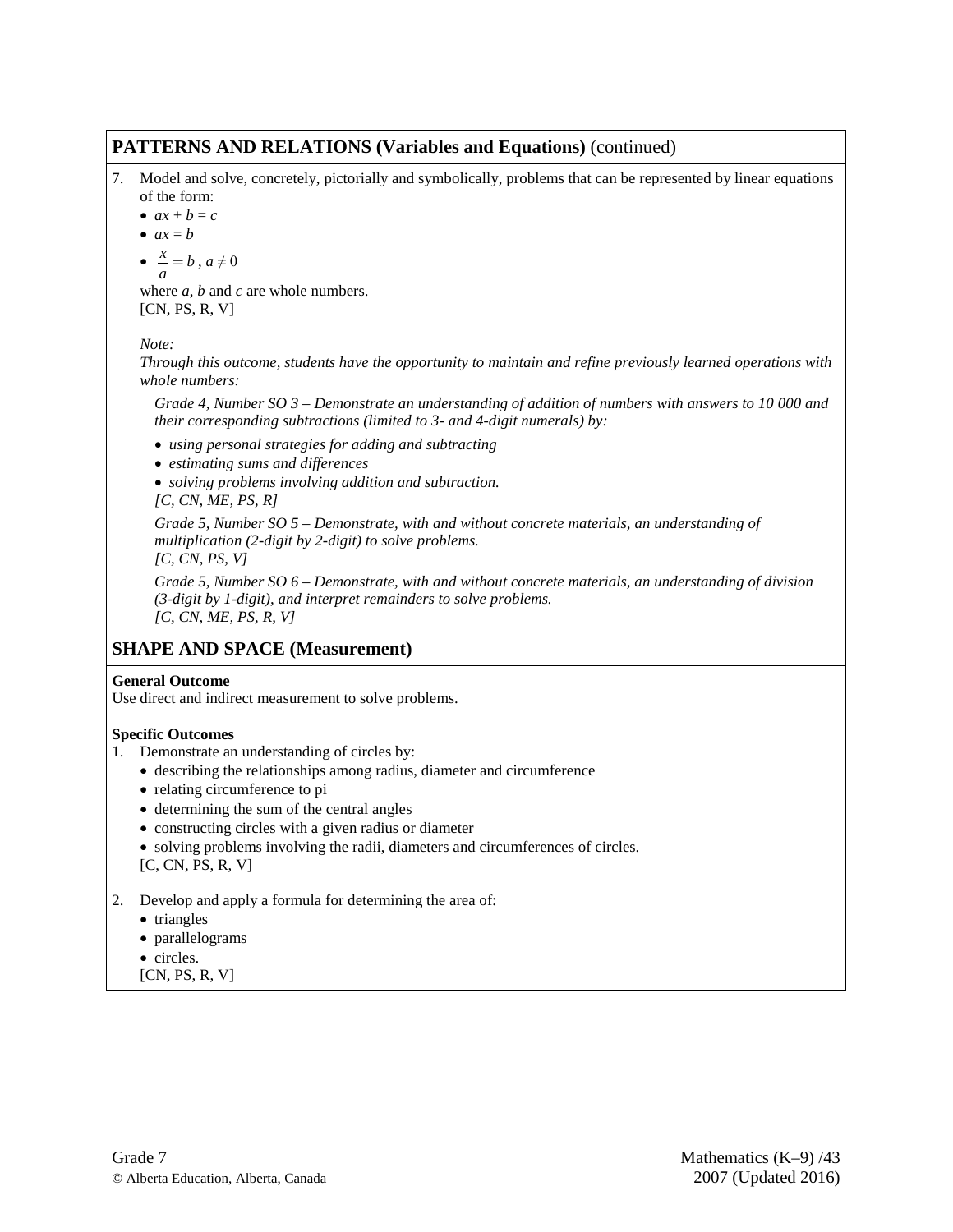### **SHAPE AND SPACE (3-D Objects and 2-D Shapes)**

### **General Outcome**

Describe the characteristics of 3-D objects and 2-D shapes, and analyze the relationships among them.

### **Specific Outcomes**

- 3. Perform geometric constructions, including:
	- perpendicular line segments
	- parallel line segments
	- perpendicular bisectors
	- angle bisectors.
	- [CN, R, V]

# **SHAPE AND SPACE (Transformations)**

### **General Outcome**

Describe and analyze position and motion of objects and shapes.

#### **Specific Outcomes**

- 4. Identify and plot points in the four quadrants of a Cartesian plane, using integral ordered pairs.  $[C, CN, V]$
- 5. Perform and describe transformations (translations, rotations or reflections) of a 2-D shape in all four quadrants of a Cartesian plane (limited to integral number vertices). [C, CN, PS, T, V]

[ICT: C6–3.4]

# **STATISTICS AND PROBABILITY (Data Analysis)**

#### **General Outcome**

Collect, display and analyze data to solve problems.

#### **Specific Outcomes**

- 1. Demonstrate an understanding of central tendency and range by:
	- determining the measures of central tendency (mean, median, mode) and range
	- determining the most appropriate measures of central tendency to report findings.
	- $[C, PS, R, T]$

[ICT: P2–3.4]

- 2. Determine the effect on the mean, median and mode when an outlier is included in a data set.  $[C, CN, PS, R]$
- 3. Construct, label and interpret circle graphs to solve problems. [C, CN, PS, R, T, V] [ICT: P2–3.3]

# **STATISTICS AND PROBABILITY (Chance and Uncertainty)**

#### **General Outcome**

Use experimental or theoretical probabilities to represent and solve problems involving uncertainty.

### **Specific Outcomes**

- 4. Express probabilities as ratios, fractions and percents.
	- [C, CN, R, T, V]
	- [ICT: P2–3.4]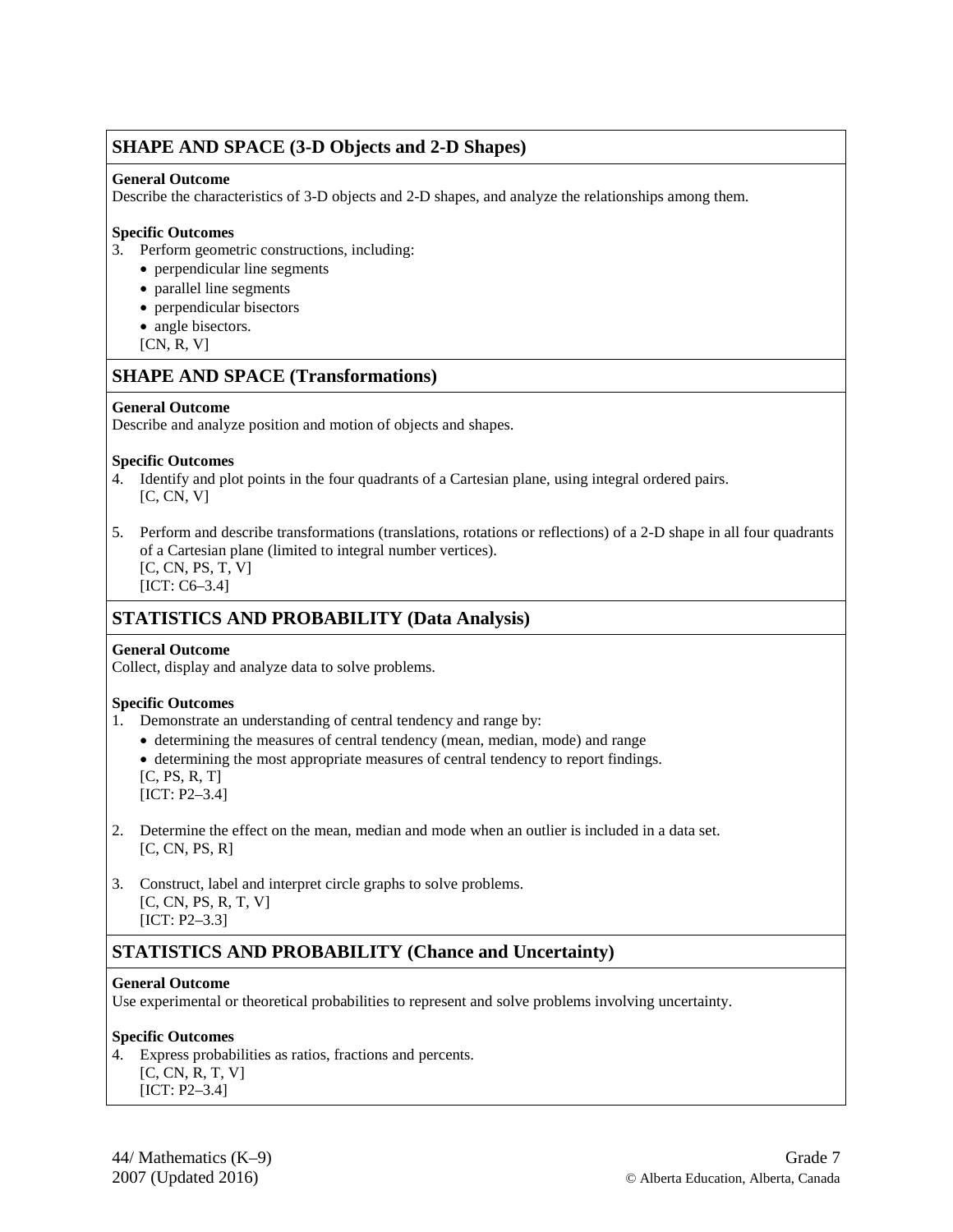# **STATISTICS AND PROBABILITY (Chance and Uncertainty)** (continued)

- 5. Identify the sample space (where the combined sample space has 36 or fewer elements) for a probability experiment involving two independent events. [C, ME, PS]
- 6. Conduct a probability experiment to compare the theoretical probability (determined using a tree diagram, table or other graphic organizer) and experimental probability of two independent events. [C, PS, R, T] [ICT: C7–3.2, P2–3.4]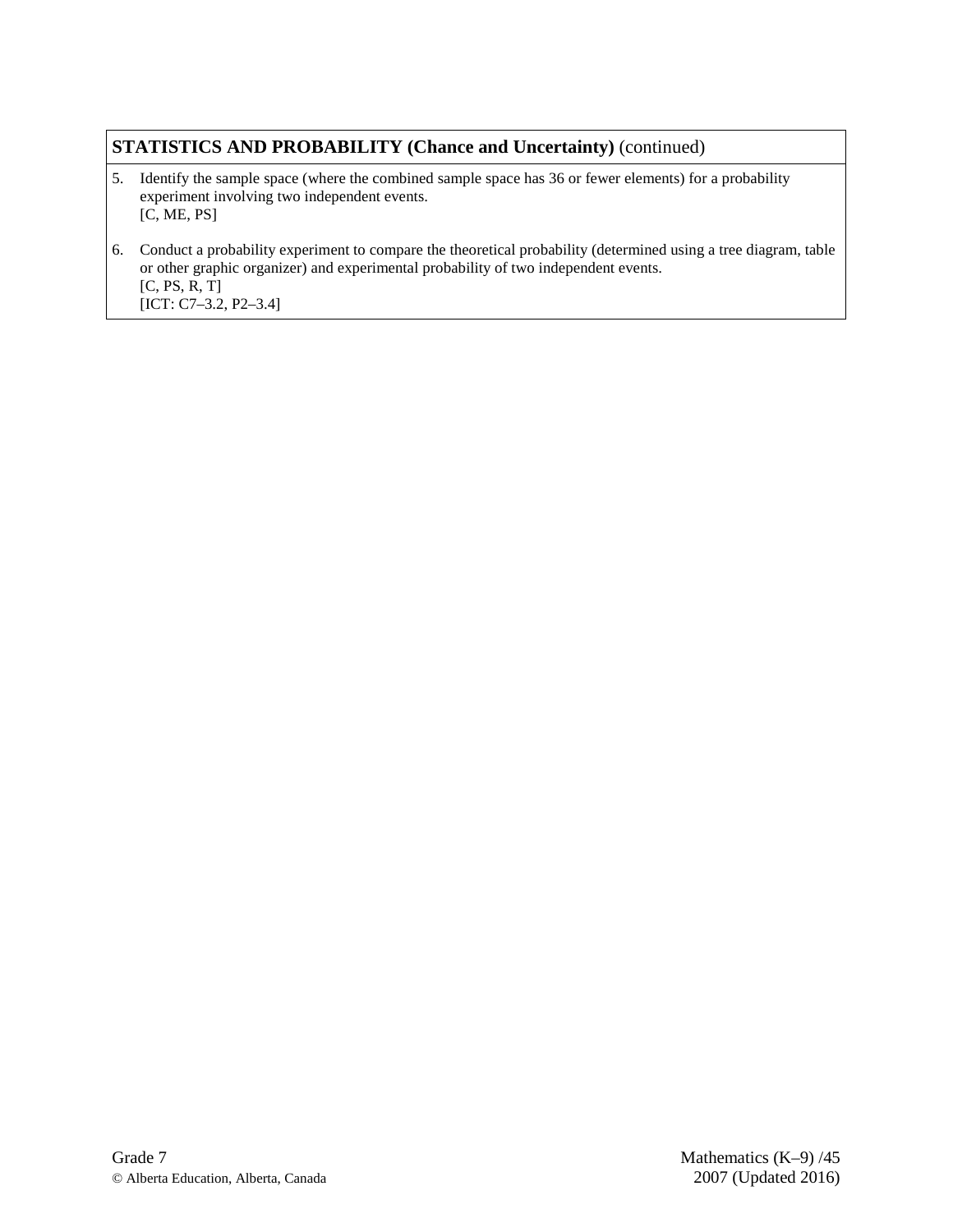# **GRADE 8**

**[CN]** Connections **[R]** Reasoning **[ME]** Mental Mathematics **[T]** Technology

**[C]** Communication **[PS]** Problem Solving

[V] Visualization

### **NUMBER**

#### **General Outcome**

Develop number sense.

#### **Specific Outcomes**

1. Demonstrate an understanding of perfect squares and square roots, concretely, pictorially and symbolically (limited to whole numbers). [C, CN, R, V]

#### *Note:*

*Through this outcome, students have the opportunity to maintain and refine previously learned operations of multiplication and division with whole numbers:*

*Grade 5, Number SO 5 – Demonstrate, with and without concrete materials, an understanding of multiplication (2-digit by 2-digit) to solve problems.* 

*[C, CN, PS, V]*

*Grade 5, Number SO 6 – Demonstrate, with and without concrete materials, an understanding of division (3-digit by 1-digit), and interpret remainders to solve problems. [C, CN, ME, PS, R, V]*

2. Determine the approximate square root of numbers that are not perfect squares (limited to whole numbers).  $[C, CN, ME, R, T]$ [ICT: P2**–**3.4]

*Note:* 

*Through this outcome, students have the opportunity to maintain and refine previously learned operations of multiplication and division with whole numbers:*

*Grade 5, Number SO 5 – Demonstrate, with and without concrete materials, an understanding of multiplication (2-digit by 2-digit) to solve problems. [C, CN, PS, V]*

*Grade 5, Number SO 6 – Demonstrate, with and without concrete materials, an understanding of division (3-digit by 1-digit), and interpret remainders to solve problems. [C, CN, ME, PS, R, V]*

- 3. Demonstrate an understanding of percents greater than or equal to 0%, including greater than 100%. [CN, PS, R, V]
- 4. Demonstrate an understanding of ratio and rate.  $[C, CN, V]$
- 5. Solve problems that involve rates, ratios and proportional reasoning.  $[C, CN, PS, R]$
- 6. Demonstrate an understanding of multiplying and dividing positive fractions and mixed numbers, concretely, pictorially and symbolically. [C, CN, ME, PS]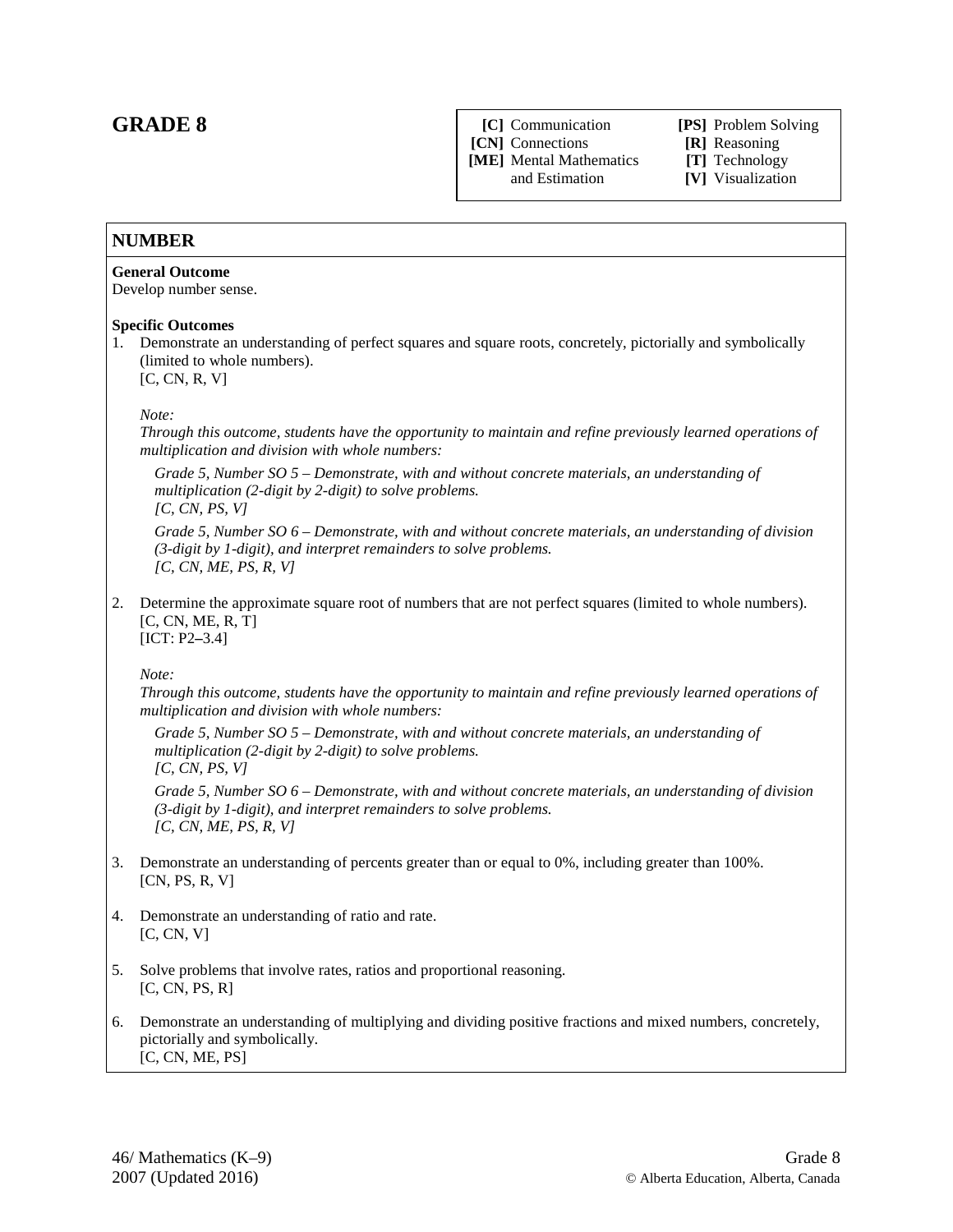### **NUMBER** (continued)

7. Demonstrate an understanding of multiplication and division of integers, concretely, pictorially and symbolically.

[C, CN, PS, R, V]

### *Note:*

*Through this outcome, students have the opportunity to maintain and refine previously learned operations of multiplication and division with whole numbers:*

*Grade 5, Number SO 5 – Demonstrate, with and without concrete materials, an understanding of multiplication (2-digit by 2-digit) to solve problems. [C, CN, PS, V]*

*Grade 5, Number SO 6 – Demonstrate, with and without concrete materials, an understanding of division (3-digit by 1-digit), and interpret remainders to solve problems. [C, CN, ME, PS, R, V]*

### **PATTERNS AND RELATIONS (Patterns)**

#### **General Outcome**

Use patterns to describe the world and to solve problems.

#### **Specific Outcomes**

- 1. Graph and analyze two-variable linear relations. [C, ME, PS, R, T, V]
	- [ICT: P2–3.3]

### **PATTERNS AND RELATIONS (Variables and Equations)**

#### **General Outcome**

Represent algebraic expressions in multiple ways.

#### **Specific Outcomes**

- 2. Model and solve problems concretely, pictorially and symbolically, using linear equations of the form:
	- $ax = b$
	- $\frac{x}{a} = b$ ,  $a \neq 0$
	- $ax + b = c$
	- $\frac{x}{a} + b = c$ ,  $a \neq 0$
	- $a(x + b) = c$

where *a*, *b* and *c* are integers. [C, CN, PS, V]

*Note:* 

*Through this outcome, students have the opportunity to maintain and refine previously learned operations with whole numbers:* 

*Grade 4, Number SO 3 – Demonstrate an understanding of addition of numbers with answers to 10 000 and their corresponding subtractions (limited to 3- and 4-digit numerals) by:*

- *using personal strategies for adding and subtracting*
- *estimating sums and differences*
- *solving problems involving addition and subtraction. [C, CN, ME, PS, R]*
- (continued)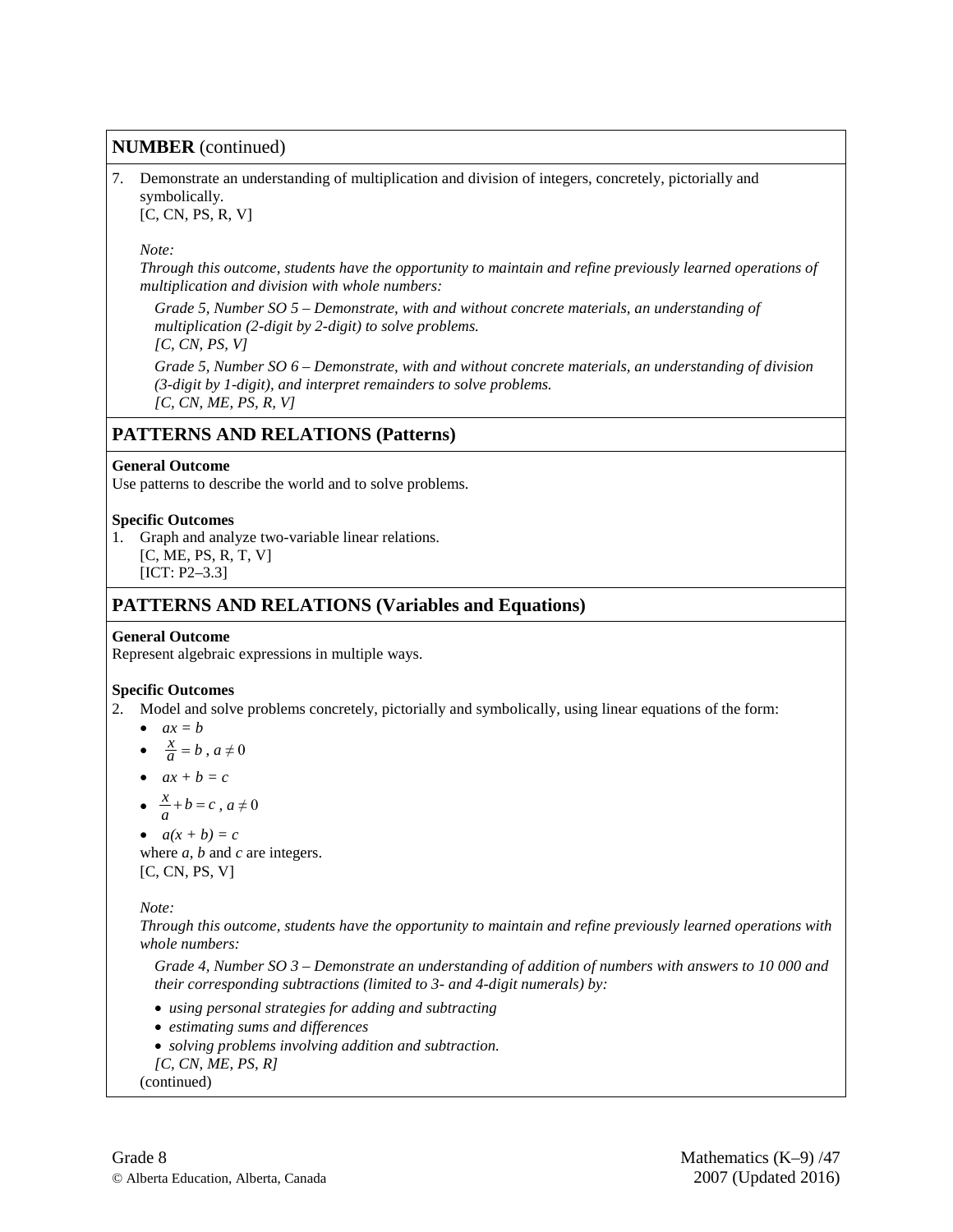### **PATTERNS AND RELATIONS (Variables and Equations)** (continued)

### (continued)

*Grade 5, Number SO 5 – Demonstrate, with and without concrete materials, an understanding of multiplication (2-digit by 2-digit) to solve problems.*

*[C, CN, PS, V]*

*Grade 5, Number SO 6 – Demonstrate, with and without concrete materials, an understanding of division (3-digit by 1-digit), and interpret remainders to solve problems. [C, CN, ME, PS, R, V]*

## **SHAPE AND SPACE (Measurement)**

### **General Outcome**

Use direct and indirect measurement to solve problems.

### **Specific Outcomes**

- 1. Develop and apply the Pythagorean theorem to solve problems. [CN, PS, R, T, V] [ICT: P2–3.4]
- 2. Draw and construct nets for 3-D objects. [C, CN, PS, V]
- 3. Determine the surface area of:
	- right rectangular prisms
	- right triangular prisms
	- right cylinders to solve problems.

[C, CN, PS, R, V]

4. Develop and apply formulas for determining the volume of right rectangular prisms, right triangular prisms and right cylinders.

[C, CN, PS, R, V]

# **SHAPE AND SPACE (3-D Objects and 2-D Shapes)**

### **General Outcome**

Describe the characteristics of 3-D objects and 2-D shapes, and analyze the relationships among them.

### **Specific Outcomes**

5. Draw and interpret top, front and side views of 3-D objects composed of right rectangular prisms. [C, CN, R, T, V] [ICT: C6–3.4]

# **SHAPE AND SPACE (Transformations)**

### **General Outcome**

Describe and analyze position and motion of objects and shapes.

### **Specific Outcomes**

6. Demonstrate an understanding of the congruence of polygons.

 $[CN, R, V]$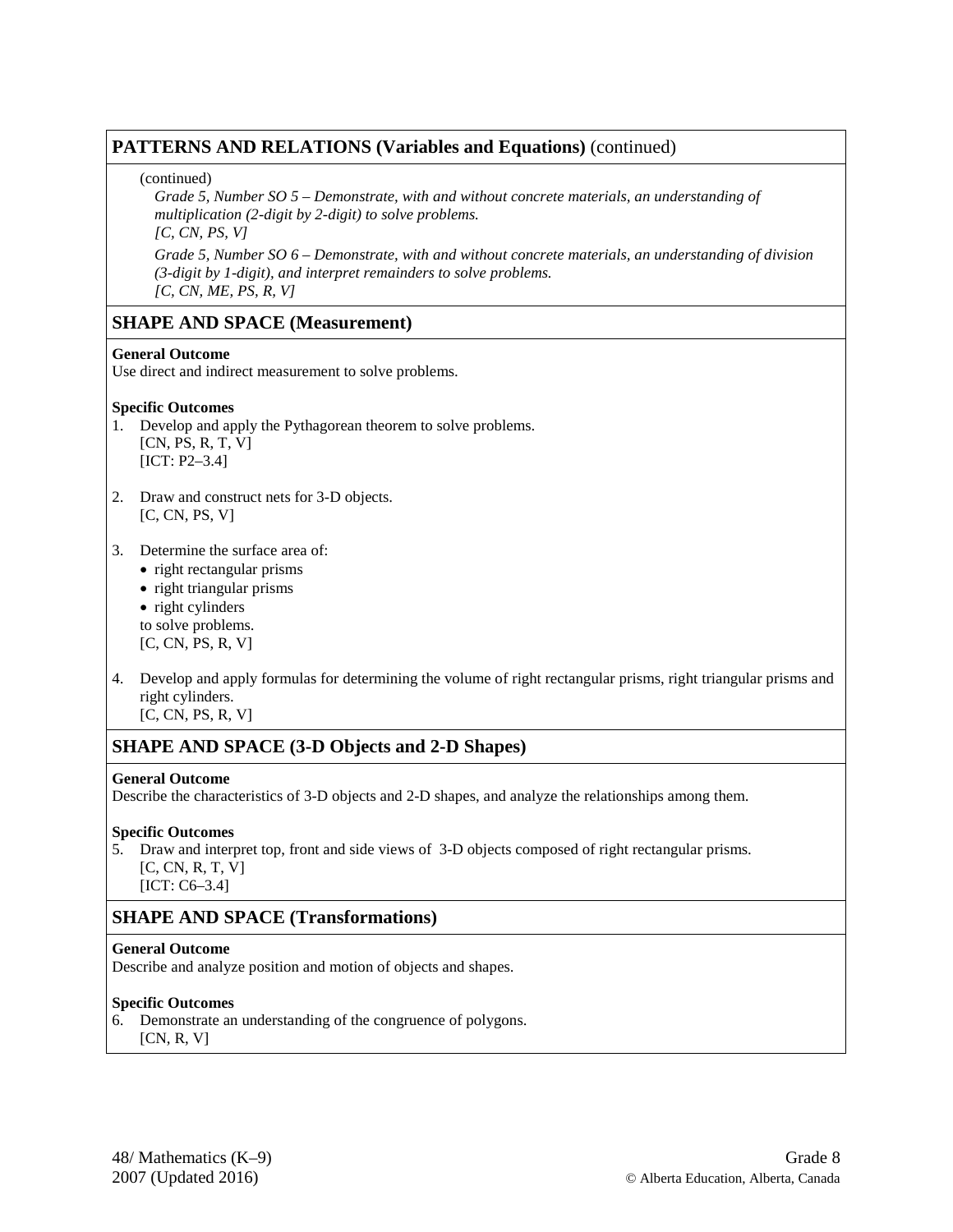# **STATISTICS AND PROBABILITY (Data Analysis)**

### **General Outcome**

Collect, display and analyze data to solve problems.

### **Specific Outcomes**

1. Critique ways in which data is presented in circle graphs, line graphs, bar graphs and pictographs.

- [C, R, T, V]
- [ICT: C7-3.1, C7-3.2, F4-3.3]

# **STATISTICS AND PROBABILITY (Chance and Uncertainty)**

### **General Outcome**

Use experimental or theoretical probabilities to represent and solve problems involving uncertainty.

### **Specific Outcomes**

2. Solve problems involving the probability of independent events.

[C, CN, PS, T]

[ICT: P2–3.4]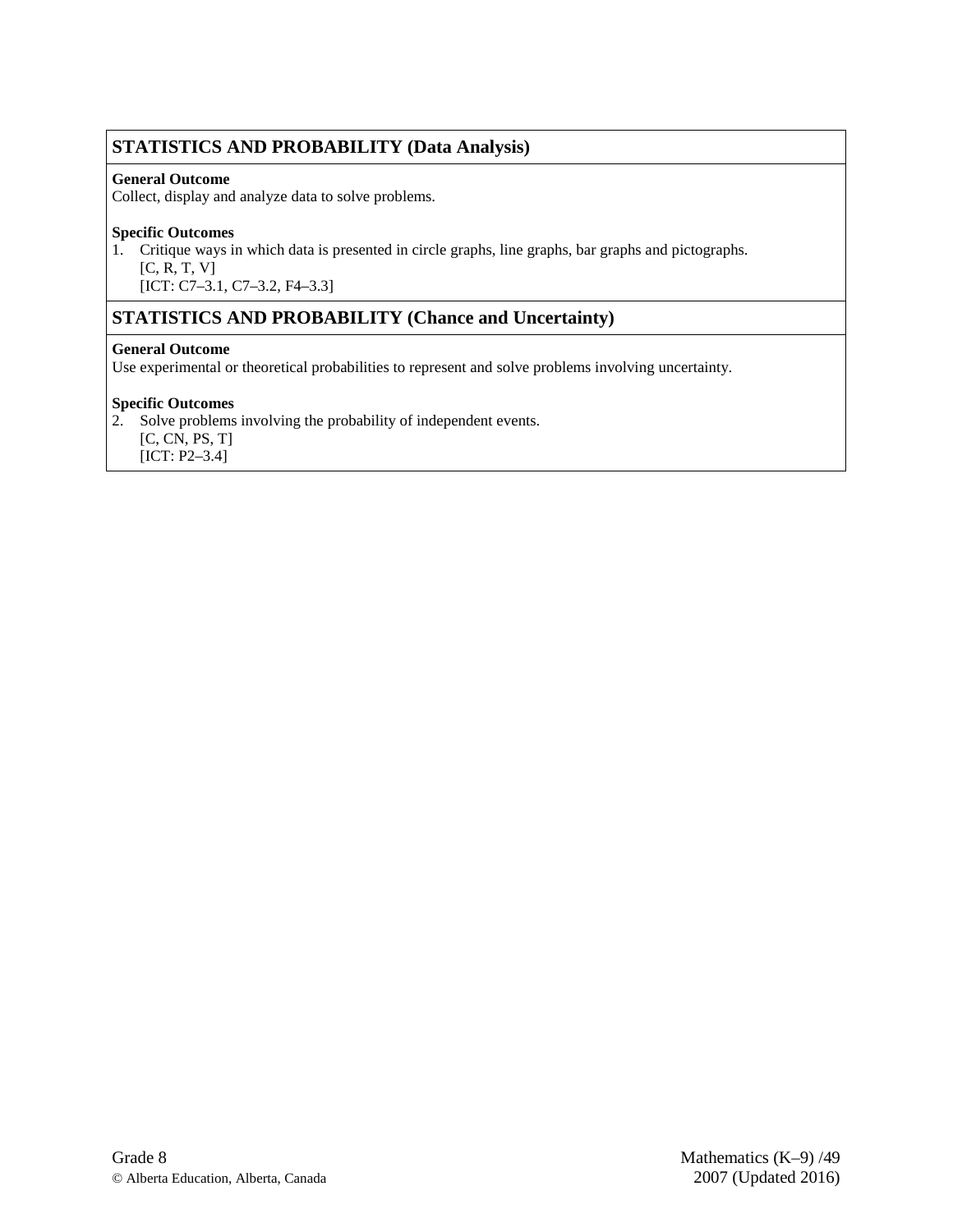# **GRADE 9**

**[C]** Communication **[PS]** Problem Solving **[CN]** Connections **[R]** Reasoning

**[ME]** Mental Mathematics **[T]** Technology

# [V] Visualization

### **NUMBER**

### **General Outcome**

Develop number sense.

#### **Specific Outcomes**

- 1. Demonstrate an understanding of powers with integral bases (excluding base 0) and whole number exponents by:
	- representing repeated multiplication, using powers
	- using patterns to show that a power with an exponent of zero is equal to one
	- solving problems involving powers.

[C, CN, PS, R]

- 2. Demonstrate an understanding of operations on powers with integral bases (excluding base 0) and whole number exponents:
	- $(a^m)(a^n) = a^{m+n}$
	- $a^m \div a^n = a^{m-n}, m > n$
	- $(a^m)^n = a^{mn}$

$$
\bullet \ \ (ab)^m = a^m b^m
$$

• 
$$
\left(\frac{a}{b}\right)^n = \frac{a^n}{b^n}, b \neq 0.
$$
  
[C, CN, PS, R, T]  
[ICT: P2–3.4]

3. Demonstrate an understanding of rational numbers by:

• comparing and ordering rational numbers

• solving problems that involve arithmetic operations on rational numbers.

[C, CN, PS, R, T, V] [ICT: P2–3.4]

*Note:* 

*Through this outcome, students have the opportunity to maintain and refine previously learned:* 

*operations with whole numbers:* 

*Grade 4, Number SO 3 – Demonstrate an understanding of addition of numbers with answers to 10 000 and their corresponding subtractions (limited to 3- and 4-digit numerals) by:*

- *using personal strategies for adding and subtracting*
- *estimating sums and differences*
- *solving problems involving addition and subtraction. [C, CN, ME, PS, R]*

*Grade 5, Number SO 5 – Demonstrate, with and without concrete materials, an understanding of multiplication (2-digit by 2-digit) to solve problems. [C, CN, PS, V] Grade 5, Number SO 6 – Demonstrate, with and without concrete materials, an understanding of division (3-digit by 1-digit), and interpret remainders to solve problems. [C, CN, ME, PS, R, V]*

(continued)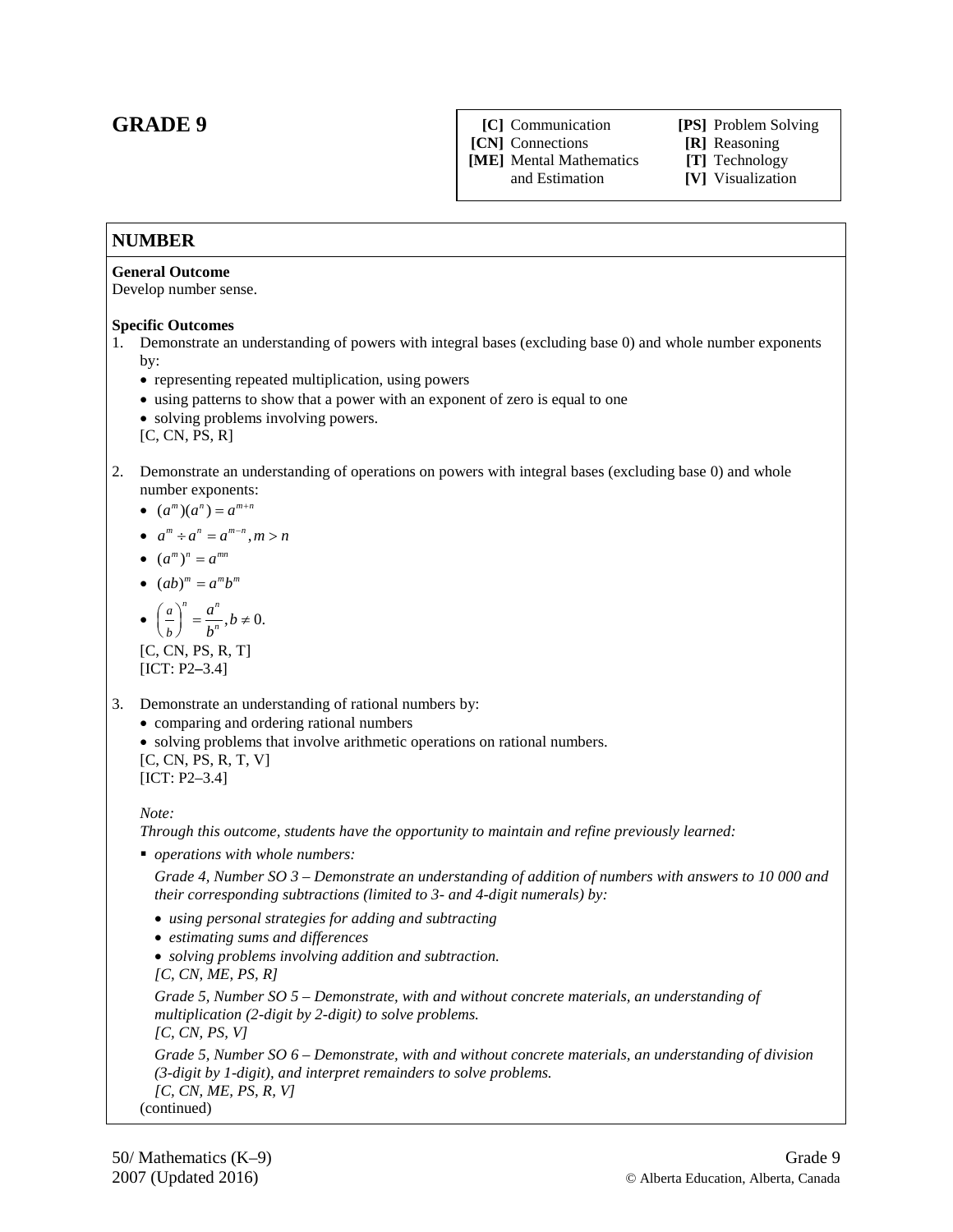### **NUMBER** (continued)

### (continued)

*operations with fractions:* 

*Grade 7, Number SO 5 – Demonstrate an understanding of adding and subtracting positive fractions and mixed numbers, with like and unlike denominators, concretely, pictorially and symbolically (limited to positive sums and differences).*

*[C, CN, ME, PS, R, V]*

*Grade 8, Number SO 6 – Demonstrate an understanding of multiplying and dividing positive fractions and mixed numbers, concretely, pictorially and symbolically. [C, CN, ME, PS]*

*operations with integers:* 

*Grade 7, Number SO 6 – Demonstrate an understanding of addition and subtraction of integers, concretely, pictorially and symbolically.* 

*[C, CN, PS, R, V]*

*Grade 8, Number SO 7 – Demonstrate an understanding of multiplication and division of integers, concretely, pictorially and symbolically. [C, CN, PS, R, V]*

4. Explain and apply the order of operations, including exponents, with and without technology.  $[PS, T]$ 

[ICT: P2–3.4]

### *Note:*

*Through this outcome, students have the opportunity to maintain and refine previously learned:* 

*operations with whole numbers:* 

*Grade 4, Number SO 3 – Demonstrate an understanding of addition of numbers with answers to 10 000 and their corresponding subtractions (limited to 3- and 4-digit numerals) by:*

- *using personal strategies for adding and subtracting*
- *estimating sums and differences*
- *solving problems involving addition and subtraction.*
- *[C, CN, ME, PS, R]*

*Grade 5, Number SO 5 – Demonstrate, with and without concrete materials, an understanding of multiplication (2-digit by 2-digit) to solve problems.*

*[C, CN, PS, V]*

*Grade 5, Number SO 6 – Demonstrate, with and without concrete materials, an understanding of division (3-digit by 1-digit), and interpret remainders to solve problems. [C, CN, ME, PS, R, V]*

*operations with fractions:* 

*Grade 7, Number SO 5 – Demonstrate an understanding of adding and subtracting positive fractions and mixed numbers, with like and unlike denominators, concretely, pictorially and symbolically (limited to positive sums and differences).*

*[C, CN, ME, PS, R, V]*

*Grade 8, Number SO 6 – Demonstrate an understanding of multiplying and dividing positive fractions and mixed numbers, concretely, pictorially and symbolically. [C, CN, ME, PS]*

(continued)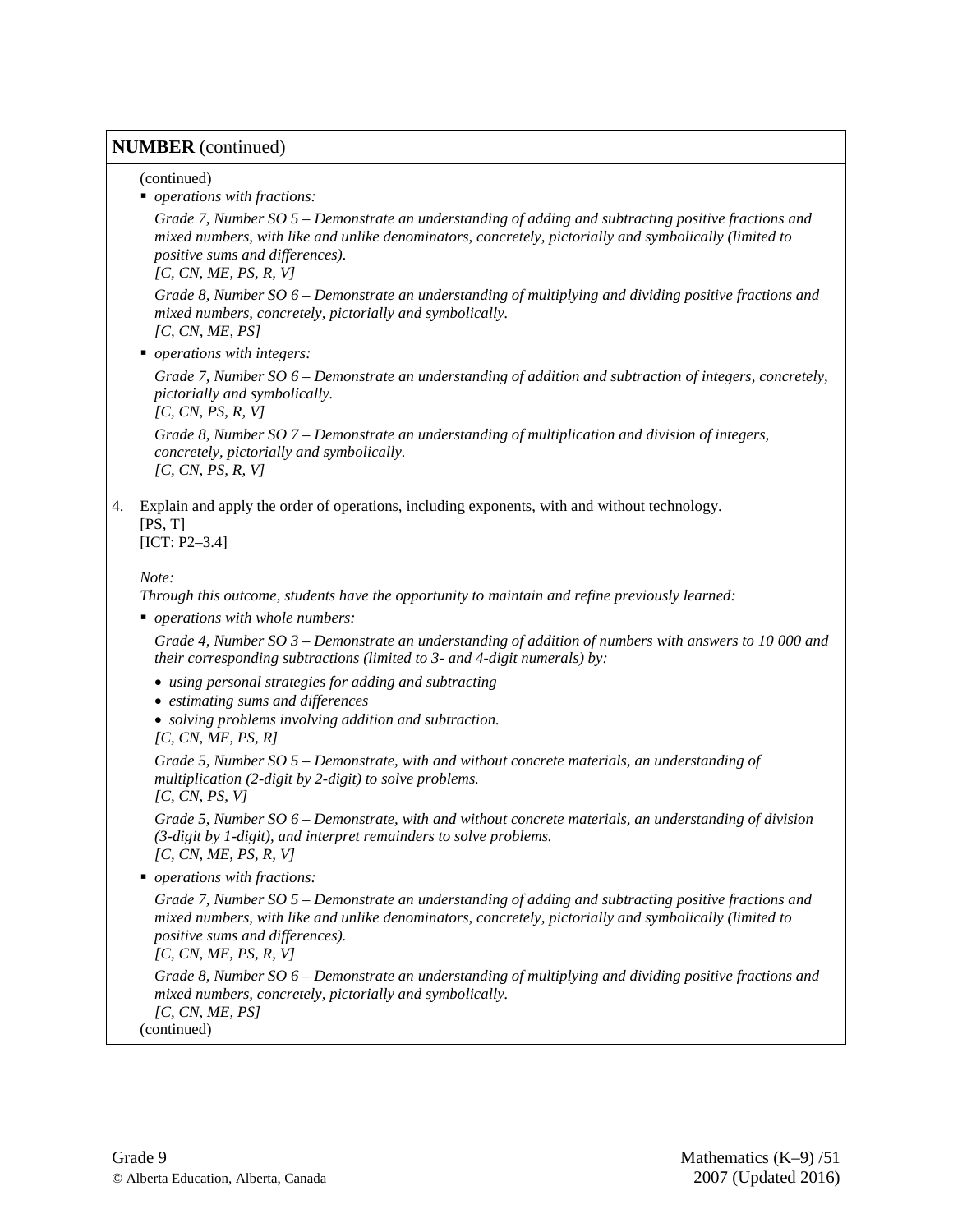### **NUMBER** (continued)

(continued)

*operations with integers:* 

*Grade 7, Number SO 6 – Demonstrate an understanding of addition and subtraction of integers, concretely, pictorially and symbolically.*

*[C, CN, PS, R, V]*

*Grade 8, Number SO 7 – Demonstrate an understanding of multiplication and division of integers, concretely, pictorially and symbolically. [C, CN, PS, R, V]*

- 5. Determine the square root of positive rational numbers that are perfect squares. [C, CN, PS, R, T] [ICT: P2–3.4]
- 6. Determine an approximate square root of positive rational numbers that are non-perfect squares. [C, CN, PS, R, T] [ICT: P2-3.4]

# **PATTERNS AND RELATIONS (Patterns)**

### **General Outcome**

Use patterns to describe the world and to solve problems.

### **Specific Outcomes**

1. Generalize a pattern arising from a problem-solving context, using a linear equation, and verify by substitution. [C, CN, PS, R, V]

2. Graph a linear relation, analyze the graph, and interpolate or extrapolate to solve problems. [C, CN, PS, R, T, V] [ICT: C7–3.1, P2–3.3]

# **PATTERNS AND RELATIONS (Variables and Equations)**

### **General Outcome**

Represent algebraic expressions in multiple ways.

### **Specific Outcomes**

- 3. Model and solve problems, using linear equations of the form:
	- $ax = b$
	- $\frac{x}{a} = b$ ,  $a \neq 0$
	- $ax + b = c$
	- $\frac{x}{a} + b = c$ ,  $a \neq 0$
	- $ax = b + cx$
	- $\bullet$   $a(x + b) = c$

• 
$$
ax + b = cx + d
$$

$$
a(bx+c) = d(ex+f)
$$

$$
\bullet \ \frac{a}{x} = b \ , x \neq 0
$$

where *a*, *b, c, d, e* and *f* are rational numbers. [C, CN, PS, V]

- 4. Explain and illustrate strategies to solve single variable linear inequalities with rational coefficients within a problem-solving context. [C, CN, PS, R, V]
- 5. Demonstrate an understanding of polynomials (limited to polynomials of degree less than or equal to 2). [C, CN, R, V]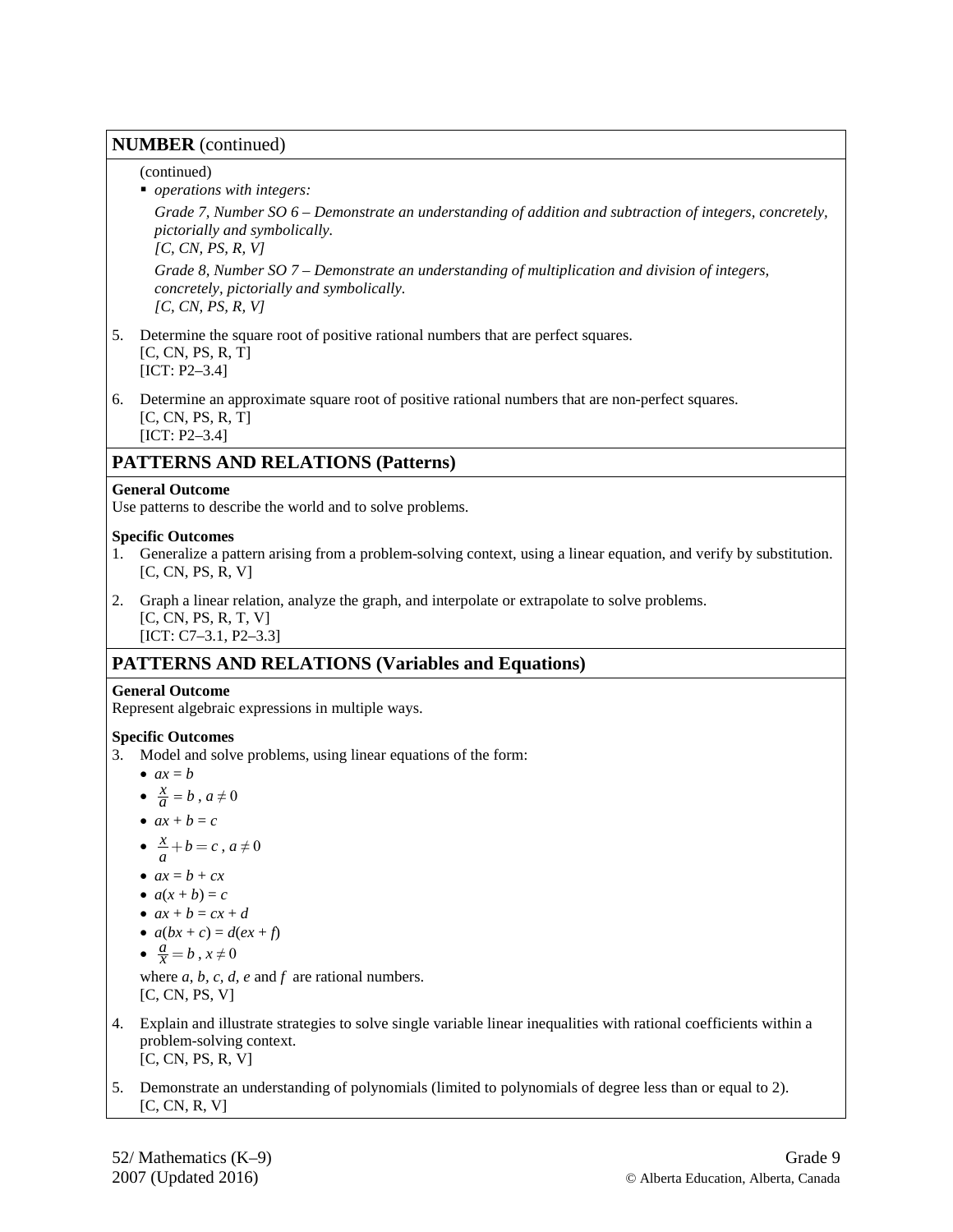## **PATTERNS AND RELATIONS (Variables and Equations)** (continued)

6. Model, record and explain the operations of addition and subtraction of polynomial expressions, concretely, pictorially and symbolically (limited to polynomials of degree less than or equal to 2). [C, CN, PS, R, V]

#### *Note:*

*Through this outcome, students have the opportunity to maintain and refine previously learned:* 

*addition and subtraction with whole numbers:* 

*Grade 4, Number SO 3 – Demonstrate an understanding of addition of numbers with answers to 10 000 and their corresponding subtractions (limited to 3- and 4-digit numerals) by:*

- *using personal strategies for adding and subtracting*
- *estimating sums and differences*
- *solving problems involving addition and subtraction. [C, CN, ME, PS, R]*
- *addition and subtraction with integers:*

*Grade 7, Number SO 6 – Demonstrate an understanding of addition and subtraction of integers, concretely, pictorially and symbolically. [C, CN, PS, R, V]*

7. Model, record and explain the operations of multiplication and division of polynomial expressions (limited to polynomials of degree less than or equal to 2) by monomials, concretely, pictorially and symbolically. [C, CN, R, V]

#### *Note:*

*Through this outcome, students have the opportunity to maintain and refine previously learned:* 

*multiplication and division with whole numbers:* 

*Grade 5, Number SO 5 – Demonstrate, with and without concrete materials, an understanding of multiplication (2-digit by 2-digit) to solve problems. [C, CN, PS, V]*

*Grade 5, Number SO 6 – Demonstrate, with and without concrete materials, an understanding of division (3-digit by 1-digit), and interpret remainders to solve problems. [C, CN, ME, PS, R, V]*

*multiplication and division with integers:* 

*Grade 8, Number SO 7 – Demonstrate an understanding of multiplication and division of integers, concretely, pictorially and symbolically. [C, CN, PS, R, V]*

# **SHAPE AND SPACE (Measurement)**

#### **General Outcome**

Use direct and indirect measurement to solve problems.

#### **Specific Outcomes**

- 1. Solve problems and justify the solution strategy, using the following circle properties:
	- the perpendicular from the centre of a circle to a chord bisects the chord
	- the measure of the central angle is equal to twice the measure of the inscribed angle subtended by the same arc
	- the inscribed angles subtended by the same arc are congruent
	- a tangent to a circle is perpendicular to the radius at the point of tangency.
	- [C, CN, PS, R, T, V]
	- [ICT: C6–3.1, C6–3.4]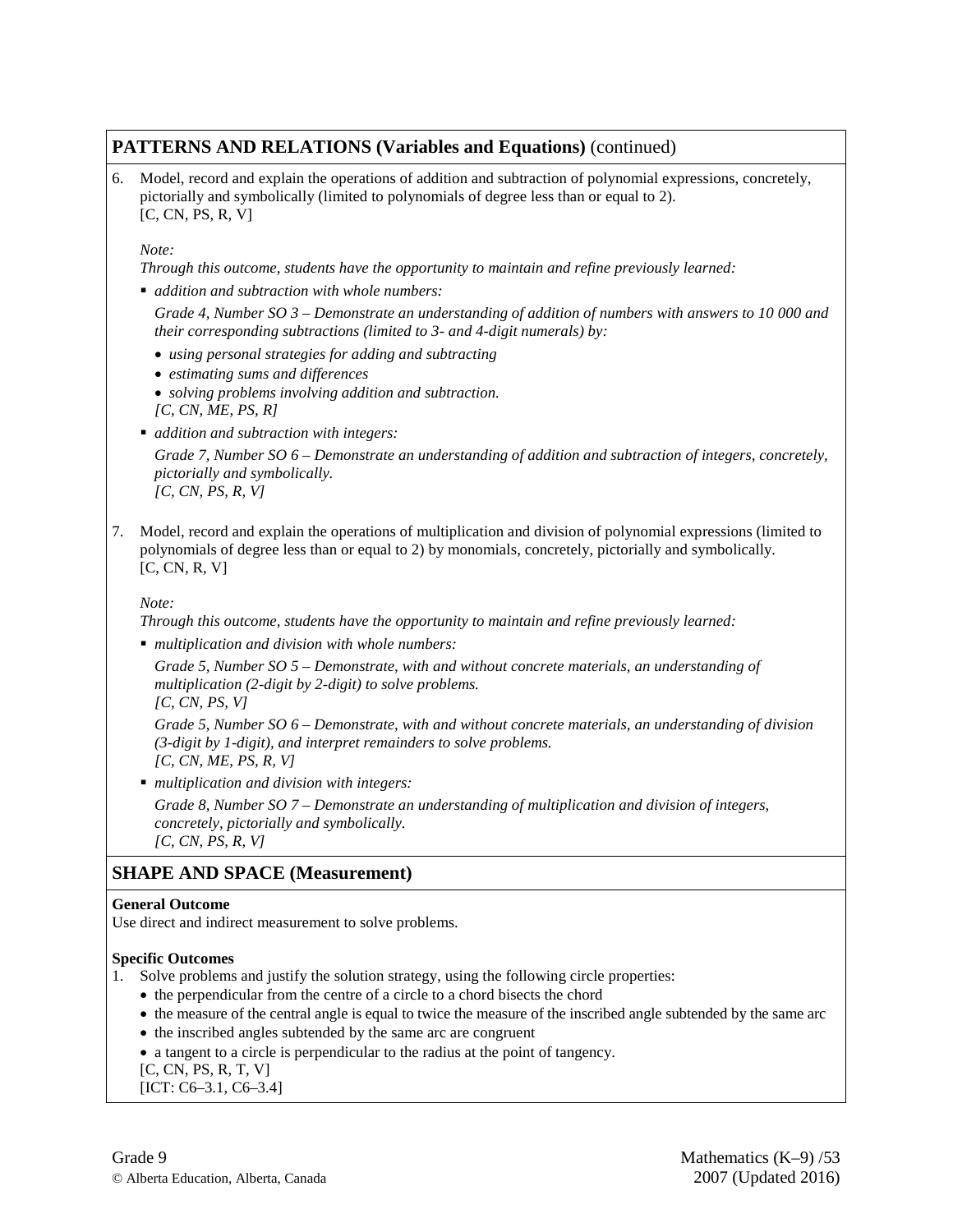## **SHAPE AND SPACE (3-D Objects and 2-D Shapes)**

### **General Outcome**

Describe the characteristics of 3-D objects and 2-D shapes, and analyze the relationships among them.

### **Specific Outcomes**

- 2. Determine the surface area of composite 3-D objects to solve problems. [C, CN, PS, R, V]
- 3. Demonstrate an understanding of similarity of polygons. [C, CN, PS, R, V]

### **SHAPE AND SPACE (Transformations)**

### **General Outcome**

Describe and analyze position and motion of objects and shapes.

### **Specific Outcomes**

- 4. Draw and interpret scale diagrams of 2-D shapes. [CN, R, T, V] [ICT: C6–3.4]
- 5. Demonstrate an understanding of line and rotation symmetry. [C, CN, PS, V]

# **STATISTICS AND PROBABILITY (Data Analysis)**

### **General Outcome**

Collect, display and analyze data to solve problems.

#### **Specific Outcomes**

- 1. Describe the effect of:
	- bias
	- use of language
	- ethics
	- cost
	- time and timing
	- privacy
	- cultural sensitivity
	- on the collection of data. [C, CN, R, T]

[ICT: F4-3.2, F4-3.3]

- 2. Select and defend the choice of using either a population or a sample of a population to answer a question. [C, CN, PS, R]
- 3. Develop and implement a project plan for the collection, display and analysis of data by:
	- formulating a question for investigation
	- choosing a data collection method that includes social considerations
	- selecting a population or a sample
	- collecting the data
	- displaying the collected data in an appropriate manner
	- drawing conclusions to answer the question.
	- [C, PS, R, T, V]
	- [ICT: C1–3.5, C4–3.1, C6–3.1, C6–3.2, C7–3.1, C7–3.2, P1–3.4, P2–3.1]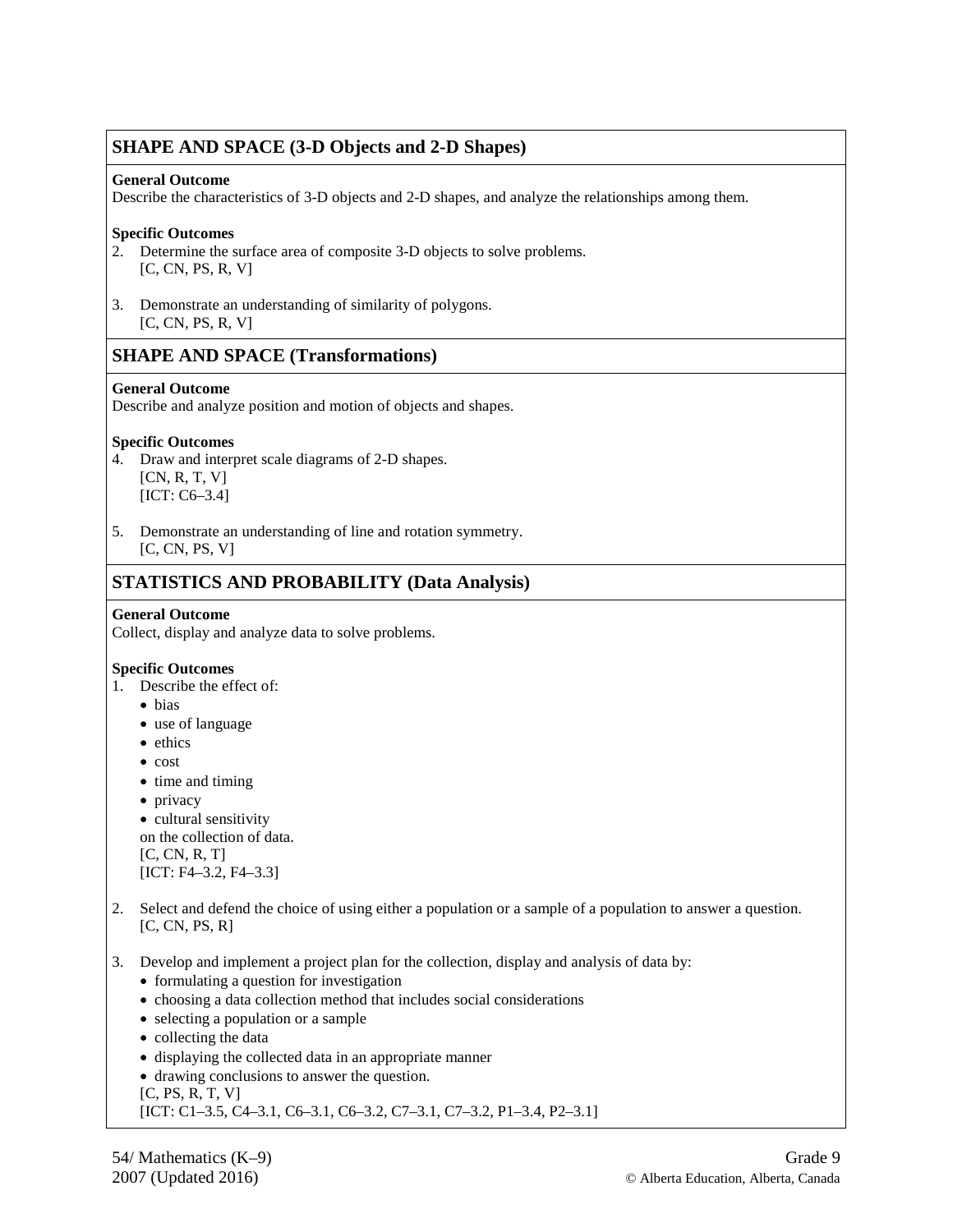# **STATISTICS AND PROBABILITY (Chance and Uncertainty)**

### **General Outcome**

Use experimental or theoretical probabilities to represent and solve problems involving uncertainty.

### **Specific Outcomes**

4. Demonstrate an understanding of the role of probability in society.

[C, CN, R, T]

[ICT: F4–3.3]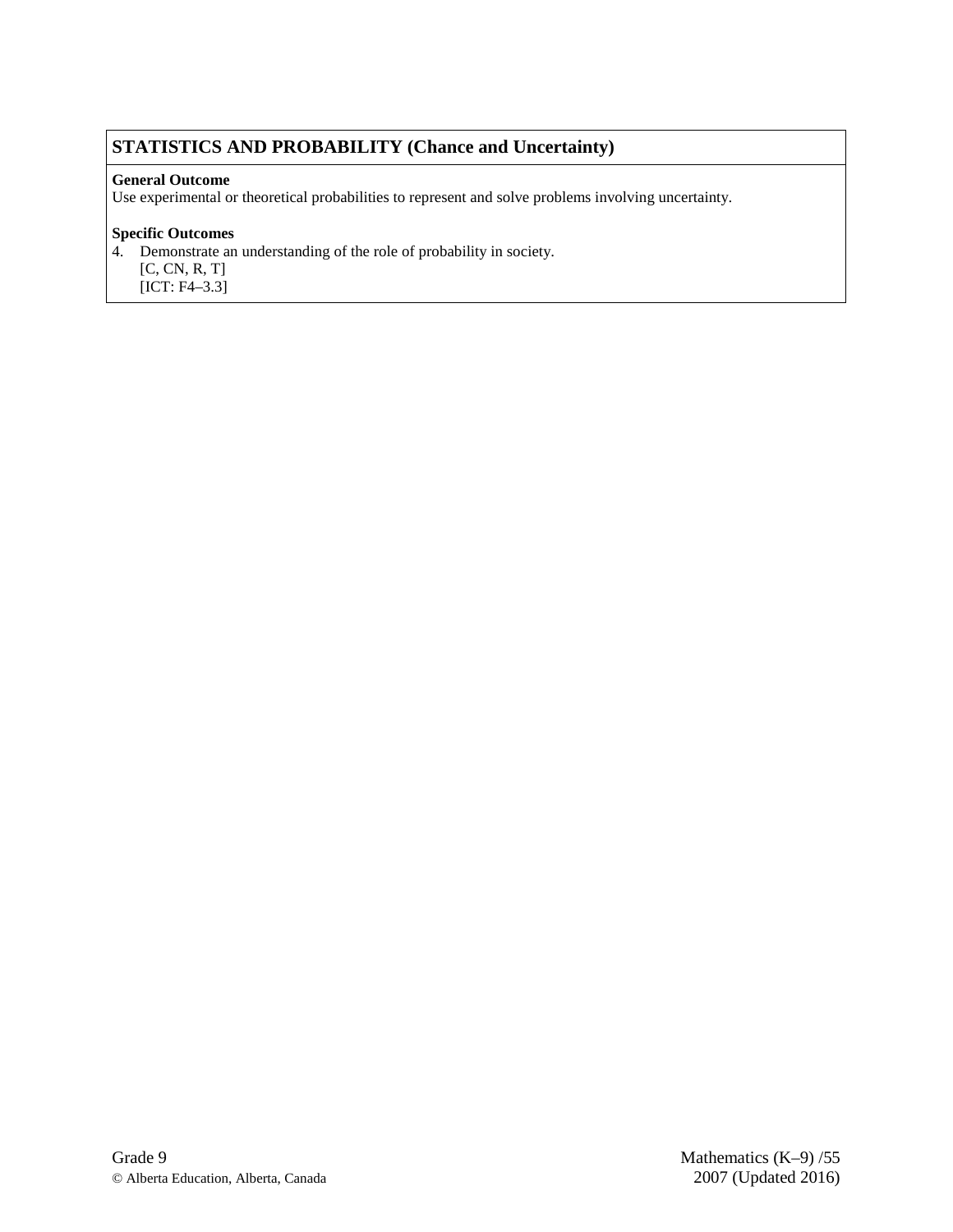# **APPENDIX 1: GENERAL AND SPECIFIC OUTCOMES BY STRAND**

### **Number**

**[C]** Communication **[PS]** Problem Solving

**[CN]** Connections **[R]** Reasoning

**[ME]** Mental Mathematics and Estimation

- 
- 
- **[V]** Visualization

| Kindergarten                                                                                                                                                                                                                                                                                                                                                                                                                                                                                                                                | Grade 1                                                                                                                                                                                                                                                                                                                                                                                                                                                                                                                                                                                                                          | Grade 2                                                                                                                                                                                                                                                                                                                                                                                                                                                                                                                                                                                            | Grade 3                                                                                                                                                                                                                                                                                                                                                                                                                                                                                                                                                                                 | Grade 4                                                                                                                                                                                                                                                                                                                                                                                                                                                                                                                                                          |
|---------------------------------------------------------------------------------------------------------------------------------------------------------------------------------------------------------------------------------------------------------------------------------------------------------------------------------------------------------------------------------------------------------------------------------------------------------------------------------------------------------------------------------------------|----------------------------------------------------------------------------------------------------------------------------------------------------------------------------------------------------------------------------------------------------------------------------------------------------------------------------------------------------------------------------------------------------------------------------------------------------------------------------------------------------------------------------------------------------------------------------------------------------------------------------------|----------------------------------------------------------------------------------------------------------------------------------------------------------------------------------------------------------------------------------------------------------------------------------------------------------------------------------------------------------------------------------------------------------------------------------------------------------------------------------------------------------------------------------------------------------------------------------------------------|-----------------------------------------------------------------------------------------------------------------------------------------------------------------------------------------------------------------------------------------------------------------------------------------------------------------------------------------------------------------------------------------------------------------------------------------------------------------------------------------------------------------------------------------------------------------------------------------|------------------------------------------------------------------------------------------------------------------------------------------------------------------------------------------------------------------------------------------------------------------------------------------------------------------------------------------------------------------------------------------------------------------------------------------------------------------------------------------------------------------------------------------------------------------|
| <b>General Outcome</b><br>Develop number sense.                                                                                                                                                                                                                                                                                                                                                                                                                                                                                             | <b>General Outcome</b><br>Develop number sense.                                                                                                                                                                                                                                                                                                                                                                                                                                                                                                                                                                                  | <b>General Outcome</b><br>Develop number sense.                                                                                                                                                                                                                                                                                                                                                                                                                                                                                                                                                    | <b>General Outcome</b><br>Develop number sense.                                                                                                                                                                                                                                                                                                                                                                                                                                                                                                                                         | <b>General Outcome</b><br>Develop number sense.                                                                                                                                                                                                                                                                                                                                                                                                                                                                                                                  |
| <b>Specific Outcomes</b>                                                                                                                                                                                                                                                                                                                                                                                                                                                                                                                    | <b>Specific Outcomes</b>                                                                                                                                                                                                                                                                                                                                                                                                                                                                                                                                                                                                         | <b>Specific Outcomes</b>                                                                                                                                                                                                                                                                                                                                                                                                                                                                                                                                                                           | <b>Specific Outcomes</b>                                                                                                                                                                                                                                                                                                                                                                                                                                                                                                                                                                | <b>Specific Outcomes</b>                                                                                                                                                                                                                                                                                                                                                                                                                                                                                                                                         |
| Say the number sequence<br>1.<br>1 to 10 by 1s, starting<br>anywhere from 1 to 10 and<br>from $10$ to $1$ .<br>[C, CN, V]<br>2.<br>Subitize (recognize at a<br>glance) and name familiar<br>arrangements of 1 to 5<br>objects or dots.<br>[C, CN, ME, V]<br>3.<br>Relate a numeral, 1 to 10,<br>to its respective quantity.<br>[CN, R, V]<br>Represent and describe<br>4.<br>numbers 2 to 10, concretely<br>and pictorially.<br>[C, CN, ME, R, V]<br>5.<br>Compare quantities 1 to 10,<br>using one-to-one<br>correspondence.<br>[C, CN, V] | Say the number sequence<br>0 to 100 by:<br>• 1s forward between any<br>two given numbers<br>• 1s backward from 20 to 0<br>• 2s forward from 0 to 20<br>• 5s and 10s forward from<br>0 to 100.<br>[C, CN, ME, V]<br>2.<br>Subitize (recognize at a<br>glance) and name familiar<br>arrangements of 1 to 10<br>objects or dots.<br>[C, CN, ME, V]<br>3.<br>Demonstrate an<br>understanding of counting<br>by:<br>• indicating that the last<br>number said identifies<br>"how many"<br>• showing that any set has<br>only one count<br>• using counting-on<br>• using parts or equal<br>groups to count sets.<br>[C, CN, ME, R, V] | Say the number sequence<br>1.<br>$0$ to $100$ by:<br>• 2s, 5s and 10s, forward<br>and backward, using<br>starting points that are<br>multiples of 2, 5 and 10<br>respectively<br>$\bullet$ 10s, using starting points<br>from 1 to 9<br>$\bullet$ 2s, starting from 1.<br>[C, CN, ME, R]<br>Demonstrate if a number<br>2.<br>(up to 100) is even or odd.<br>[C, CN, PS, R]<br>Describe order or relative<br>3.<br>position, using ordinal<br>numbers (up to tenth).<br>[C, CN, R]<br>4.<br>Represent and describe<br>numbers to 100, concretely,<br>pictorially and<br>symbolically.<br>[C, CN, V] | Say the number sequence<br>0 to 1000 forward and<br>backward by:<br>• 5s, 10s or 100s, using any<br>starting point<br>• 3s, using starting points<br>that are multiples of 3<br>• 4s, using starting points<br>that are multiples of 4<br>• 25s, using starting points<br>that are multiples of 25.<br>[C, CN, ME]<br>2.<br>Represent and describe<br>numbers to 1000,<br>concretely, pictorially and<br>symbolically.<br>[C, CN, V]<br>3.<br>Compare and order<br>numbers to 1000.<br>[C, CN, R, V]<br>Estimate quantities less<br>4.<br>than 1000, using referents.<br>[ME, PS, R, V] | Represent and describe<br>1.<br>whole numbers to 10 000,<br>pictorially and<br>symbolically.<br>[C, CN, V]<br>2.<br>Compare and order<br>numbers to 10 000.<br>[C, CN, V]<br>3.<br>Demonstrate an<br>understanding of addition<br>of numbers with answers to<br>10 000 and their<br>corresponding subtractions<br>(limited to 3- and 4-digit)<br>numerals) by:<br>• using personal strategies<br>for adding and<br>subtracting<br>• estimating sums and<br>differences<br>• solving problems<br>involving addition and<br>subtraction.<br>$[C, CN, ME, PS, R]^*$ |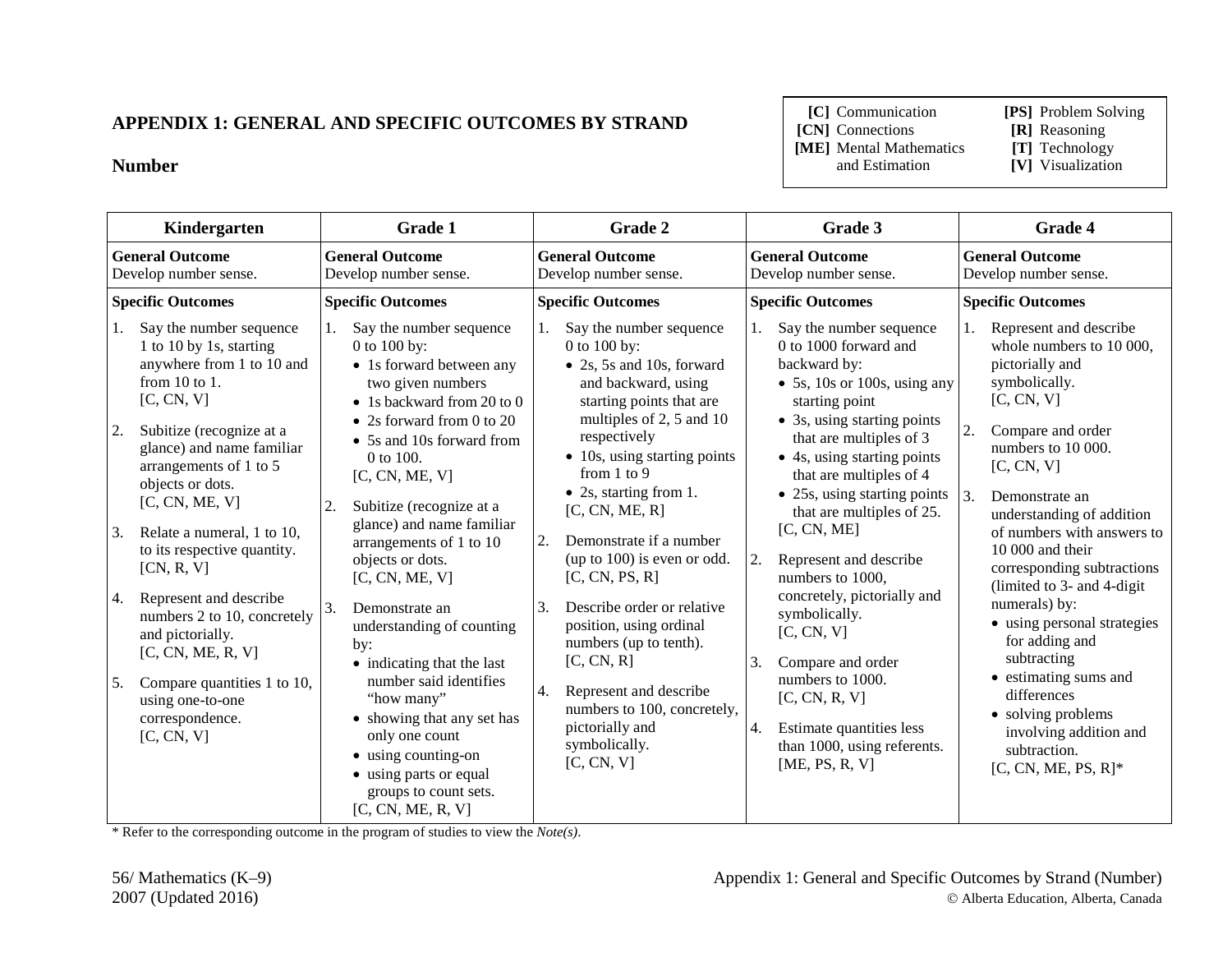## **Number**

**[C]** Communication **[PS]** Problem Solving

**[CN]** Connections **[R]** Reasoning

**[ME]** Mental Mathematics and Estimation

**[V]** Visualization

| Grade 5                                                                                                                                                                                        | Grade 6                                                                                                                                                                                                                                                                                                                                                                                                                                                                                                                                                        | Grade 7                                                                                                                                                                                                                                                                                                                                                                                                                                                                                                                                  | Grade 8                                                                                                                                                                                                                                                                                                                                                                                                                                                                                                                                                                   | Grade 9                                                                                                                                                                                                                                                                                                                                           |
|------------------------------------------------------------------------------------------------------------------------------------------------------------------------------------------------|----------------------------------------------------------------------------------------------------------------------------------------------------------------------------------------------------------------------------------------------------------------------------------------------------------------------------------------------------------------------------------------------------------------------------------------------------------------------------------------------------------------------------------------------------------------|------------------------------------------------------------------------------------------------------------------------------------------------------------------------------------------------------------------------------------------------------------------------------------------------------------------------------------------------------------------------------------------------------------------------------------------------------------------------------------------------------------------------------------------|---------------------------------------------------------------------------------------------------------------------------------------------------------------------------------------------------------------------------------------------------------------------------------------------------------------------------------------------------------------------------------------------------------------------------------------------------------------------------------------------------------------------------------------------------------------------------|---------------------------------------------------------------------------------------------------------------------------------------------------------------------------------------------------------------------------------------------------------------------------------------------------------------------------------------------------|
| <b>General Outcome</b><br>Develop number sense.                                                                                                                                                | <b>General Outcome</b><br>Develop number sense.                                                                                                                                                                                                                                                                                                                                                                                                                                                                                                                | <b>General Outcome</b><br>Develop number sense.                                                                                                                                                                                                                                                                                                                                                                                                                                                                                          | <b>General Outcome</b><br>Develop number sense.                                                                                                                                                                                                                                                                                                                                                                                                                                                                                                                           | <b>General Outcome</b><br>Develop number sense.                                                                                                                                                                                                                                                                                                   |
| <b>Specific Outcomes</b>                                                                                                                                                                       | <b>Specific Outcomes</b>                                                                                                                                                                                                                                                                                                                                                                                                                                                                                                                                       | <b>Specific Outcomes</b>                                                                                                                                                                                                                                                                                                                                                                                                                                                                                                                 | <b>Specific Outcomes</b>                                                                                                                                                                                                                                                                                                                                                                                                                                                                                                                                                  | <b>Specific Outcomes</b>                                                                                                                                                                                                                                                                                                                          |
| Represent and describe<br>1.<br>whole numbers to<br>1 000 000.<br>[C, CN, V, T]<br>$[ICT: C6-2.2]$<br>Use estimation strategies in<br>2.<br>problem-solving contexts.<br>[C, CN, ME, PS, R, V] | Demonstrate an<br>1.<br>understanding of place<br>value, including numbers<br>that are:<br>• greater than one million<br>• less than one thousandth.<br>[C, CN, R, T]<br>2.<br>Solve problems involving<br>whole numbers and decimal<br>numbers.<br>[ME, PS, T]<br>$[ICT: C6-2.4]*$<br>3.<br>Demonstrate an<br>understanding of factors<br>and multiples by:<br>• determining multiples<br>and factors of numbers<br>less than 100<br>• identifying prime and<br>composite numbers<br>• solving problems using<br>multiples and factors.<br>$[CN, PS, R, V]^*$ | Determine and explain why<br>a number is divisible by 2,<br>3, 4, 5, 6, 8, 9 or 10, and<br>why a number cannot be<br>divided by 0.<br>[C, R]<br>2.<br>Demonstrate an<br>understanding of the<br>addition, subtraction,<br>multiplication and division<br>of decimals to solve<br>problems (for more than<br>1-digit divisors or 2-digit<br>multipliers, the use of<br>technology is expected).<br>[ME, PS, T]<br>$[ICT: P2-3.4]*$<br>3.<br>Solve problems involving<br>percents from 1% to 100%.<br>[C, CN, PS, R, T]<br>$[ICT: P2-3.4]$ | Demonstrate an<br>1.<br>understanding of perfect<br>squares and square roots,<br>concretely, pictorially and<br>symbolically (limited to<br>whole numbers).<br>$[C, CN, R, V]^*$<br>2.<br>Determine the approximate<br>square root of numbers that<br>are not perfect squares<br>(limited to whole numbers).<br>[C, CN, ME, R, T]<br>$[ICT: P2-3.4]*$<br>3.<br>Demonstrate an<br>understanding of percents<br>greater than or equal to 0%,<br>including greater than 100%.<br>[CN, PS, R, V]<br>4.<br>Demonstrate an<br>understanding of ratio and<br>rate.<br>[C, CN, V] | Demonstrate an<br>1.<br>understanding of powers<br>with integral bases<br>(excluding base 0) and whole<br>number exponents by:<br>• representing repeated<br>multiplication, using<br>powers<br>• using patterns to show that<br>a power with an exponent<br>of zero is equal to one<br>• solving problems<br>involving powers.<br>[C, CN, PS, R] |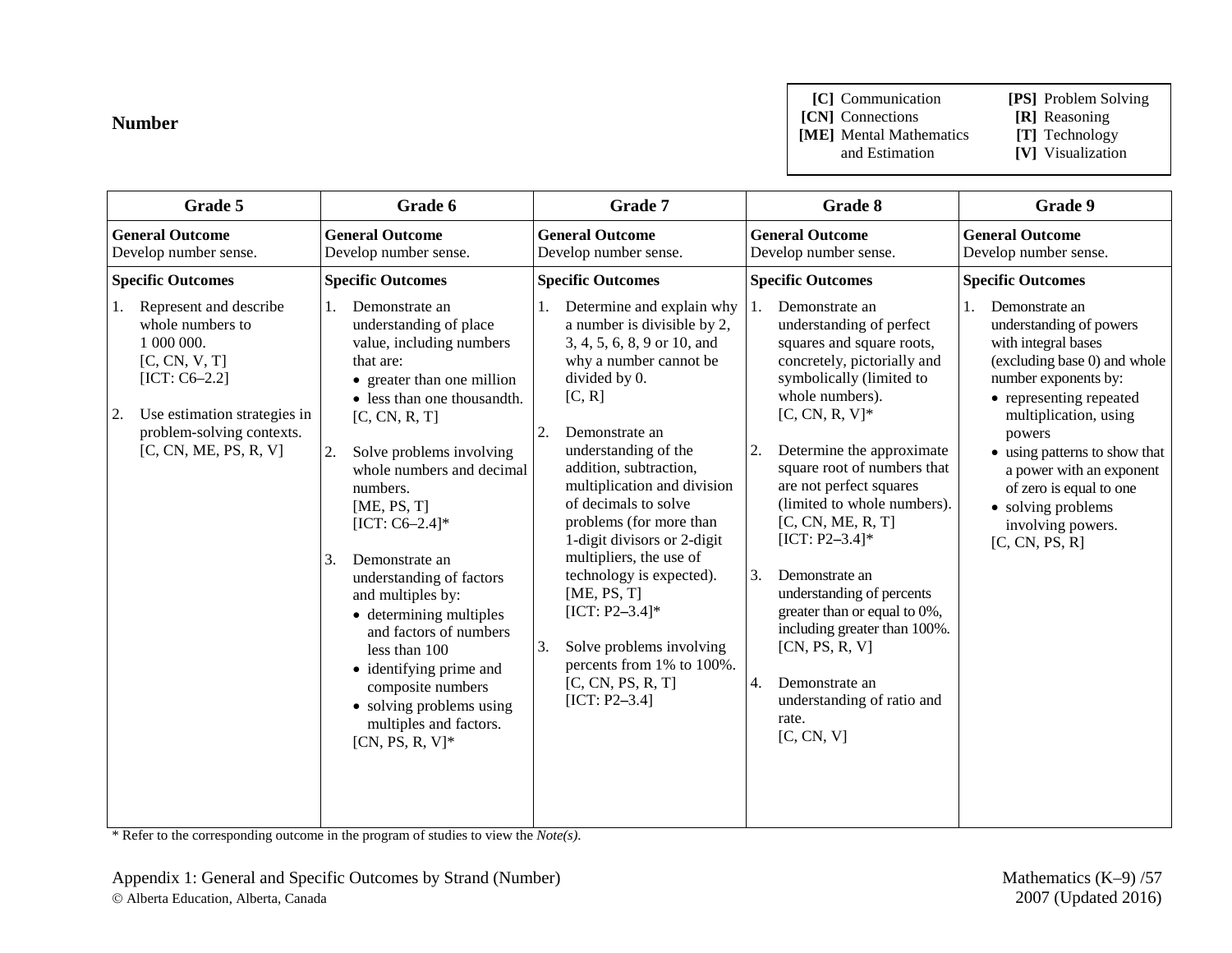**[C]** Communication **[PS]** Problem Solving

**[CN]** Connections **[R]** Reasoning<br> **[ME]** Mental Mathematics **[T]** Technology

**[ME]** Mental Mathematics and Estimation

[V] Visualization

| Kindergarten | Grade 1                                                                                                                                               | Grade 2                                                                                                                                   | Grade 3                                                                                                                                                                                 | Grade 4                                                                                                                                                                  |
|--------------|-------------------------------------------------------------------------------------------------------------------------------------------------------|-------------------------------------------------------------------------------------------------------------------------------------------|-----------------------------------------------------------------------------------------------------------------------------------------------------------------------------------------|--------------------------------------------------------------------------------------------------------------------------------------------------------------------------|
|              | <b>General Outcome</b><br>Develop number sense.                                                                                                       | <b>General Outcome</b><br>Develop number sense.                                                                                           | <b>General Outcome</b><br>Develop number sense.                                                                                                                                         | <b>General Outcome</b><br>Develop number sense.                                                                                                                          |
|              | <b>Specific Outcomes</b>                                                                                                                              | <b>Specific Outcomes</b>                                                                                                                  | <b>Specific Outcomes</b>                                                                                                                                                                | <b>Specific Outcomes</b>                                                                                                                                                 |
|              | Represent and describe<br>4.<br>numbers to 20, concretely,<br>pictorially and symbolically.<br>[C, CN, V]<br>5.<br>Compare sets containing up         | 5.<br>Compare and order<br>numbers up to 100.<br>[C, CN, ME, R, V]<br>Estimate quantities to 100,<br>6.<br>using referents.               | 5.<br>Illustrate, concretely and<br>pictorially, the meaning of<br>place value for numerals to<br>1000.<br>[C, CN, R, V]                                                                | 4.<br>Apply the properties of<br>0 and 1 for multiplication<br>and the property of 1 for<br>division.<br>[C, CN, R]                                                      |
|              | to 20 elements, using:<br>• referents<br>• one-to-one<br>correspondence<br>to solve problems.<br>[C, CN, ME, PS, R, V]                                | [C, ME, PS, R]<br>7.<br>Illustrate, concretely and<br>pictorially, the meaning of<br>place value for numerals to<br>100.<br>[C, CN, R, V] | Describe and apply mental<br>6.<br>mathematics strategies for<br>adding two 2-digit numerals.<br>[C, CN, ME, PS, R, V]<br>Describe and apply mental<br>7.<br>mathematics strategies for | Describe and apply mental<br>5.<br>mathematics strategies to<br>determine basic<br>multiplication facts to $9 \times 9$<br>and related division facts.<br>[C, CN, ME, R] |
|              | Estimate quantities to 20 by<br>6.<br>using referents.<br>[C, CN, ME, PS, R, V]                                                                       | 8.<br>Demonstrate and explain<br>the effect of adding zero to,<br>or subtracting zero from,                                               | subtracting two 2-digit<br>numerals.<br>[C, CN, ME, PS, R, V]                                                                                                                           | Understand and apply<br>strategies for<br>multiplication and related<br>division facts to $9 \times 9$ .                                                                 |
|              | 7.<br>Demonstrate an<br>understanding of<br>conservation of number.<br>[C, R, V]                                                                      | any number.<br>[C, R]                                                                                                                     |                                                                                                                                                                                         | Recall multiplication and<br>related division facts to<br>$7 \times 7$ .                                                                                                 |
|              | Identify the number, up to<br>8.<br>20, that is:<br>• one more<br>• two more<br>• one less<br>• two less<br>than a given number.<br>[C, CN, ME, R, V] |                                                                                                                                           |                                                                                                                                                                                         |                                                                                                                                                                          |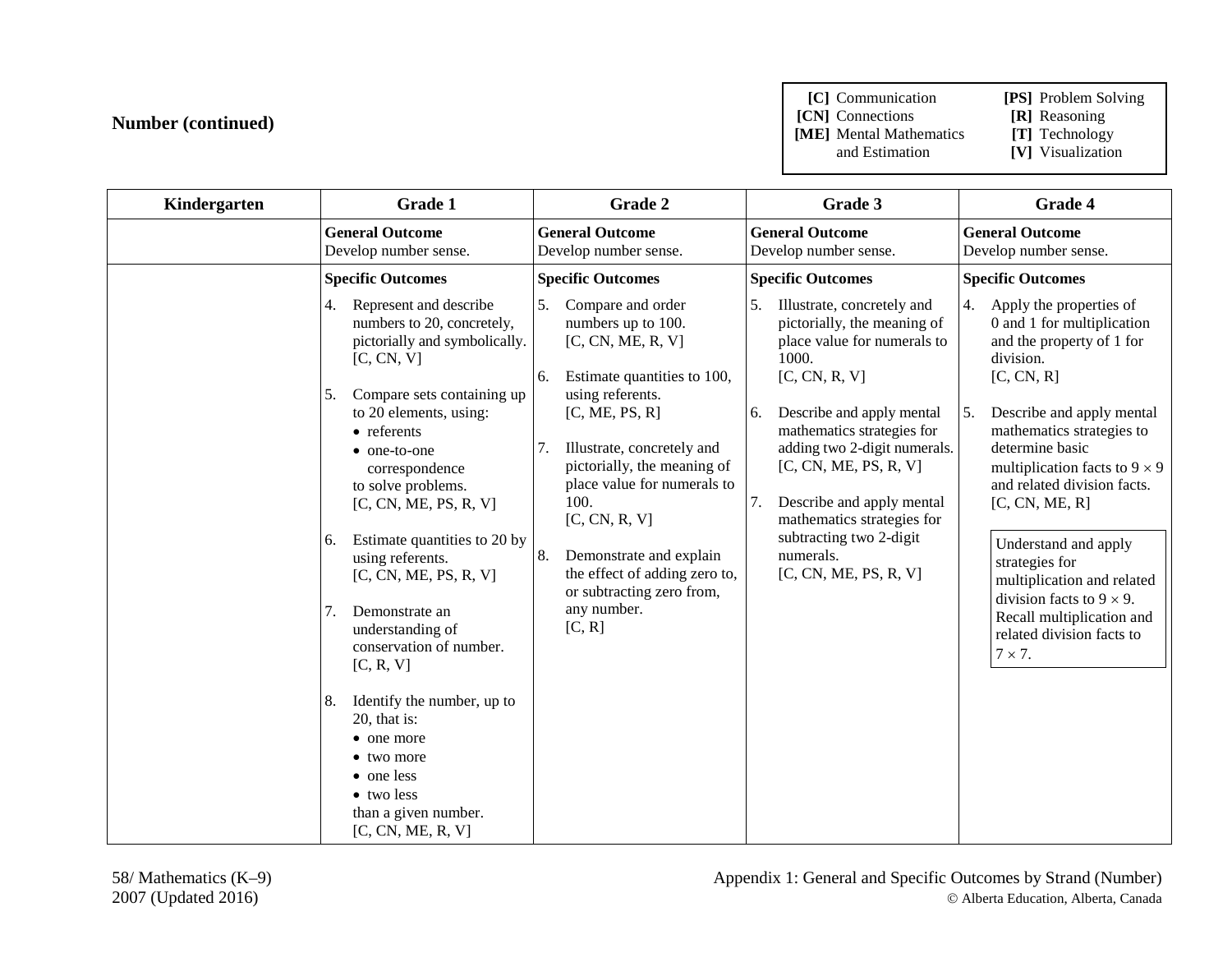**[C]** Communication **[PS]** Problem Solving

**[CN]** Connections **[R]** Reasoning<br> **[ME]** Mental Mathematics **[T]** Technology **[ME]** Mental Mathematics and Estimation

- 
- 
- **[V]** Visualization

| Grade 5                                                                                                                                                                                                                                                                                                                                                                                                                     | Grade 6                                                                                                                                                                                                                                                                                                                                                                                                                                                                                                                            | Grade 7                                                                                                                                                                                                                                                                                                                                                                                                                                                                                                                                                                                                                                                                                 | Grade 8                                                                                                                                                                                                                                                                                                                                                                                                                                                        | Grade 9                                                                                                                                                                                                                                                                                                                                                                                                                                                                                                                                                                                                                   |
|-----------------------------------------------------------------------------------------------------------------------------------------------------------------------------------------------------------------------------------------------------------------------------------------------------------------------------------------------------------------------------------------------------------------------------|------------------------------------------------------------------------------------------------------------------------------------------------------------------------------------------------------------------------------------------------------------------------------------------------------------------------------------------------------------------------------------------------------------------------------------------------------------------------------------------------------------------------------------|-----------------------------------------------------------------------------------------------------------------------------------------------------------------------------------------------------------------------------------------------------------------------------------------------------------------------------------------------------------------------------------------------------------------------------------------------------------------------------------------------------------------------------------------------------------------------------------------------------------------------------------------------------------------------------------------|----------------------------------------------------------------------------------------------------------------------------------------------------------------------------------------------------------------------------------------------------------------------------------------------------------------------------------------------------------------------------------------------------------------------------------------------------------------|---------------------------------------------------------------------------------------------------------------------------------------------------------------------------------------------------------------------------------------------------------------------------------------------------------------------------------------------------------------------------------------------------------------------------------------------------------------------------------------------------------------------------------------------------------------------------------------------------------------------------|
| <b>General Outcome</b><br>Develop number sense.                                                                                                                                                                                                                                                                                                                                                                             | <b>General Outcome</b><br>Develop number sense.                                                                                                                                                                                                                                                                                                                                                                                                                                                                                    | <b>General Outcome</b><br>Develop number sense.                                                                                                                                                                                                                                                                                                                                                                                                                                                                                                                                                                                                                                         | <b>General Outcome</b><br>Develop number sense.                                                                                                                                                                                                                                                                                                                                                                                                                | <b>General Outcome</b><br>Develop number sense.                                                                                                                                                                                                                                                                                                                                                                                                                                                                                                                                                                           |
| <b>Specific Outcomes</b>                                                                                                                                                                                                                                                                                                                                                                                                    | <b>Specific Outcomes</b>                                                                                                                                                                                                                                                                                                                                                                                                                                                                                                           | <b>Specific Outcomes</b>                                                                                                                                                                                                                                                                                                                                                                                                                                                                                                                                                                                                                                                                | <b>Specific Outcomes</b>                                                                                                                                                                                                                                                                                                                                                                                                                                       | <b>Specific Outcomes</b>                                                                                                                                                                                                                                                                                                                                                                                                                                                                                                                                                                                                  |
| Apply mental mathematics<br>3.<br>strategies and number<br>properties in order to<br>understand and recall basic<br>multiplication facts<br>(multiplication tables) to 81<br>and related division facts.<br>[C, CN, ME, R, V]<br>Understand, recall and<br>apply multiplication and<br>related division facts to<br>$9 \times 9$ .<br>Apply mental mathematics<br>4.<br>strategies for multiplication.<br>[C, CN, ME, R, V] | Relate improper fractions to $ 4$ .<br>4.<br>mixed numbers and mixed<br>numbers to improper<br>fractions.<br>[CN, ME, R, V]<br>5.<br>Demonstrate an<br>understanding of ratio,<br>concretely, pictorially and<br>symbolically.<br>[C, CN, PS, R, V]<br>6.<br>Demonstrate an<br>understanding of percent<br>(limited to whole numbers),<br>concretely, pictorially and<br>symbolically.<br>[C, CN, PS, R, V]<br>7.<br>Demonstrate an<br>understanding of integers,<br>concretely, pictorially and<br>symbolically.<br>[C, CN, R, V] | Demonstrate an<br>understanding of the<br>relationship between<br>positive terminating<br>decimals and positive<br>fractions and between<br>positive repeating decimals<br>and positive fractions.<br>[C, CN, R, T]<br>$[ICT: P2-3.4]$<br>.5.<br>Demonstrate an<br>understanding of adding<br>and subtracting positive<br>fractions and mixed<br>numbers, with like and<br>unlike denominators,<br>concretely, pictorially and<br>symbolically (limited to<br>positive sums and<br>differences).<br>[C, CN, ME, PS, R, V]<br>Demonstrate an<br>6.<br>understanding of addition<br>and subtraction of integers,<br>concretely, pictorially and<br>symbolically.<br>$[C, CN, PS, R, V]^*$ | Solve problems that involve<br>5.<br>rates, ratios and proportional<br>reasoning.<br>[C, CN, PS, R]<br>6.<br>Demonstrate an<br>understanding of<br>multiplying and dividing<br>positive fractions and<br>mixed numbers, concretely,<br>pictorially and<br>symbolically.<br>[C, CN, ME, PS]<br>7.<br>Demonstrate an<br>understanding of<br>multiplication and division<br>of integers, concretely,<br>pictorially and<br>symbolically.<br>$[C, CN, PS, R, V]^*$ | 2.<br>Demonstrate an<br>understanding of operations<br>on powers with integral<br>bases (excluding base 0) and<br>whole number exponents:<br>• $(a^m)(a^n) = a^{m+n}$<br>• $a^m \div a^n = a^{m-n}, m > n$<br>• $(a^m)^n = a^{mn}$<br>• $(ab)^m = a^m b^m$<br>• $\left(\frac{a}{b}\right)^n = \frac{a^n}{b^n}, b \neq 0.$<br>[C, CN, PS, R, T]<br>$[ICT: P2-3.4]$<br>3.<br>Demonstrate an<br>understanding of rational<br>numbers by:<br>• comparing and ordering<br>rational numbers<br>• solving problems that<br>involve arithmetic<br>operations on rational<br>numbers.<br>[C, CN, PS, R, T, V]<br>[ICT: $P2-3.4$ ]* |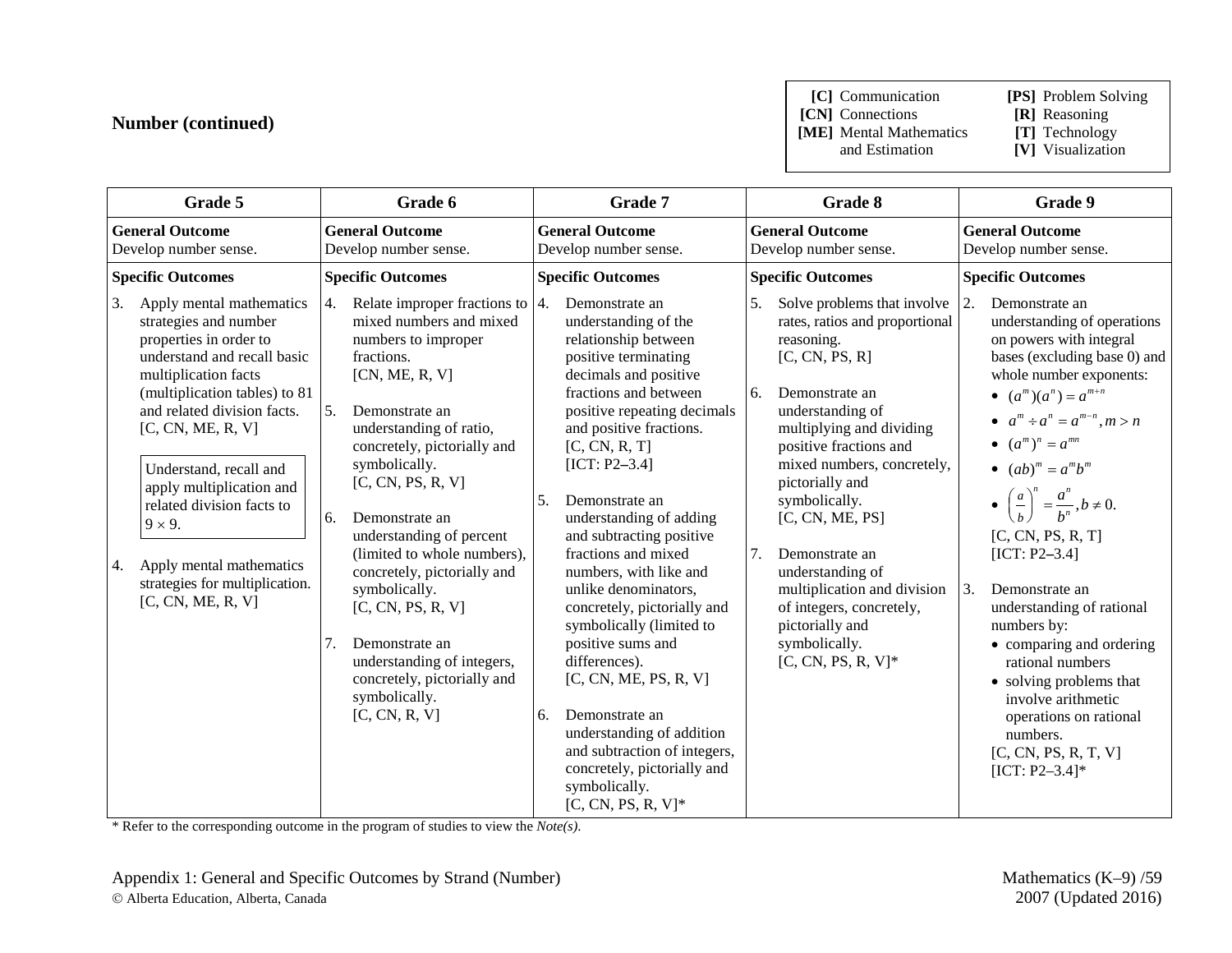**[C]** Communication **[PS]** Problem Solving

**[CN]** Connections **[R]** Reasoning<br> **[ME]** Mental Mathematics **[T]** Technology

**[ME]** Mental Mathematics and Estimation

**[V]** Visualization

| Kindergarten | Grade 1                                                                                                                                                                                                                                                                                                                                                                                                                                                                                                                                                               | Grade 2                                                                                                                                                                                                                                                                                                                                                                                                                                                                                                                                                                                                                                                                                                                                                      | Grade 3                                                                                                                                                                                                                                                                                                                                                                                                                                                                                                                                                                                                                           | Grade 4                                                                                                                                                                                                                                                                                                                                                                                                                                         |
|--------------|-----------------------------------------------------------------------------------------------------------------------------------------------------------------------------------------------------------------------------------------------------------------------------------------------------------------------------------------------------------------------------------------------------------------------------------------------------------------------------------------------------------------------------------------------------------------------|--------------------------------------------------------------------------------------------------------------------------------------------------------------------------------------------------------------------------------------------------------------------------------------------------------------------------------------------------------------------------------------------------------------------------------------------------------------------------------------------------------------------------------------------------------------------------------------------------------------------------------------------------------------------------------------------------------------------------------------------------------------|-----------------------------------------------------------------------------------------------------------------------------------------------------------------------------------------------------------------------------------------------------------------------------------------------------------------------------------------------------------------------------------------------------------------------------------------------------------------------------------------------------------------------------------------------------------------------------------------------------------------------------------|-------------------------------------------------------------------------------------------------------------------------------------------------------------------------------------------------------------------------------------------------------------------------------------------------------------------------------------------------------------------------------------------------------------------------------------------------|
|              | <b>General Outcome</b><br>Develop number sense.                                                                                                                                                                                                                                                                                                                                                                                                                                                                                                                       | <b>General Outcome</b><br>Develop number sense.                                                                                                                                                                                                                                                                                                                                                                                                                                                                                                                                                                                                                                                                                                              | <b>General Outcome</b><br>Develop number sense.                                                                                                                                                                                                                                                                                                                                                                                                                                                                                                                                                                                   | <b>General Outcome</b><br>Develop number sense.                                                                                                                                                                                                                                                                                                                                                                                                 |
|              | <b>Specific Outcomes</b>                                                                                                                                                                                                                                                                                                                                                                                                                                                                                                                                              | <b>Specific Outcomes</b>                                                                                                                                                                                                                                                                                                                                                                                                                                                                                                                                                                                                                                                                                                                                     | <b>Specific Outcomes</b>                                                                                                                                                                                                                                                                                                                                                                                                                                                                                                                                                                                                          | <b>Specific Outcomes</b>                                                                                                                                                                                                                                                                                                                                                                                                                        |
|              | 9.<br>Demonstrate an<br>understanding of addition<br>of numbers with answers to<br>20 and their corresponding<br>subtraction facts,<br>concretely, pictorially and<br>symbolically, by:<br>• using familiar<br>mathematical language to<br>describe additive and<br>subtractive actions<br>• creating and solving<br>problems in context that<br>involve addition and<br>subtraction<br>• modelling addition and<br>subtraction, using a<br>variety of concrete and<br>visual representations,<br>and recording the process<br>symbolically.<br>[C, CN, ME, PS, R, V] | 9.<br>Demonstrate an<br>understanding of addition<br>(limited to 1- and 2-digit<br>numerals) with answers to<br>100 and the corresponding<br>subtraction by:<br>• using personal strategies<br>for adding and<br>subtracting with and<br>without the support of<br>manipulatives<br>• creating and solving<br>problems that involve<br>addition and subtraction<br>• using the commutative<br>property of addition (the<br>order in which numbers<br>are added does not affect<br>the sum)<br>• using the associative<br>property of addition<br>(grouping a set of<br>numbers in different ways<br>does not affect the sum)<br>• explaining that the order<br>in which numbers are<br>subtracted may affect the<br>difference.<br>$[C, CN, ME, PS, R, V]^*$ | Apply estimation strategies<br>to predict sums and<br>differences of two 2-digit<br>numerals in a problem-<br>solving context.<br>[C, ME, PS, R]<br>9.<br>Demonstrate an<br>understanding of addition<br>and subtraction of numbers<br>with answers to 1000<br>(limited to $1-$ , $2-$ and $3$ -digit<br>numerals), concretely,<br>pictorially and<br>symbolically, by:<br>• using personal strategies<br>for adding and<br>subtracting with and<br>without the support of<br>manipulatives<br>• creating and solving<br>problems in context that<br>involve addition and<br>subtraction of numbers.<br>$[C, CN, ME, PS, R, V]^*$ | 6.<br>Demonstrate an<br>understanding of<br>multiplication (2- or 3-digit)<br>by 1-digit) to solve<br>problems by:<br>• using personal strategies<br>for multiplication with<br>and without concrete<br>materials<br>• using arrays to represent<br>multiplication<br>• connecting concrete<br>representations to<br>symbolic representations<br>• estimating products<br>• applying the distributive<br>property.<br>$[C, CN, ME, PS, R, V]^*$ |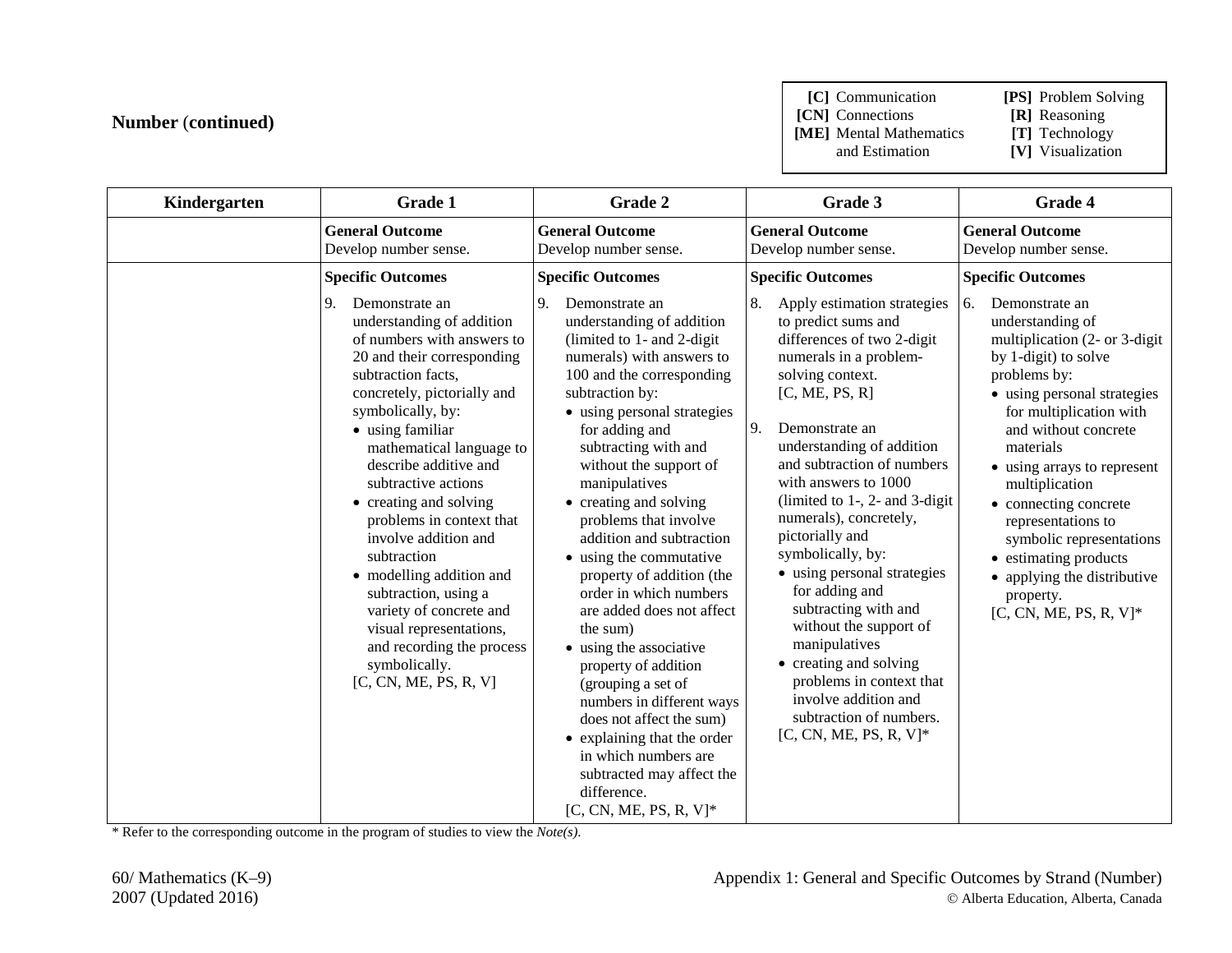**[C]** Communication **[PS]** Problem Solving

**[CN]** Connections **[R]** Reasoning<br> **[ME]** Mental Mathematics **[T]** Technology **[ME]** Mental Mathematics and Estimation

**[V]** Visualization

| Grade 5                                                                                                                                                                                                                                                                                                                                                                                                                                                                                                                                                                                                                            | Grade 6                                                                                                                                                                                                                                                                                                                                                                                           | Grade 7                                                                                                                                                                                                          | Grade 8 | Grade 9                                                                                                                                                                                                                                                                                                                                                                                                                                      |
|------------------------------------------------------------------------------------------------------------------------------------------------------------------------------------------------------------------------------------------------------------------------------------------------------------------------------------------------------------------------------------------------------------------------------------------------------------------------------------------------------------------------------------------------------------------------------------------------------------------------------------|---------------------------------------------------------------------------------------------------------------------------------------------------------------------------------------------------------------------------------------------------------------------------------------------------------------------------------------------------------------------------------------------------|------------------------------------------------------------------------------------------------------------------------------------------------------------------------------------------------------------------|---------|----------------------------------------------------------------------------------------------------------------------------------------------------------------------------------------------------------------------------------------------------------------------------------------------------------------------------------------------------------------------------------------------------------------------------------------------|
| <b>General Outcome</b><br>Develop number sense.                                                                                                                                                                                                                                                                                                                                                                                                                                                                                                                                                                                    | <b>General Outcome</b><br>Develop number sense.                                                                                                                                                                                                                                                                                                                                                   | <b>General Outcome</b><br>Develop number sense.                                                                                                                                                                  |         | <b>General Outcome</b><br>Develop number sense.                                                                                                                                                                                                                                                                                                                                                                                              |
| <b>Specific Outcomes</b>                                                                                                                                                                                                                                                                                                                                                                                                                                                                                                                                                                                                           | <b>Specific Outcomes</b>                                                                                                                                                                                                                                                                                                                                                                          | <b>Specific Outcomes</b>                                                                                                                                                                                         |         | <b>Specific Outcomes</b>                                                                                                                                                                                                                                                                                                                                                                                                                     |
| Demonstrate, with and<br>5.<br>without concrete materials,<br>an understanding of<br>multiplication (2-digit by<br>2-digit) to solve problems.<br>$[C, CN, PS, V]^*$<br>Demonstrate, with and<br>6.<br>without concrete materials,<br>an understanding of<br>division (3-digit by 1-digit),<br>and interpret remainders to<br>solve problems.<br>$[C, CN, ME, PS, R, V]^*$<br>Demonstrate an<br>understanding of fractions<br>by using concrete, pictorial<br>and symbolic<br>representations to:<br>• create sets of equivalent<br>fractions<br>• compare fractions with<br>like and unlike<br>denominators.<br>[C, CN, PS, R, V] | 8.<br>Demonstrate an<br>understanding of<br>multiplication and division<br>of decimals (1-digit whole<br>number multipliers and<br>1-digit natural number<br>divisors).<br>[C, CN, ME, PS, R, V] $*$<br>9.<br>Explain and apply the order<br>of operations, excluding<br>exponents, with and<br>without technology (limited<br>to whole numbers).<br>[C, CN, ME, PS, T]<br>[ICT: C6-2.4, C6-2.7]* | Compare and order positive<br>7.<br>fractions, positive decimals<br>(to thousandths) and whole<br>numbers by using:<br>• benchmarks<br>• place value<br>• equivalent fractions<br>and/or decimals.<br>[CN, R, V] |         | Explain and apply the order<br>4.<br>of operations, including<br>exponents, with and<br>without technology.<br>[PS, T]<br>$[ICT: P2-3.4]*$<br>Determine the square root<br>5.<br>of positive rational numbers<br>that are perfect squares.<br>[C, CN, PS, R, T]<br>$[ICT: P2-3.4]$<br>Determine an approximate<br>6.<br>square root of positive<br>rational numbers that are<br>non-perfect squares.<br>[C, CN, PS, R, T]<br>$[ICT: P2-3.4]$ |
|                                                                                                                                                                                                                                                                                                                                                                                                                                                                                                                                                                                                                                    |                                                                                                                                                                                                                                                                                                                                                                                                   |                                                                                                                                                                                                                  |         |                                                                                                                                                                                                                                                                                                                                                                                                                                              |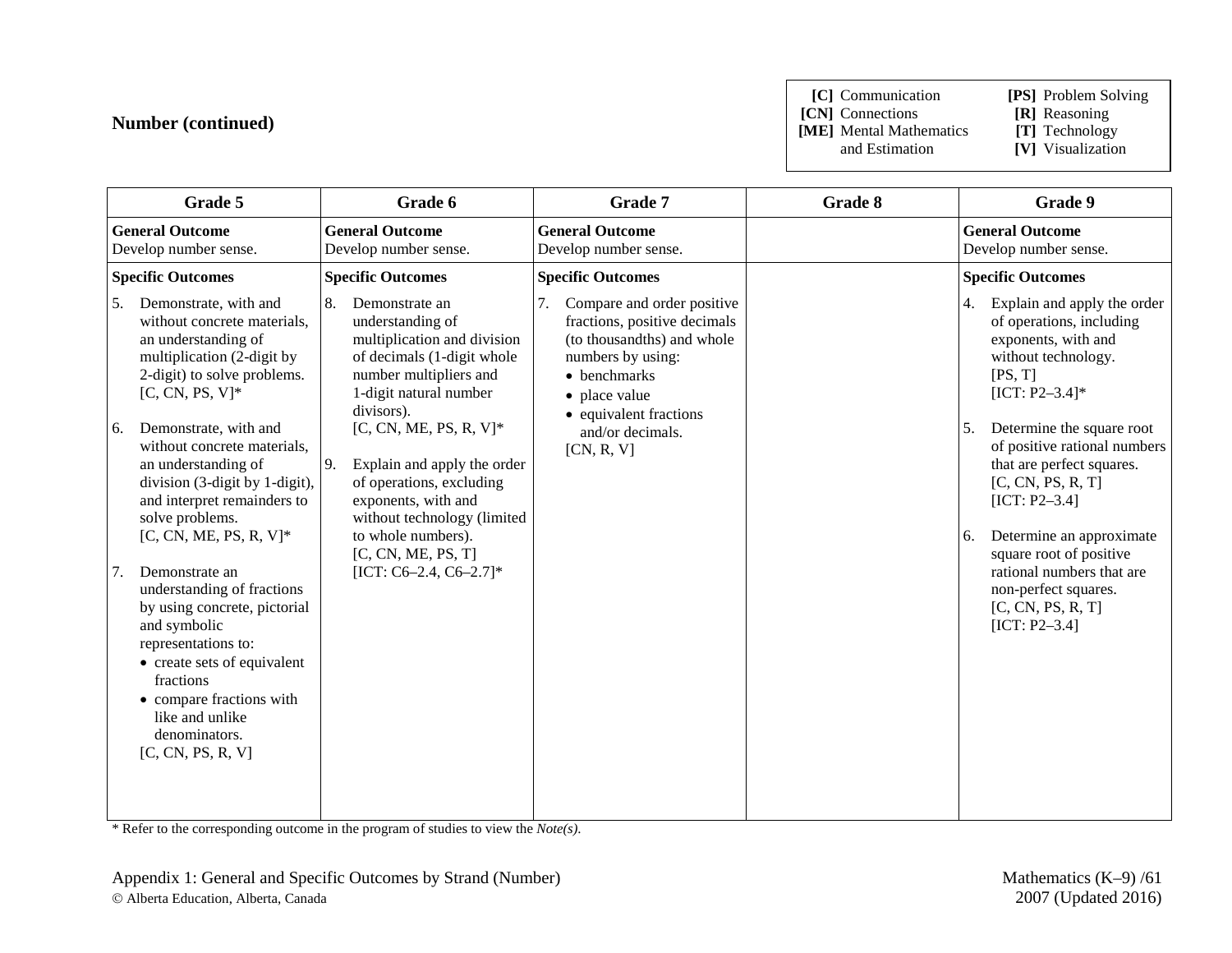**[C]** Communication **[PS]** Problem Solving

**[CN]** Connections **[R]** Reasoning<br>**[ME]** Mental Mathematics **[T]** Technology **[ME]** Mental Mathematics and Estimation

**[V]** Visualization

| Kindergarten | Grade 1                                                                                                                                                                                                                                                                                                                                                        | Grade 2                                                                                                                                                                                                                                                                                                                                                           | Grade 3                                                                                                                                                                                                                                                                                                              | Grade 4                                                                                                                                                                                                                                                                                                                    |
|--------------|----------------------------------------------------------------------------------------------------------------------------------------------------------------------------------------------------------------------------------------------------------------------------------------------------------------------------------------------------------------|-------------------------------------------------------------------------------------------------------------------------------------------------------------------------------------------------------------------------------------------------------------------------------------------------------------------------------------------------------------------|----------------------------------------------------------------------------------------------------------------------------------------------------------------------------------------------------------------------------------------------------------------------------------------------------------------------|----------------------------------------------------------------------------------------------------------------------------------------------------------------------------------------------------------------------------------------------------------------------------------------------------------------------------|
|              | <b>General Outcome</b><br>Develop number sense.                                                                                                                                                                                                                                                                                                                | <b>General Outcome</b><br>Develop number sense.                                                                                                                                                                                                                                                                                                                   | <b>General Outcome</b><br>Develop number sense.                                                                                                                                                                                                                                                                      | <b>General Outcome</b><br>Develop number sense.                                                                                                                                                                                                                                                                            |
|              | <b>Specific Outcomes</b>                                                                                                                                                                                                                                                                                                                                       | <b>Specific Outcomes</b>                                                                                                                                                                                                                                                                                                                                          | <b>Specific Outcomes</b>                                                                                                                                                                                                                                                                                             | <b>Specific Outcomes</b>                                                                                                                                                                                                                                                                                                   |
|              | 10. Describe and use mental<br>mathematics strategies for<br>basic addition facts and<br>related subtraction facts<br>to 18.<br>[C, CN, ME, PS, R, V]<br>Understand and apply<br>strategies for addition<br>facts up to and including<br>$9 + 9$ and related<br>subtraction facts.<br>Recall addition facts to a<br>sum of 5 and related<br>subtraction facts. | 10. Apply mental mathematics<br>strategies for basic addition<br>facts and related subtraction<br>facts to 18.<br>[C, CN, ME, PS, R, V]<br>Understand and apply<br>strategies for addition<br>facts up to and including<br>$9 + 9$ and related<br>subtraction facts.<br>Recall addition facts up<br>to and including $5 + 5$<br>and related subtraction<br>facts. | 10. Apply mental mathematics<br>strategies and number<br>properties in order to<br>understand and recall basic<br>addition facts and related<br>subtraction facts to 18.<br>[C, CN, ME, PS, R, V]<br>Understand, recall and<br>apply addition facts up to<br>and including $9 + 9$ and<br>related subtraction facts. | Demonstrate an<br>7.<br>understanding of division<br>(1-digit divisor and up to<br>2-digit dividend) to solve<br>problems by:<br>• using personal strategies<br>for dividing with and<br>without concrete<br>materials<br>• estimating quotients<br>• relating division to<br>multiplication.<br>$[C, CN, ME, PS, R, V]^*$ |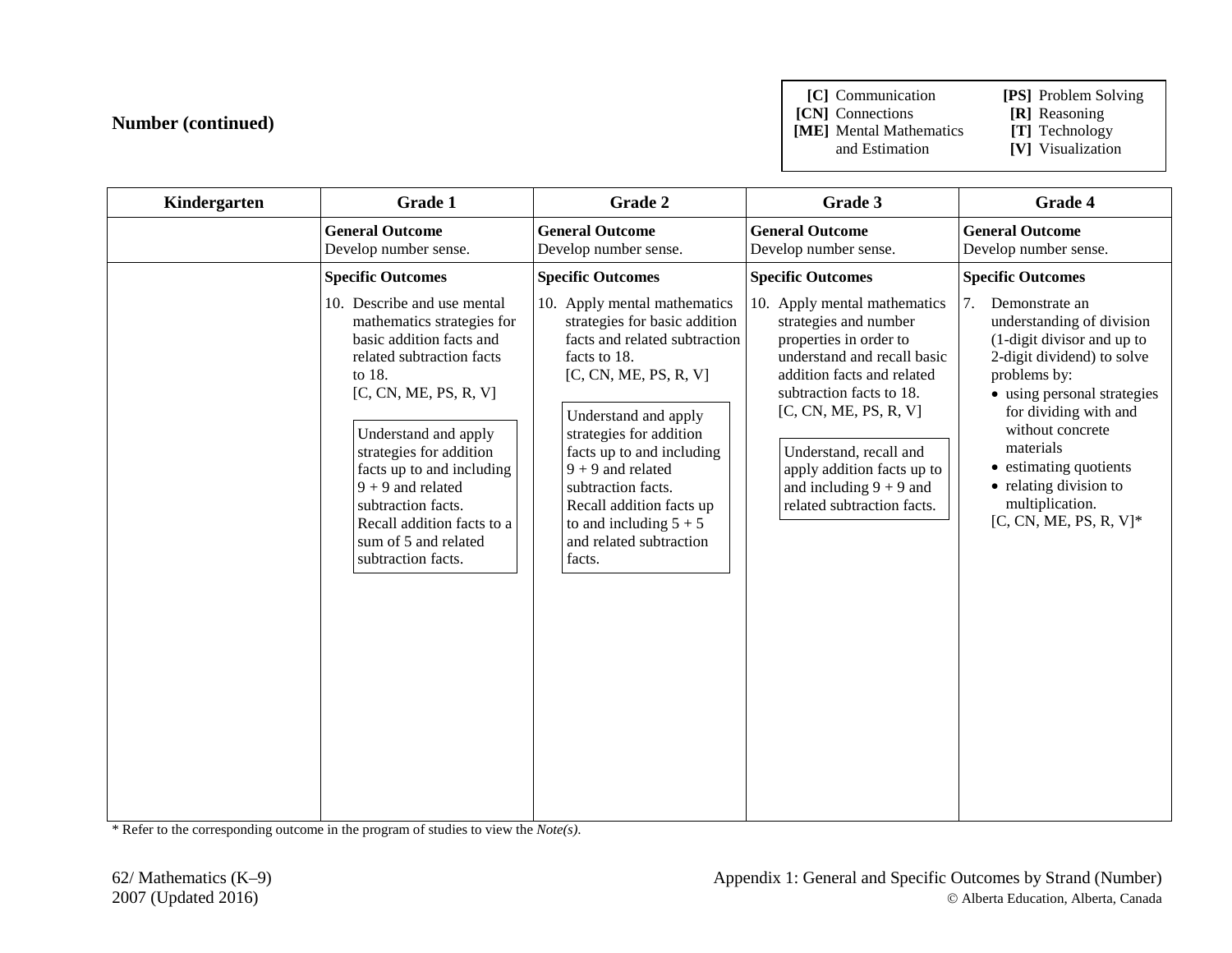**[C]** Communication **[PS]** Problem Solving

**[CN]** Connections **[R]** Reasoning

**[ME]** Mental Mathematics and Estimation

**[V]** Visualization

| Grade 5                                                                                                                                      | Grade 6 | Grade 7 | Grade 8 | Grade 9 |
|----------------------------------------------------------------------------------------------------------------------------------------------|---------|---------|---------|---------|
| <b>General Outcome</b><br>Develop number sense.                                                                                              |         |         |         |         |
| <b>Specific Outcomes</b>                                                                                                                     |         |         |         |         |
| 8. Describe and represent<br>decimals (tenths,<br>hundredths, thousandths),<br>concretely, pictorially and<br>symbolically.<br>[C, CN, R, V] |         |         |         |         |
| 9. Relate decimals to fractions<br>and fractions to decimals<br>(to thousandths).<br>[CN, R, V]                                              |         |         |         |         |
| 10. Compare and order<br>decimals (to thousandths)<br>by using:<br>• benchmarks<br>• place value<br>• equivalent decimals.<br>[C, CN, R, V]  |         |         |         |         |
| 11. Demonstrate an<br>understanding of addition<br>and subtraction of decimals<br>(limited to thousandths).<br>$[C, CN, PS, R, V]^*$         |         |         |         |         |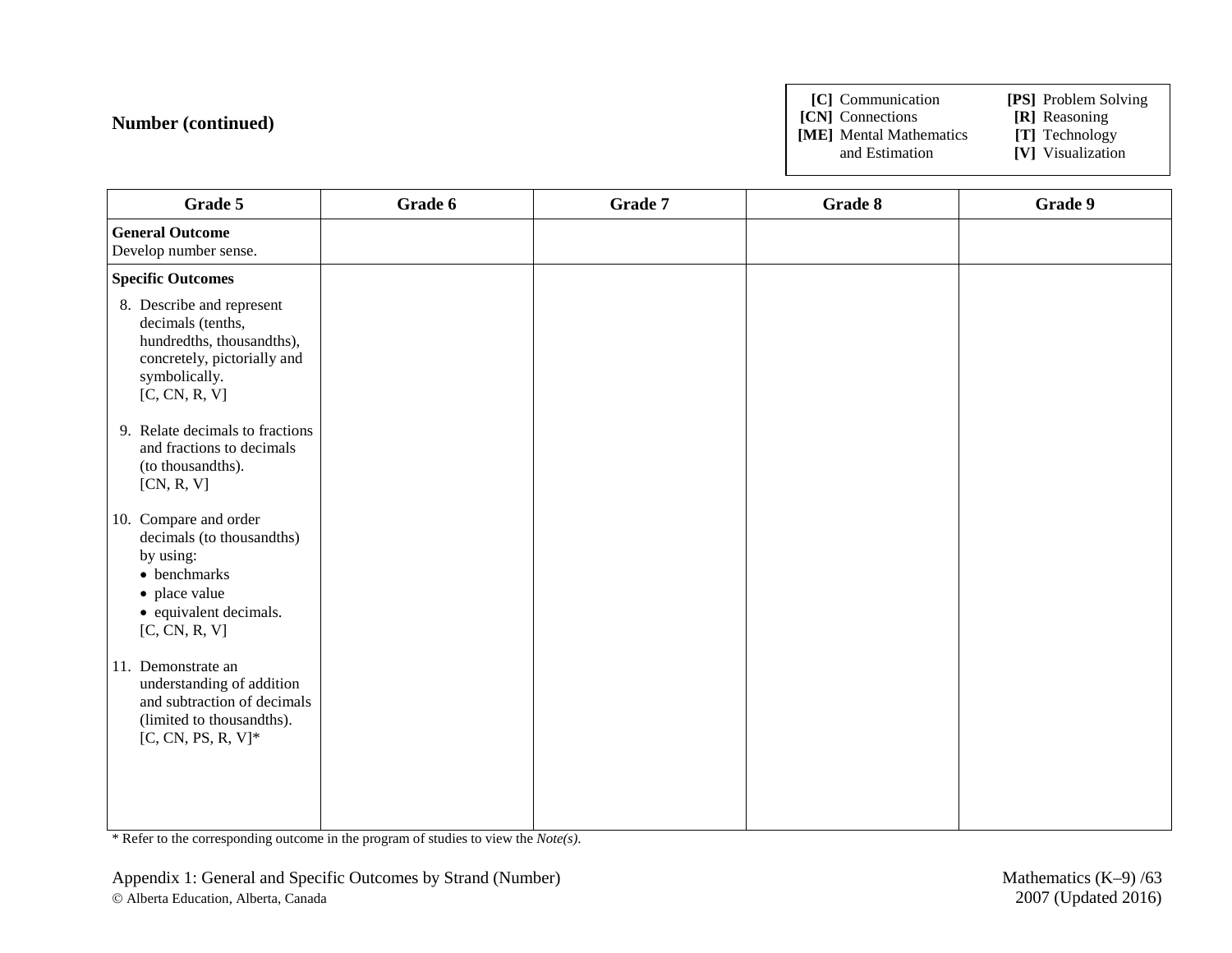**[C]** Communication **[PS]** Problem Solving

**[CN]** Connections **[R]** Reasoning<br> **[ME]** Mental Mathematics **[T]** Technology

**[ME]** Mental Mathematics and Estimation

[V] Visualization

| Kindergarten | <b>Grade 1</b> | Grade 2 | Grade 3                                                                                                                                                                                                                                                                                                                                                                                                                                                                                                                                                                     | Grade 4                                                                                                                                                                                                                                                                                                                                                                                                                                                                                                                                                                                                                                                                                                                             |
|--------------|----------------|---------|-----------------------------------------------------------------------------------------------------------------------------------------------------------------------------------------------------------------------------------------------------------------------------------------------------------------------------------------------------------------------------------------------------------------------------------------------------------------------------------------------------------------------------------------------------------------------------|-------------------------------------------------------------------------------------------------------------------------------------------------------------------------------------------------------------------------------------------------------------------------------------------------------------------------------------------------------------------------------------------------------------------------------------------------------------------------------------------------------------------------------------------------------------------------------------------------------------------------------------------------------------------------------------------------------------------------------------|
|              |                |         | <b>General Outcome</b><br>Develop number sense.                                                                                                                                                                                                                                                                                                                                                                                                                                                                                                                             | <b>General Outcome</b><br>Develop number sense.                                                                                                                                                                                                                                                                                                                                                                                                                                                                                                                                                                                                                                                                                     |
|              |                |         | <b>Specific Outcomes</b>                                                                                                                                                                                                                                                                                                                                                                                                                                                                                                                                                    | <b>Specific Outcomes</b>                                                                                                                                                                                                                                                                                                                                                                                                                                                                                                                                                                                                                                                                                                            |
|              |                |         | 11. Demonstrate an<br>understanding of<br>multiplication to $5 \times 5$ by:<br>• representing and<br>explaining multiplication<br>using equal grouping and<br>arrays<br>• creating and solving<br>problems in context that<br>involve multiplication<br>• modelling multiplication<br>using concrete and visual<br>representations, and<br>recording the process<br>symbolically<br>• relating multiplication to<br>repeated addition<br>• relating multiplication to<br>division.<br>[C, CN, PS, R]<br>Understand and recall<br>multiplication facts to<br>$5 \times 5$ . | 8.<br>Demonstrate an<br>understanding of fractions<br>less than or equal to one by<br>using concrete, pictorial<br>and symbolic<br>representations to:<br>• name and record<br>fractions for the parts of a<br>whole or a set<br>• compare and order<br>fractions<br>• model and explain that<br>for different wholes, two<br>identical fractions may<br>not represent the same<br>quantity<br>• provide examples of<br>where fractions are used.<br>[C, CN, PS, R, V]<br>Represent and describe<br><sup>9.</sup><br>decimals (tenths and<br>hundredths), concretely,<br>pictorially and<br>symbolically.<br>[C, CN, R, V]<br>Relate decimals to fractions<br>10.<br>and fractions to decimals<br>(to hundredths).<br>[C, CN, R, V] |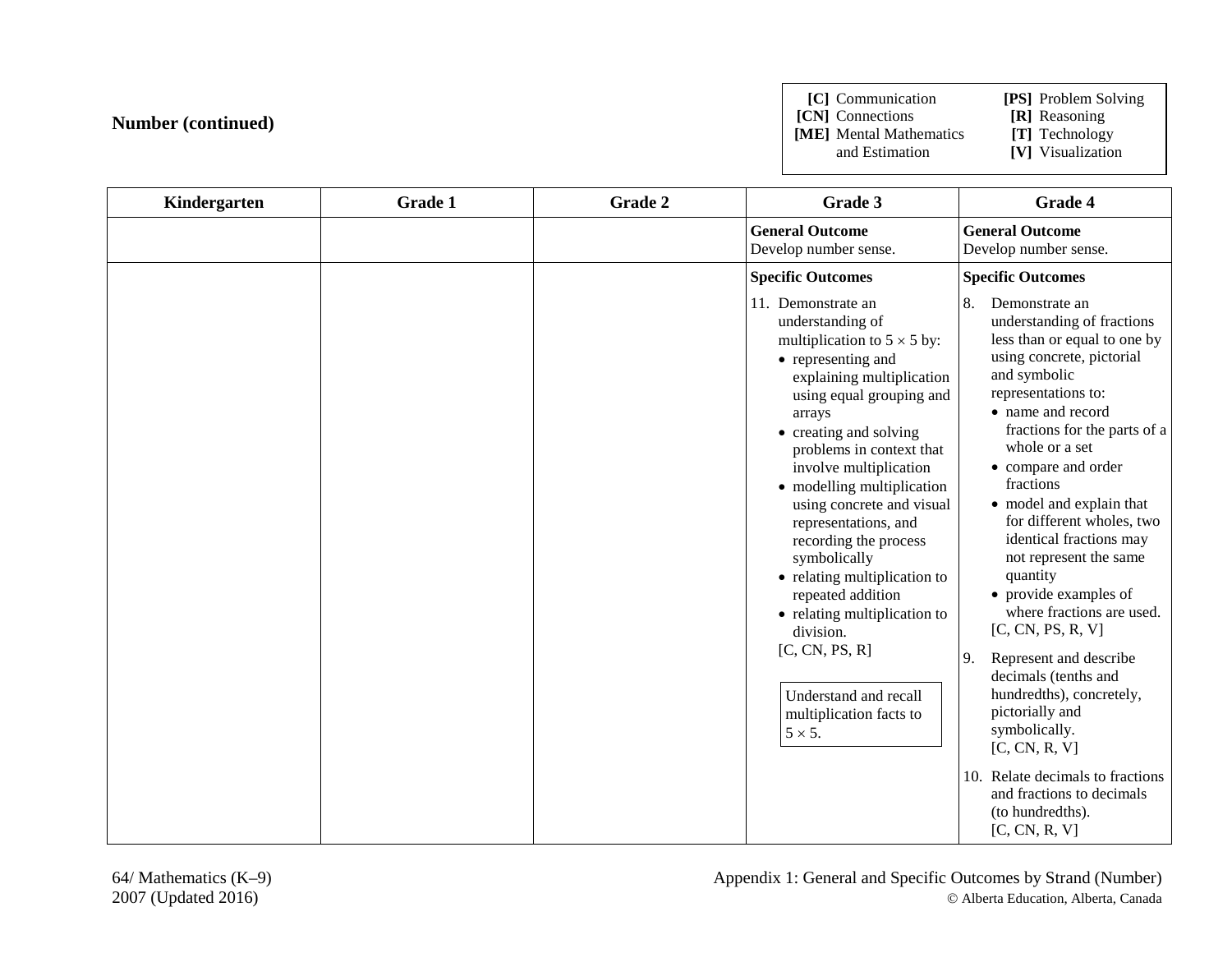**[C]** Communication **[PS]** Problem Solving

**[CN]** Connections **[R]** Reasoning

**[ME]** Mental Mathematics and Estimation

**[V]** Visualization

| Grade 5 | Grade 6 | Grade 7 | Grade 8 | Grade 9 |
|---------|---------|---------|---------|---------|
|         |         |         |         |         |
|         |         |         |         |         |
|         |         |         |         |         |
|         |         |         |         |         |
|         |         |         |         |         |
|         |         |         |         |         |
|         |         |         |         |         |
|         |         |         |         |         |
|         |         |         |         |         |
|         |         |         |         |         |
|         |         |         |         |         |
|         |         |         |         |         |
|         |         |         |         |         |
|         |         |         |         |         |
|         |         |         |         |         |
|         |         |         |         |         |
|         |         |         |         |         |
|         |         |         |         |         |
|         |         |         |         |         |
|         |         |         |         |         |
|         |         |         |         |         |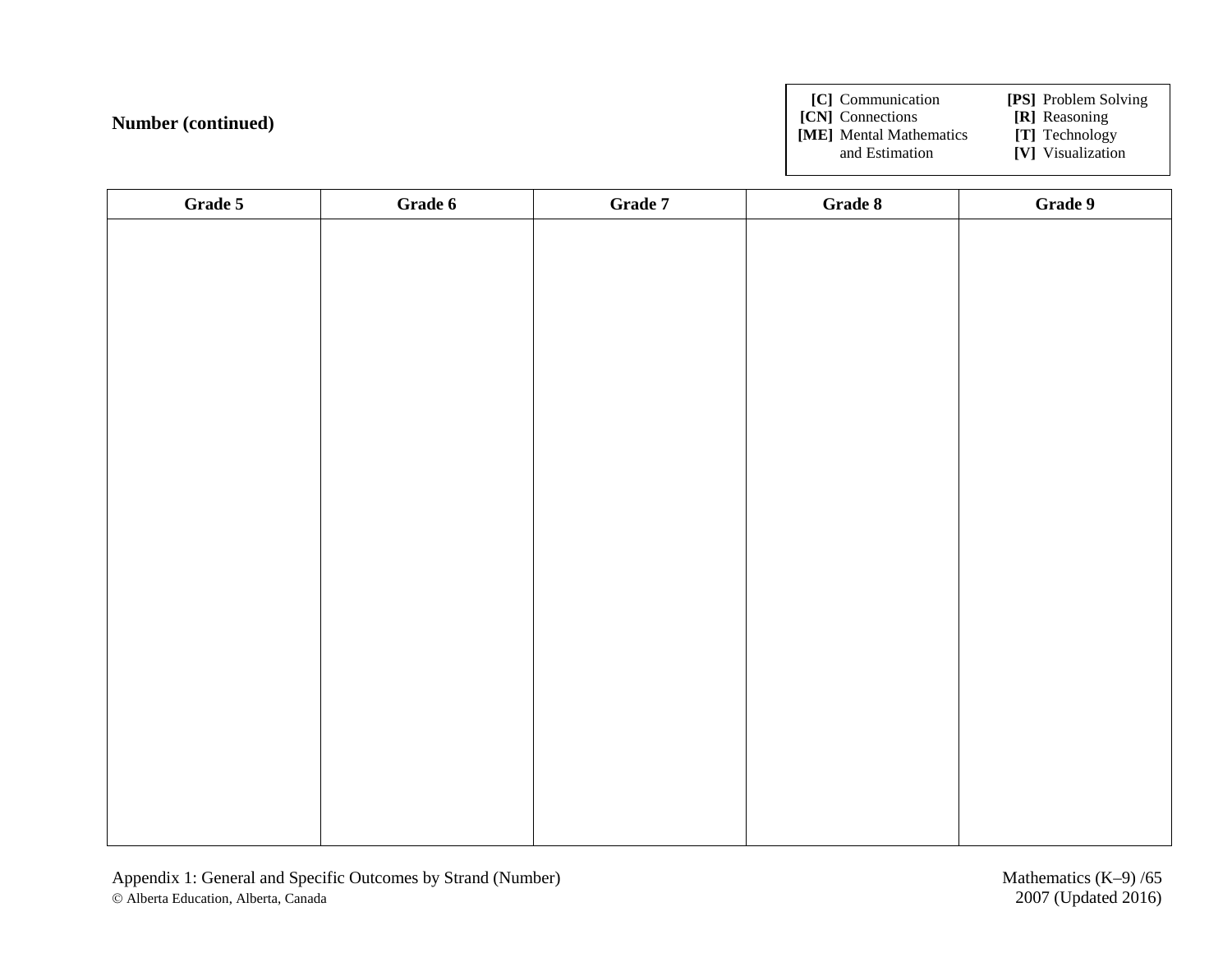**[C]** Communication **[PS]** Problem Solving

**[CN]** Connections **[R]** Reasoning<br>**[ME]** Mental Mathematics **[T]** Technology **[ME]** Mental Mathematics and Estimation

**[V]** Visualization

| Kindergarten | Grade 1 | Grade 2 | Grade 3                                                                                                                                                                                                                                                                                                                                                                                                                                                                                                                                                                                                                                                                                  | Grade 4                                                                                                                                                                                                                                                                                                                 |
|--------------|---------|---------|------------------------------------------------------------------------------------------------------------------------------------------------------------------------------------------------------------------------------------------------------------------------------------------------------------------------------------------------------------------------------------------------------------------------------------------------------------------------------------------------------------------------------------------------------------------------------------------------------------------------------------------------------------------------------------------|-------------------------------------------------------------------------------------------------------------------------------------------------------------------------------------------------------------------------------------------------------------------------------------------------------------------------|
|              |         |         | <b>General Outcome</b><br>Develop number sense.                                                                                                                                                                                                                                                                                                                                                                                                                                                                                                                                                                                                                                          | <b>General Outcome</b><br>Develop number sense.                                                                                                                                                                                                                                                                         |
|              |         |         | <b>Specific Outcomes</b>                                                                                                                                                                                                                                                                                                                                                                                                                                                                                                                                                                                                                                                                 | <b>Specific Outcomes</b>                                                                                                                                                                                                                                                                                                |
|              |         |         | 12. Demonstrate an<br>understanding of division<br>(limited to division related<br>to multiplication facts up to<br>$5 \times 5$ ) by:<br>• representing and<br>explaining division using<br>equal sharing and equal<br>grouping<br>• creating and solving<br>problems in context that<br>involve equal sharing and<br>equal grouping<br>• modelling equal sharing<br>and equal grouping using<br>concrete and visual<br>representations, and<br>recording the process<br>symbolically<br>• relating division to<br>repeated subtraction<br>• relating division to<br>multiplication.<br>[C, CN, PS, R]<br>Understand and recall<br>division facts related to<br>multiplication facts to | 11. Demonstrate an<br>understanding of addition<br>and subtraction of decimals<br>(limited to hundredths) by:<br>• using personal strategies<br>to determine sums and<br>differences<br>• estimating sums and<br>differences<br>• using mental<br>mathematics strategies to<br>solve problems.<br>$[C, ME, PS, R, V]^*$ |
|              |         |         | $5 \times 5$ .                                                                                                                                                                                                                                                                                                                                                                                                                                                                                                                                                                                                                                                                           |                                                                                                                                                                                                                                                                                                                         |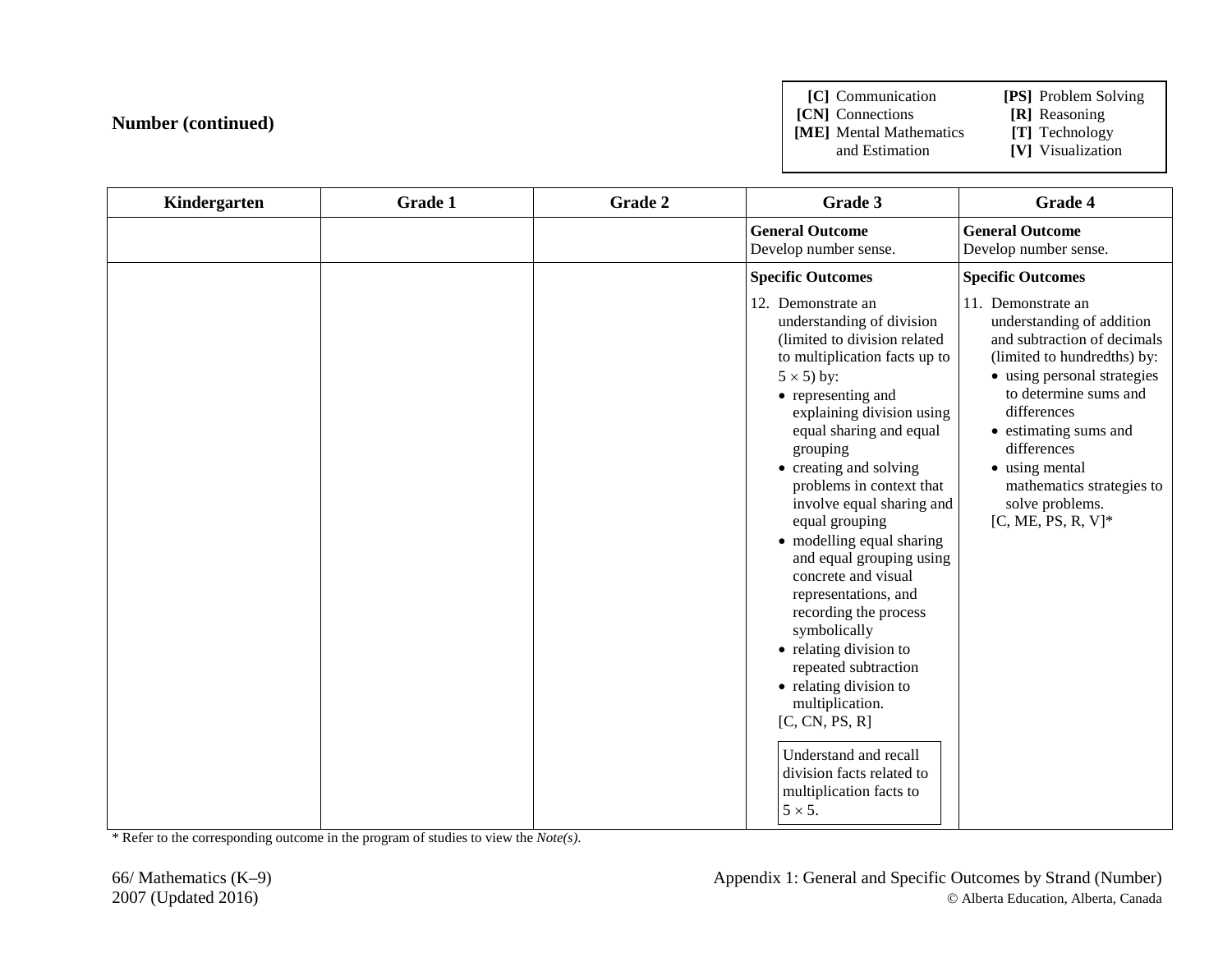**[C]** Communication **[PS]** Problem Solving

- **[CN]** Connections **[R]** Reasoning
- **[ME]** Mental Mathematics and Estimation

**[V]** Visualization

| Grade 5 | Grade 6 | Grade 7 | Grade 8 | Grade 9 |
|---------|---------|---------|---------|---------|
|         |         |         |         |         |
|         |         |         |         |         |
|         |         |         |         |         |
|         |         |         |         |         |
|         |         |         |         |         |
|         |         |         |         |         |
|         |         |         |         |         |
|         |         |         |         |         |
|         |         |         |         |         |
|         |         |         |         |         |
|         |         |         |         |         |
|         |         |         |         |         |
|         |         |         |         |         |
|         |         |         |         |         |
|         |         |         |         |         |
|         |         |         |         |         |
|         |         |         |         |         |
|         |         |         |         |         |
|         |         |         |         |         |
|         |         |         |         |         |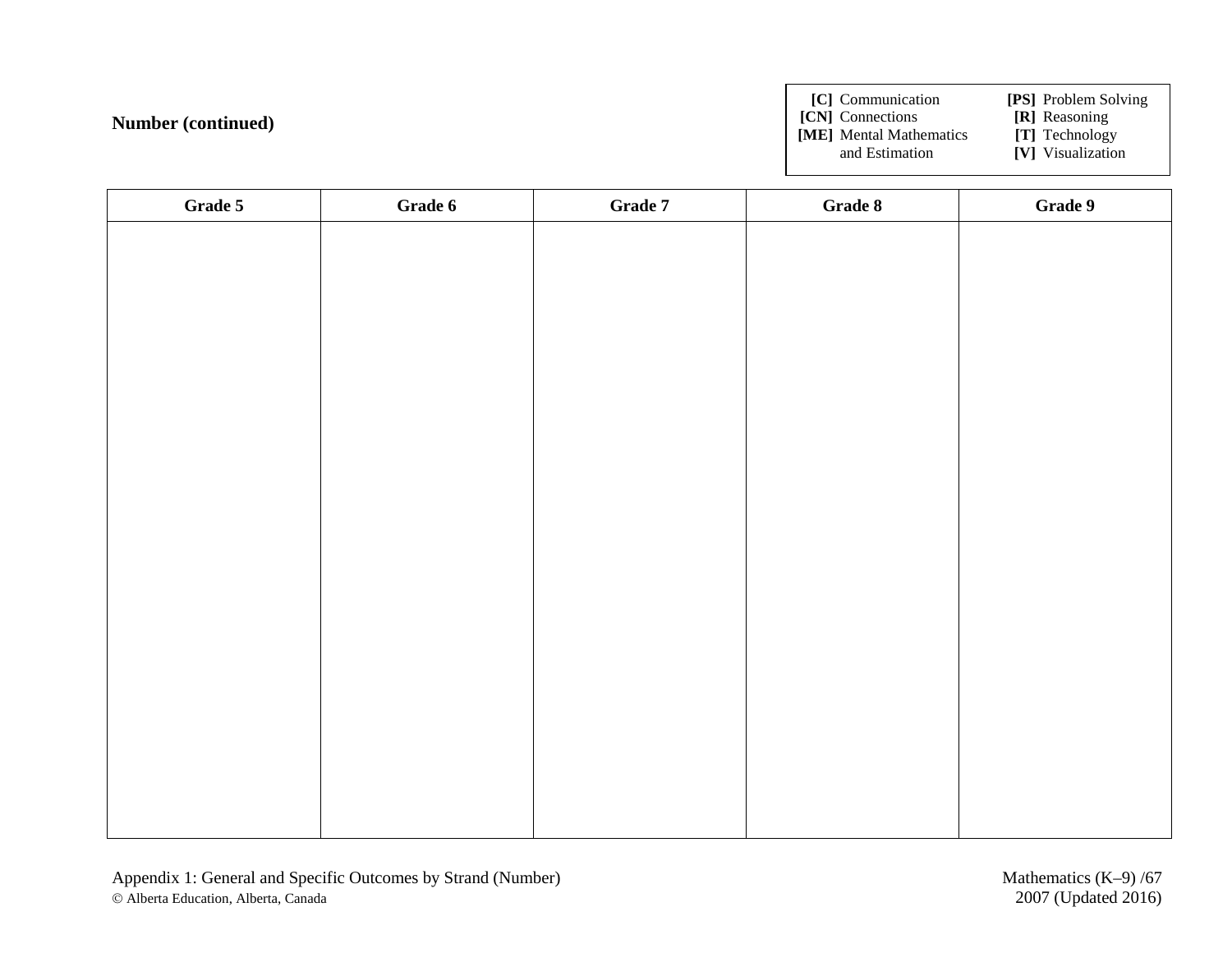**[C]** Communication **[PS]** Problem Solving **[CN]** Connections **[R]** Reasoning<br>**[ME]** Mental Mathematics **[T]** Technology **[ME]** Mental Mathematics and Estimation **[V]** Visualization

| Kindergarten | Grade 1 | Grade 2 | Grade 3                                                                                                                                                                                                                                                                                                     | Grade 4 |
|--------------|---------|---------|-------------------------------------------------------------------------------------------------------------------------------------------------------------------------------------------------------------------------------------------------------------------------------------------------------------|---------|
|              |         |         | <b>General Outcome</b><br>Develop number sense.                                                                                                                                                                                                                                                             |         |
|              |         |         | <b>Specific Outcomes</b>                                                                                                                                                                                                                                                                                    |         |
|              |         |         | 13. Demonstrate an<br>understanding of fractions<br>by:<br>• explaining that a fraction<br>represents a part of a<br>whole<br>$\bullet\,$ describing situations in<br>which fractions are used<br>$\bullet\,$ comparing fractions of<br>the same whole that have<br>like denominators.<br>[C, CN, ME, R, V] |         |
|              |         |         |                                                                                                                                                                                                                                                                                                             |         |
|              |         |         |                                                                                                                                                                                                                                                                                                             |         |
|              |         |         |                                                                                                                                                                                                                                                                                                             |         |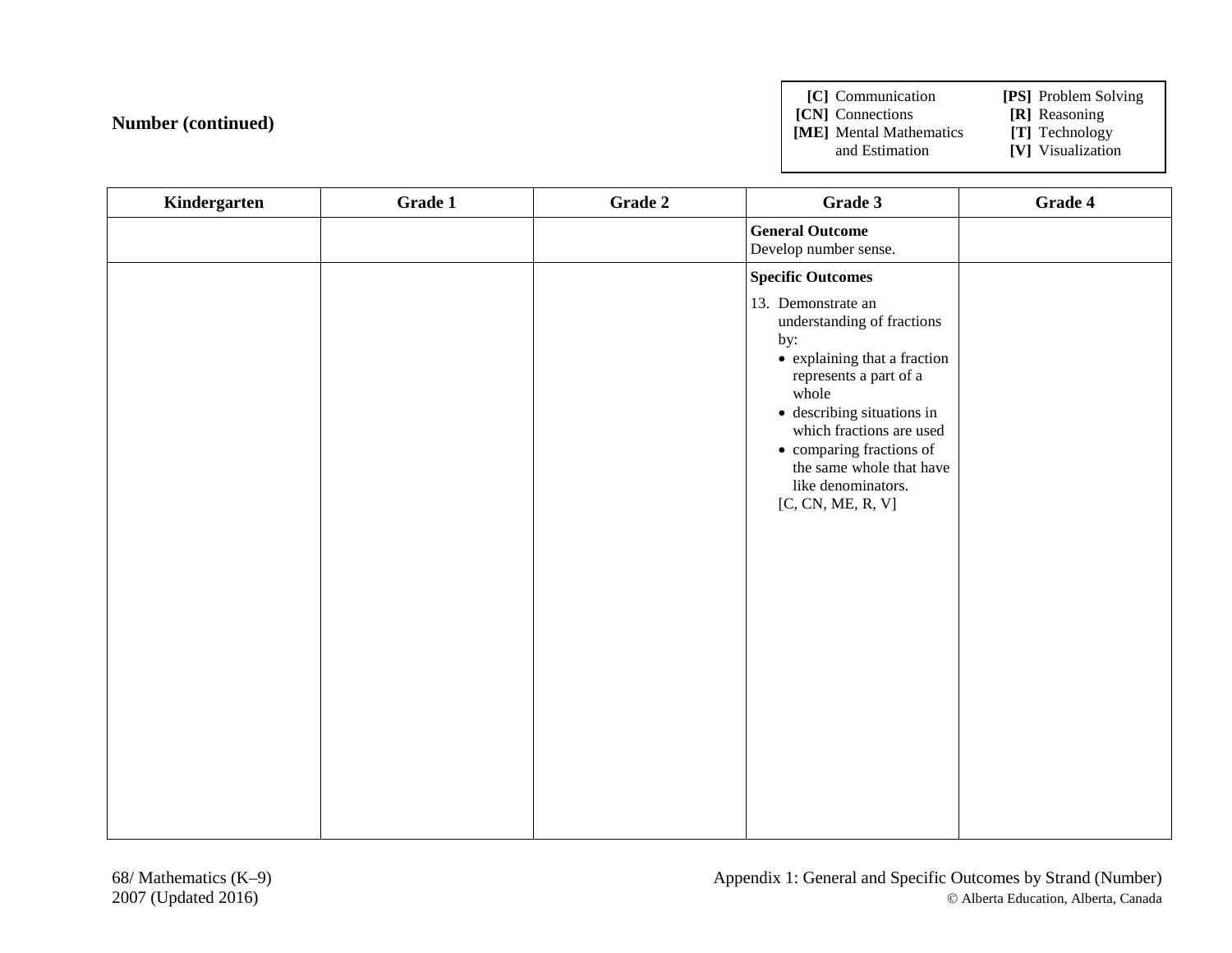**[C]** Communication **[PS]** Problem Solving

**[CN]** Connections **[R]** Reasoning

**[ME]** Mental Mathematics and Estimation

**[V]** Visualization

| Grade 5 | Grade 6 | Grade 7 | Grade 8 | Grade 9 |
|---------|---------|---------|---------|---------|
|         |         |         |         |         |
|         |         |         |         |         |
|         |         |         |         |         |
|         |         |         |         |         |
|         |         |         |         |         |
|         |         |         |         |         |
|         |         |         |         |         |
|         |         |         |         |         |
|         |         |         |         |         |
|         |         |         |         |         |
|         |         |         |         |         |
|         |         |         |         |         |
|         |         |         |         |         |
|         |         |         |         |         |
|         |         |         |         |         |
|         |         |         |         |         |
|         |         |         |         |         |
|         |         |         |         |         |
|         |         |         |         |         |
|         |         |         |         |         |
|         |         |         |         |         |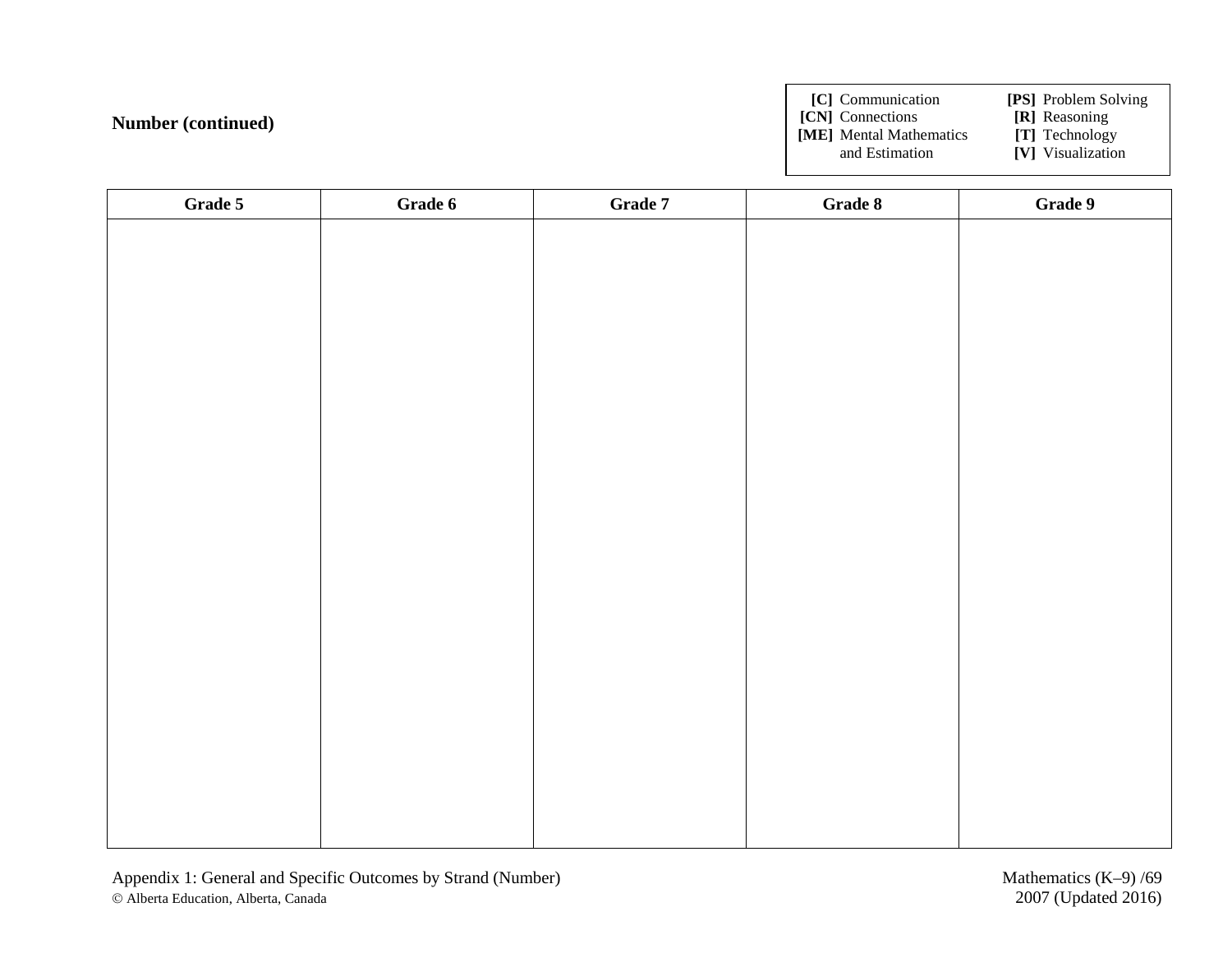# **Patterns and Relations (Patterns)**

**[C]** Communication **[PS]** Problem Solving

**[CN]** Connections **[R]** Reasoning<br>**[ME]** Mental Mathematics **[T]** Technology **[ME]** Mental Mathematics and Estimation

- 
- 
- **[V]** Visualization

| Kindergarten                                                                                                                                                                                                                                                                                                                                                                        | Grade 1                                                                                                                                                                                                                                                                                                                                                                                                                                                                                 | Grade 2                                                                                                                                                                                                                                                                                                                                                                                                                                                                                                                                                                         | Grade 3                                                                                                                                                                                                                                                                                                                                                                                                                                                                                                                                                                                          | <b>Grade 4</b>                                                                                                                                                                                                                                                                                                                                                                                                                                                                                                                                                                |
|-------------------------------------------------------------------------------------------------------------------------------------------------------------------------------------------------------------------------------------------------------------------------------------------------------------------------------------------------------------------------------------|-----------------------------------------------------------------------------------------------------------------------------------------------------------------------------------------------------------------------------------------------------------------------------------------------------------------------------------------------------------------------------------------------------------------------------------------------------------------------------------------|---------------------------------------------------------------------------------------------------------------------------------------------------------------------------------------------------------------------------------------------------------------------------------------------------------------------------------------------------------------------------------------------------------------------------------------------------------------------------------------------------------------------------------------------------------------------------------|--------------------------------------------------------------------------------------------------------------------------------------------------------------------------------------------------------------------------------------------------------------------------------------------------------------------------------------------------------------------------------------------------------------------------------------------------------------------------------------------------------------------------------------------------------------------------------------------------|-------------------------------------------------------------------------------------------------------------------------------------------------------------------------------------------------------------------------------------------------------------------------------------------------------------------------------------------------------------------------------------------------------------------------------------------------------------------------------------------------------------------------------------------------------------------------------|
| <b>General Outcome</b><br>Use patterns to describe the<br>world and to solve problems.                                                                                                                                                                                                                                                                                              | <b>General Outcome</b><br>Use patterns to describe the<br>world and to solve problems.                                                                                                                                                                                                                                                                                                                                                                                                  | <b>General Outcome</b><br>Use patterns to describe the<br>world and to solve problems.                                                                                                                                                                                                                                                                                                                                                                                                                                                                                          | <b>General Outcome</b><br>Use patterns to describe the<br>world and to solve problems.                                                                                                                                                                                                                                                                                                                                                                                                                                                                                                           | <b>General Outcome</b><br>Use patterns to describe the<br>world and to solve problems.                                                                                                                                                                                                                                                                                                                                                                                                                                                                                        |
| <b>Specific Outcomes</b>                                                                                                                                                                                                                                                                                                                                                            | <b>Specific Outcomes</b>                                                                                                                                                                                                                                                                                                                                                                                                                                                                | <b>Specific Outcomes</b>                                                                                                                                                                                                                                                                                                                                                                                                                                                                                                                                                        | <b>Specific Outcomes</b>                                                                                                                                                                                                                                                                                                                                                                                                                                                                                                                                                                         | <b>Specific Outcomes</b>                                                                                                                                                                                                                                                                                                                                                                                                                                                                                                                                                      |
| Demonstrate an<br>understanding of repeating<br>patterns (two or three<br>elements) by:<br>• identifying<br>• reproducing<br>$\bullet$ extending<br>• creating<br>patterns using<br>manipulatives, sounds<br>and actions.<br>[C, CN, PS, V]<br>$[ICT: P2-1.1]$<br>Sort a set of objects based<br>2.<br>on a single attribute, and<br>explain the sorting rule.<br>[C, CN, PS, R, V] | Demonstrate an<br>understanding of repeating<br>patterns (two to four<br>elements) by:<br>$\bullet$ describing<br>$\bullet$ reproducing<br>$\bullet$ extending<br>• creating<br>patterns using<br>manipulatives, diagrams,<br>sounds and actions.<br>[C, PS, R, V]<br>$[ICT: P2-1.1]$<br>Translate repeating patterns<br>2.<br>from one representation to<br>another.<br>[C, CN, R, V]<br>Sort objects, using one<br>3.<br>attribute, and explain the<br>sorting rule.<br>[C, CN, R, V] | Demonstrate an<br>understanding of repeating<br>patterns (three to five<br>elements) by:<br>$\bullet$ describing<br>$\bullet$ extending<br>$\bullet$ comparing<br>$\bullet$ creating<br>patterns using<br>manipulatives, diagrams,<br>sounds and actions.<br>[C, CN, PS, R, V]<br>2.<br>Demonstrate an<br>understanding of increasing $ 2$ .<br>patterns by:<br>$\bullet$ describing<br>• reproducing<br>• extending<br>• creating<br>numerical (numbers to 100)<br>and non-numerical patterns<br>using manipulatives,<br>diagrams, sounds and<br>actions.<br>[C, CN, PS, R, V] | Demonstrate an<br>1.<br>understanding of increasing<br>patterns by:<br>$\bullet$ describing<br>• extending<br>$\bullet$ comparing<br>$\bullet$ creating<br>numerical (numbers to<br>1000) and non-numerical<br>patterns using<br>manipulatives, diagrams,<br>sounds and actions.<br>[C, CN, PS, R, V]<br>Demonstrate an<br>understanding of decreasing<br>patterns by:<br>• describing<br>• extending<br>$\bullet$ comparing<br>$\bullet$ creating<br>numerical (numbers to<br>1000) and non-numerical<br>patterns using<br>manipulatives, diagrams,<br>sounds and actions.<br>[C, CN, PS, R, V] | Identify and describe<br>1.<br>patterns found in tables and<br>charts.<br>[C, CN, PS, V]<br>$[ICT: C6-2.3]$<br>Translate among different<br>2.<br>representations of a pattern,<br>such as a table, a chart or<br>concrete materials.<br>[C, CN, V]<br>Represent, describe and<br>3.<br>extend patterns and<br>relationships, using charts<br>and tables, to solve<br>problems.<br>[C, CN, PS, R, V]<br>$[ICT: C6-2.3]$<br>Identify and explain<br>4.<br>mathematical relationships,<br>using charts and diagrams,<br>to solve problems.<br>[CN, PS, R, V]<br>$[ICT: C6-2.3]$ |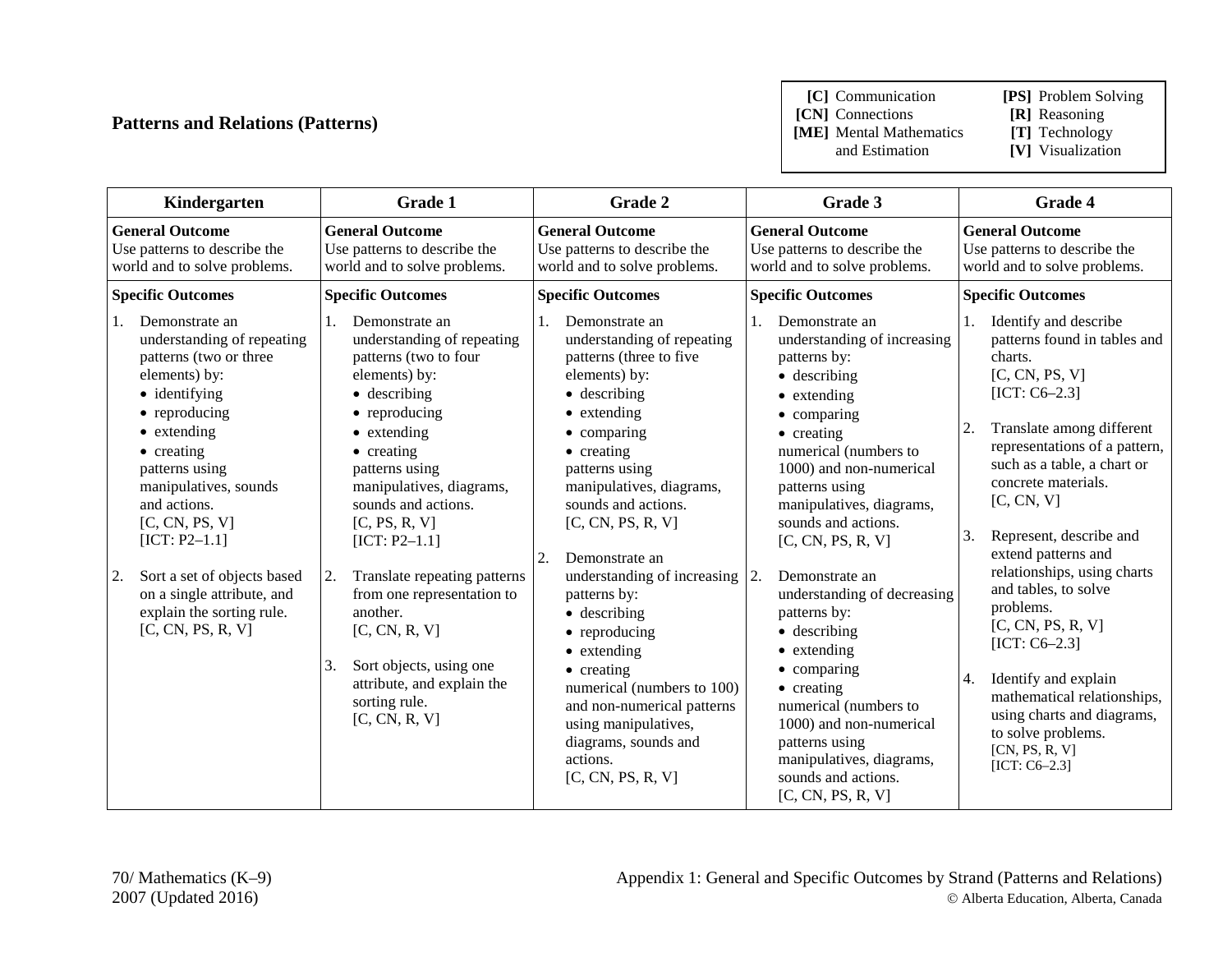# **Patterns and Relations (Patterns)**

**[C]** Communication **[PS]** Problem Solving

**[CN]** Connections **[R]** Reasoning

**[ME]** Mental Mathematics and Estimation

**[V]** Visualization

| Grade 5                                                                                                    | Grade 6                                                                                                                                                                                                                                                                                 | Grade 7                                                                                                                                                                                                                                                                                                                                 | Grade 8                                                                                           | Grade 9                                                                                                                                                                                                                                                                                                                     |
|------------------------------------------------------------------------------------------------------------|-----------------------------------------------------------------------------------------------------------------------------------------------------------------------------------------------------------------------------------------------------------------------------------------|-----------------------------------------------------------------------------------------------------------------------------------------------------------------------------------------------------------------------------------------------------------------------------------------------------------------------------------------|---------------------------------------------------------------------------------------------------|-----------------------------------------------------------------------------------------------------------------------------------------------------------------------------------------------------------------------------------------------------------------------------------------------------------------------------|
| <b>General Outcome</b><br>Use patterns to describe the<br>world and to solve problems.                     | <b>General Outcome</b><br>Use patterns to describe the<br>world and to solve problems.                                                                                                                                                                                                  | <b>General Outcome</b><br>Use patterns to describe the<br>world and to solve problems.                                                                                                                                                                                                                                                  | <b>General Outcome</b><br>Use patterns to describe the<br>world and to solve problems.            | <b>General Outcome</b><br>Use patterns to describe the<br>world and to solve problems.                                                                                                                                                                                                                                      |
| <b>Specific Outcomes</b>                                                                                   | <b>Specific Outcomes</b>                                                                                                                                                                                                                                                                | <b>Specific Outcomes</b>                                                                                                                                                                                                                                                                                                                | <b>Specific Outcomes</b>                                                                          | <b>Specific Outcomes</b>                                                                                                                                                                                                                                                                                                    |
| Determine the pattern rule<br>1.<br>to make predictions about<br>subsequent elements.<br>[C, CN, PS, R, V] | Represent and describe<br>1.<br>patterns and relationships,<br>using graphs and tables.<br>[C, CN, ME, PS, R, V]<br>$[ICT: C6-2.3]$<br>2.<br>Demonstrate an<br>understanding of the<br>relationships within tables<br>of values to solve problems.<br>[C, CN, PS, R]<br>$[ICT: C6-2.3]$ | Demonstrate an<br>1.<br>understanding of oral and<br>written patterns and their<br>equivalent linear relations.<br>[C, CN, R]<br>Create a table of values<br>2.<br>from a linear relation, graph<br>the table of values, and<br>analyze the graph to draw<br>conclusions and solve<br>problems.<br>[C, CN, PS, R, V]<br>$[ICT: C7-3.1]$ | Graph and analyze<br>two-variable linear<br>relations.<br>[C, ME, PS, R, T, V]<br>$[ICT: P2-3.3]$ | Generalize a pattern arising<br>1.<br>from a problem-solving<br>context, using a linear<br>equation, and verify by<br>substitution.<br>[C, CN, PS, R, V]<br>Graph a linear relation,<br>2.<br>analyze the graph, and<br>interpolate or extrapolate to<br>solve problems.<br>[C, CN, PS, R, T, V]<br>$[ICT: C7-3.1, P2-3.3]$ |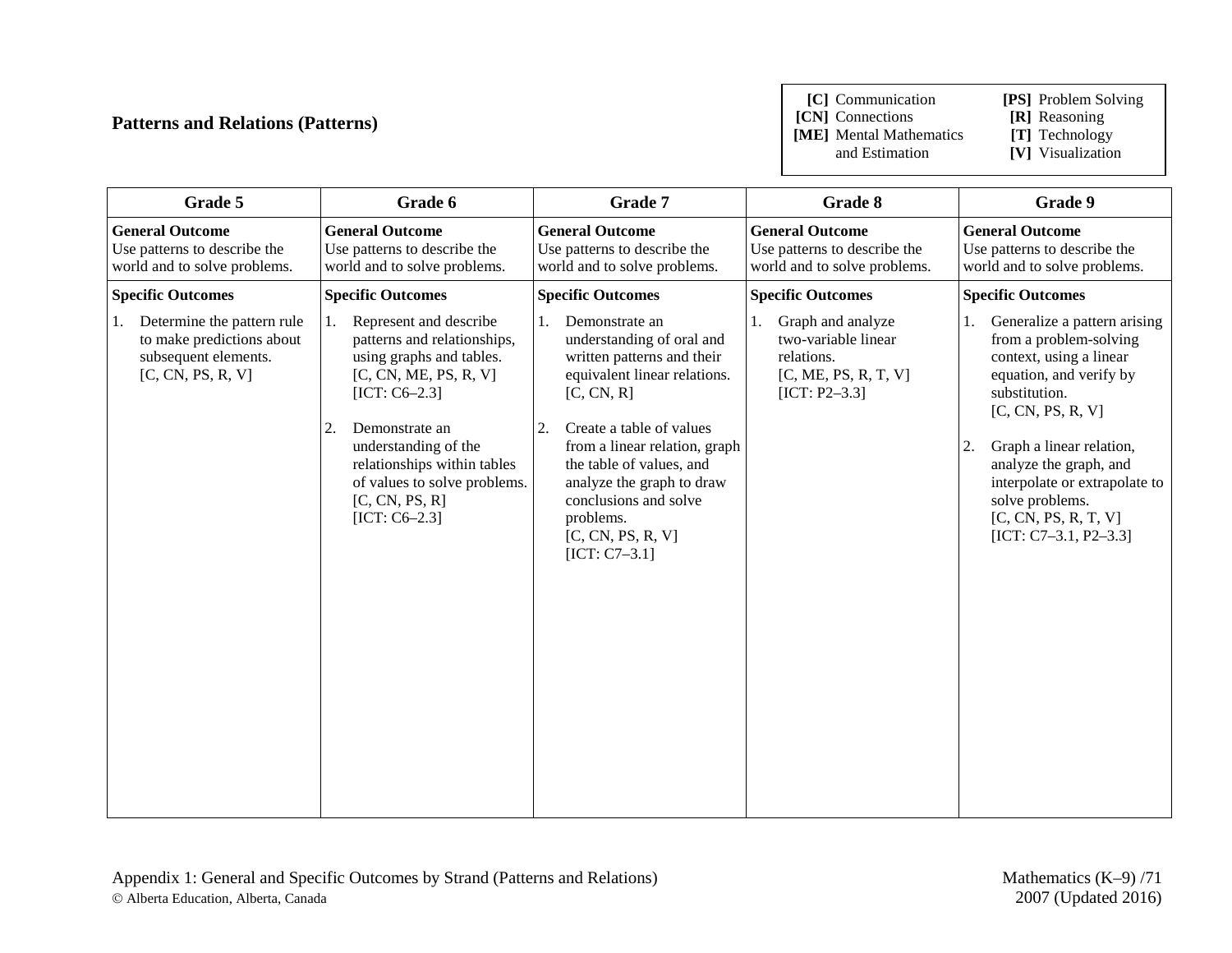# **Patterns and Relations (Patterns) (continued)**

**[C]** Communication **[PS]** Problem Solving

**[CN]** Connections **[R]** Reasoning<br>**[ME]** Mental Mathematics **[T]** Technology **[ME]** Mental Mathematics and Estimation

- 
- 
- **[V]** Visualization

| Kindergarten | Grade 1 | Grade 2                                                                                              | Grade 3                                                                                     | Grade 4 |
|--------------|---------|------------------------------------------------------------------------------------------------------|---------------------------------------------------------------------------------------------|---------|
|              |         | <b>General Outcome</b><br>Use patterns to describe the<br>world and to solve problems.               | <b>General Outcome</b><br>Use patterns to describe the<br>world and to solve problems.      |         |
|              |         | <b>Specific Outcomes</b>                                                                             | <b>Specific Outcomes</b>                                                                    |         |
|              |         | 3. Sort a set of objects, using<br>two attributes, and explain<br>the sorting rule.<br>[C, CN, R, V] | 3.<br>Sort objects or numbers,<br>using one or more than one<br>attribute.<br>[C, CN, R, V] |         |
|              |         |                                                                                                      |                                                                                             |         |
|              |         |                                                                                                      |                                                                                             |         |
|              |         |                                                                                                      |                                                                                             |         |
|              |         |                                                                                                      |                                                                                             |         |
|              |         |                                                                                                      |                                                                                             |         |
|              |         |                                                                                                      |                                                                                             |         |
|              |         |                                                                                                      |                                                                                             |         |
|              |         |                                                                                                      |                                                                                             |         |
|              |         |                                                                                                      |                                                                                             |         |
|              |         |                                                                                                      |                                                                                             |         |
|              |         |                                                                                                      |                                                                                             |         |
|              |         |                                                                                                      |                                                                                             |         |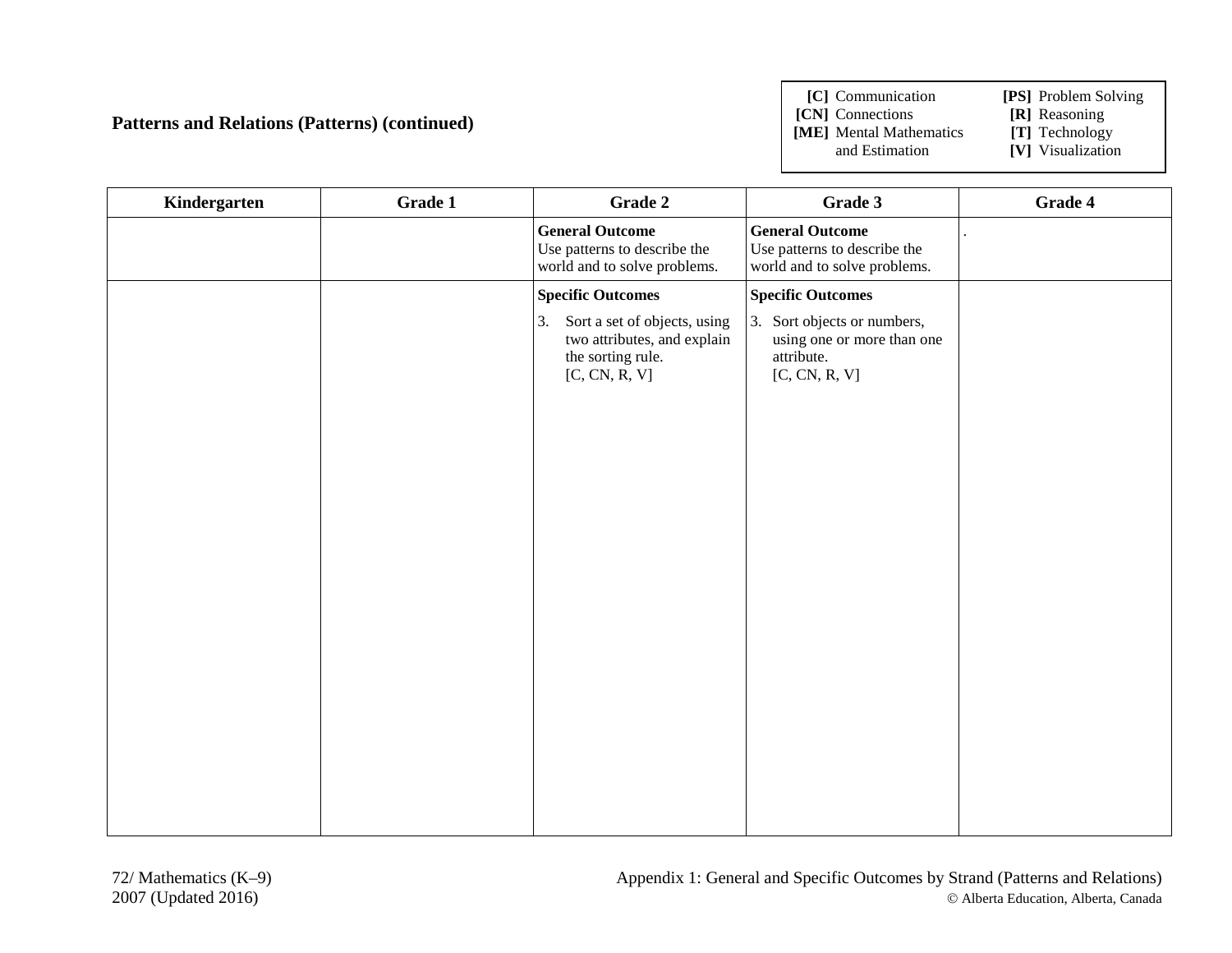### **Patterns and Relations (Patterns) (continued)**

**[C]** Communication **[PS]** Problem Solving **[CN]** Connections **[R]** Reasoning<br>**[ME]** Mental Mathematics **[T]** Technology **[ME]** Mental Mathematics and Estimation **[V]** Visualization

| Grade 5 | Grade 6              | Grade $7\,$ | Grade 8 | Grade 9 |
|---------|----------------------|-------------|---------|---------|
|         | $\ddot{\phantom{a}}$ |             |         |         |
|         |                      |             |         |         |
|         |                      |             |         |         |
|         |                      |             |         |         |
|         |                      |             |         |         |
|         |                      |             |         |         |
|         |                      |             |         |         |
|         |                      |             |         |         |
|         |                      |             |         |         |
|         |                      |             |         |         |
|         |                      |             |         |         |
|         |                      |             |         |         |
|         |                      |             |         |         |
|         |                      |             |         |         |
|         |                      |             |         |         |
|         |                      |             |         |         |
|         |                      |             |         |         |
|         |                      |             |         |         |
|         |                      |             |         |         |
|         |                      |             |         |         |
|         |                      |             |         |         |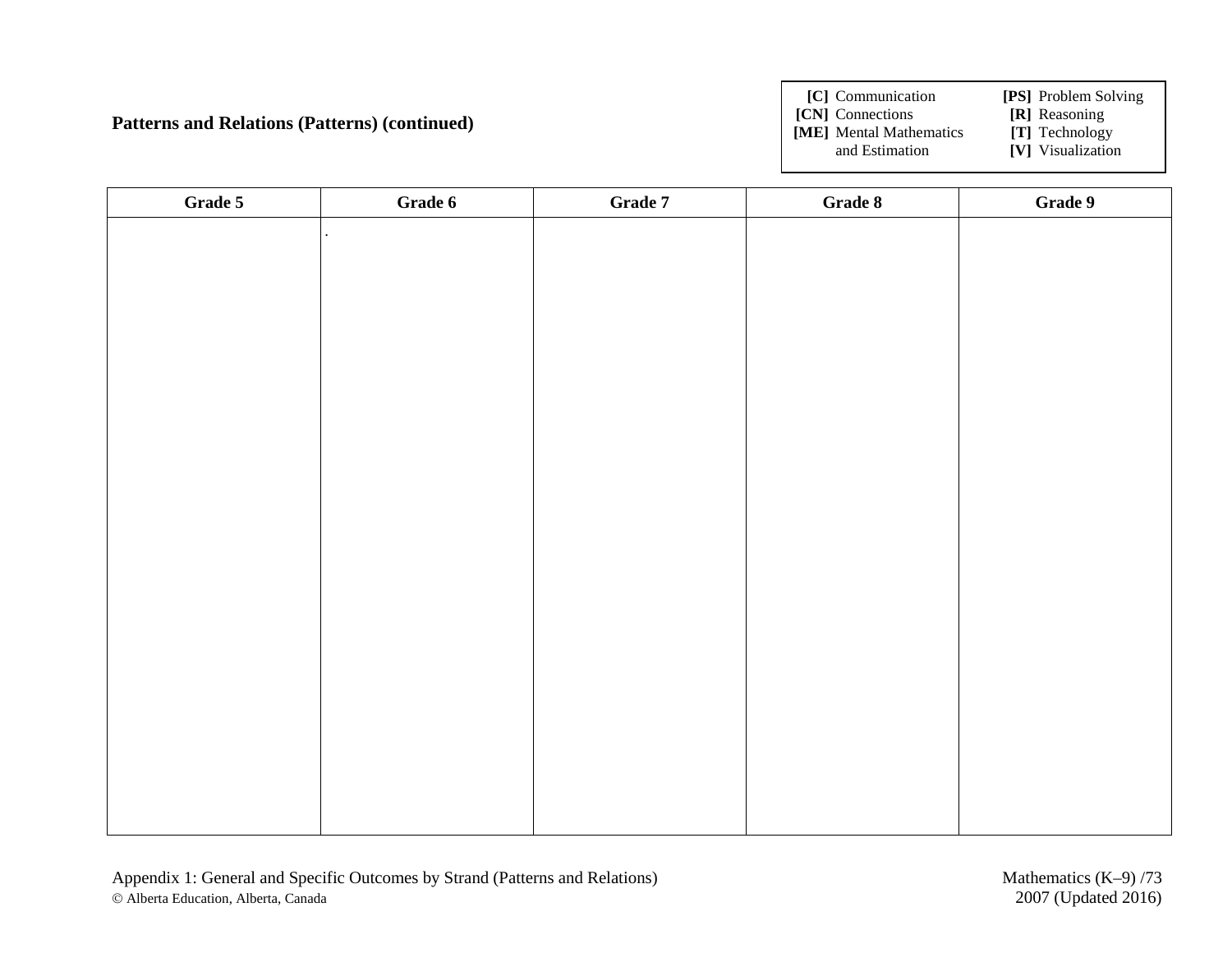### **Patterns and Relations (Variables and Equations)**

**[C]** Communication **[PS]** Problem Solving

**[CN]** Connections **[R]** Reasoning<br> **[ME]** Mental Mathematics **[T]** Technology **[ME]** Mental Mathematics

- 
- 
- and Estimation **[V]** Visualization

| Kindergarten | Grade 1                                                                                                                                                                                                            | Grade 2                                                                                                                                                                                                                                                | Grade 3                                                                                                                                     | Grade 4                                                                                                                                                                                                                                               |
|--------------|--------------------------------------------------------------------------------------------------------------------------------------------------------------------------------------------------------------------|--------------------------------------------------------------------------------------------------------------------------------------------------------------------------------------------------------------------------------------------------------|---------------------------------------------------------------------------------------------------------------------------------------------|-------------------------------------------------------------------------------------------------------------------------------------------------------------------------------------------------------------------------------------------------------|
|              | <b>General Outcome</b><br>Represent algebraic expressions<br>in multiple ways.                                                                                                                                     | <b>General Outcome</b><br>Represent algebraic expressions<br>in multiple ways.                                                                                                                                                                         | <b>General Outcome</b><br>Represent algebraic expressions<br>in multiple ways.                                                              | <b>General Outcome</b><br>Represent algebraic expressions<br>in multiple ways.                                                                                                                                                                        |
|              | <b>Specific Outcomes</b>                                                                                                                                                                                           | <b>Specific Outcomes</b>                                                                                                                                                                                                                               | <b>Specific Outcomes</b>                                                                                                                    | <b>Specific Outcomes</b>                                                                                                                                                                                                                              |
|              | 4. Describe equality as a<br>balance and inequality as an<br>imbalance, concretely and<br>pictorially (0 to 20).<br>[C, CN, R, V]<br>5. Record equalities, using the $\vert$ 5.<br>equal symbol.<br>[C, CN, PS, V] | 4. Demonstrate and explain<br>the meaning of equality and<br>inequality, concretely and<br>pictorially.<br>[C, CN, R, V]<br>Record equalities and<br>inequalities symbolically,<br>using the equal symbol or<br>the not equal symbol.<br>[C, CN, R, V] | 4.<br>Solve one-step addition and<br>subtraction equations<br>involving a symbol to<br>represent an unknown<br>number.<br>[C, CN, PS, R, V] | 5.<br>Express a given problem as<br>an equation in which a<br>symbol is used to represent<br>an unknown number.<br>[CN, PS, R]<br>Solve one-step equations<br>6.<br>involving a symbol to<br>represent an unknown<br>number.<br>$[C, CN, PS, R, V]^*$ |

\* Refer to the corresponding outcome in the program of studies to view the *Note(s)*.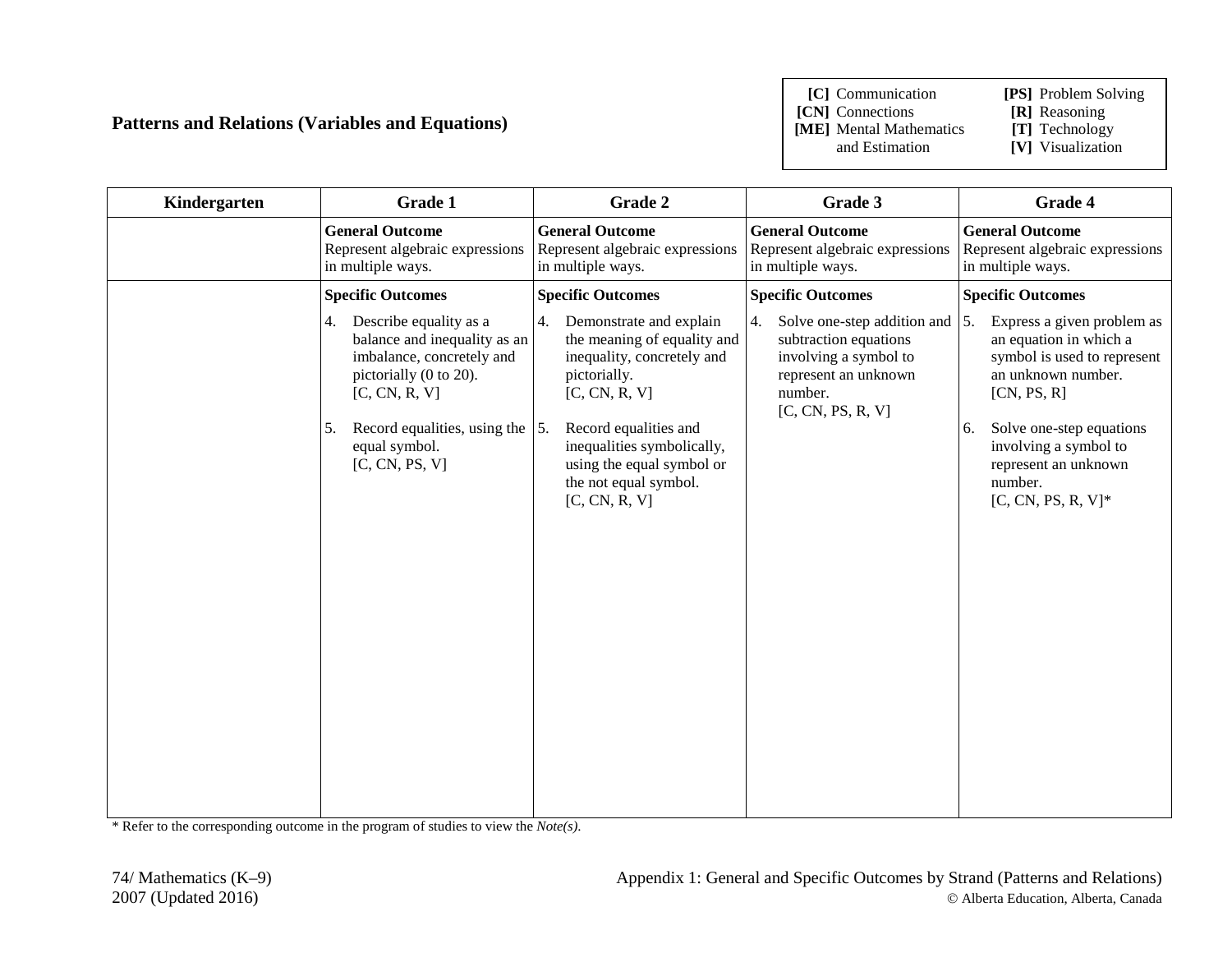### **Patterns and Relations (Variables and Equations)**

**[C]** Communication **[PS]** Problem Solving

**[CN]** Connections **[R]** Reasoning **[ME]** Mental Mathematics and Estimation

- 
- 
- [V] Visualization

| Grade 5                                                                                                                                                                                                                                                                                                                                    | Grade 6                                                                                                                                                                                                                                                                                                                                                                                                                         | Grade 7                                                                                                                                                                                                                                                                                                                                                                                                                                                                                                                                                                                                                                                                           | Grade 8                                                                                                                                                                                                                                                                                                                              | Grade 9                                                                                                                                                                                                                                                                                                                                                                                                                                                                                                                                                                                                      |
|--------------------------------------------------------------------------------------------------------------------------------------------------------------------------------------------------------------------------------------------------------------------------------------------------------------------------------------------|---------------------------------------------------------------------------------------------------------------------------------------------------------------------------------------------------------------------------------------------------------------------------------------------------------------------------------------------------------------------------------------------------------------------------------|-----------------------------------------------------------------------------------------------------------------------------------------------------------------------------------------------------------------------------------------------------------------------------------------------------------------------------------------------------------------------------------------------------------------------------------------------------------------------------------------------------------------------------------------------------------------------------------------------------------------------------------------------------------------------------------|--------------------------------------------------------------------------------------------------------------------------------------------------------------------------------------------------------------------------------------------------------------------------------------------------------------------------------------|--------------------------------------------------------------------------------------------------------------------------------------------------------------------------------------------------------------------------------------------------------------------------------------------------------------------------------------------------------------------------------------------------------------------------------------------------------------------------------------------------------------------------------------------------------------------------------------------------------------|
| <b>General Outcome</b><br>Represent algebraic expressions<br>in multiple ways.                                                                                                                                                                                                                                                             | <b>General Outcome</b><br>Represent algebraic expressions<br>in multiple ways.                                                                                                                                                                                                                                                                                                                                                  | <b>General Outcome</b><br>Represent algebraic expressions<br>in multiple ways.                                                                                                                                                                                                                                                                                                                                                                                                                                                                                                                                                                                                    | <b>General Outcome</b><br>Represent algebraic expressions<br>in multiple ways.                                                                                                                                                                                                                                                       | <b>General Outcome</b><br>Represent algebraic expressions<br>in multiple ways.                                                                                                                                                                                                                                                                                                                                                                                                                                                                                                                               |
| <b>Specific Outcomes</b>                                                                                                                                                                                                                                                                                                                   | <b>Specific Outcomes</b>                                                                                                                                                                                                                                                                                                                                                                                                        | <b>Specific Outcomes</b>                                                                                                                                                                                                                                                                                                                                                                                                                                                                                                                                                                                                                                                          | <b>Specific Outcomes</b>                                                                                                                                                                                                                                                                                                             | <b>Specific Outcomes</b>                                                                                                                                                                                                                                                                                                                                                                                                                                                                                                                                                                                     |
| Express a given problem as<br>2.<br>an equation in which a<br>letter variable is used to<br>represent an unknown<br>number (limited to whole<br>numbers).<br>[C, CN, PS, R]<br>Solve problems involving<br>3.<br>single-variable, one-step<br>equations with whole<br>number coefficients and<br>whole number solutions.<br>[C, CN, PS, R] | Represent generalizations<br>3.<br>arising from number<br>relationships, using<br>equations with letter<br>variables.<br>[C, CN, PS, R, V]<br>Express a given problem as<br>4.<br>an equation in which a<br>letter variable is used to<br>represent an unknown<br>number.<br>[C, CN, PS, R]<br>Demonstrate and explain<br>5.<br>the meaning of preservation<br>of equality, concretely and<br>pictorially.<br>[C, CN, PS, R, V] | 3.<br>Demonstrate an<br>understanding of<br>preservation of equality by:<br>• modelling preservation of<br>equality, concretely,<br>pictorially and<br>symbolically<br>• applying preservation of<br>equality to solve<br>equations.<br>[C, CN, PS, R, V]<br>Explain the difference<br>4.<br>between an expression and<br>an equation.<br>[C, CN]<br>5.<br>Evaluate an expression,<br>given the value of the<br>variable $(s)$ .<br>$[CN, R]^*$<br>Model and solve,<br>6.<br>concretely, pictorially and<br>symbolically, problems that<br>can be represented by<br>one-step linear equations of<br>the form $x + a = b$ , where a<br>and $b$ are integers.<br>$[CN, PS, R, V]^*$ | 2.<br>Model and solve problems<br>concretely, pictorially and<br>symbolically, using linear<br>equations of the form:<br>• $ax = b$<br>$\bullet \ \frac{x}{a} = b$ , $a \neq 0$<br>• $ax + b = c$<br>$\bullet \ \frac{x}{a} + b = c$ , $a \neq 0$<br>• $a(x + b) = c$<br>where $a, b$ and $c$ are<br>integers.<br>$[C, CN, PS, V]^*$ | Model and solve problems,<br>3.<br>using linear equations of<br>the form:<br>• $ax = b$<br>$\bullet \ \frac{x}{a} = b$ , $a \neq 0$<br>$ax + b = c$<br>$\bullet \ \frac{x}{a} + b = c$ , $a \neq 0$<br>• $ax = b + cx$<br>• $a(x + b) = c$<br>• $ax + b = cx + d$<br>• $a(bx + c) = d(ex + f)$<br>$\bullet$ $\frac{a}{x} = b, x \neq 0$<br>where $a, b, c, d, e$ and $f$ are<br>rational numbers.<br>[C, CN, PS, V]<br>Explain and illustrate<br>4.<br>strategies to solve single<br>variable linear inequalities<br>with rational coefficients<br>within a problem-solving<br>context.<br>[C, CN, PS, R, V] |

\* Refer to the corresponding outcome in the program of studies to view the *Note(s)*.

Appendix 1: General and Specific Outcomes by Strand (Patterns and Relations) Mathematics (K–9) /75 Alberta Education, Alberta, Canada 2007 (Updated 2016)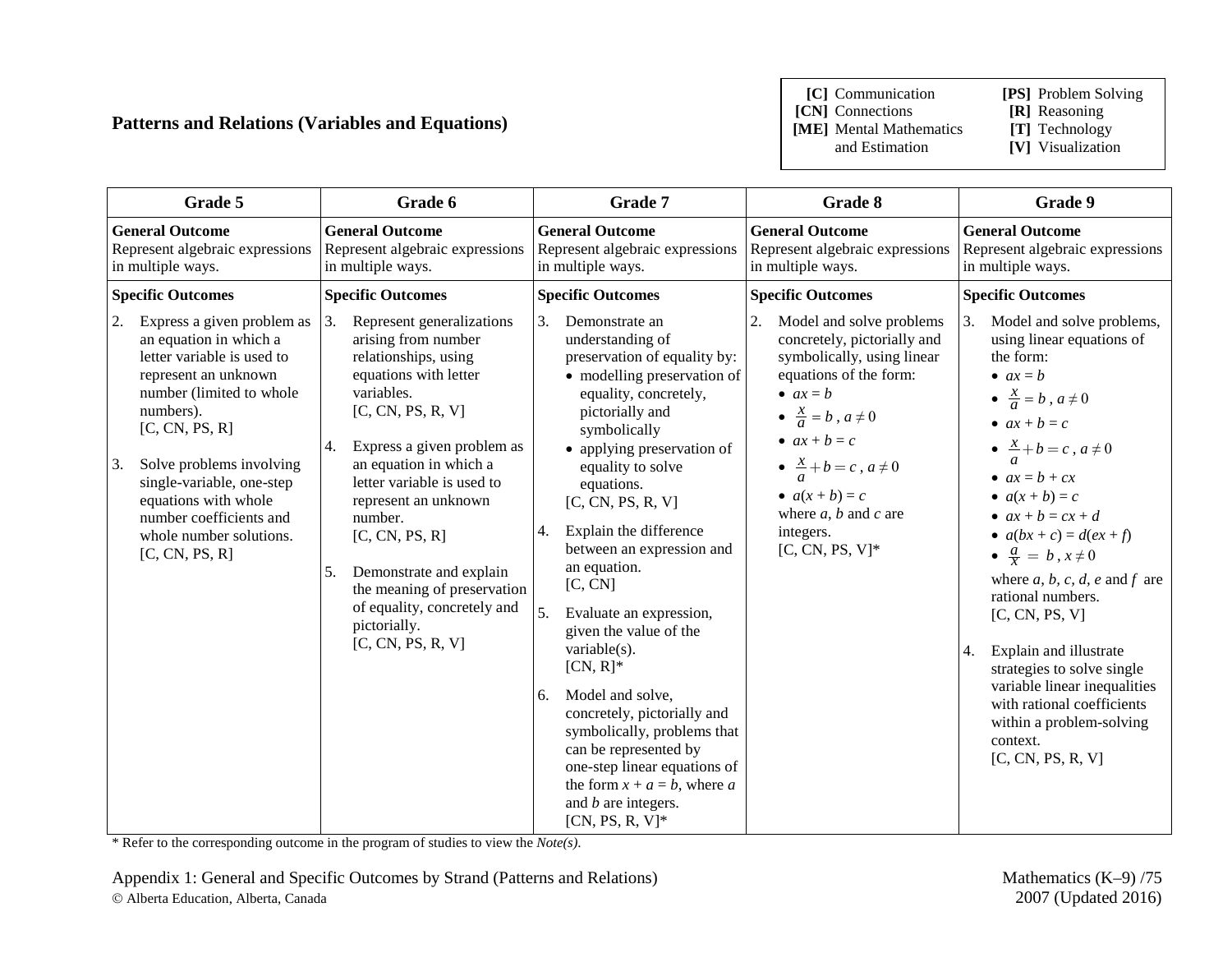#### **Patterns and Relations (Variables and Equations) (continued)**

**[C]** Communication **[PS]** Problem Solving

- **[CN]** Connections **[R]** Reasoning<br>**[ME]** Mental Mathematics **[T]** Technology
- **[ME]** Mental Mathematics and Estimation

- 
- **[V]** Visualization

| Kindergarten | Grade 1 | Grade 2 | Grade 3 | Grade 4 |
|--------------|---------|---------|---------|---------|
|              |         |         |         |         |
|              |         |         |         |         |
|              |         |         |         |         |
|              |         |         |         |         |
|              |         |         |         |         |
|              |         |         |         |         |
|              |         |         |         |         |
|              |         |         |         |         |
|              |         |         |         |         |
|              |         |         |         |         |
|              |         |         |         |         |
|              |         |         |         |         |
|              |         |         |         |         |
|              |         |         |         |         |
|              |         |         |         |         |
|              |         |         |         |         |
|              |         |         |         |         |
|              |         |         |         |         |
|              |         |         |         |         |
|              |         |         |         |         |
|              |         |         |         |         |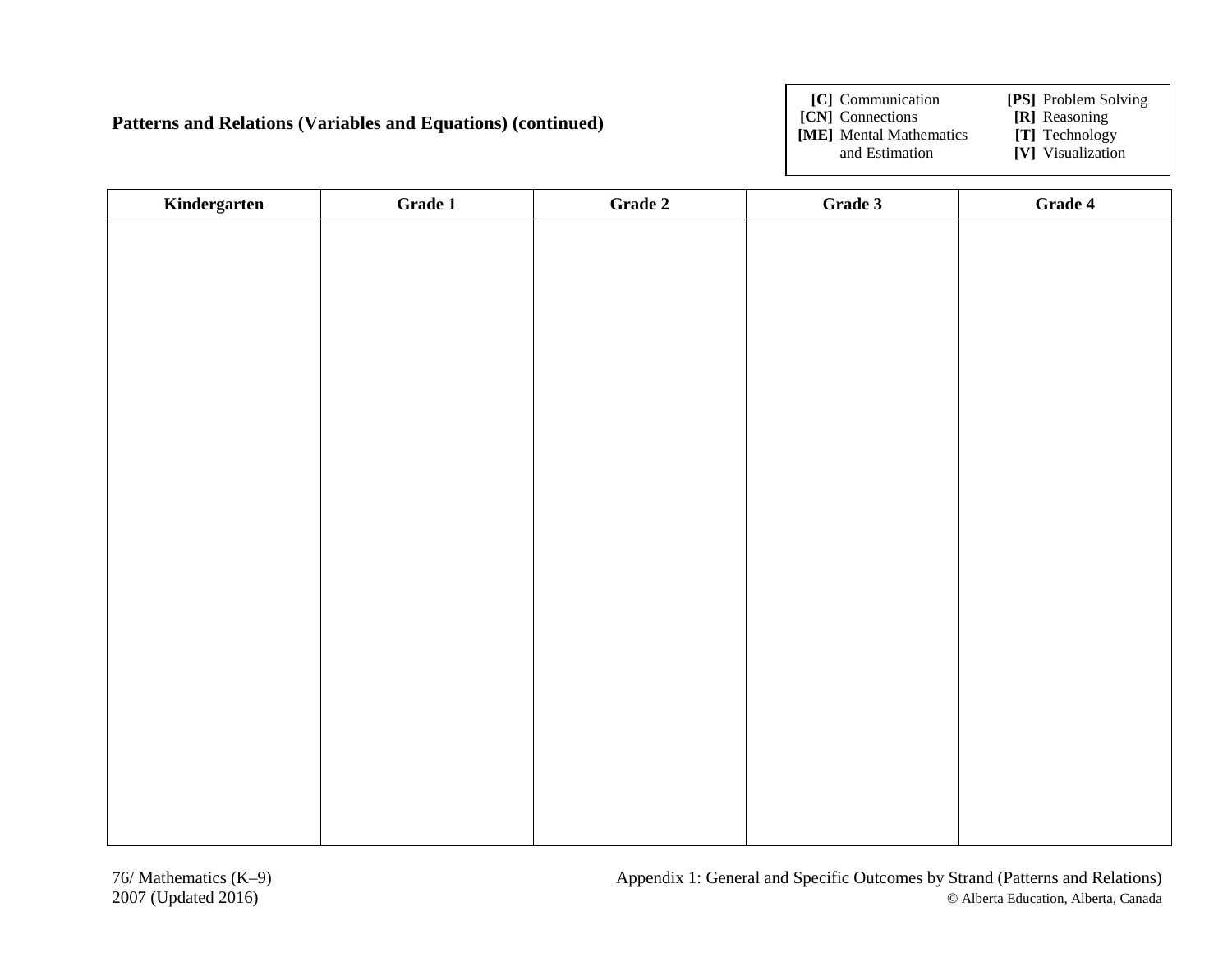### **Patterns and Relations (Variables and Equations) (continued)**

**[C]** Communication **[PS]** Problem Solving

**[CN]** Connections **[R]** Reasoning<br>**[ME]** Mental Mathematics **[T]** Technology **[ME]** Mental Mathematics and Estimation

- 
- [V] Visualization

| Grade 5 | Grade 6 | Grade 7                                                                                                                                                                                                                                                                                        | Grade 8 | Grade 9                                                                                                                                                                                                                                                                                                                                                                                                                                                                                                                                                                                                                                                      |
|---------|---------|------------------------------------------------------------------------------------------------------------------------------------------------------------------------------------------------------------------------------------------------------------------------------------------------|---------|--------------------------------------------------------------------------------------------------------------------------------------------------------------------------------------------------------------------------------------------------------------------------------------------------------------------------------------------------------------------------------------------------------------------------------------------------------------------------------------------------------------------------------------------------------------------------------------------------------------------------------------------------------------|
|         |         | <b>General Outcome</b><br>Represent algebraic expressions<br>in multiple ways.                                                                                                                                                                                                                 |         | <b>General Outcome</b><br>Represent algebraic expressions<br>in multiple ways.                                                                                                                                                                                                                                                                                                                                                                                                                                                                                                                                                                               |
|         |         | <b>Specific Outcomes</b>                                                                                                                                                                                                                                                                       |         | <b>Specific Outcomes</b>                                                                                                                                                                                                                                                                                                                                                                                                                                                                                                                                                                                                                                     |
|         |         | 7.<br>Model and solve,<br>concretely, pictorially and<br>symbolically, problems that<br>can be represented by linear<br>equations of the form:<br>• $ax + b = c$<br>• $ax = b$<br>$\bullet \ \frac{x}{a} = b$ , $a \neq 0$<br>where $a, b$ and $c$ are whole<br>numbers.<br>$[CN, PS, R, V]^*$ |         | 5.<br>Demonstrate an<br>understanding of<br>polynomials (limited to<br>polynomials of degree less<br>than or equal to 2).<br>[C, CN, R, V]<br>Model, record and explain<br>6.<br>the operations of addition<br>and subtraction of<br>polynomial expressions,<br>concretely, pictorially and<br>symbolically (limited to<br>polynomials of degree less<br>than or equal to 2).<br>$[C, CN, PS, R, V]^*$<br>Model, record and explain<br>7.<br>the operations of<br>multiplication and division<br>of polynomial expressions<br>(limited to polynomials of<br>degree less than or equal<br>to 2) by monomials,<br>concretely, pictorially and<br>symbolically. |
|         |         |                                                                                                                                                                                                                                                                                                |         | $[C, CN, R, V]^*$                                                                                                                                                                                                                                                                                                                                                                                                                                                                                                                                                                                                                                            |

\* Refer to the corresponding outcome in the program of studies to view the *Note(s)*.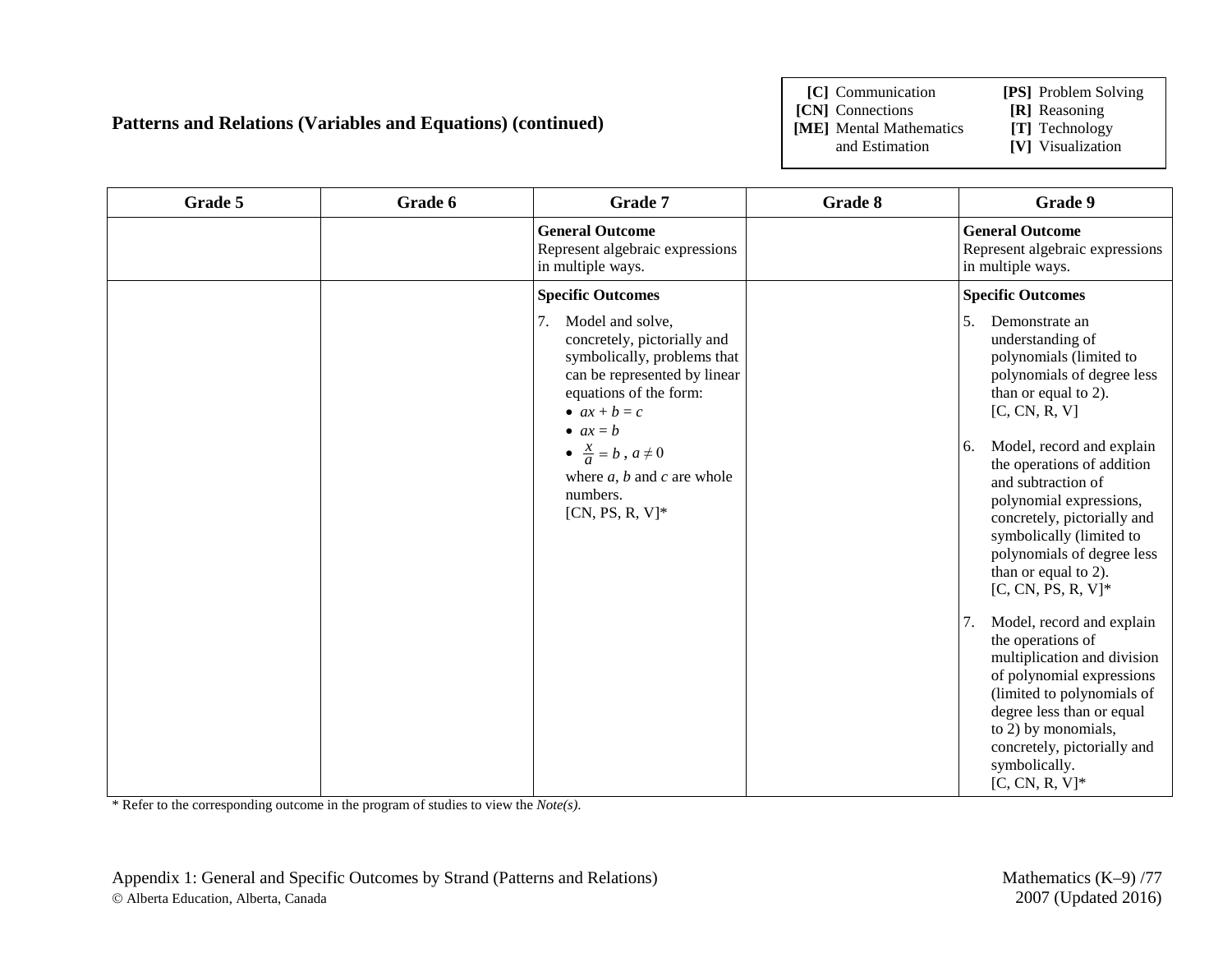# **Shape and Space (Measurement)**

**[C]** Communication **[PS]** Problem Solving

**[ME]** Mental Mathematics and Estimation

- **[CN]** Connections **[R]** Reasoning<br> **[ME]** Mental Mathematics **[T]** Technology
	-
	- **[V]** Visualization

| Kindergarten                                                                                                                                                                | <b>Grade 1</b>                                                                                                                                                                                                                                                         | Grade 2                                                                                                                                                                                                                                                                                                                                                                                                                                                                                                                                                                                                                                                                                    | Grade 3                                                                                                                                                                                                                                                                                                                                                                                                                                                                                                                                                                                                                                                                                                                 | Grade 4                                                                                                                                                                                                                                                                                                                                                                                                                                                                                                                                                                                                                                                                                                                                                                                                |
|-----------------------------------------------------------------------------------------------------------------------------------------------------------------------------|------------------------------------------------------------------------------------------------------------------------------------------------------------------------------------------------------------------------------------------------------------------------|--------------------------------------------------------------------------------------------------------------------------------------------------------------------------------------------------------------------------------------------------------------------------------------------------------------------------------------------------------------------------------------------------------------------------------------------------------------------------------------------------------------------------------------------------------------------------------------------------------------------------------------------------------------------------------------------|-------------------------------------------------------------------------------------------------------------------------------------------------------------------------------------------------------------------------------------------------------------------------------------------------------------------------------------------------------------------------------------------------------------------------------------------------------------------------------------------------------------------------------------------------------------------------------------------------------------------------------------------------------------------------------------------------------------------------|--------------------------------------------------------------------------------------------------------------------------------------------------------------------------------------------------------------------------------------------------------------------------------------------------------------------------------------------------------------------------------------------------------------------------------------------------------------------------------------------------------------------------------------------------------------------------------------------------------------------------------------------------------------------------------------------------------------------------------------------------------------------------------------------------------|
| <b>General Outcome</b><br>Use direct and indirect<br>measurement to solve problems.                                                                                         | <b>General Outcome</b><br>Use direct and indirect<br>measurement to solve problems.                                                                                                                                                                                    | <b>General Outcome</b><br>Use direct and indirect<br>measurement to solve problems.                                                                                                                                                                                                                                                                                                                                                                                                                                                                                                                                                                                                        | <b>General Outcome</b><br>Use direct and indirect<br>measurement to solve problems.                                                                                                                                                                                                                                                                                                                                                                                                                                                                                                                                                                                                                                     | <b>General Outcome</b><br>Use direct and indirect<br>measurement to solve problems.                                                                                                                                                                                                                                                                                                                                                                                                                                                                                                                                                                                                                                                                                                                    |
| <b>Specific Outcomes</b>                                                                                                                                                    | <b>Specific Outcomes</b>                                                                                                                                                                                                                                               | <b>Specific Outcomes</b>                                                                                                                                                                                                                                                                                                                                                                                                                                                                                                                                                                                                                                                                   | <b>Specific Outcomes</b>                                                                                                                                                                                                                                                                                                                                                                                                                                                                                                                                                                                                                                                                                                | <b>Specific Outcomes</b>                                                                                                                                                                                                                                                                                                                                                                                                                                                                                                                                                                                                                                                                                                                                                                               |
| Use direct comparison to<br>compare two objects based<br>on a single attribute, such<br>as length (height), mass<br>(weight) and volume<br>(capacity).<br>[C, CN, PS, R, V] | 1.<br>Demonstrate an<br>understanding of<br>measurement as a process<br>of comparing by:<br>• identifying attributes that<br>can be compared<br>• ordering objects<br>• making statements of<br>comparison<br>• filling, covering or<br>matching.<br>[C, CN, PS, R, V] | Relate the number of days<br>to a week and the number<br>of months to a year in a<br>problem-solving context.<br>[C, CN, PS, R]<br>2.<br>Relate the size of a unit of<br>measure to the number of<br>units (limited to nonstandard<br>units) used to measure<br>length and mass (weight).<br>[C, CN, ME, R, V]<br>Compare and order objects<br>3.<br>by length, height, distance<br>around and mass (weight),<br>using nonstandard units,<br>and make statements of<br>comparison.<br>[C, CN, ME, R, V]<br>Measure length to the<br>4.<br>nearest nonstandard unit by:<br>• using multiple copies of a<br>unit<br>• using a single copy of a<br>unit (iteration process).<br>[C, ME, R, V] | Relate the passage of time<br>to common activities, using<br>nonstandard and standard<br>units (minutes, hours, days,<br>weeks, months, years).<br>[CN, ME, R]<br>Relate the number of<br>2.<br>seconds to a minute, the<br>number of minutes to an<br>hour and the number of<br>days to a month in a<br>problem-solving context.<br>[C, CN, PS, R, V]<br>3.<br>Demonstrate an<br>understanding of measuring<br>length $(cm, m)$ by:<br>• selecting and justifying<br>referents for the units<br>cm and m<br>• modelling and describing<br>the relationship between<br>the units cm and m<br>• estimating length, using<br>referents<br>• measuring and recording<br>length, width and height.<br>[C, CN, ME, PS, R, V] | Read and record time, using<br>1.<br>digital and analog clocks,<br>including 24-hour clocks.<br>[C, CN, V]<br>Read and record calendar<br>2.<br>dates in a variety of formats.<br>[C, V]<br>3.<br>Demonstrate an<br>understanding of area of<br>regular and irregular 2-D<br>shapes by:<br>• recognizing that area is<br>measured in square units<br>• selecting and justifying<br>referents for the units<br>$\text{cm}^2$ or $\text{m}^2$<br>• estimating area, using<br>referents for $cm2$ or $m2$<br>• determining and recording<br>area (cm <sup>2</sup> or m <sup>2</sup> )<br>• constructing different<br>rectangles for a given<br>area (cm <sup>2</sup> or m <sup>2</sup> ) in order<br>to demonstrate that many<br>different rectangles may<br>have the same area.<br>[C, CN, ME, PS, R, V] |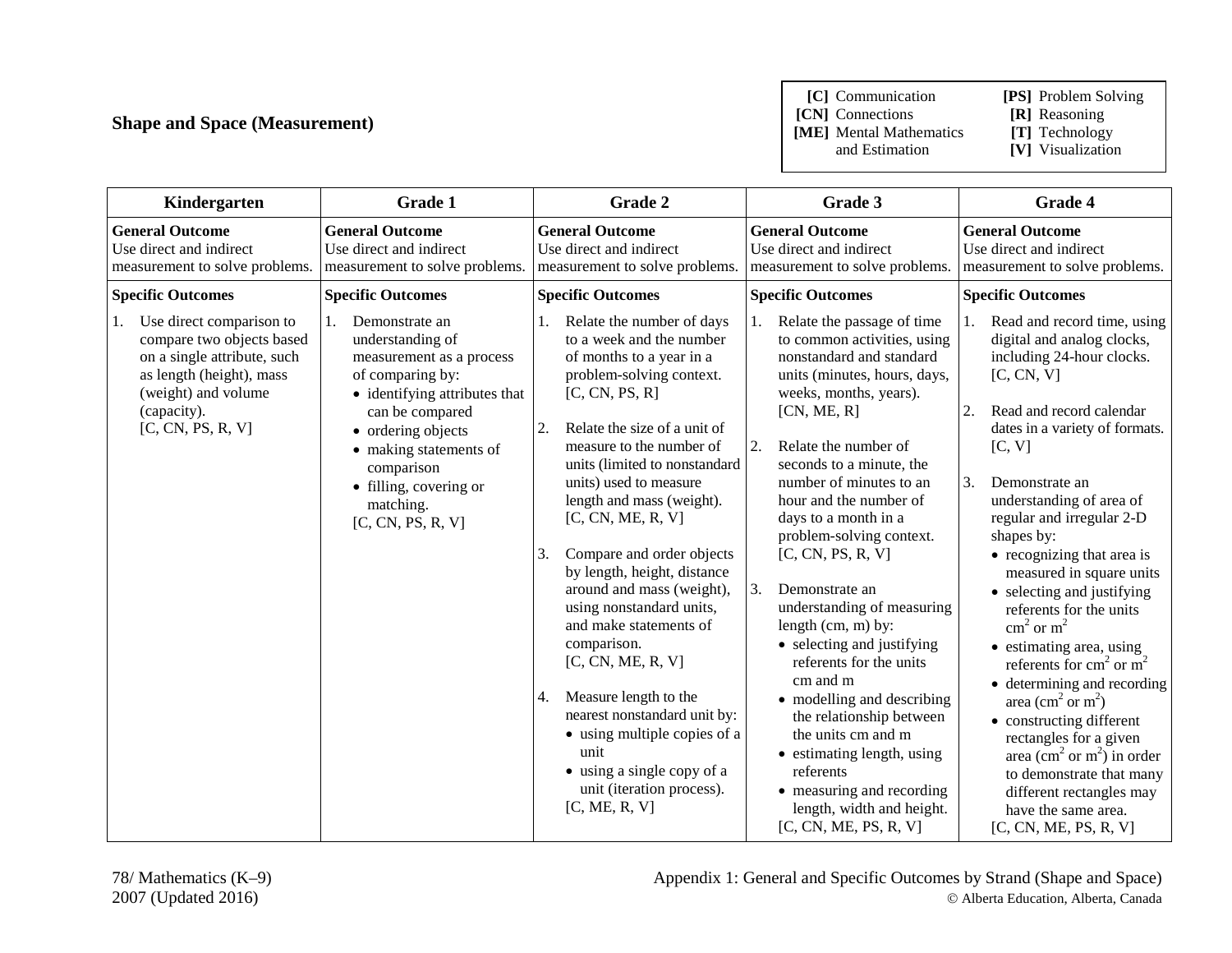# **Shape and Space (Measurement)**

**[C]** Communication **[PS]** Problem Solving

**[CN]** Connections **[R]** Reasoning<br>**[ME]** Mental Mathematics **[T]** Technology **[ME]** Mental Mathematics and Estimation

- 
- 
- **[V]** Visualization

| Grade 5                                                                                                                                                                                                                                                                                                                                                                                                                                                                                 | Grade 6                                                                                                                                                                                                                                                                                                                                                                                                                                                                                                                                                                                  | <b>Grade 7</b>                                                                                                                                                                                                                                                                                                                                                                                                                                                                                                                                                         | Grade 8                                                                                                                                                                                                                                                                                                                                                                                                                                                                                                                                    | Grade 9                                                                                                                                                                                                                                                                                                                                                                                                                                                                                                                                              |
|-----------------------------------------------------------------------------------------------------------------------------------------------------------------------------------------------------------------------------------------------------------------------------------------------------------------------------------------------------------------------------------------------------------------------------------------------------------------------------------------|------------------------------------------------------------------------------------------------------------------------------------------------------------------------------------------------------------------------------------------------------------------------------------------------------------------------------------------------------------------------------------------------------------------------------------------------------------------------------------------------------------------------------------------------------------------------------------------|------------------------------------------------------------------------------------------------------------------------------------------------------------------------------------------------------------------------------------------------------------------------------------------------------------------------------------------------------------------------------------------------------------------------------------------------------------------------------------------------------------------------------------------------------------------------|--------------------------------------------------------------------------------------------------------------------------------------------------------------------------------------------------------------------------------------------------------------------------------------------------------------------------------------------------------------------------------------------------------------------------------------------------------------------------------------------------------------------------------------------|------------------------------------------------------------------------------------------------------------------------------------------------------------------------------------------------------------------------------------------------------------------------------------------------------------------------------------------------------------------------------------------------------------------------------------------------------------------------------------------------------------------------------------------------------|
| <b>General Outcome</b><br>Use direct and indirect<br>measurement to solve problems.                                                                                                                                                                                                                                                                                                                                                                                                     | <b>General Outcome</b><br>Use direct and indirect<br>measurement to solve problems.                                                                                                                                                                                                                                                                                                                                                                                                                                                                                                      | <b>General Outcome</b><br>Use direct and indirect<br>measurement to solve problems.                                                                                                                                                                                                                                                                                                                                                                                                                                                                                    | <b>General Outcome</b><br>Use direct and indirect<br>measurement to solve problems.                                                                                                                                                                                                                                                                                                                                                                                                                                                        | <b>General Outcome</b><br>Use direct and indirect<br>measurement to solve problems.                                                                                                                                                                                                                                                                                                                                                                                                                                                                  |
| <b>Specific Outcomes</b>                                                                                                                                                                                                                                                                                                                                                                                                                                                                | <b>Specific Outcomes</b>                                                                                                                                                                                                                                                                                                                                                                                                                                                                                                                                                                 | <b>Specific Outcomes</b>                                                                                                                                                                                                                                                                                                                                                                                                                                                                                                                                               | <b>Specific Outcomes</b>                                                                                                                                                                                                                                                                                                                                                                                                                                                                                                                   | <b>Specific Outcomes</b>                                                                                                                                                                                                                                                                                                                                                                                                                                                                                                                             |
| Identify 90° angles.<br>1.<br>[ME, V]<br>2.<br>Design and construct<br>different rectangles, given<br>either perimeter or area, or<br>both (whole numbers), and<br>make generalizations.<br>[C, CN, PS, R, V]<br>3.<br>Demonstrate an<br>understanding of measuring<br>length (mm) by:<br>• selecting and justifying<br>referents for the unit mm<br>• modelling and describing<br>the relationship between<br>mm and cm units, and<br>between mm and m units.<br>[C, CN, ME, PS, R, V] | Demonstrate an<br>1.<br>understanding of angles by:<br>• identifying examples of<br>angles in the environment<br>• classifying angles<br>according to their<br>measure<br>• estimating the measure of<br>angles, using $45^{\circ}$ , $90^{\circ}$<br>and $180^\circ$ as reference<br>angles<br>• determining angle<br>measures in degrees<br>• drawing and labelling<br>angles when the measure<br>is specified.<br>[C, CN, ME, V]<br>2.<br>Demonstrate that the sum<br>of interior angles is:<br>$\bullet$ 180 $^{\circ}$ in a triangle<br>• $360^\circ$ in a quadrilateral.<br>[C, R] | Demonstrate an<br>understanding of circles by:<br>$\bullet$ describing the<br>relationships among<br>radius, diameter and<br>circumference<br>• relating circumference<br>to pi<br>$\bullet$ determining the sum of<br>the central angles<br>• constructing circles with<br>a given radius or<br>diameter<br>• solving problems<br>involving the radii,<br>diameters and<br>circumferences of circles.<br>[C, CN, PS, R, V]<br>2.<br>Develop and apply a<br>formula for determining the<br>area of:<br>• triangles<br>• parallelograms<br>• circles.<br>[CN, PS, R, V] | Develop and apply the<br>1.<br>Pythagorean theorem to<br>solve problems.<br>[CN, PS, R, T, V]<br>$[ICT: P2-3.4]$<br>2.<br>Draw and construct nets for<br>3-D objects.<br>[C, CN, PS, V]<br>3.<br>Determine the surface area<br>of:<br>• right rectangular prisms<br>• right triangular prisms<br>• right cylinders<br>to solve problems.<br>[C, CN, PS, R, V]<br>Develop and apply<br>4.<br>formulas for determining<br>the volume of right<br>rectangular prisms, right<br>triangular prisms and right<br>cylinders.<br>[C, CN, PS, R, V] | Solve problems and justify<br>the solution strategy, using<br>the following circle<br>properties:<br>• the perpendicular from<br>the centre of a circle to a<br>chord bisects the chord<br>• the measure of the central<br>angle is equal to twice the<br>measure of the inscribed<br>angle subtended by the<br>same arc<br>• the inscribed angles<br>subtended by the same<br>arc are congruent<br>• a tangent to a circle is<br>perpendicular to the<br>radius at the point of<br>tangency.<br>[C, CN, PS, R, T, V]<br>[ICT: $C6-3.1$ , $C6-3.4$ ] |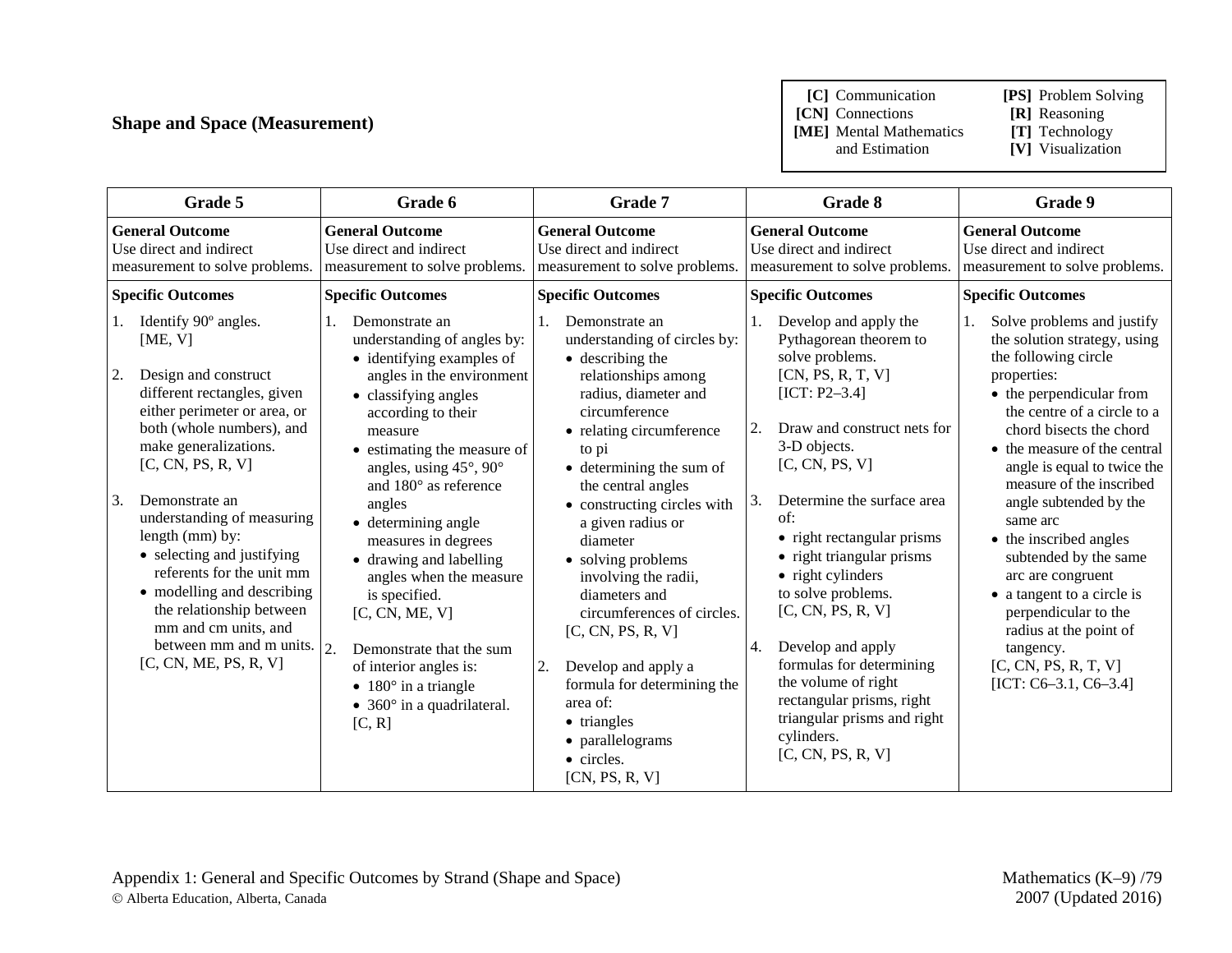### **Shape and Space (Measurement) (continued)**

**[C]** Communication **[PS]** Problem Solving **[CN]** Connections **[R]** Reasoning<br>**[ME]** Mental Mathematics **[T]** Technology **[ME]** Mental Mathematics and Estimation

- 
- **[V]** Visualization
- 

| Kindergarten | <b>Grade 1</b> | Grade 2                                                                                                                               | Grade 3                                                                                                                                                                                                                                                                                                                                                                                                                                                                                                                                                                                                                                                          | Grade 4 |
|--------------|----------------|---------------------------------------------------------------------------------------------------------------------------------------|------------------------------------------------------------------------------------------------------------------------------------------------------------------------------------------------------------------------------------------------------------------------------------------------------------------------------------------------------------------------------------------------------------------------------------------------------------------------------------------------------------------------------------------------------------------------------------------------------------------------------------------------------------------|---------|
|              |                | <b>General Outcome</b><br>Use direct and indirect<br>measurement to solve problems.                                                   | <b>General Outcome</b><br>Use direct and indirect<br>measurement to solve problems.                                                                                                                                                                                                                                                                                                                                                                                                                                                                                                                                                                              |         |
|              |                | <b>Specific Outcomes</b>                                                                                                              | <b>Specific Outcomes</b>                                                                                                                                                                                                                                                                                                                                                                                                                                                                                                                                                                                                                                         |         |
|              |                | Demonstrate that changing the<br>5.<br>orientation of an object does<br>not alter the measurements of<br>its attributes.<br>[C, R, V] | Demonstrate an understanding<br>4.<br>of measuring mass (g, kg) by:<br>• selecting and justifying<br>referents for the units<br>g and kg<br>• modelling and describing<br>the relationship between the<br>units g and kg<br>• estimating mass, using<br>referents<br>• measuring and recording<br>mass.<br>[C, CN, ME, PS, R, V]<br>Demonstrate an understanding<br>5.<br>of perimeter of regular and<br>irregular shapes by:<br>• estimating perimeter, using<br>referents for cm or m<br>• measuring and recording<br>perimeter (cm, m)<br>• constructing different<br>shapes for a given perimeter<br>(cm, m) to demonstrate that<br>many shapes are possible |         |
|              |                |                                                                                                                                       | for a perimeter.<br>[C, ME, PS, R, V]                                                                                                                                                                                                                                                                                                                                                                                                                                                                                                                                                                                                                            |         |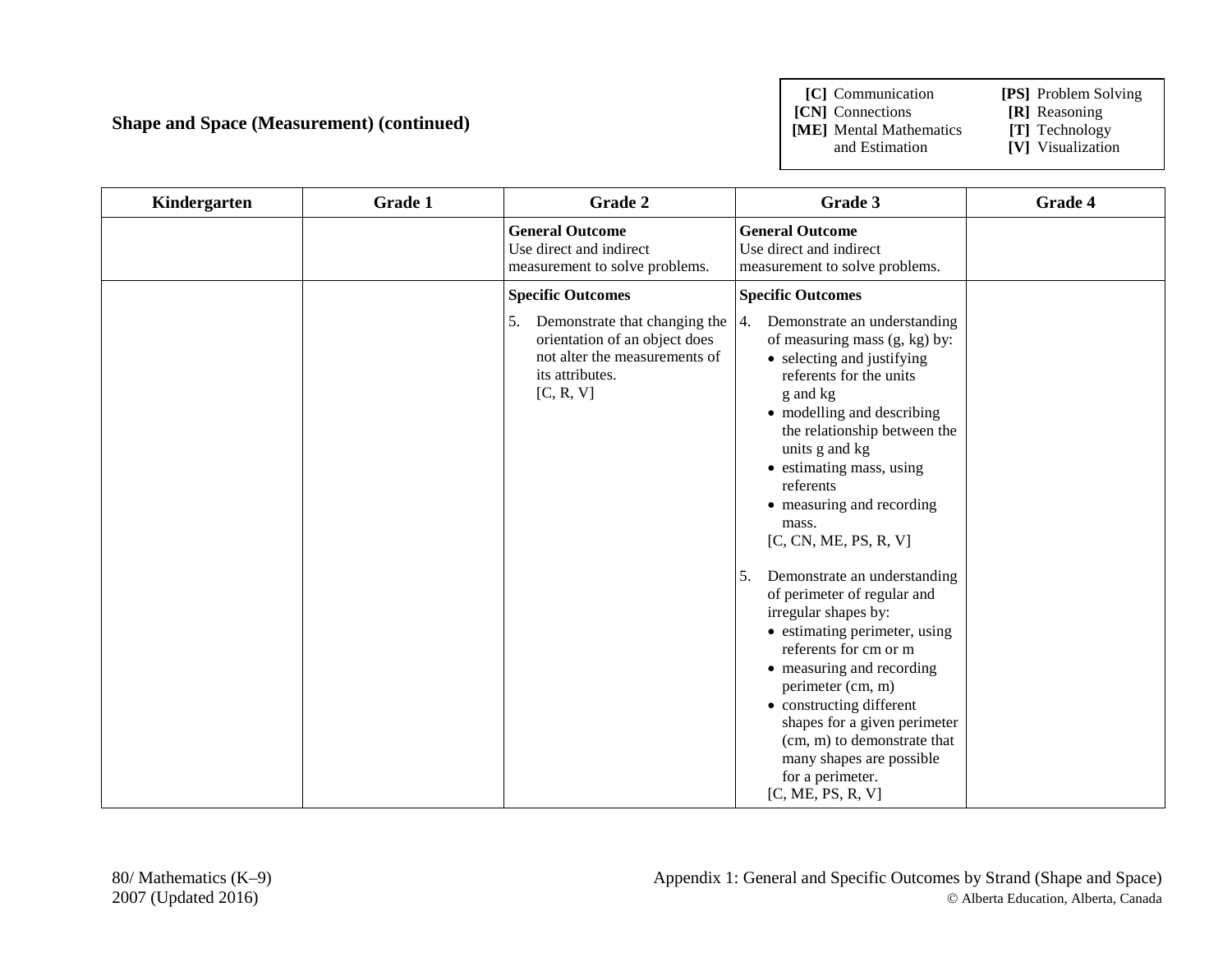### **Shape and Space (Measurement) (continued)**

**[C]** Communication **[PS]** Problem Solving **[CN]** Connections **[R]** Reasoning<br> **[ME]** Mental Mathematics **[T]** Technology **[ME]** Mental Mathematics and Estimation

- 
- 
- **[V]** Visualization

| Grade 5                                                                                                                                                                                                                                                                                                                                                                                                                                                                                                                                                                                                                                                                                  | Grade 6                                                                                                                                                                       | Grade 7 | Grade 8 | Grade 9 |
|------------------------------------------------------------------------------------------------------------------------------------------------------------------------------------------------------------------------------------------------------------------------------------------------------------------------------------------------------------------------------------------------------------------------------------------------------------------------------------------------------------------------------------------------------------------------------------------------------------------------------------------------------------------------------------------|-------------------------------------------------------------------------------------------------------------------------------------------------------------------------------|---------|---------|---------|
| <b>General Outcome</b><br>Use direct and indirect<br>measurement to solve problems.                                                                                                                                                                                                                                                                                                                                                                                                                                                                                                                                                                                                      | <b>General Outcome</b><br>Use direct and indirect<br>measurement to solve problems.                                                                                           |         |         |         |
| <b>Specific Outcomes</b>                                                                                                                                                                                                                                                                                                                                                                                                                                                                                                                                                                                                                                                                 | <b>Specific Outcomes</b>                                                                                                                                                      |         |         |         |
| Demonstrate an<br>4.<br>understanding of volume<br>by:<br>• selecting and justifying<br>referents for $cm3$ or $m3$<br>units<br>• estimating volume, using<br>referents for $cm3$ or $m3$<br>• measuring and recording<br>volume $\text{cm}^3$ or $\text{m}^3$ )<br>• constructing right<br>rectangular prisms for a<br>given volume.<br>[C, CN, ME, PS, R, V]<br>5.<br>Demonstrate an<br>understanding of capacity<br>by:<br>• describing the<br>relationship between mL<br>and L<br>• selecting and justifying<br>referents for mL or L<br>units<br>• estimating capacity, using<br>referents for mL or L<br>• measuring and recording<br>capacity (mL or L).<br>[C, CN, ME, PS, R, V] | 3.<br>Develop and apply a<br>formula for determining the:<br>• perimeter of polygons<br>• area of rectangles<br>• volume of right<br>rectangular prisms.<br>[C, CN, PS, R, V] |         |         |         |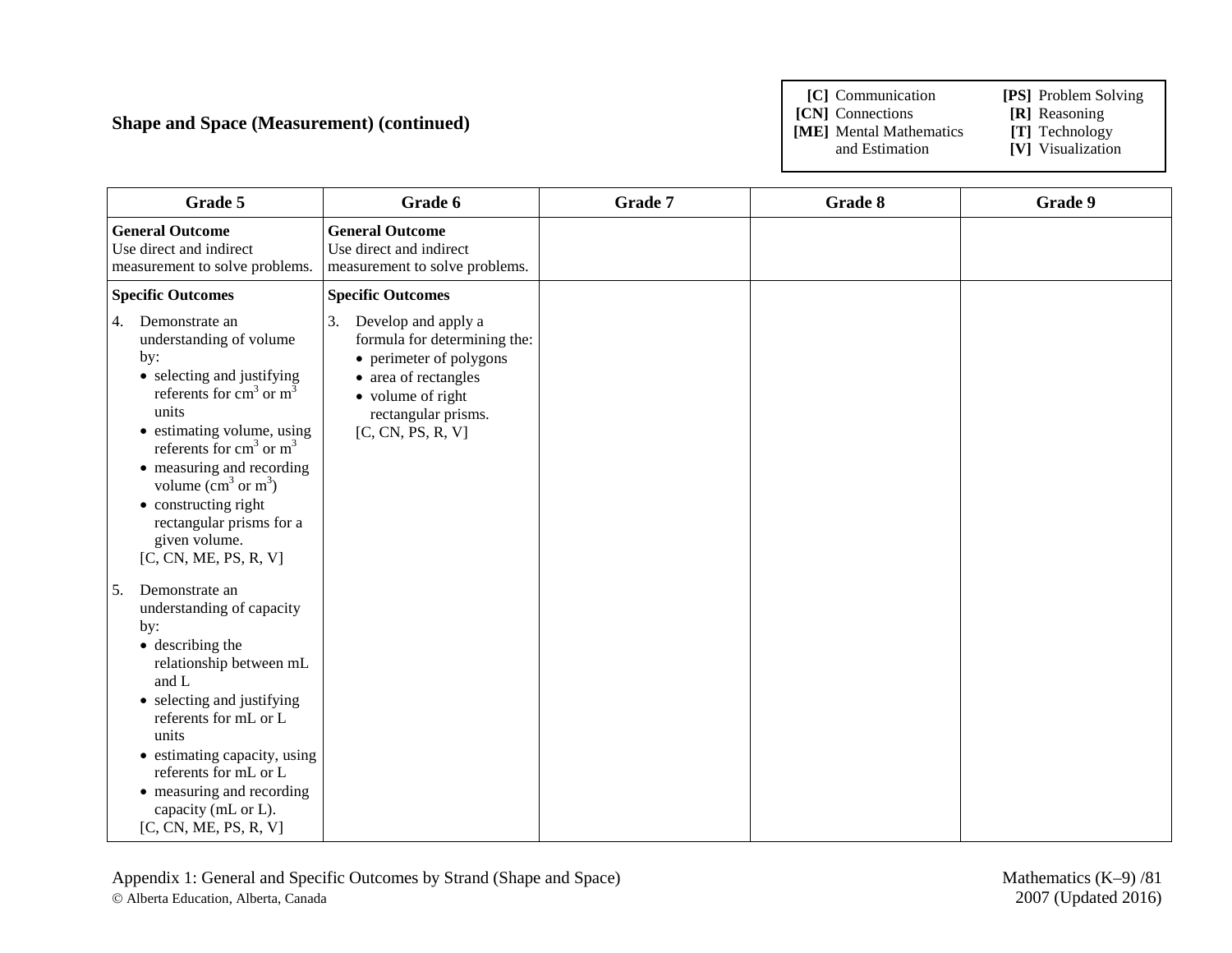### **Shape and Space (3-D Objects and 2-D Shapes)**

**[C]** Communication **[PS]** Problem Solving **[CN]** Connections **[R]** Reasoning<br>**[ME]** Mental Mathematics **[T]** Technology **[ME]** Mental Mathematics and Estimation

| Kindergarten                                                                                                                                    | Grade 1                                                                                                                                                                                                                                                                                 | Grade 2                                                                                                                                                                                                                                                                                                                                                                                                                                                                                                                     | Grade 3                                                                                                                                                                                                                                                                                                                                       | Grade 4                                                                                                                                  |
|-------------------------------------------------------------------------------------------------------------------------------------------------|-----------------------------------------------------------------------------------------------------------------------------------------------------------------------------------------------------------------------------------------------------------------------------------------|-----------------------------------------------------------------------------------------------------------------------------------------------------------------------------------------------------------------------------------------------------------------------------------------------------------------------------------------------------------------------------------------------------------------------------------------------------------------------------------------------------------------------------|-----------------------------------------------------------------------------------------------------------------------------------------------------------------------------------------------------------------------------------------------------------------------------------------------------------------------------------------------|------------------------------------------------------------------------------------------------------------------------------------------|
| <b>General Outcome</b><br>Describe the characteristics of<br>analyze the relationships among<br>them.                                           | <b>General Outcome</b><br>Describe the characteristics of<br>3-D objects and 2-D shapes, and 3-D objects and 2-D shapes, and<br>analyze the relationships among<br>them.                                                                                                                | <b>General Outcome</b><br>Describe the characteristics of<br>analyze the relationships among<br>them.                                                                                                                                                                                                                                                                                                                                                                                                                       | <b>General Outcome</b><br>Describe the characteristics of<br>3-D objects and 2-D shapes, and 3-D objects and 2-D shapes, and<br>analyze the relationships among<br>them.                                                                                                                                                                      | <b>General Outcome</b><br>Describe the characteristics of<br>3-D objects and 2-D shapes, and<br>analyze the relationships among<br>them. |
| <b>Specific Outcomes</b>                                                                                                                        | <b>Specific Outcomes</b>                                                                                                                                                                                                                                                                | <b>Specific Outcomes</b>                                                                                                                                                                                                                                                                                                                                                                                                                                                                                                    | <b>Specific Outcomes</b>                                                                                                                                                                                                                                                                                                                      | <b>Specific Outcomes</b>                                                                                                                 |
| Sort 3-D objects, using a<br>2.<br>single attribute.<br>[C, CN, PS, R, V]<br>Build and describe 3-D<br><sup>3.</sup><br>objects.<br>[CN, PS, V] | 2.<br>Sort 3-D objects and 2-D<br>shapes, using one attribute,<br>and explain the sorting rule.<br>[C, CN, R, V]<br>3.<br>Replicate composite 2-D<br>shapes and 3-D objects.<br>[CN, PS, V]<br>Compare 2-D shapes to<br>4.<br>parts of 3-D objects in the<br>environment.<br>[C, CN, V] | Sort 2-D shapes and 3-D<br>6.<br>objects, using two attributes,<br>and explain the sorting rule.<br>[C, CN, R, V]<br>Describe, compare and<br>7.<br>construct 3-D objects,<br>including:<br>• cubes<br>• spheres<br>• cones<br>• cylinders<br>• pyramids.<br>[C, CN, R, V]<br>Describe, compare and<br>8.<br>construct 2-D shapes,<br>including:<br>• triangles<br>• squares<br>• rectangles<br>• circles.<br>[C, CN, R, V]<br>Identify 2-D shapes as parts<br>9.<br>of 3-D objects in the<br>environment.<br>[C, CN, R, V] | 6.<br>Describe 3-D objects<br>according to the shape of<br>the faces and the number of<br>edges and vertices.<br>[C, CN, PS, R, V]<br>7.<br>Sort regular and irregular<br>polygons, including:<br>• triangles<br>• quadrilaterals<br>• pentagons<br>• hexagons<br>$\bullet$ octagons<br>according to the number of<br>sides.<br>[C, CN, R, V] | Describe and construct<br>4.<br>right rectangular and right<br>triangular prisms.<br>[C, CN, R, V]                                       |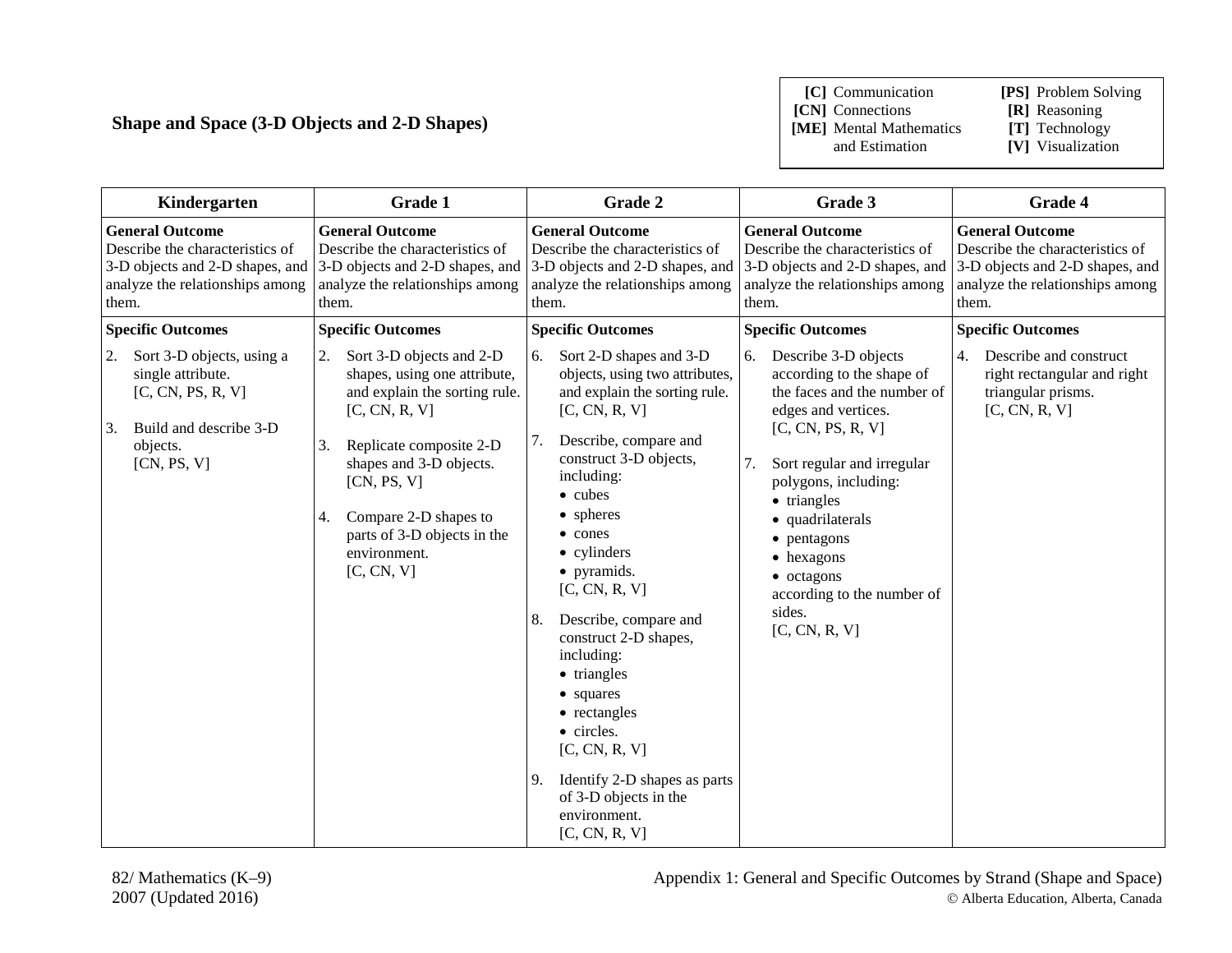### **Shape and Space (3-D Objects and 2-D Shapes)**

**[C]** Communication **[PS]** Problem Solving

**[CN]** Connections **[R]** Reasoning<br> **[ME]** Mental Mathematics **[T]** Technology

**[ME]** Mental Mathematics and Estimation

| Grade 5                                                                                                                                                                                                                                                                                                                                                                                                                                     | Grade 6                                                                                                                                                                                                                                                                                                 | Grade 7                                                                                                                                                                                                  | Grade 8                                                                                                                                                 | Grade 9                                                                                                                                                                                             |
|---------------------------------------------------------------------------------------------------------------------------------------------------------------------------------------------------------------------------------------------------------------------------------------------------------------------------------------------------------------------------------------------------------------------------------------------|---------------------------------------------------------------------------------------------------------------------------------------------------------------------------------------------------------------------------------------------------------------------------------------------------------|----------------------------------------------------------------------------------------------------------------------------------------------------------------------------------------------------------|---------------------------------------------------------------------------------------------------------------------------------------------------------|-----------------------------------------------------------------------------------------------------------------------------------------------------------------------------------------------------|
| <b>General Outcome</b><br>Describe the characteristics of<br>3-D objects and 2-D shapes, and<br>analyze the relationships among<br>them.                                                                                                                                                                                                                                                                                                    | <b>General Outcome</b><br>Describe the characteristics of<br>analyze the relationships among<br>them.                                                                                                                                                                                                   | <b>General Outcome</b><br>Describe the characteristics of<br>3-D objects and 2-D shapes, and 3-D objects and 2-D shapes, and 3-D objects and 2-D shapes, and<br>analyze the relationships among<br>them. | <b>General Outcome</b><br>Describe the characteristics of<br>analyze the relationships among<br>them.                                                   | <b>General Outcome</b><br>Describe the characteristics of<br>3-D objects and 2-D shapes, and<br>analyze the relationships among<br>them.                                                            |
| <b>Specific Outcomes</b>                                                                                                                                                                                                                                                                                                                                                                                                                    | <b>Specific Outcomes</b>                                                                                                                                                                                                                                                                                | <b>Specific Outcomes</b>                                                                                                                                                                                 | <b>Specific Outcomes</b>                                                                                                                                | <b>Specific Outcomes</b>                                                                                                                                                                            |
| Describe and provide<br>6.<br>examples of edges and<br>faces of 3-D objects, and<br>sides of 2-D shapes that<br>are:<br>• parallel<br>• intersecting<br>• perpendicular<br>• vertical<br>• horizontal.<br>[C, CN, R, T, V]<br>[ICT: C6-2.2, P5-2.3]<br>Identify and sort<br>7.<br>quadrilaterals, including:<br>• rectangles<br>• squares<br>• trapezoids<br>• parallelograms<br>• rhombuses<br>according to their attributes.<br>[C, R, V] | 4.<br>Construct and compare<br>triangles, including:<br>• scalene<br>• isosceles<br>• equilateral<br>$\bullet$ right<br>· obtuse<br>• acute<br>in different orientations.<br>[C, PS, R, V]<br>5.<br>Describe and compare the<br>sides and angles of regular<br>and irregular polygons.<br>[C, PS, R, V] | Perform geometric<br>3.<br>constructions, including:<br>• perpendicular line<br>segments<br>• parallel line segments<br>• perpendicular bisectors<br>• angle bisectors.<br>[CN, R, V]                    | 5.<br>Draw and interpret top,<br>front and side views of<br>3-D objects composed of<br>right rectangular prisms.<br>[C, CN, R, T, V]<br>$[ICT: C6-3.4]$ | 2.<br>Determine the surface area<br>of composite 3-D objects to<br>solve problems.<br>[C, CN, PS, R, V]<br>3.<br>Demonstrate an<br>understanding of similarity<br>of polygons.<br>[C, CN, PS, R, V] |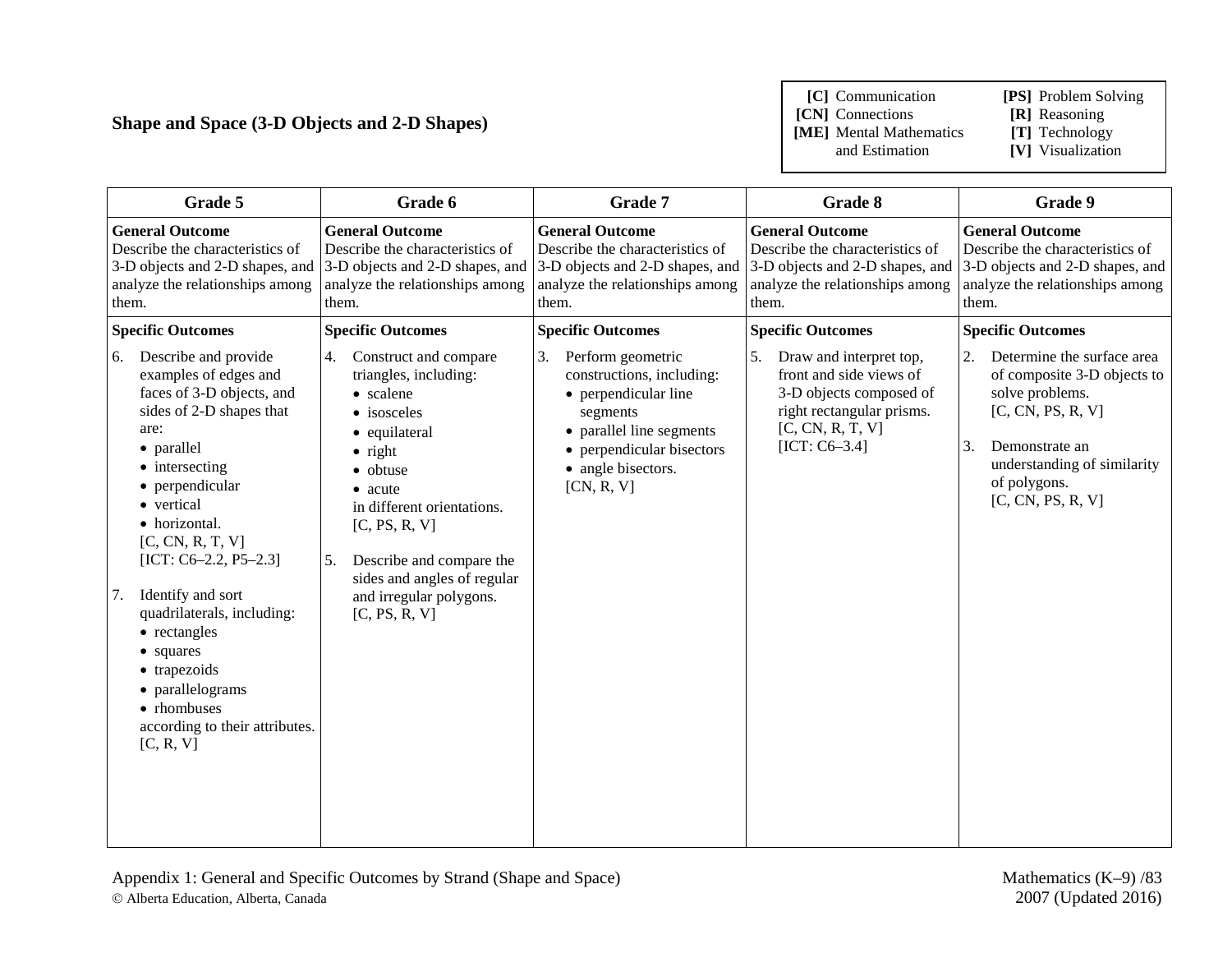# **Shape and Space (Transformations)**

**[C]** Communication **[PS]** Problem Solving **[CN]** Connections **[R]** Reasoning<br> **[ME]** Mental Mathematics **[T]** Technology **[ME]** Mental Mathematics and Estimation **[V]** Visualization

| Kindergarten | Grade 1 | Grade 2 | Grade 3 | Grade 4                                                                                                                                                                                                                         |
|--------------|---------|---------|---------|---------------------------------------------------------------------------------------------------------------------------------------------------------------------------------------------------------------------------------|
|              |         |         |         | <b>General Outcome</b><br>Describe and analyze position<br>and motion of objects and<br>shapes.                                                                                                                                 |
|              |         |         |         | <b>Specific Outcomes</b>                                                                                                                                                                                                        |
|              |         |         |         | 5.<br>Demonstrate an<br>understanding of<br>congruency, concretely and<br>pictorially.<br>[CN, R, V]                                                                                                                            |
|              |         |         |         | Demonstrate an<br>6.<br>understanding of line<br>symmetry by:<br>· identifying symmetrical<br>2-D shapes<br>• creating symmetrical<br>2-D shapes<br>• drawing one or more<br>lines of symmetry in a<br>2-D shape.<br>[C, CN, V] |
|              |         |         |         |                                                                                                                                                                                                                                 |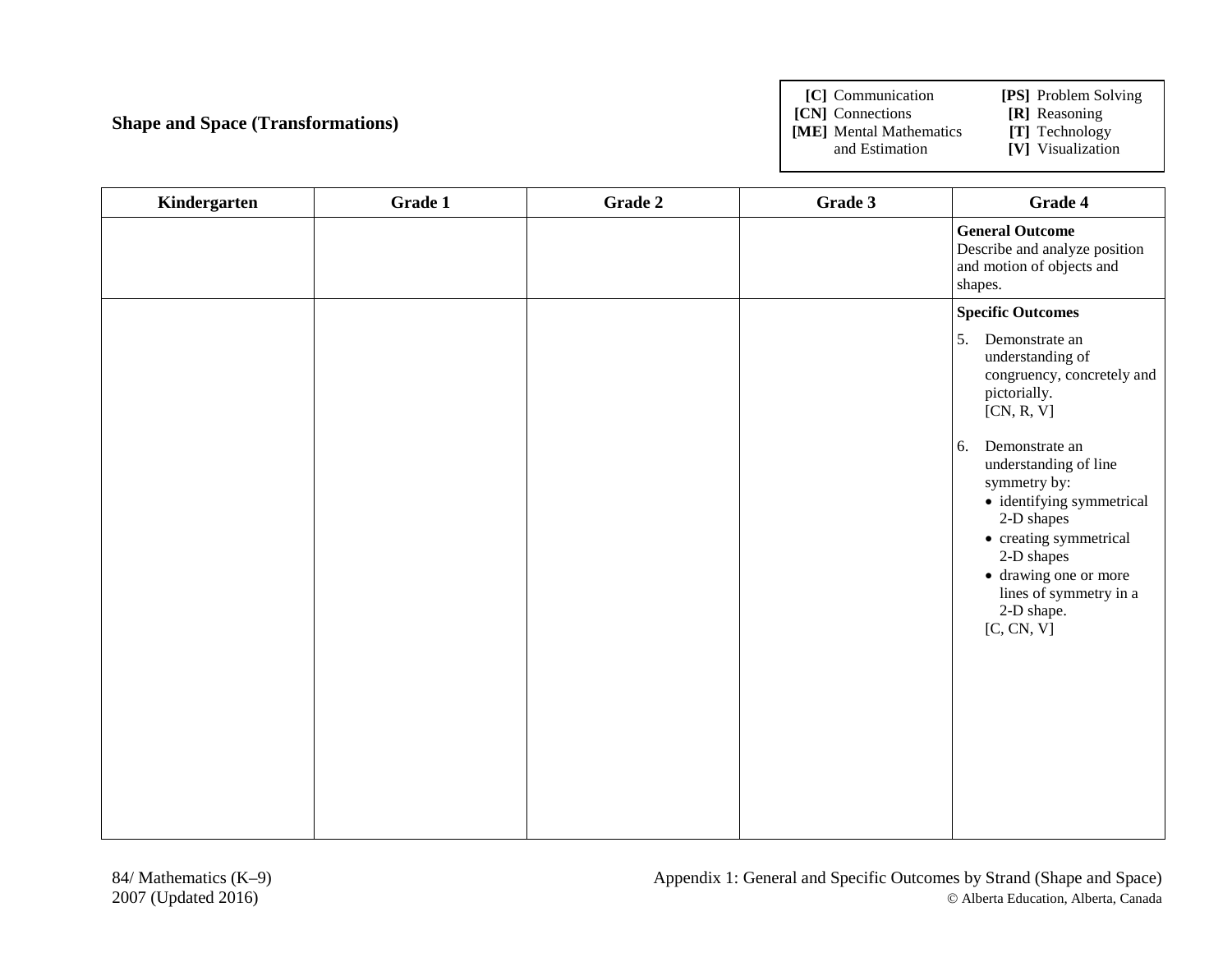# **Shape and Space (Transformations)**

**[C]** Communication **[PS]** Problem Solving

**[CN]** Connections **[ME]** Mental Mathematics and Estimation

**[T]** Technology<br>**[V]** Visualization

| Grade 5                                                                                         |                                                                                                                                                                        |          | Grade 6                                                                                                                                                                                                                                                                                            |                                                                                                                                                                                               | Grade 7                                                                                                                                                              |                | Grade 8                                                                                         |          | Grade 9                                                                                                                                                      |
|-------------------------------------------------------------------------------------------------|------------------------------------------------------------------------------------------------------------------------------------------------------------------------|----------|----------------------------------------------------------------------------------------------------------------------------------------------------------------------------------------------------------------------------------------------------------------------------------------------------|-----------------------------------------------------------------------------------------------------------------------------------------------------------------------------------------------|----------------------------------------------------------------------------------------------------------------------------------------------------------------------|----------------|-------------------------------------------------------------------------------------------------|----------|--------------------------------------------------------------------------------------------------------------------------------------------------------------|
| <b>General Outcome</b><br>Describe and analyze position<br>and motion of objects and<br>shapes. |                                                                                                                                                                        |          | <b>General Outcome</b><br>Describe and analyze position<br>and motion of objects and<br>shapes.                                                                                                                                                                                                    |                                                                                                                                                                                               | <b>General Outcome</b><br>Describe and analyze position<br>and motion of objects and<br>shapes.                                                                      |                | <b>General Outcome</b><br>Describe and analyze position<br>and motion of objects and<br>shapes. |          | <b>General Outcome</b><br>Describe and analyze position<br>and motion of objects and<br>shapes.                                                              |
| <b>Specific Outcomes</b>                                                                        |                                                                                                                                                                        |          | <b>Specific Outcomes</b>                                                                                                                                                                                                                                                                           |                                                                                                                                                                                               | <b>Specific Outcomes</b>                                                                                                                                             |                | <b>Specific Outcomes</b>                                                                        |          | <b>Specific Outcomes</b>                                                                                                                                     |
| 8.                                                                                              | Identify and describe a<br>single transformation,<br>including a translation,<br>rotation and reflection of<br>2-D shapes.<br>[C, T, V]<br>$[ICT: C6-2.1]$             | 6.       | Perform a combination of<br>translations, rotations and/or<br>reflections on a single 2-D<br>shape, with and without<br>technology, and draw and<br>describe the image.<br>[C, CN, PS, T, V]                                                                                                       | 4.<br>5.                                                                                                                                                                                      | Identify and plot points in<br>the four quadrants of a<br>Cartesian plane, using<br>integral ordered pairs.<br>[C, CN, V]<br>Perform and describe<br>transformations | 6.             | Demonstrate an<br>understanding of the<br>congruence of polygons.<br>[CN, R, V]                 | 4.<br>5. | Draw and interpret scale<br>diagrams of 2-D shapes.<br>[CN, R, T, V]<br>$[ICT: C6-3.4]$<br>Demonstrate an<br>understanding of line and<br>rotation symmetry. |
| 9.                                                                                              | Perform, concretely, a<br>single transformation<br>(translation, rotation or<br>reflection) of a 2-D shape,<br>and draw the image.<br>[C, CN, T, V]<br>$[ICT: C6-2.1]$ | 7.<br>8. | Perform a combination of<br>successive transformations<br>of 2-D shapes to create a<br>design, and identify and<br>describe the transformations.<br>[C, CN, T, V]<br>Identify and plot points in<br>the first quadrant of a<br>Cartesian plane, using whole<br>number ordered pairs.<br>[C, CN, V] | (translations, rotations or<br>reflections) of a 2-D shape<br>in all four quadrants of a<br>Cartesian plane (limited to<br>integral number vertices).<br>[C, CN, PS, T, V]<br>$[ICT: C6-3.4]$ |                                                                                                                                                                      | [C, CN, PS, V] |                                                                                                 |          |                                                                                                                                                              |
|                                                                                                 |                                                                                                                                                                        | 9.       | Perform and describe single<br>transformations of a 2-D<br>shape in the first quadrant of<br>a Cartesian plane (limited to<br>whole number vertices).<br>[C, CN, PS, T, V]<br>$[ICT: C6-2.1]$                                                                                                      |                                                                                                                                                                                               |                                                                                                                                                                      |                |                                                                                                 |          |                                                                                                                                                              |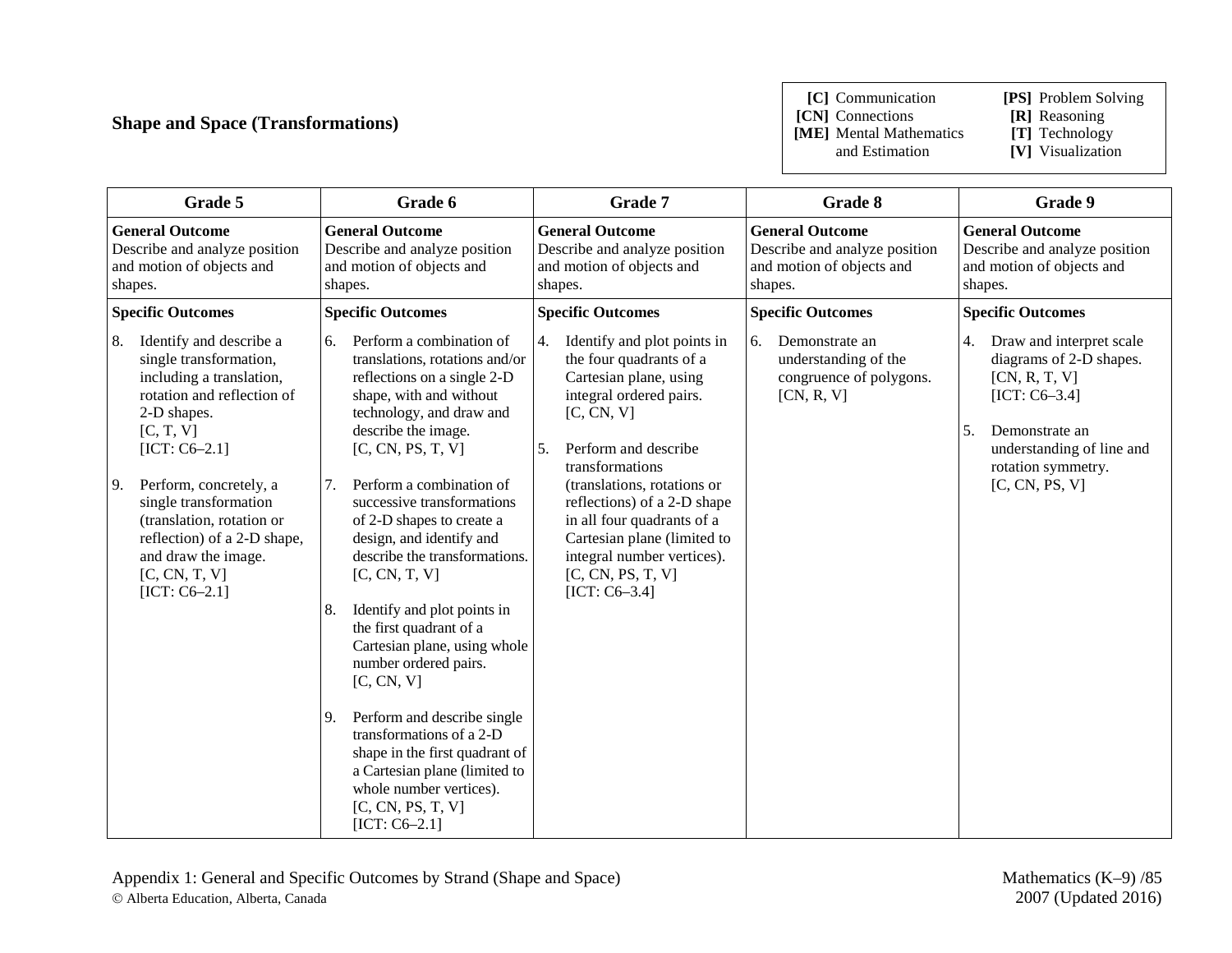### **Statistics and Probability (Data Analysis)**

**[C]** Communication **[PS]** Problem Solving

**[CN]** Connections **[R]** Reasoning **[ME]** Mental Mathematics and Estimation

- 
- 
- **[V]** Visualization

| Kindergarten | Grade 1 | Grade 2                                                                                                                                                                                                                                                         | Grade 3                                                                                                                                                                                                                                                                                                                  | Grade 4                                                                                                                                                                                                                                                                      |
|--------------|---------|-----------------------------------------------------------------------------------------------------------------------------------------------------------------------------------------------------------------------------------------------------------------|--------------------------------------------------------------------------------------------------------------------------------------------------------------------------------------------------------------------------------------------------------------------------------------------------------------------------|------------------------------------------------------------------------------------------------------------------------------------------------------------------------------------------------------------------------------------------------------------------------------|
|              |         | <b>General Outcome</b><br>Collect, display and analyze<br>data to solve problems.                                                                                                                                                                               | <b>General Outcome</b><br>Collect, display and analyze<br>data to solve problems.                                                                                                                                                                                                                                        | <b>General Outcome</b><br>Collect, display and analyze<br>data to solve problems.                                                                                                                                                                                            |
|              |         | <b>Specific Outcomes</b>                                                                                                                                                                                                                                        | <b>Specific Outcomes</b>                                                                                                                                                                                                                                                                                                 | <b>Specific Outcomes</b>                                                                                                                                                                                                                                                     |
|              |         | Gather and record data<br>1.<br>about self and others to<br>answer questions.<br>[C, CN, PS, V]<br>$[ICT: C4-1.3, C7-1.1]$<br>2.<br>Construct and interpret<br>concrete graphs and<br>pictographs to solve<br>problems.<br>[C, CN, PS, R, V]<br>$[ICT: C7-1.3]$ | Collect first-hand data and<br>1.<br>organize it using:<br>• tally marks<br>• line plots<br>• charts<br>$\bullet$ lists<br>to answer questions.<br>[C, CN, PS, V]<br>$[ICT: C4-1.3]$<br>Construct, label and<br>2.<br>interpret bar graphs to solve<br>problems.<br>[C, PS, R, V]<br>[ICT: C4-1.3, C7-1.3,<br>$C7-1.4$ ] | Demonstrate an<br>1.<br>understanding of<br>many-to-one<br>correspondence.<br>[C, R, T, V]<br>[ICT: $C6-2.2$ , $C6-2.3$ ]<br>Construct and interpret<br>2.<br>pictographs and bar graphs<br>involving many-to-one<br>correspondence to draw<br>conclusions.<br>[C, PS, R, V] |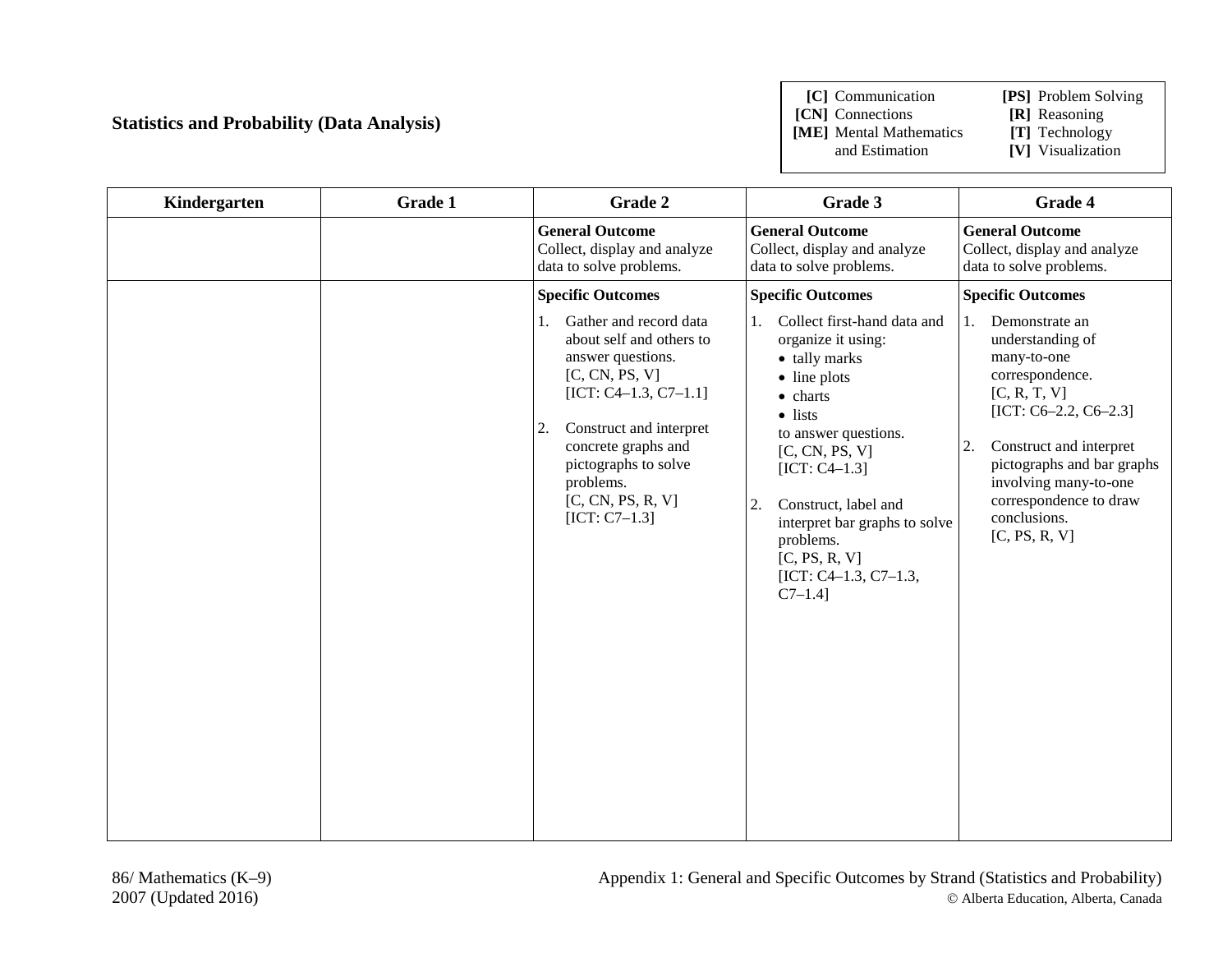### **Statistics and Probability (Data Analysis)**

**[C]** Communication **[PS]** Problem Solving

**[CN]** Connections **[ME]** Mental Mathematics and Estimation

**[T]** Technology<br>**[V]** Visualization

| Grade 5                                                                                                                                                                                                                                    | Grade 6                                                                                                                                                                                                                                                                                                                                                                                                                                                                                            | Grade 7                                                                                                                                                                                                                                                                                                                                                                                                                                                                                                                                                             | Grade 8                                                                                                                                                             | Grade 9                                                                                                                                                                                                                                                                                                                                                                                     |
|--------------------------------------------------------------------------------------------------------------------------------------------------------------------------------------------------------------------------------------------|----------------------------------------------------------------------------------------------------------------------------------------------------------------------------------------------------------------------------------------------------------------------------------------------------------------------------------------------------------------------------------------------------------------------------------------------------------------------------------------------------|---------------------------------------------------------------------------------------------------------------------------------------------------------------------------------------------------------------------------------------------------------------------------------------------------------------------------------------------------------------------------------------------------------------------------------------------------------------------------------------------------------------------------------------------------------------------|---------------------------------------------------------------------------------------------------------------------------------------------------------------------|---------------------------------------------------------------------------------------------------------------------------------------------------------------------------------------------------------------------------------------------------------------------------------------------------------------------------------------------------------------------------------------------|
| <b>General Outcome</b><br>Collect, display and analyze<br>data to solve problems.                                                                                                                                                          | <b>General Outcome</b><br>Collect, display and analyze<br>data to solve problems.                                                                                                                                                                                                                                                                                                                                                                                                                  | <b>General Outcome</b><br>Collect, display and analyze<br>data to solve problems.                                                                                                                                                                                                                                                                                                                                                                                                                                                                                   | <b>General Outcome</b><br>Collect, display and analyze<br>data to solve problems.                                                                                   | <b>General Outcome</b><br>Collect, display and analyze<br>data to solve problems.                                                                                                                                                                                                                                                                                                           |
| <b>Specific Outcomes</b><br><b>Specific Outcomes</b>                                                                                                                                                                                       |                                                                                                                                                                                                                                                                                                                                                                                                                                                                                                    | <b>Specific Outcomes</b>                                                                                                                                                                                                                                                                                                                                                                                                                                                                                                                                            | <b>Specific Outcomes</b>                                                                                                                                            | <b>Specific Outcomes</b>                                                                                                                                                                                                                                                                                                                                                                    |
| Differentiate between<br>1.<br>first-hand and second-hand<br>data.<br>[C, R, T, V]<br>$[ICT: C1-2.2, P5-2.3]$<br>Construct and interpret<br>2.<br>double bar graphs to draw<br>conclusions.<br>[C, PS, R, T, V]<br>$[ICT: C6-2.2, P5-2.3]$ | Create, label and interpret<br>1.<br>line graphs to draw<br>conclusions.<br>[C, CN, PS, R, V]<br>Select, justify and use<br>2.<br>appropriate methods of<br>collecting data, including:<br>• questionnaires<br>• experiments<br>· databases<br>· electronic media.<br>[C, CN, PS, R, T]<br>[ICT: C4-2.2, C6-2.2,<br>$C7-2.1, P2-2.1, P2-2.2$<br>Graph collected data, and<br>3.<br>analyze the graph to solve<br>problems.<br>[C, CN, PS, R, T]<br>[ICT: $C6-2.5$ , $C7-2.1$ ,<br>$P2-2.1, P2-2.2$ | Demonstrate an<br>1.<br>understanding of central<br>tendency and range by:<br>• determining the measures<br>of central tendency<br>(mean, median, mode)<br>and range<br>• determining the most<br>appropriate measures of<br>central tendency to report<br>findings.<br>[C, PS, R, T]<br>$[ICT: P2-3.4]$<br>Determine the effect on the<br>2.<br>mean, median and mode<br>when an outlier is included<br>in a data set.<br>[C, CN, PS, R]<br>Construct, label and<br>3.<br>interpret circle graphs to<br>solve problems.<br>[C, CN, PS, R, T, V]<br>$[ICT: P2-3.3]$ | Critique ways in which data<br>is presented in circle<br>graphs, line graphs, bar<br>graphs and pictographs.<br>[C, R, T, V]<br>[ICT: C7-3.1, C7-3.2,<br>$F4 - 3.3$ | Describe the effect of:<br>1.<br>$\bullet$ bias<br>• use of language<br>• ethics<br>$\bullet$ cost<br>• time and timing<br>• privacy<br>• cultural sensitivity<br>on the collection of data.<br>[C, CN, R, T]<br>$[ICT: F4-3.2, F4-3.3]$<br>Select and defend the<br>2.<br>choice of using either a<br>population or a sample of a<br>population to answer a<br>question.<br>[C, CN, PS, R] |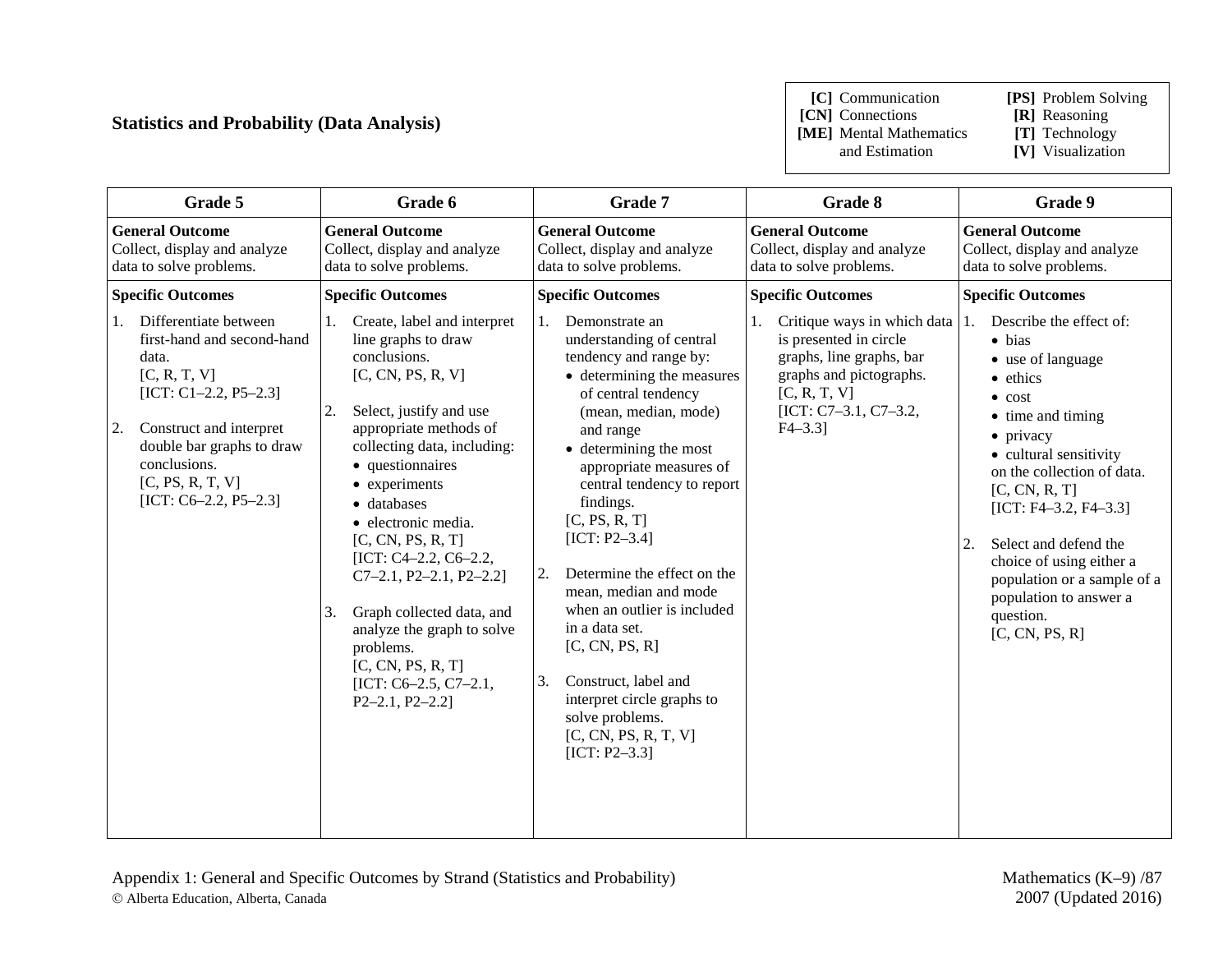**Statistics and Probability (Data Analysis) (continued)** 

**[C]** Communication **[PS]** Problem Solving

**[CN]** Connections **[R]** Reasoning<br> **[ME]** Mental Mathematics **[T]** Technology **[ME]** Mental Mathematics and Estimation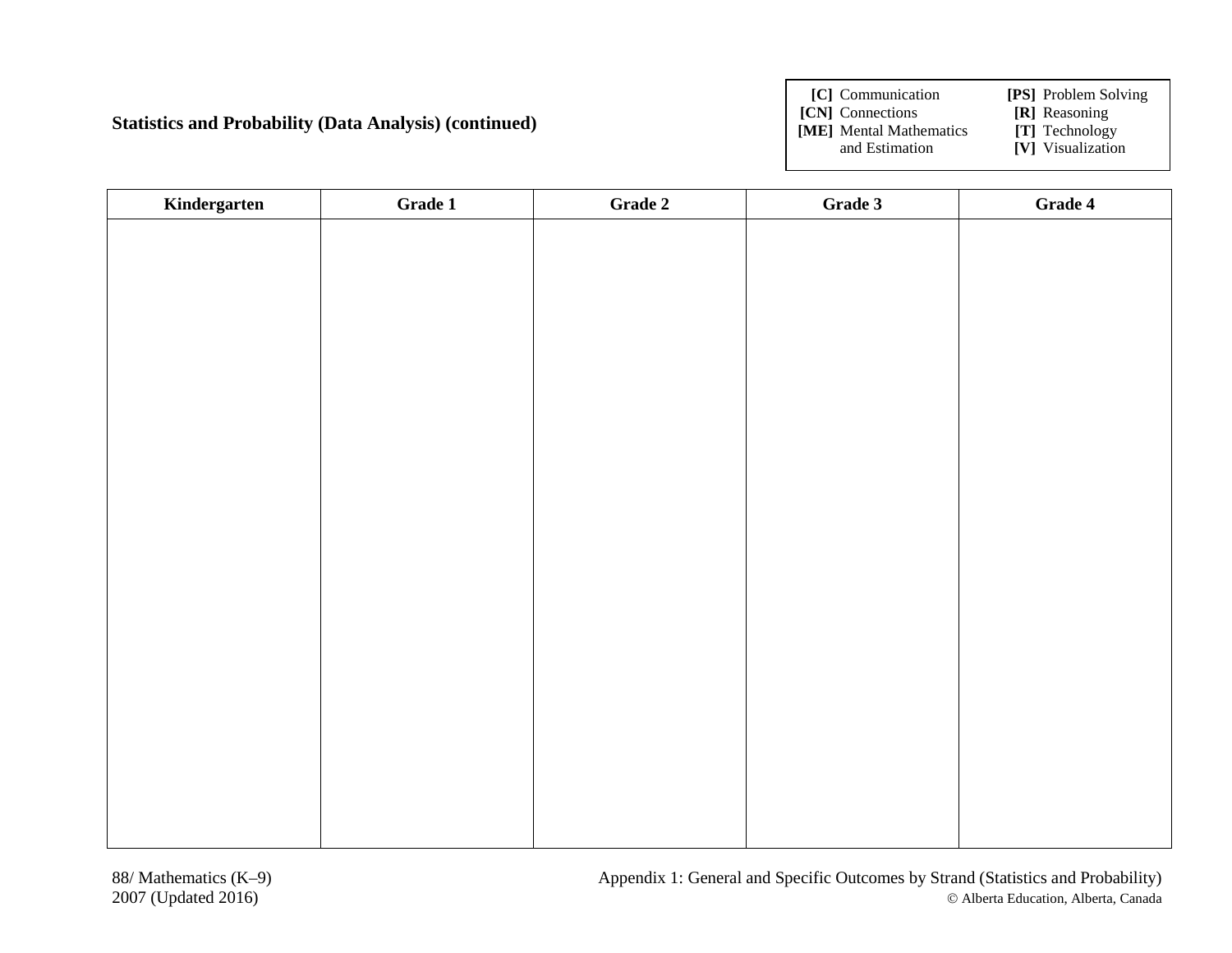#### **Statistics and Probability (Data Analysis) (continued)**

**[C]** Communication **[PS]** Problem Solving

**[CN]** Connections **[R]** Reasoning

**[ME]** Mental Mathematics and Estimation

| Grade 5 | Grade 6 | Grade 7 | Grade 8 | Grade 9                                                                                                                                                                                                                                                                                                                                                                                                                                                                                                                                             |
|---------|---------|---------|---------|-----------------------------------------------------------------------------------------------------------------------------------------------------------------------------------------------------------------------------------------------------------------------------------------------------------------------------------------------------------------------------------------------------------------------------------------------------------------------------------------------------------------------------------------------------|
|         |         |         |         | <b>General Outcome</b><br>Collect, display and analyze<br>data to solve problems.                                                                                                                                                                                                                                                                                                                                                                                                                                                                   |
|         |         |         |         | <b>Specific Outcomes</b>                                                                                                                                                                                                                                                                                                                                                                                                                                                                                                                            |
|         |         |         |         | 3.<br>Develop and implement a<br>project plan for the<br>collection, display and<br>analysis of data by:<br>• formulating a question<br>for investigation<br>• choosing a data<br>collection method that<br>includes social<br>considerations<br>• selecting a population or<br>a sample<br>• collecting the data<br>· displaying the collected<br>data in an appropriate<br>manner<br>• drawing conclusions to<br>answer the question.<br>[C, PS, R, T, V]<br>[ICT: $C1-3.5$ , $C4-3.1$ ,<br>C6-3.1, C6-3.2, C7-3.1,<br>$C7-3.2$ , P1-3.4, P2-3.1] |
|         |         |         |         |                                                                                                                                                                                                                                                                                                                                                                                                                                                                                                                                                     |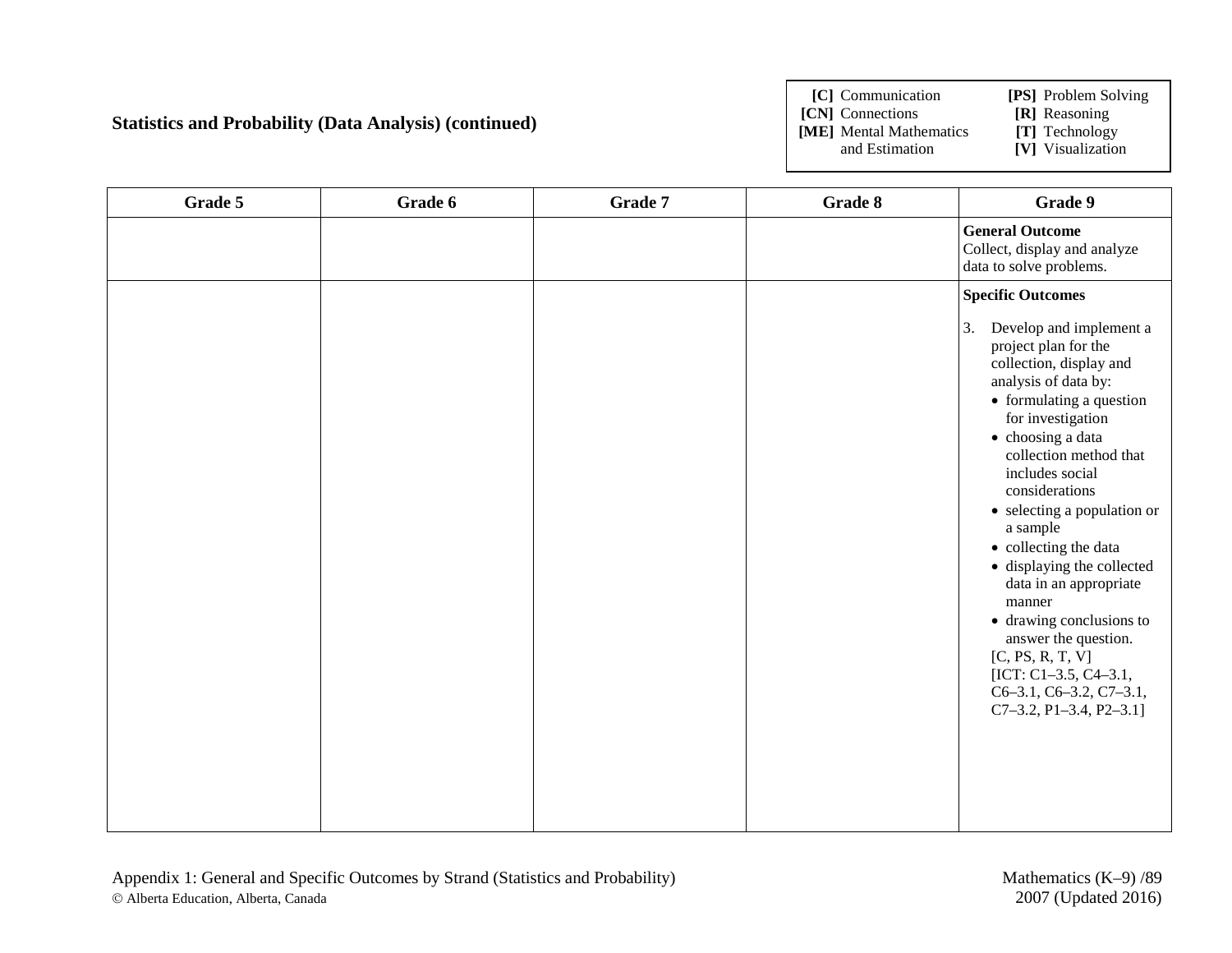**Statistics and Probability (Chance and Uncertainty)**

**[C]** Communication **[PS]** Problem Solving

**[CN]** Connections **[R]** Reasoning<br> **[ME]** Mental Mathematics **[T]** Technology

**[ME]** Mental Mathematics and Estimation

| Kindergarten | Grade 1 | Grade 2 | Grade 3 | Grade 4 |
|--------------|---------|---------|---------|---------|
|              |         |         |         |         |
|              |         |         |         |         |
|              |         |         |         |         |
|              |         |         |         |         |
|              |         |         |         |         |
|              |         |         |         |         |
|              |         |         |         |         |
|              |         |         |         |         |
|              |         |         |         |         |
|              |         |         |         |         |
|              |         |         |         |         |
|              |         |         |         |         |
|              |         |         |         |         |
|              |         |         |         |         |
|              |         |         |         |         |
|              |         |         |         |         |
|              |         |         |         |         |
|              |         |         |         |         |
|              |         |         |         |         |
|              |         |         |         |         |
|              |         |         |         |         |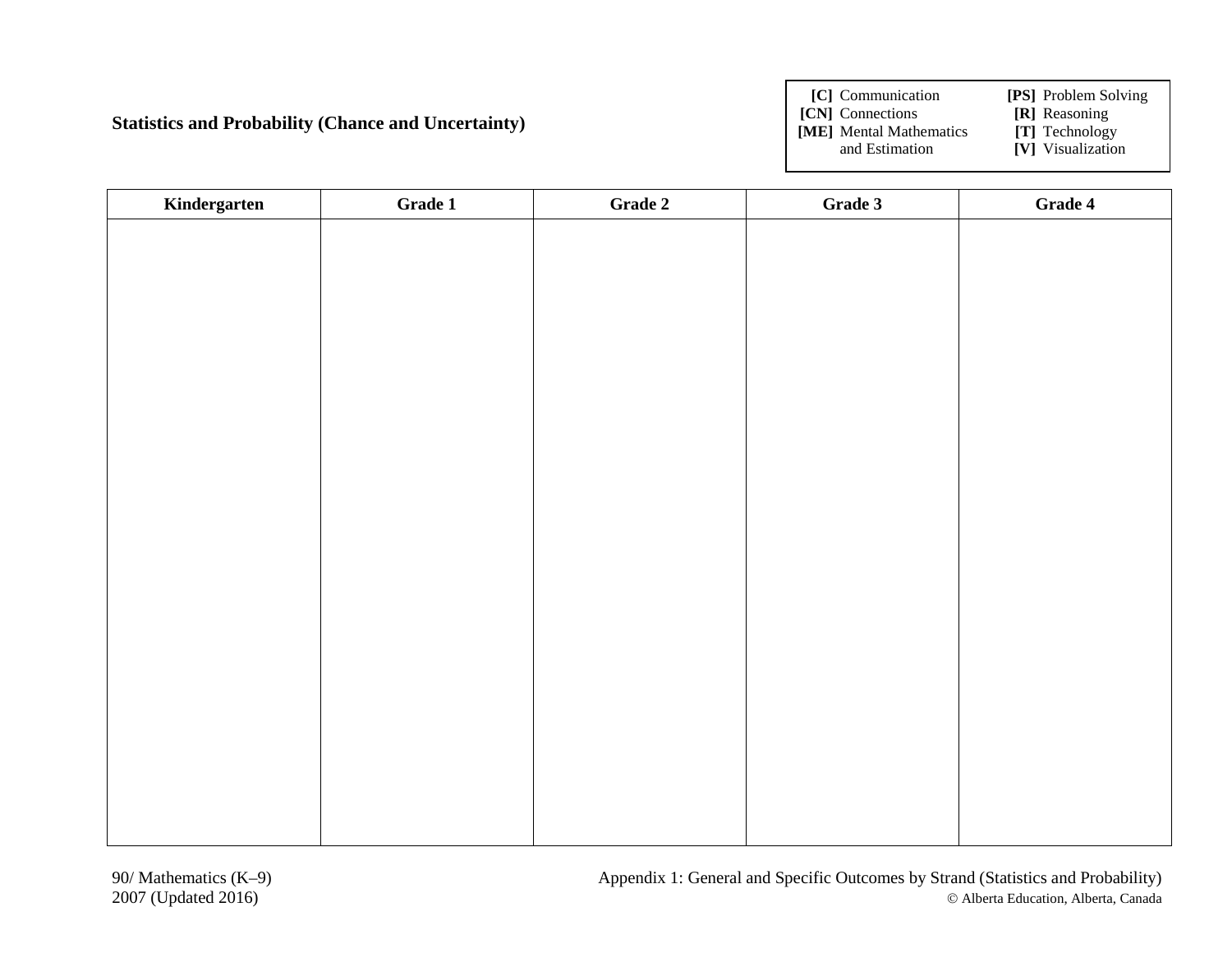### **Statistics and Probability (Chance and Uncertainty)**

**[C]** Communication **[PS]** Problem Solving

**[CN]** Connections **[R]** Reasoning<br>**[ME]** Mental Mathematics **[T]** Technology **[ME]** Mental Mathematics and Estimation

| Grade 5                                                                                                                                                                                                                                                                                                                                                          | Grade 6                                                                                                                                                                                                                                                                                                                                                                                                                                                                                                                                                                   | Grade 7                                                                                                                                                                                                                                                                                                                                                                                                                                                                                                                                                                               | Grade 8                                                                                                                                 | Grade 9                                                                                                                                 |
|------------------------------------------------------------------------------------------------------------------------------------------------------------------------------------------------------------------------------------------------------------------------------------------------------------------------------------------------------------------|---------------------------------------------------------------------------------------------------------------------------------------------------------------------------------------------------------------------------------------------------------------------------------------------------------------------------------------------------------------------------------------------------------------------------------------------------------------------------------------------------------------------------------------------------------------------------|---------------------------------------------------------------------------------------------------------------------------------------------------------------------------------------------------------------------------------------------------------------------------------------------------------------------------------------------------------------------------------------------------------------------------------------------------------------------------------------------------------------------------------------------------------------------------------------|-----------------------------------------------------------------------------------------------------------------------------------------|-----------------------------------------------------------------------------------------------------------------------------------------|
| <b>General Outcome</b><br>Use experimental or theoretical<br>probabilities to represent and<br>solve problems involving<br>uncertainty.                                                                                                                                                                                                                          | <b>General Outcome</b><br>Use experimental or theoretical<br>probabilities to represent and<br>solve problems involving<br>uncertainty.                                                                                                                                                                                                                                                                                                                                                                                                                                   | <b>General Outcome</b><br>Use experimental or theoretical<br>probabilities to represent and<br>solve problems involving<br>uncertainty.                                                                                                                                                                                                                                                                                                                                                                                                                                               | <b>General Outcome</b><br>Use experimental or theoretical<br>probabilities to represent and<br>solve problems involving<br>uncertainty. | <b>General Outcome</b><br>Use experimental or theoretical<br>probabilities to represent and<br>solve problems involving<br>uncertainty. |
| <b>Specific Outcomes</b>                                                                                                                                                                                                                                                                                                                                         | <b>Specific Outcomes</b>                                                                                                                                                                                                                                                                                                                                                                                                                                                                                                                                                  | <b>Specific Outcomes</b>                                                                                                                                                                                                                                                                                                                                                                                                                                                                                                                                                              | <b>Specific Outcomes</b>                                                                                                                | <b>Specific Outcomes</b>                                                                                                                |
| $\overline{3}$ .<br>Describe the likelihood of a $ 4$ .<br>single outcome occurring,<br>using words such as:<br>• impossible<br>• possible<br>• certain.<br>[C, CN, PS, R]<br>Compare the likelihood of<br><sup>4.</sup><br>two possible outcomes<br>occurring, using words such<br>as:<br>• less likely<br>• equally likely<br>• more likely.<br>[C, CN, PS, R] | Demonstrate an<br>understanding of<br>probability by:<br>• identifying all possible<br>outcomes of a probability<br>experiment<br>• differentiating between<br>experimental and<br>theoretical probability<br>$\bullet$ determining the<br>theoretical probability of<br>outcomes in a probability<br>experiment<br>$\bullet$ determining the<br>experimental probability<br>of outcomes in a<br>probability experiment<br>• comparing experimental<br>results with the<br>theoretical probability for<br>an experiment.<br>[C, ME, PS, T]<br>[ICT: $C6-2.1$ , $C6-2.4$ ] | Express probabilities as<br>4.<br>ratios, fractions and<br>percents.<br>[C, CN, R, T, V]<br>$[ICT: P2-3.4]$<br>Identify the sample space<br>5.<br>(where the combined<br>sample space has 36 or<br>fewer elements) for a<br>probability experiment<br>involving two independent<br>events.<br>[C, ME, PS]<br>Conduct a probability<br>6.<br>experiment to compare the<br>theoretical probability<br>(determined using a tree<br>diagram, table or other<br>graphic organizer) and<br>experimental probability of<br>two independent events.<br>[C, PS, R, T]<br>[ICT: C7-3.2, P2-3.4] | Solve problems involving<br>the probability of<br>independent events.<br>[C, CN, PS, T]<br>$[ICT: P2-3.4]$                              | 4.<br>Demonstrate an<br>understanding of the role of<br>probability in society.<br>[C, CN, R, T]<br>$[ICT: F4-3.3]$                     |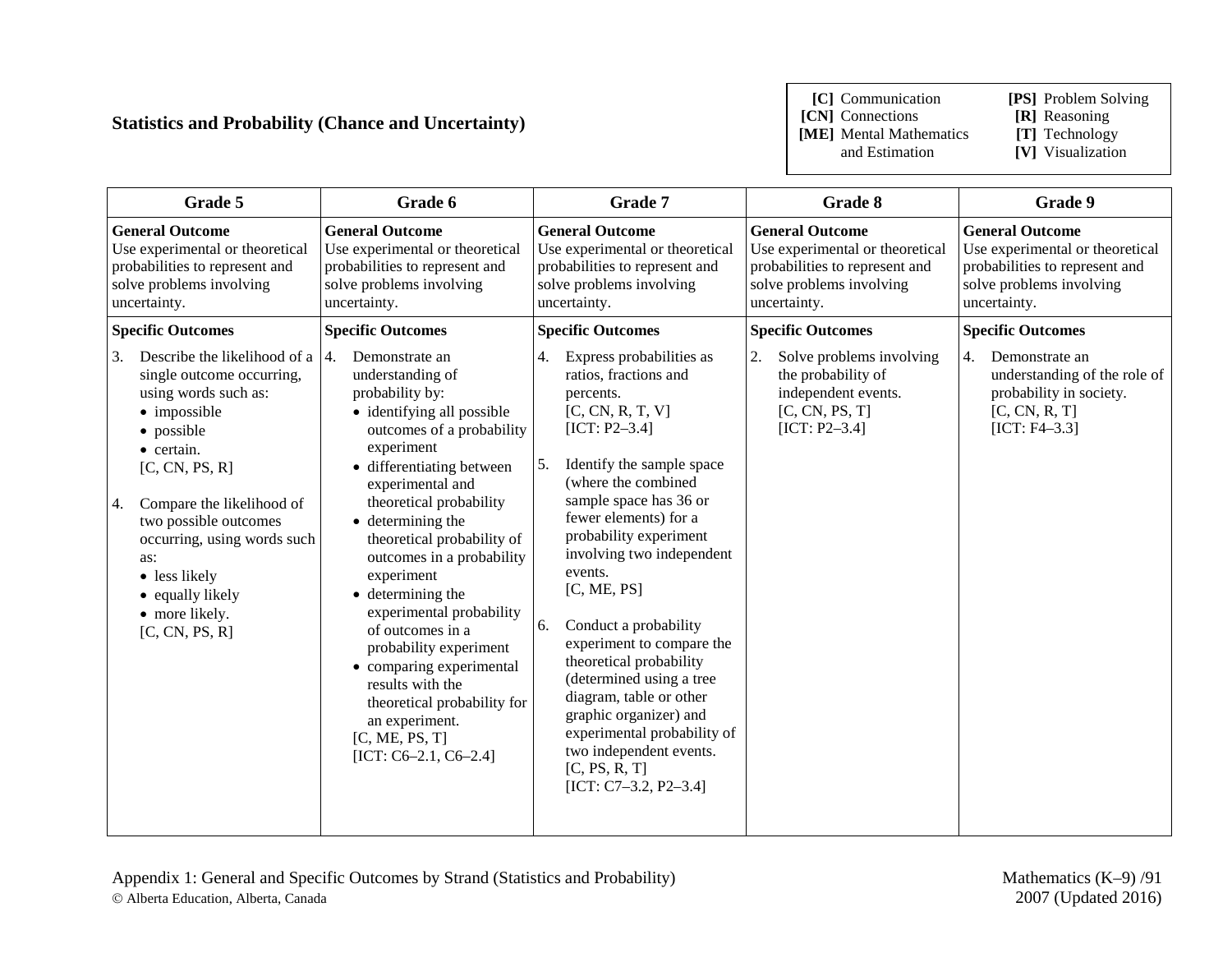### **APPENDIX 2: INFORMATION AND COMMUNICATION TECHNOLOGY (ICT) OUTCOMES**

The following excerpts from the *Information and Communication Technology (ICT) Program of Studies* provide the complete wording for outcomes that are linked to the mathematics program of studies. For the complete *ICT Program of Studies*, go to the Alberta Education website at [https://education.alberta.ca/information-communication-technology/ict/.](https://education.alberta.ca/information-communication-technology/ict/)

### **ICT Outcomes, Division 1**

| <b>General Outcomes</b>                                                                                       |                   | <b>Specific Outcomes</b>                                                                                                                                     |  |  |  |
|---------------------------------------------------------------------------------------------------------------|-------------------|--------------------------------------------------------------------------------------------------------------------------------------------------------------|--|--|--|
| $C4$ – Students will use organizational $\vert 1.3 \rangle$<br>processes and tools to manage<br>inquiry.      |                   | organize information from more than one source                                                                                                               |  |  |  |
| $C7 -$ Students will use electronic<br>research techniques to<br>construct personal knowledge<br>and meaning. | 1.1<br>1.3<br>1.4 | develop questions that reflect a personal information need<br>draw conclusions from organized information<br>make predictions based on organized information |  |  |  |
| P2 – Students will organize and<br>manipulate data.                                                           | 1.1               | read information from a prepared database                                                                                                                    |  |  |  |

### **ICT Outcomes, Division 2**

| $C1$ – Students will access, use and<br>communicate information from<br>a variety of technologies. | 2.2                                    | organize information gathered from the Internet, or an<br>electronic source, by selecting and recording the data in<br>logical files or categories; and by communicating effectively,<br>through appropriate forms, such as speeches, reports and<br>multimedia presentations, applying information technologies<br>that serve particular audiences and purposes                                                                                                                                                                                                                                                                                                                                                   |
|----------------------------------------------------------------------------------------------------|----------------------------------------|--------------------------------------------------------------------------------------------------------------------------------------------------------------------------------------------------------------------------------------------------------------------------------------------------------------------------------------------------------------------------------------------------------------------------------------------------------------------------------------------------------------------------------------------------------------------------------------------------------------------------------------------------------------------------------------------------------------------|
| $C4 - Students$ will use organizational 2.2<br>processes and tools to manage<br>inquiry.           |                                        | organize information, using such tools as a database,<br>spreadsheet or electronic webbing                                                                                                                                                                                                                                                                                                                                                                                                                                                                                                                                                                                                                         |
| $C6$ – Students will use technology to<br>investigate and/or solve<br>problems.                    | 2.1<br>2.2<br>2.3<br>2.4<br>2.5<br>2.7 | select and use technology to assist in problem solving<br>use data gathered from a variety of electronic sources to<br>address identified problems<br>use graphic organizers, such as mind mapping/webbing, flow<br>charting and outlining, to present connections between ideas<br>and information in a problem-solving environment<br>solve problems, using numerical operations and such tools as<br>calculators and spreadsheets<br>solve problems requiring the sorting, organizing, classifying<br>and extending of data, using such tools as calculators,<br>spreadsheets, databases or hypertext technology<br>generate alternative solutions to problems by using<br>technology to facilitate the process |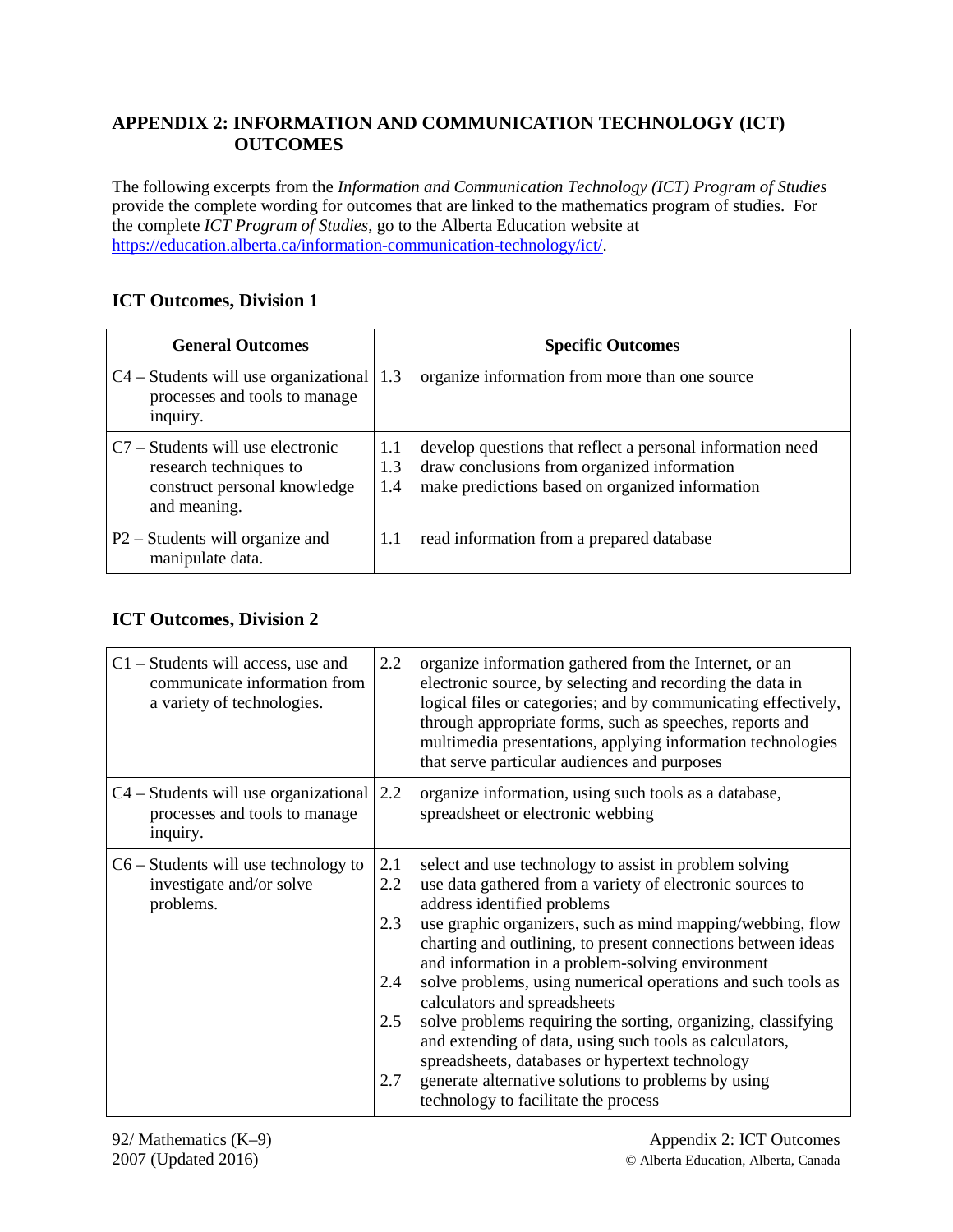| <b>General Outcomes</b>                                                                                       | <b>Specific Outcomes</b>                                                                                                                                                    |
|---------------------------------------------------------------------------------------------------------------|-----------------------------------------------------------------------------------------------------------------------------------------------------------------------------|
| $C7 -$ Students will use electronic<br>research techniques to<br>construct personal knowledge<br>and meaning. | use a variety of technologies to organize and synthesize<br>2.1<br>researched information                                                                                   |
| P2 – Students will organize and<br>manipulate data.                                                           | enter and manipulate data by using such tools as spreadsheets<br>2.1<br>or databases for a specific purpose<br>display data electronically through graphs and charts<br>2.2 |
| P5 – Students will navigate and<br>create hyperlinked resources.                                              | navigate the Internet with appropriate software<br>2.3                                                                                                                      |

## **ICT Outcomes, Division 3**

| C1 - Students will access, use and<br>communicate information from<br>a variety of technologies.            | 3.5               | analyze and synthesize information to create a product                                                                                                                                                                                                                                                                       |
|-------------------------------------------------------------------------------------------------------------|-------------------|------------------------------------------------------------------------------------------------------------------------------------------------------------------------------------------------------------------------------------------------------------------------------------------------------------------------------|
| C4 – Students will use organizational<br>processes and tools to manage<br>inquiry.                          | 3.1               | create a plan for an inquiry that includes consideration of<br>time management                                                                                                                                                                                                                                               |
| $C6$ – Students will use technology to<br>investigate and/or solve<br>problems.                             | 3.1<br>3.2<br>3.4 | articulate clearly a plan of action to use technology to solve a<br>problem<br>identify the appropriate materials and tools to use in order to<br>accomplish a plan of action<br>pose and test solutions to problems by using computer<br>applications, such as computer-assisted design or<br>simulation/modelling software |
| C7 – Students will use electronic<br>research techniques to<br>construct personal knowledge<br>and meaning. | 3.1<br>3.2        | identify patterns in organized information<br>make connections among related, organized data, and<br>assemble various pieces into a unified message                                                                                                                                                                          |
| F4 – Students will become<br>discerning consumers of mass<br>media and electronic<br>information.           | 3.2<br>3.3        | understand the nature of various media and how they are<br>consciously used to influence an audience<br>identify specific techniques used by the media to elicit<br>particular responses from an audience                                                                                                                    |
| P1 – Students will compose, revise<br>and edit text.                                                        | 3.4               | use appropriate communication technology to elicit feedback<br>from others                                                                                                                                                                                                                                                   |
| P2 – Students will organize and<br>manipulate data.                                                         | 3.1<br>3.3<br>3.4 | design, create and modify a database for a specific purpose<br>use a variety of technological graphing tools to draw graphs<br>for data involving one or two variables<br>use a scientific calculator or a computer to solve problems<br>involving rational numbers                                                          |